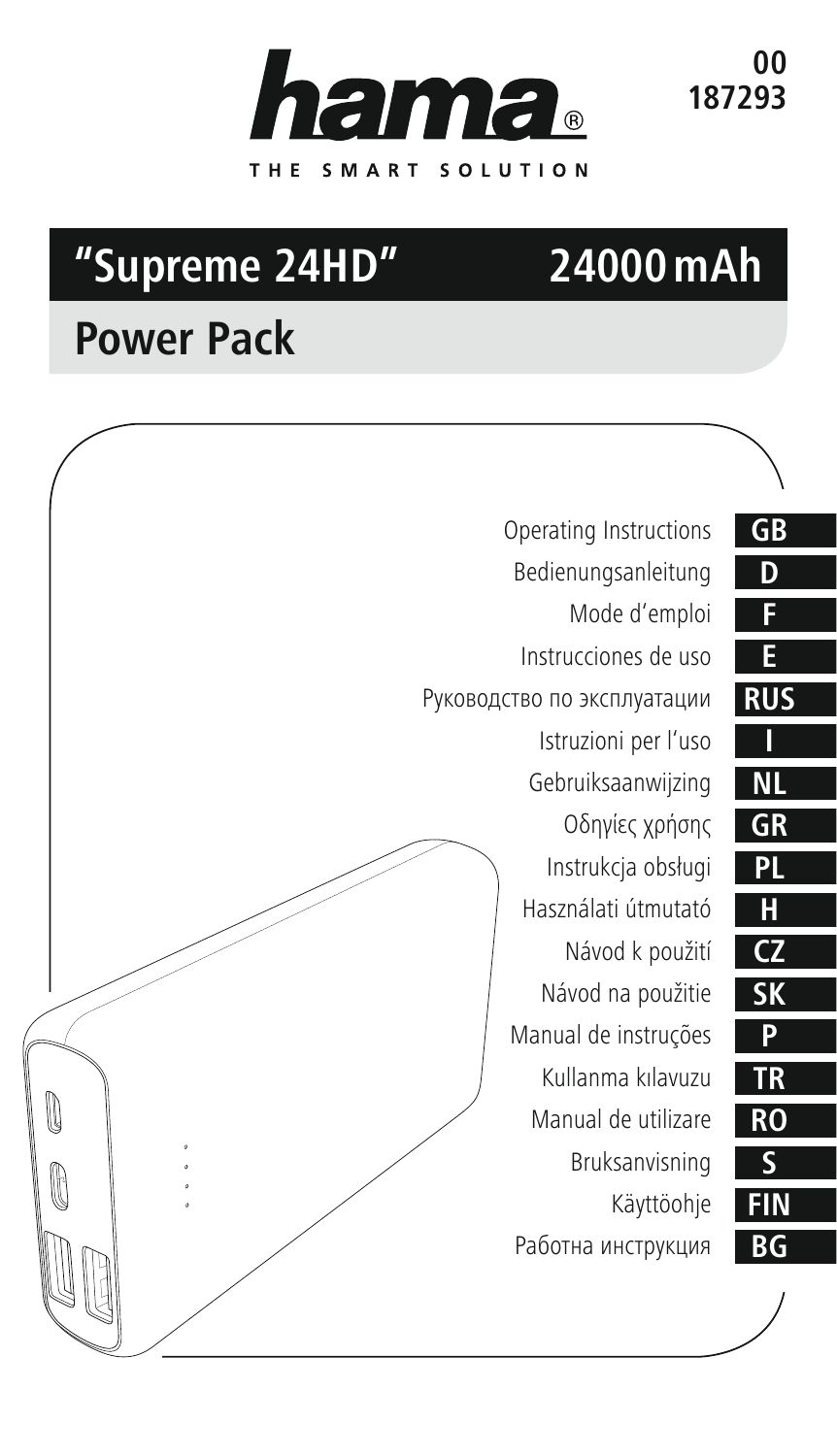Thank you for choosing a Hama product.

Take your time and read the following instructions and information completely. Please keep these instructions in a safe place for future reference. If you sell the device, please pass these operating instructions on to the new owner.

#### **1. Explanation of warning symbols and notes**

#### **Warning**



#### **Note**

This symbol is used to indicate additional information or important notes.

#### **High-density Li-polymer cells**

This product contains high-density Li-polymer cells. High-density cells were developed primarily for smartphone production in order to accommodate the new very high demands in terms of capacity and performance with small space requirements. These new generations of Li-polymer cells allow a lightweight and compact design with comparatively high capacity.

#### **2. Package contents**

- "Supreme 24HD" Power Pack, 24000 mAh
- USB-A to USB-C cable
- These operating instructions

#### **3. Safety instructions**

- The product is intended for private, non-commercial use only.
- Use the product only for the intended purpose.
- Protect the product from dirt, moisture and overheating and use it in dry environments only.
- Do not use the product in the immediate vicinity of heaters, other heat sources or in direct sunlight.
- As with all electrical products, this device should be kept out of the reach of children.
- Do not drop the product and do not expose it to any major shocks.
- Do not operate the product outside the power limits specified in the technical data.
- Do not open the device or continue to operate it if it becomes damaged.
- Dispose of packaging material immediately in accordance with the locally applicable regulations.
- The battery is permanently installed and cannot be removed; dispose of the product as a whole in accordance with the statutory regulations.
- Do not modify the product in any way. Doing so voids the warranty.
- Do not use the product in areas in which electronic products are not permitted.
- Do not attempt to service or repair the product yourself. Leave any and all service work to qualified experts.
- Do not incinerate the battery or the product.
- Do not tamper with or damage/heat/disassemble the batteries/rechargeable batteries.



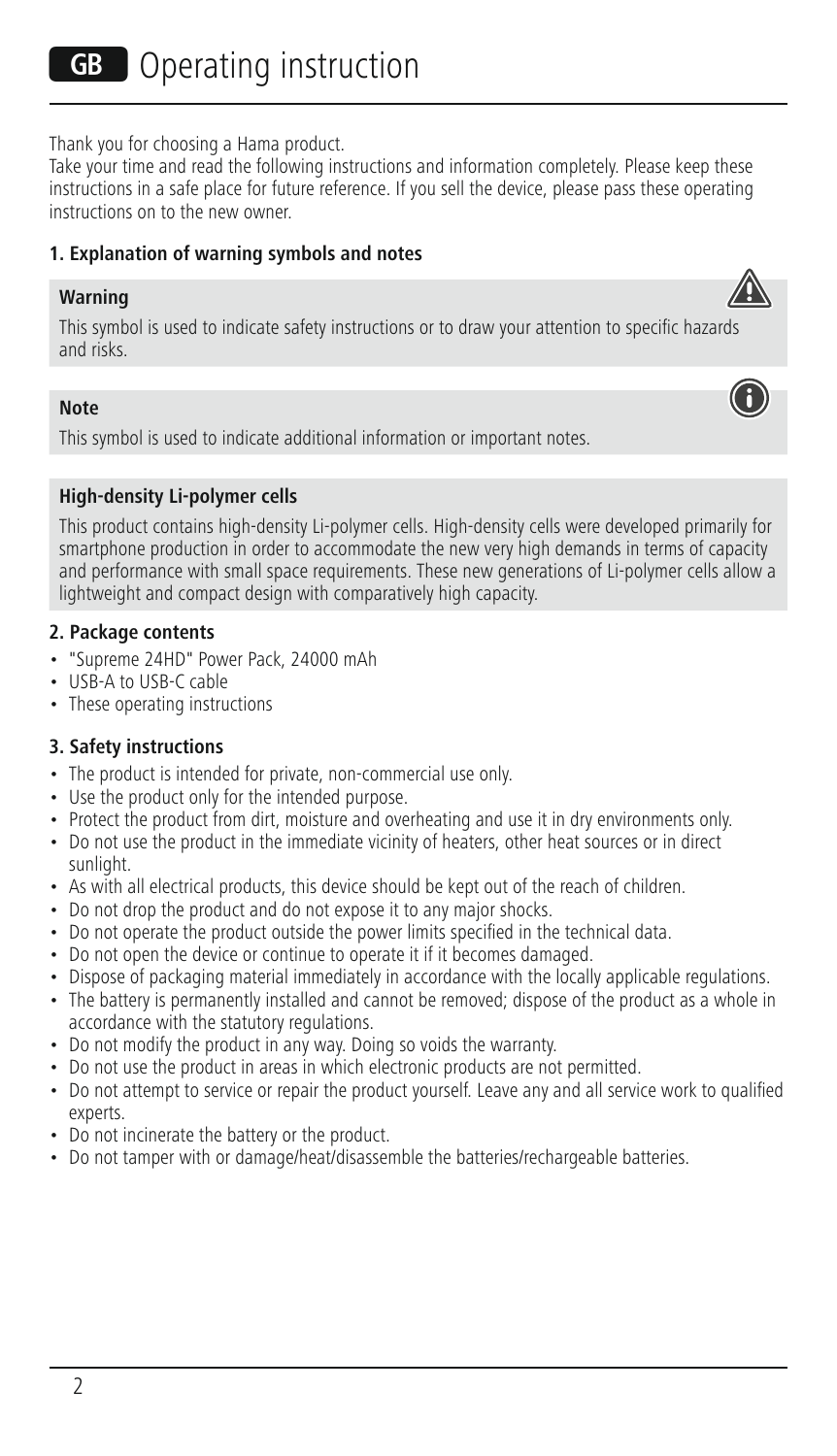## **4.1. Charging the power pack**

## **Warning – rechargeable battery**

- Do not charge the power pack via your PC or notebook. The charging currents can damage the USB port on the PC or notebook.
- Only use suitable charging devices or USB connections to charge the product.
- Do not use defective chargers or USB ports and do not attempt to repair them.
- Do not overcharge the product or allow the battery to completely discharge.
- Avoid storing, charging and using in extreme temperatures and at extremely low atmospheric pressures (such as at high altitudes).
- Charge regularly (at least quarterly) during periods of prolonged storage.
- Start the power pack charging process by connecting the enclosed USB-A to USB-C cable to the USB-C input on the power pack (**IN 5V/2A**) and to a suitable USB charger. To do this, consult the operating instructions for the USB charger you are using. Alternatively, the power pack can also be charged via the micro-USB port (**IN 5V/2A**).
- The charging process begins and ends automatically.
- Fully charge the power pack once before using it for the first time.

## **Note - capacity**

- During the power pack charging process, the capacity is displayed constantly.
- Each status LED corresponds to 25% of the capacity. The permanent illumination of an LED indicates that the capacity has already been reached. If three LEDs light up and the fourth one flashes, the power pack is at least 75% charged.
- If all four status LEDs light up, the full capacity is available.
- Press the button on the power pack to switch this on and to determine the power pack's current capacity.
- Press the button twice until the status LEDs go out to switch the power pack off.

## **4.2. Charging devices**

#### **Warning - Connection of devices**

- Before connecting a device, check whether it can be adequately supplied with the power pack's current delivery.
- Ensure that the total current consumption of the connected device does not exceed 3000 mA.
- Note the instructions in your device's operating manual.
- You must obey the instructions and safety notes contained therein regarding the supply of power to your devices.
- The power pack must not be charged and discharged at the same time!
- Please do not charge simultaneously at the two USB and USB-C outputs since this significantly reduces the charging current. The charging period increases significantly as a result and the power pack may, in certain circumstances, become overloaded.









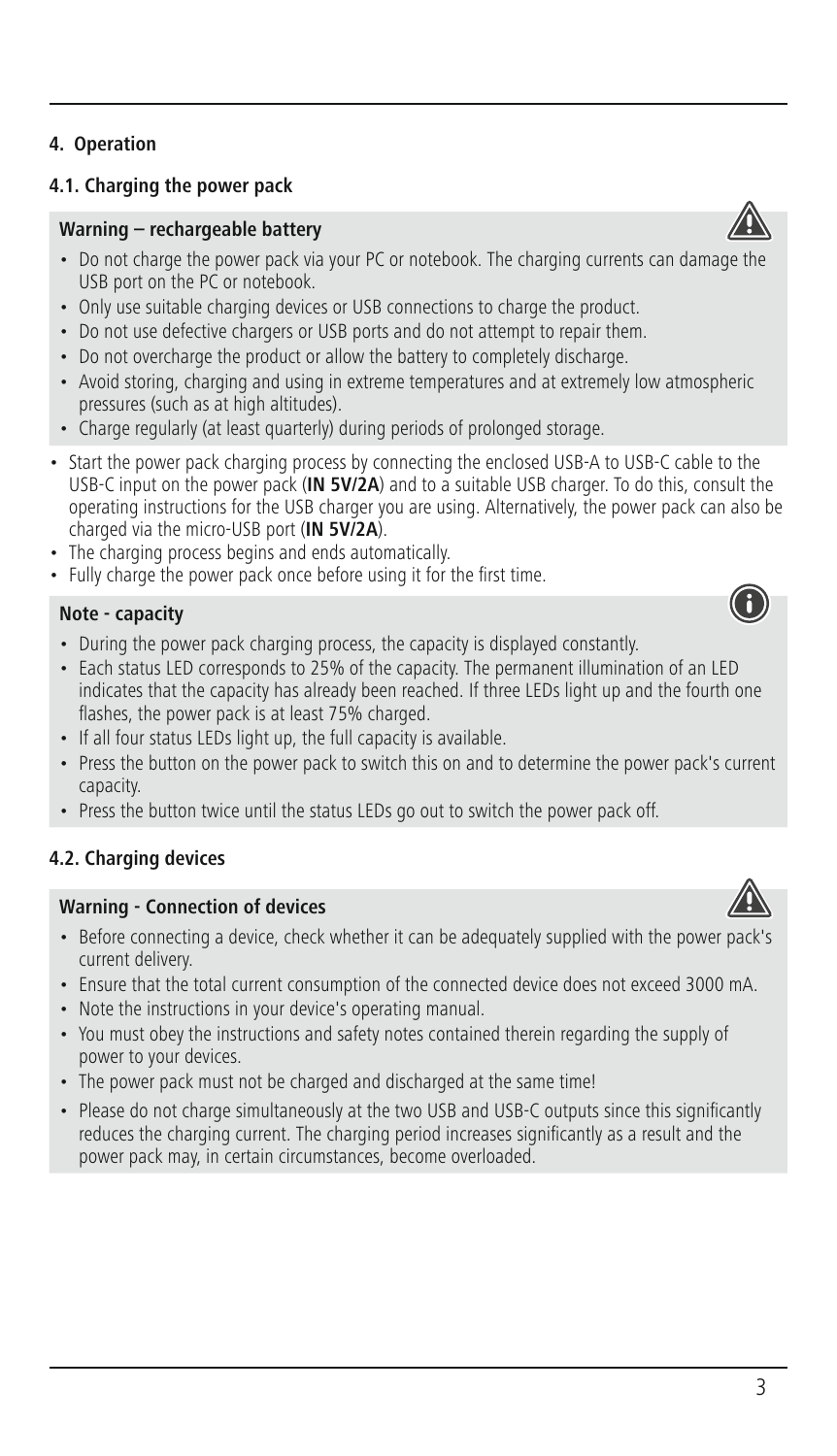

- Never connect the power pack's charging cable to its input and output simultaneously. This can damage the battery.
- Do not connect any devices during the power pack charging process. Doing so can damage the power pack and connected devices.
- Connect the enclosed USB-A to USB-C cable to the power pack's USB port (**OUT 5V/3A**) and the USB-C port on your device (mobile phone, smartphone, etc.).
- In certain circumstances, the enclosed charging / connecting cable may not match the USB port on your device. In this case, use the USB cable that came with your device.
- When using the USB-C output (**OUT 5V/3A**) for the charging process, connect a suitable USB-C charging cable to the USB-C output on the power pack and the port on your device.
- The charging process begins automatically. During the charging process, the status LEDs indicate the power pack's remaining available capacity.
- The current battery charge status of your device is indicated on this.
- Terminate the charging process and switch the power pack off by pressing the button on the power pack twice. The status LEDs go out.
- In the event that no device is connected, the power pack switches itself off automatically.

## **Note - optimised charging**



Optimised charging means that the power pack recognises the connected device, supplies it with the ideal current strength and therefore reduces the charging time to a minimum. Note that the power pack's maximum current delivery is 3000 mA.

## **5. Care and maintenance**

Only clean this product with a slightly damp, lint-free cloth and do not use aggressive cleaning agents.

## **6. Warranty Disclaimer**

Hama GmbH & Co KG assumes no liability and provides no warranty for damage resulting from improper installation/mounting, improper use of the product or from failure to observe the operating instructions and/or safety notes.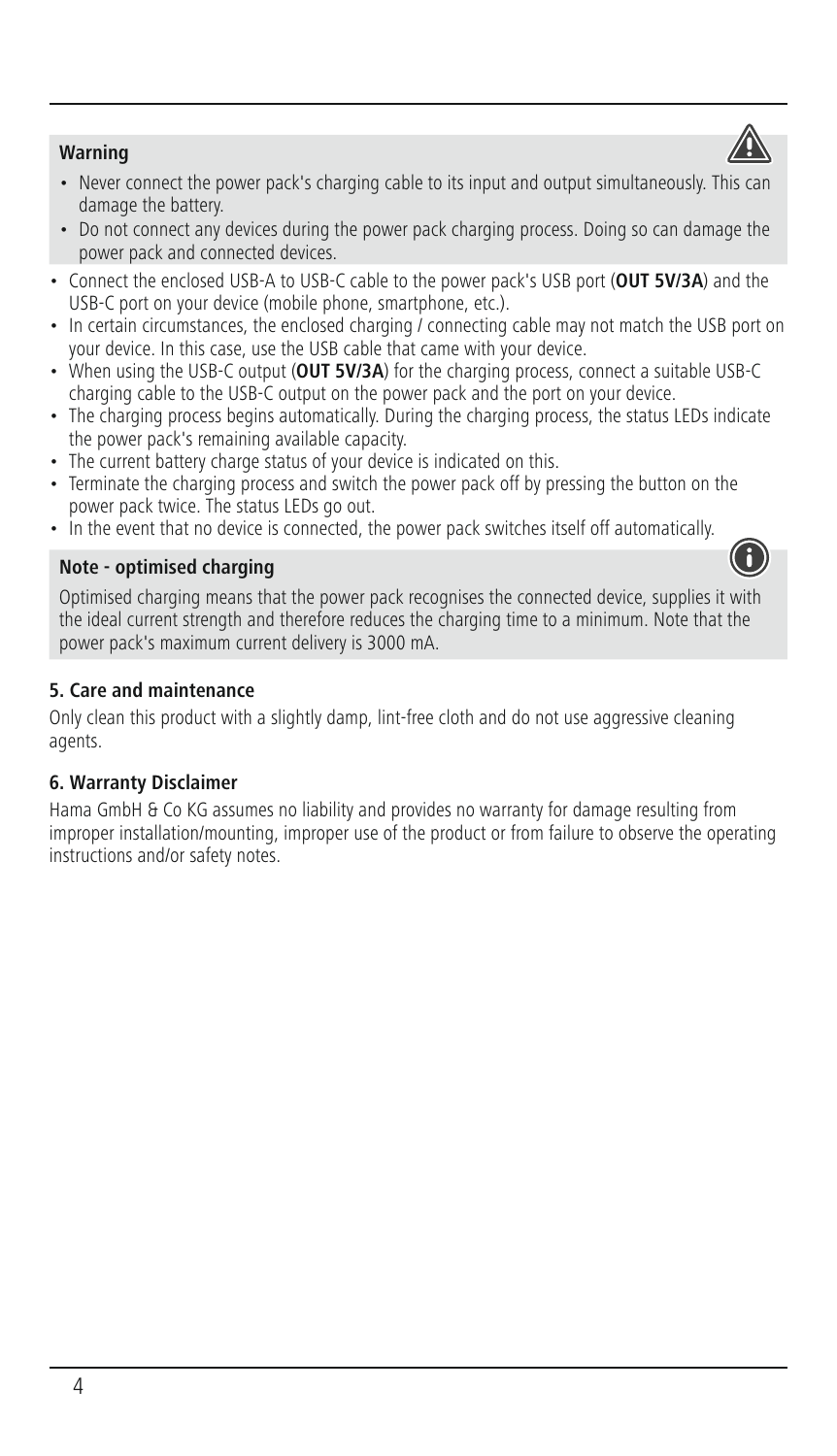## **7. Technical data**

| USB-C input     | $5V = 2A$                  |
|-----------------|----------------------------|
| Micro-USB input | $5V = 2A$                  |
| USB-A output 1  | $5V = 3A$                  |
| USB-A output 2  | $5V = 3A$                  |
| USB-C output    | $5V = 3A$                  |
| Total output    | $5V = 3A (max.)$           |
| Battery type    | 3.7 V/Li-Po (high-density) |
| Min. capacity   | 24000 mAh / 88.80 Wh       |
| Typ. capacity   | 24300 mAh / 89.91 Wh       |

## **8. Recycling information**

#### **Note on environmental protection:**

Following the implementation of European Directive 2012/19/EU and 2006/66/EU into national law, the following applies: Electrical and electronic devices as well as batteries must not be disposed of with household waste. Consumers are obliged by law to return electrical and electronic devices as well as batteries to the designated public collection points or to the

point of sale at the end of their service lives. Detailed information on this topic is defined in the national laws of the respective country. This presence of the above symbol on the product, operating instructions or package indicates that the product is subject to these regulations. By recycling, reusing the materials or other forms of utilising old devices/batteries, you are making an important contribution to protecting our environment.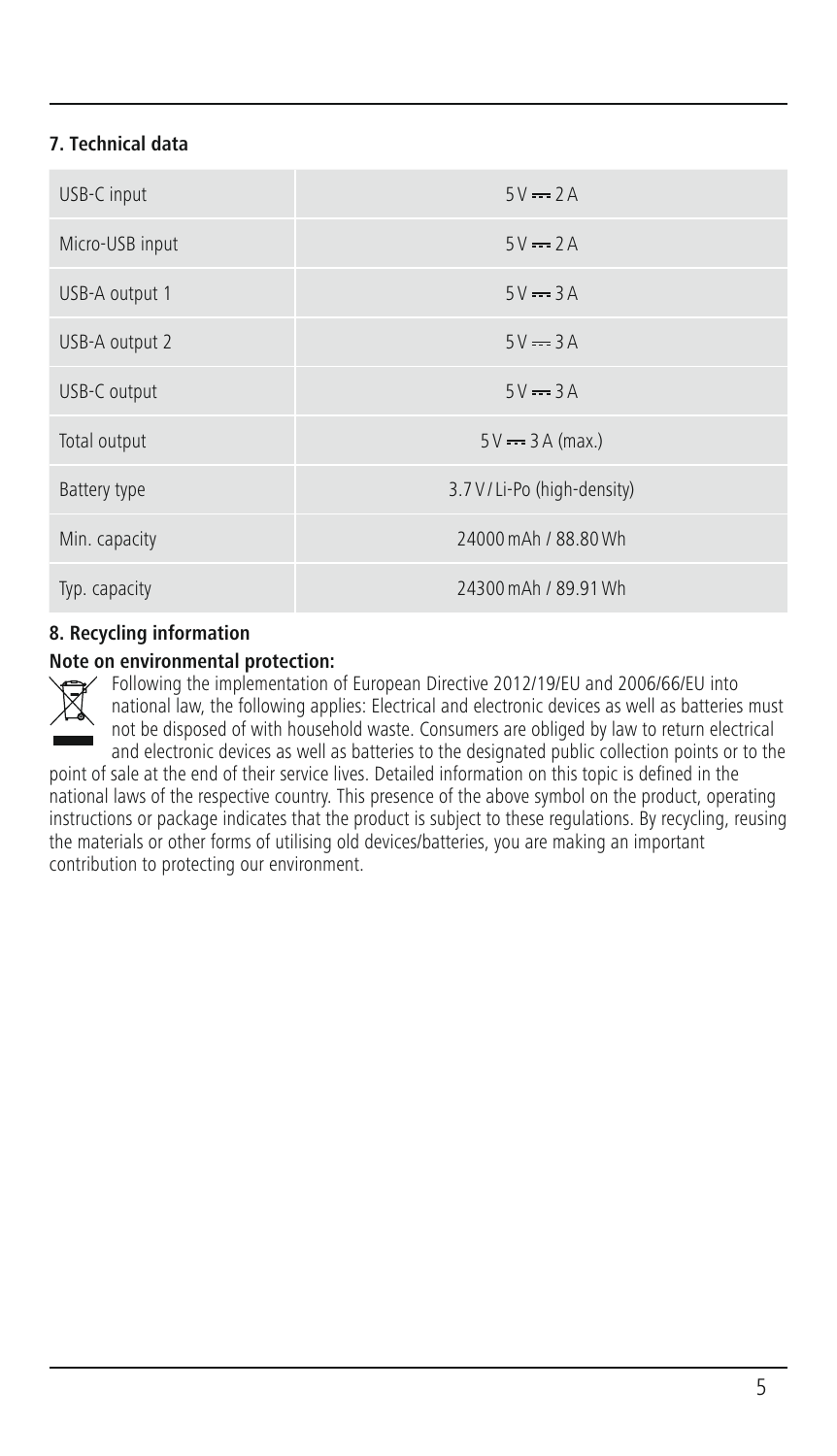Vielen Dank, dass Sie sich für ein Hama Produkt entschieden haben!

Nehmen Sie sich Zeit und lesen Sie die folgenden Anweisungen und Hinweise zunächst ganz durch. Bewahren Sie diese Bedienungsanleitung anschließend an einem sicheren Ort auf, um bei Bedarf darin nachschlagen zu können. Sollten Sie das Gerät veräußern, geben Sie diese Bedienungsanleitung an den neuen Eigentümer weiter.

#### **1. Erklärung von Warnsymbolen und Hinweisen**

#### **Warnung**

Wird verwendet, um Sicherheitshinweise zu kennzeichnen oder um Aufmerksamkeit auf besondere Gefahren und Risiken zu lenken.

## **Hinweis**

Wird verwendet, um zusätzlich Informationen oder wichtige Hinweise zu kennzeichnen.

## **High Density Li-Polymer-Zellen**

Dieses Produkt beinhaltet High Density Li-Polymer-Zellen. High Density-Zellen wurden überwiegend für die Smartphone-Produktion entwickelt um den mittlerweile sehr hohen Ansprüchen an Kapazität und Leistung bei geringem Platzbedarf gerecht werden zu können. Diese neue Generation von Li-Polymer-Zellen ermöglicht eine leichte und kompakte Bauform bei vergleichsweise hoher Kapazität.

## **2. Packungsinhalt**

- Power Pack "Supreme 24HD", 24000mAh
- USB-A auf USB-C Kabel
- diese Bedienungsanleitung

## **3. Sicherheitshinweise**

- Das Produkt ist für den privaten, nicht-gewerblichen Haushaltsgebrauch vorgesehen.
- Verwenden Sie das Produkt ausschließlich für den dazu vorgesehenen Zweck.
- Schützen Sie das Produkt vor Schmutz, Feuchtigkeit und Überhitzung und verwenden Sie es nur in trockenen Umgebungen.
- Betreiben Sie das Produkt nicht in unmittelbarer Nähe der Heizung, anderer Hitzequellen oder in direkter Sonneneinstrahlung.
- Dieses Produkt gehört, wie alle elektrischen Produkte, nicht in Kinderhände!
- Lassen Sie das Produkt nicht fallen und setzen Sie es keinen heftigen Erschütterungen aus.
- Betreiben Sie das Produkt nicht außerhalb seiner in den technischen Daten angegebenen Leistungsgrenzen.
- Öffnen Sie das Produkt nicht und betreiben Sie es bei Beschädigungen nicht weiter.
- Entsorgen Sie das Verpackungsmaterial sofort gemäß den örtlich gültigen Entsorgungsvorschriften.
- Der Akku ist fest eingebaut und kann nicht entfernt werden, entsorgen Sie das Produkt als Ganzes gemäß den gesetzlichen Bestimmungen.
- Nehmen Sie keine Veränderungen am Produkt vor. Dadurch verlieren Sie jegliche Gewährleistungsansprüche.
- Benutzen Sie das Produkt nicht in Bereichen, in denen elektronische Produkte nicht erlaubt sind.
- Versuchen Sie nicht, das Produkt selbst zu warten oder zu reparieren. Überlassen Sie jegliche Wartungsarbeit dem zuständigen Fachpersonal.
- Werfen Sie den Akku bzw. das Produkt nicht ins Feuer.
- Verändern und/oder deformieren/erhitzen/zerlegen Sie Akkus/Batterien nicht.



6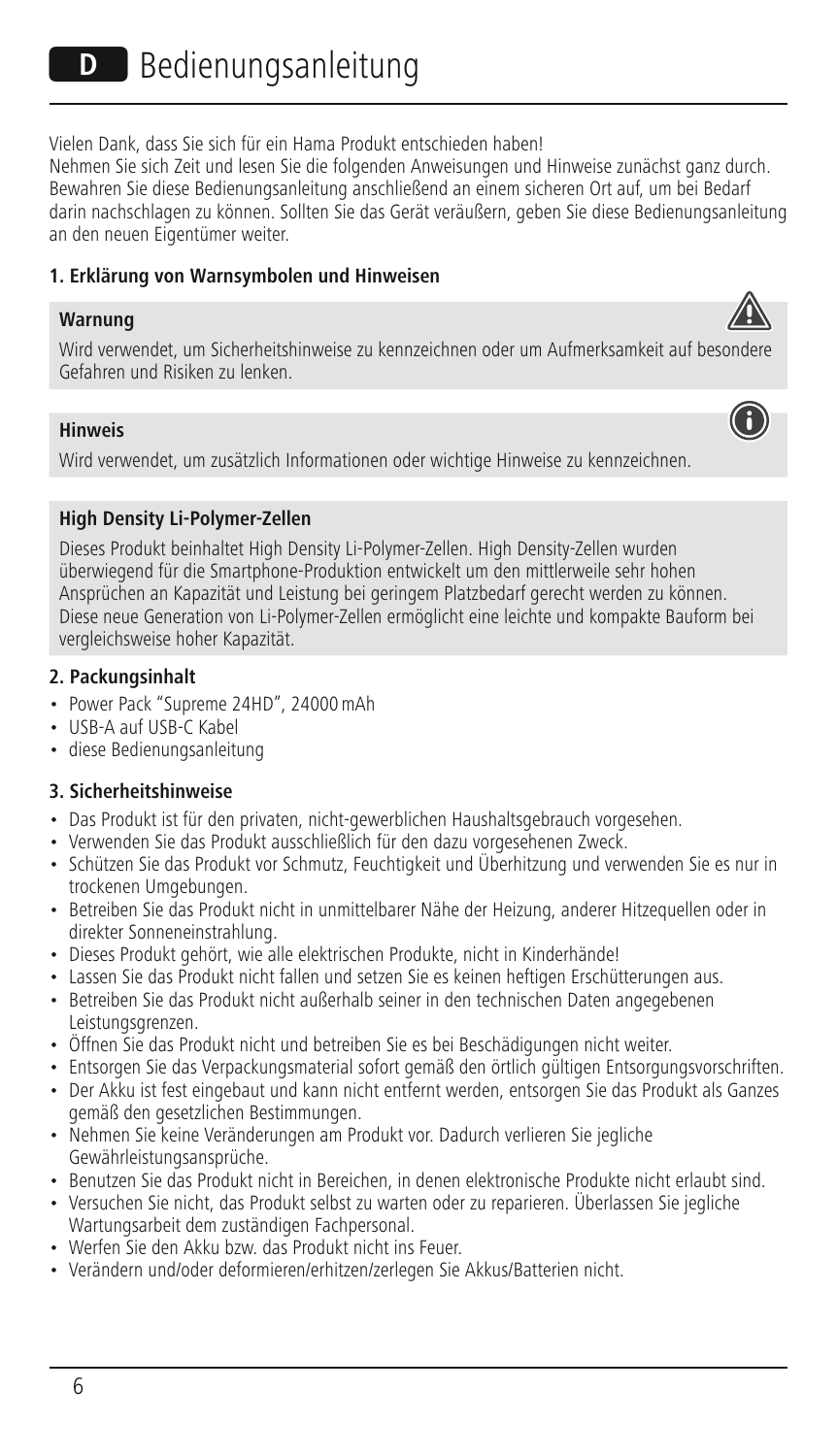## **4. Betrieb**

## **4.1. Laden des Power Pack**

#### **Warnung – Akku**

- Laden Sie das Power Pack nicht über Ihren PC oder das Notebook. Die Ladeströme können de USB Port des PC oder Notebooks beschädigen.
- Verwenden Sie nur geeignete Ladegeräte oder USB-Anschlüsse zum Aufladen.
- Verwenden Sie defekte Ladegeräte oder USB-Anschlüsse generell nicht mehr und versuchen Sie nicht, diese zu reparieren.
- Überladen oder tiefentladen Sie das Produkt nicht.
- Vermeiden Sie Lagerung, Laden und Benutzung bei extremen Temperaturen und extrem niedrigem Luftdruck (wie z.B. in großen Höhen).
- Laden Sie bei längerer Lagerung regelmäßig (mind. vierteljährig) nach.
- Starten Sie den Ladevorgang des Power Pack, indem Sie das beiliegende USB-A auf USB-C Kabel an den USB-C-Eingang des Power Packs (**IN 5V/2A**) und an ein geeignetes USB-Ladegerät anschließen. Beachten Sie hierzu die Bedienungsanleitung des verwendeten USB-Ladegeräts. Alternativ kann das Power Pack auch über den Micro USB Eingang (**IN 5V/2A**) geladen werden.
- Der Ladevorgang startet und endet automatisch.
- Laden Sie vor dem ersten Gebrauch das Power Pack zunächst einmal vollständig auf.

#### **Hinweis – Kapazität**

- Während des Ladevorgangs des Power Packs wird die Kapazität dauerhaft angezeigt.
- Jede Status-LED entspricht 25 % der Kapazität. Das dauerhafte Leuchten einer LED signalisiert die bereits erreichte Kapazität. Leuchten drei LEDs auf, und die vierte blinkt, ist das Power Pack zu mind. 75 % geladen.
- Leuchten alle vier Status-LEDs, ist die volle Kapazität verfügbar.
- Drücken Sie die Taste des Power Packs, um dieses einzuschalten und die aktuelle Kapazität des Power Packs zu erfahren.
- Drücken Sie die Taste zwei Mal bis die Status-LEDs erlöschen, um das Power Pack auszuschalten.

#### **4.2. Laden von Endgeräten**

#### **Warnung – Anschluss von Endgeräten**

- Prüfen Sie vor Anschluss eines Endgerätes, ob dieses mit der Stromabgabe des Power Packs ausreichend versorgt werden kann.
- Stellen Sie sicher, dass die gesamte Stromaufnahme des angeschlossenen Endgerätes 3000mA nicht überschreitet.
- Beachten Sie die Hinweise in der Bedienungsanleitung Ihres Endgerätes.
- Beachten Sie unbedingt die dort aufgeführten Angaben und Sicherheitshinweise zur Stromversorgung Ihrer Geräte.
- Das Power Pack darf nicht gleichzeitig geladen und entladen werden!
- Bitte laden Sie nicht gleichzeitig an beiden Ausgängen USB und USB-C, da dadurch der Ladestrom stark verringert wird. Die Ladedauer erhöht sich dadurch stark und das Power Pack kann unter Umständen überlastet werden.



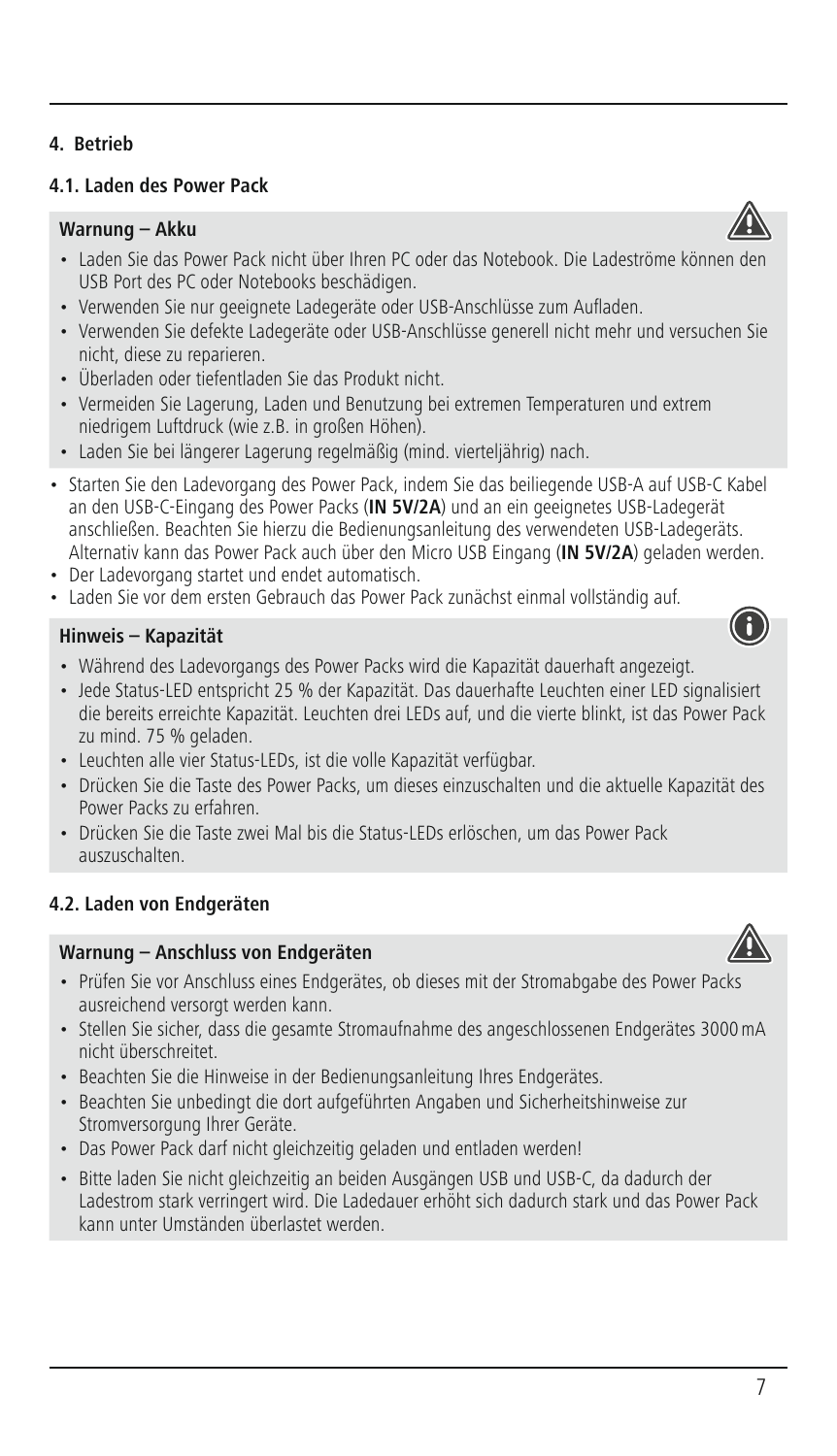#### **Warnung**



- Schließen Sie das Ladekabel des Power Packs nie an dessen Ein- und Ausgang gleichzeitig an. Der Akku kann dadurch beschädigt werden.
- Schließen Sie während des Ladevorgangs des Power Packs keine Endgeräte an. Dadurch können das Power Pack und die angeschlossenen Endgeräte beschädigt werden.
- Verbinden Sie das beiliegende USB-A auf USB-C Kabel mit dem USB-Anschluss des Power Packs (**OUT 5V/3A**) und dem USB-C-Anschluss Ihres Endgerätes (Handy, Smartphone, etc.).
- Unter Umständen ist das beiliegende Lade-/ Verbindungskabel für den endgeräteseitigen USB-Anschluss unpassend. Verwenden Sie dann das USB-Kabel des Endgerätes.
- Bei Verwendung des USB-C-Ausgangs (**OUT 5V/3A**) für den Ladevorgang verbinden Sie bitte ein geeignetes USB-C-Ladekabel mit dem USB-C-Ausgang des Power Packs und dem Anschluss Ihres Endgerätes.
- Der Ladevorgang startet automatisch. Während des Ladevorgangs zeigen die Status-LEDs die noch verfügbare Kapazität des Power Packs an.
- Der aktuelle Akku-Ladestatus Ihres Endgerätes wird auf diesem angezeigt.
- Beenden Sie den Ladevorgang und schalten Sie das Power Pack aus, indem Sie die Taste des Power Packs zwei Mal drücken. Die Status-LEDs erlöschen.
- Für den Fall, dass kein Endgerät angeschlossen wird, schaltet sich das Power Pack automatisch ab.

#### **Hinweis – Optimiertes Laden**



#### **5. Wartung und Pflege**

Reinigen Sie dieses Produkt nur mit einem fusselfreien, leicht feuchten Tuch und verwenden Sie keine aggressiven Reiniger.

#### **6. Haftungsausschluss**

Die Hama GmbH & Co KG übernimmt keinerlei Haftung oder Gewährleistung für Sc häden, die aus unsachgemäßer Installation, Montage und unsachgemäßem Gebrauch des Produktes oder einer Nichtbeachtung der Bedienungsanleitung und/oder der Sicherheitshinweise resultieren.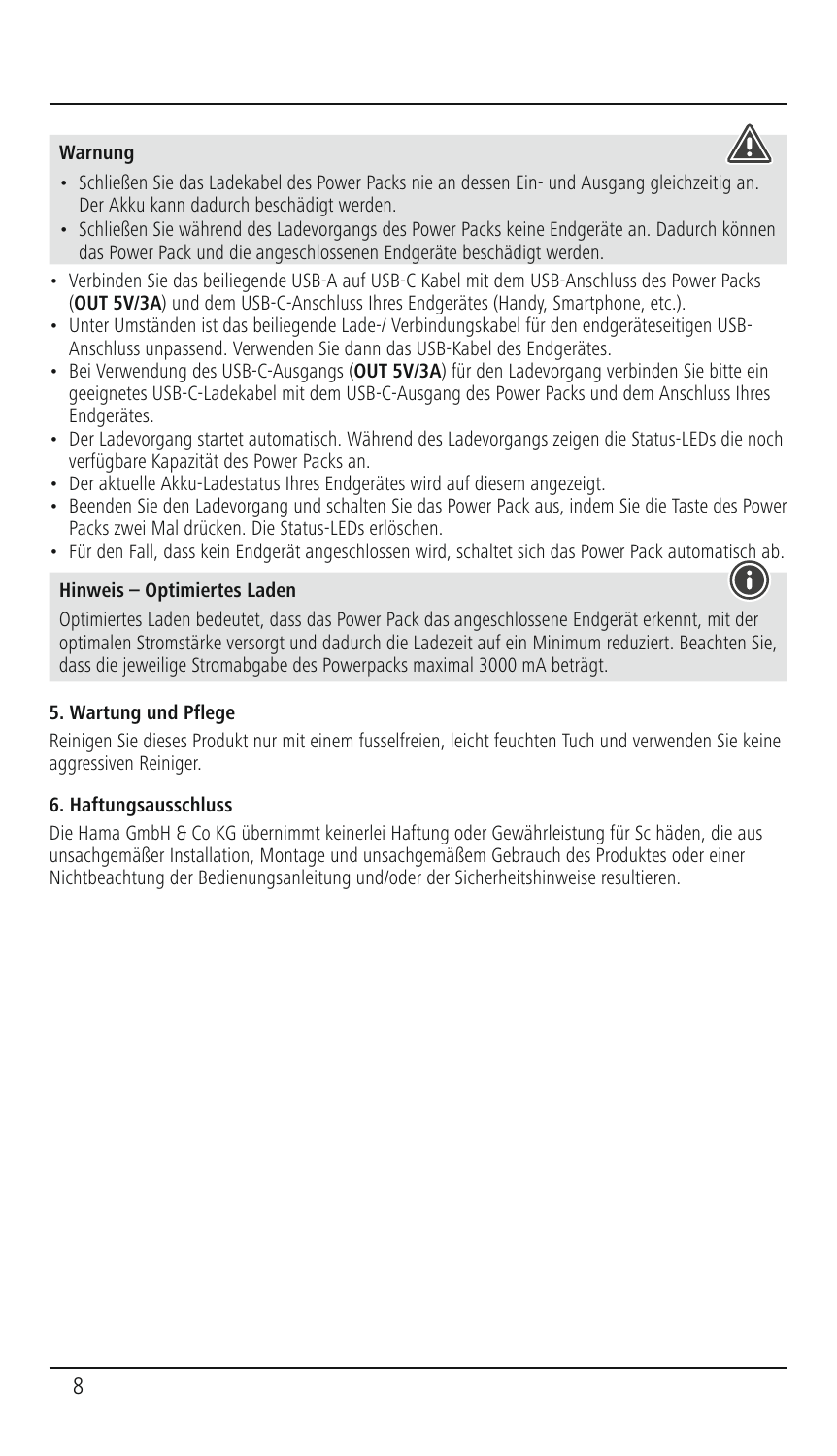## **7. Technische Daten**

| USB-C Eingang     | $5V = 2A$                    |
|-------------------|------------------------------|
| Micro-USB-Eingang | $5V = 2A$                    |
| USB-A-Ausgang 1   | $5V = 3A$                    |
| USB-A-Ausgang 2   | $5V = 3A$                    |
| USB-C Ausgang     | $5V = 3A$                    |
| Ausgang gesamt    | $5V \rightarrow 3A$ (max.)   |
| Batterietyp       | 3,7 V / Li-Po (High Density) |
| Min. Kapazität    | 24000 mAh / 88,80 Wh         |
| Typ. Kapazität    | 24300 mAh / 89,91 Wh         |

## **8. Entsorgungshinweise**

#### **Hinweis zum Umweltschutz:**



Ab dem Zeitpunkt der Umsetzung der europäischen Richtlinien 2012/19/EU und 2006/66/EG in nationales Recht gilt folgendes: Elektrische und elektronische Geräte sowie Batterien dürfen nicht mit dem Hausmüll entsorgt werden. Der Verbraucher ist gesetzlich verpflichtet, elektrische und elektronische Geräte sowie Batterien am Ende ihrer Lebensdauer an den

dafür eingerichteten, öffentlichen Sammelstellen oder an die Verkaufsstelle zurückzugeben. Einzelheiten dazu regelt das jeweilige Landesrecht. Das Symbol auf dem Produkt, der Gebrauchsanleitung oder der Verpackung weist auf diese Bestimmungen hin. Mit der Wiederverwertung, der stofflichen Verwertung oder anderen Formen der Verwertung von Altgeräten/ Batterien leisten Sie einen wichtigen Beitrag zum Schutz unserer Umwelt.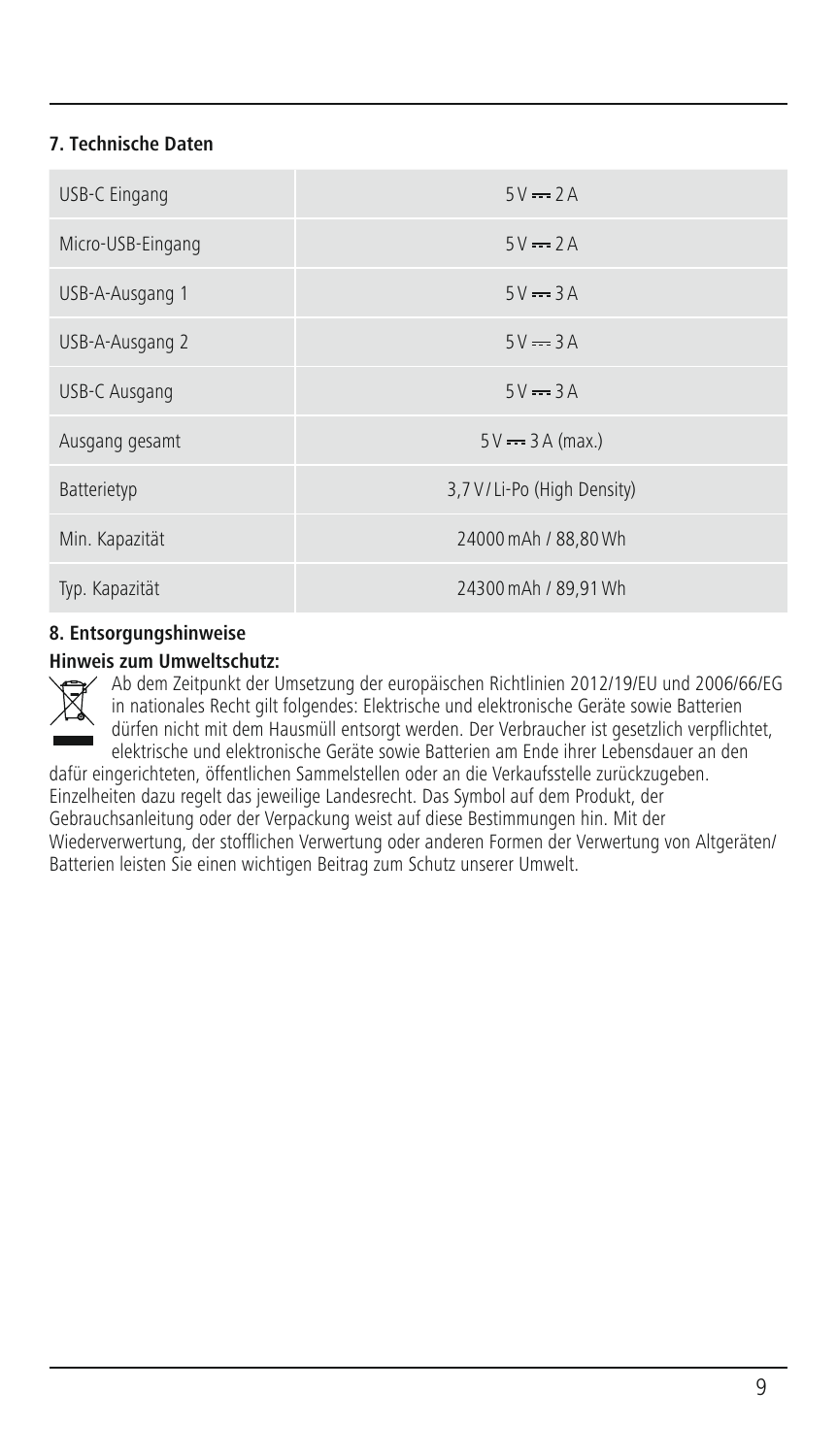Nous vous remercions d'avoir choisi un produit Hama !

Veuillez prendre le temps de lire l'ensemble des remarques et consignes suivantes. Veuillez conserver ce mode d'emploi à portée de main afin de pouvoir le consulter en cas de besoin. Transmettez-le au nouveau propriétaire avec l'appareil le cas échéant.

## **1. Explication des symboles d'avertissement et des remarques**

#### **Avertissement**



A

#### **Remarque**

Ce symbole est utilisé pour indiquer des informations supplémentaires ou des remarques importantes.

## **Cellules lithium-polymère haute densité**

Ce produit contient des cellules lithium-polymère haute densité. Les cellules haute densité ont principalement été développées pour la production des smartphones afin de répondreàdes exigences élevées en matière de capacité et de puissance tout en occupant un faible espace. Cette nouvelle génération de cellules lithium-polymère se présente sous une forme légère et compacte pour une capacité comparativement plus élevée.

## **2. Contenu de l'emballage**

- Power Pack "Supreme 24HD", 24 000mAh
- Câble USB-A sur USB-C
- Le présent mode d'emploi

## **3. Consignes de sécurité**

- Ce produit est destiné à une utilisation domestique non commerciale.
- L'emploi du produit est exclusivement réservé à sa fonction prévue.
- Protégez le produit de toute saleté, humidité, surchauffe et utilisez-le uniquement dans des environnements secs.
- N'utilisez pas le produit à proximité immédiate d'un chauffage, d'autres sources de chaleur ou à la lumière directe du soleil.
- Cet appareil, comme tout appareil électrique, doit être gardé hors de portée des enfants !
- Protégez le produit des secousses violentes et évitez tout choc ou toute chute.
- N'utilisez pas le produit en dehors des limites de puissance indiquées dans les caractéristiques techniques.
- Ne tentez pas d'ouvrir le produit en cas de détérioration et cessez de l'utiliser.
- Recyclez les matériaux d'emballage conformément aux prescriptions locales en vigueur.
- La batterie est installée de manière permanente et ne peut pas être retirée ; éliminer l'ensemble du produit conformément aux dispositions légales.
- N'apportez aucune modification au produit. Des modifications vous feraient perdre vos droits de garantie.
- N'utilisez pas le produit dans des zones où les produits électroniques ne sont pas autorisés.
- Ne tentez pas de réparer le produit vous-même ni d'effectuer des travaux d'entretien. Déléguez tous travaux d'entretien à des techniciens qualifiés.
- Ne jetez pas la batterie ou le produit au feu.
- Ne modifiez pas et/ou ne déformez/chauffez/démontez pas les batteries/piles.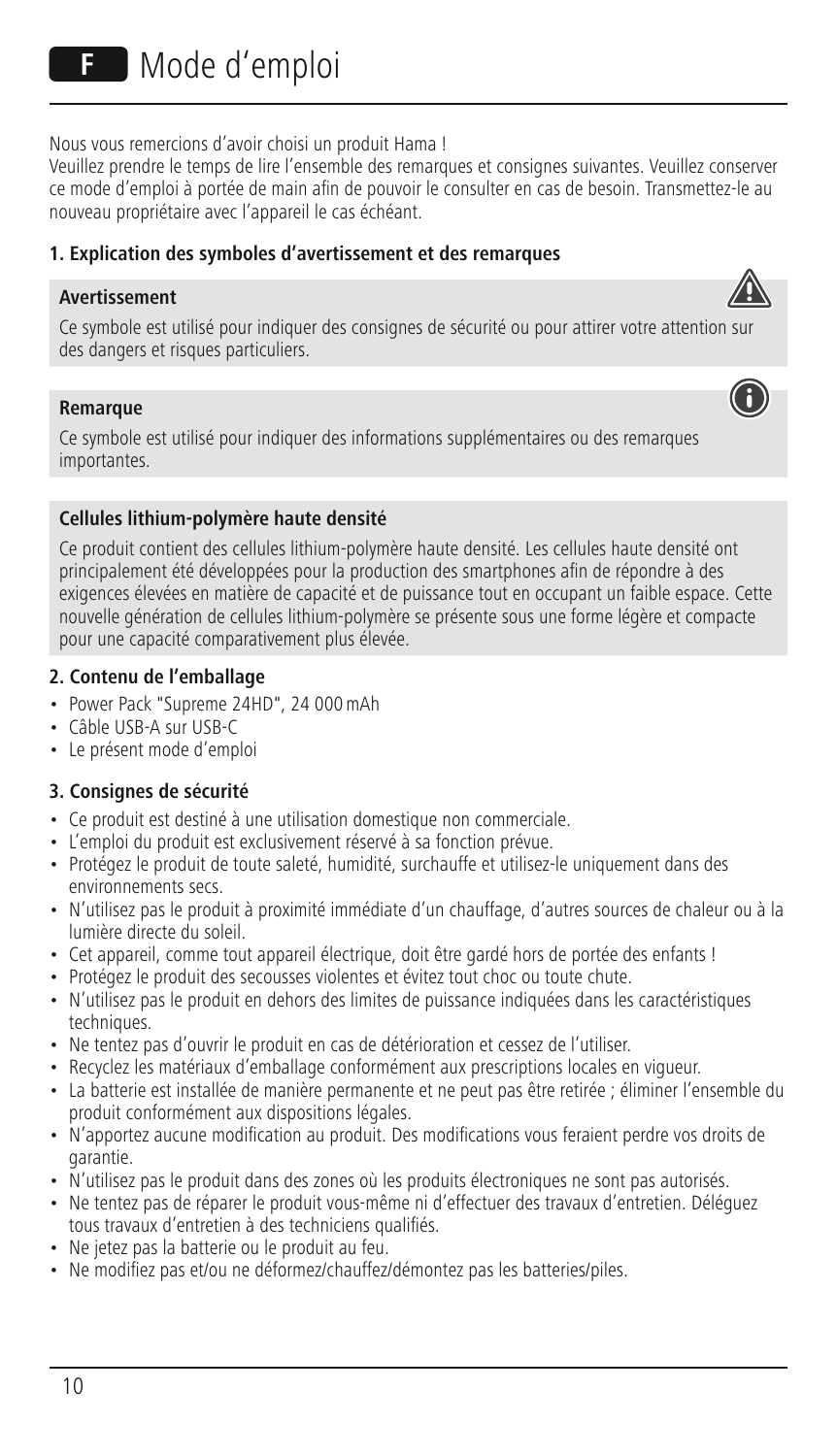## **4.1. Chargement du Power Pack**

## **Avertissement - Batterie**

- Ne chargez pas le Power Pack via votre PC ou ordinateur portable. Les courants de charge pourraient endommager le port USB de ces appareils.
- Utilisez exclusivement un chargeur approprié ou une connexion USB pour la recharge.
- N'utilisez plus des chargeurs ou des ports USB défectueux et n'essayez pas de les réparer.
- Ne surchargez ou ne déchargez pas totalement le produit.
- Évitez le stockage, le chargement et l'utilisation du produit à des températures extrêmes et à des pressions atmosphériques extrêmement basses (comme en haute altitude par exemple).
- Rechargez régulièrement (au moins tous les trois mois) si l'appareil est entreposé pendant une période prolongée.
- Lancez le processus de charge du Power Pack en raccordant le câble USB-A sur USB-C fourni à l'entrée USB-C du Power Pack (**IN 5 V/2 A**) etàun chargeur USB adapté. Reportez-vous au mode d'emploi du chargeur USB que vous utilisez. Sinon, le Power Pack peut également être chargé via l'entrée micro-USB (**IN 5 V/2 A**).
- Le processus de charge se termine automatiquement.
- Chargez complètement le Power Pack une fois avant sa première utilisation.

#### **Remarque – Capacité**

- Pendant le processus de charge du Power Pack, la capacité est affichée en permanence.
- Chaque LED d'état correspond à 25%de sa capacité. Une LED allumée en continu indique la capacité déjà atteinte. Si trois LED sont allumées et si la quatrième clignote, le Power Pack est au moins chargé à 75 %.
- Si les quatre LED d'état sont allumées, la capacité complète est disponible.
- Appuyez sur la touche du Power Pack afin d'allumer ce dernier et de consulter sa capacité réelle.
- Appuyez deux fois sur la touche jusqu'à ce que les LED d'état s'éteignent afin d'éteindre le Power Pack.

#### **4.2. Chargement des appareils**

#### **Avertissement : connexion d'appareil**

- Avant toute connexion de l'appareil, vérifiez qu'il peut être suffisamment alimenté par le Power Pack.
- Assurez-vous que la consommation de courant totale de l'appareil raccordé ne dépasse pas 3 000mA.
- Respectez les instructions du mode d'emploi de votre appareil.
- Respectez impérativement les informations qui y sont mentionnées et les consignes de sécurité relatives à l'alimentation en électricité de votre appareil.
- Le Power Pack ne doit jamais être simultanément chargé et déchargé !
- Veuillez ne pas procéder au chargement simultanément par les deux sorties USB et USB-C car le courant de charge serait alors fortement réduit. La durée de charge s'en trouverait considérablement rallongée et le Power Pack pourrait, le cas échéant, subir une surcharge.





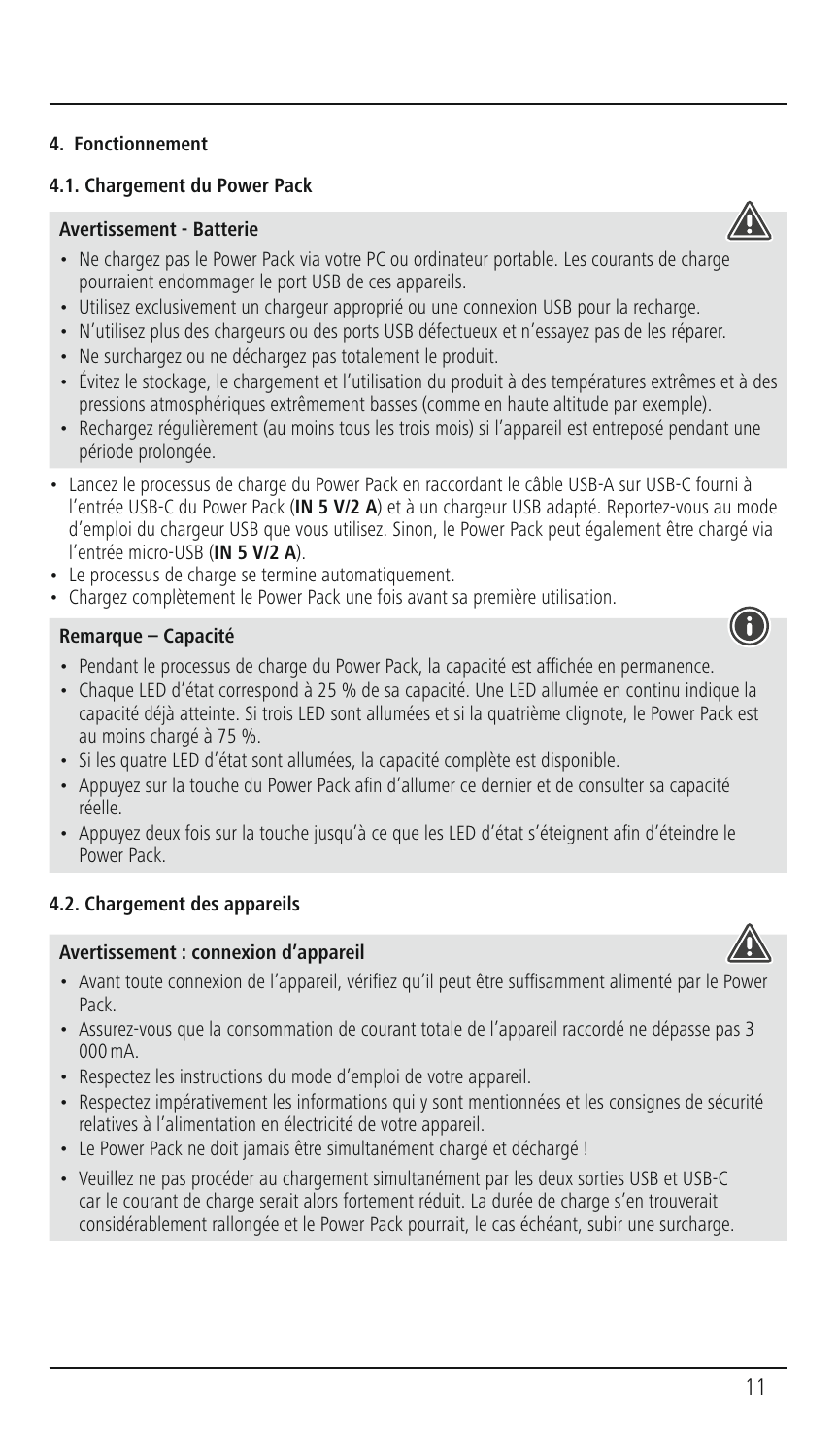## **Avertissement**

- Ne raccordez jamais le câble de charge du Power Pack simultanément à son entrée et à sa sortie. La batterie pourrait alors être endommagée.
- Pendant le processus de charge du Power Pack, ne raccordez aucun appareil. Cela pourrait endommager le Power Pack et les appareils raccordés.
- Raccordez le câble USB-A sur USB-C fourni au port USB du Power Pack (**OUT 5 V/3 A**) et au port USB-C de l'appareil final (téléphone potable, smartphone, etc.).
- Dans certains cas, le câble de charge/raccordement fourni ne convient pas pour le port USB de l'appareil final. Utilisez alors le câble USB de l'appareil final.
- Si vous utilisez la sortie USB-C (**OUT 5 V/3 A**) pour le processus de charge, veuillez raccorder un câble de charge USB-C adapté à la sortie USB-C du Power Packs et au port de l'appareil final.
- Le processus de charge démarre automatiquement. Pendant le processus de charge, les LED d'état affichent la capacité disponible du Power Pack.
- Le statut de charge actuel de la batterie de votre appareil final est affiché sur ce dernier.
- Mettez fin au processus de charge et allumez le Power Pack en appuyant deux fois sur la touche de ce dernier. Les LED d'état s'éteignent alors.
- Si aucun appareil n'est raccordé, le Power Pack s'éteint automatiquement.

## **Remarque – Chargement optimisé**

Le chargement optimisé signifie que le Power Pack reconnaît l'appareil raccordé et lui fournit le courant de charge optimal ce qui permet au temps de charge d'être réduit au minimum. Notez que le courant de sortie du Power Pack est au maximum de 3 000 mA.

## **5. Soins et entretien**

Nettoyez le produit uniquement à l'aide d'un chiffon non pelucheux légèrement humide ; évitez tout détergent agressif.

## **6. Exclusion de garantie**

La société Hama GmbH & Co KG décline toute responsabilité en cas de dommages provoqués par une installation, un montage ou une utilisation non conformes du produit ou encore provoqués par le non-respect des consignes du mode d'emploi et/ou des consignes de sécurité.



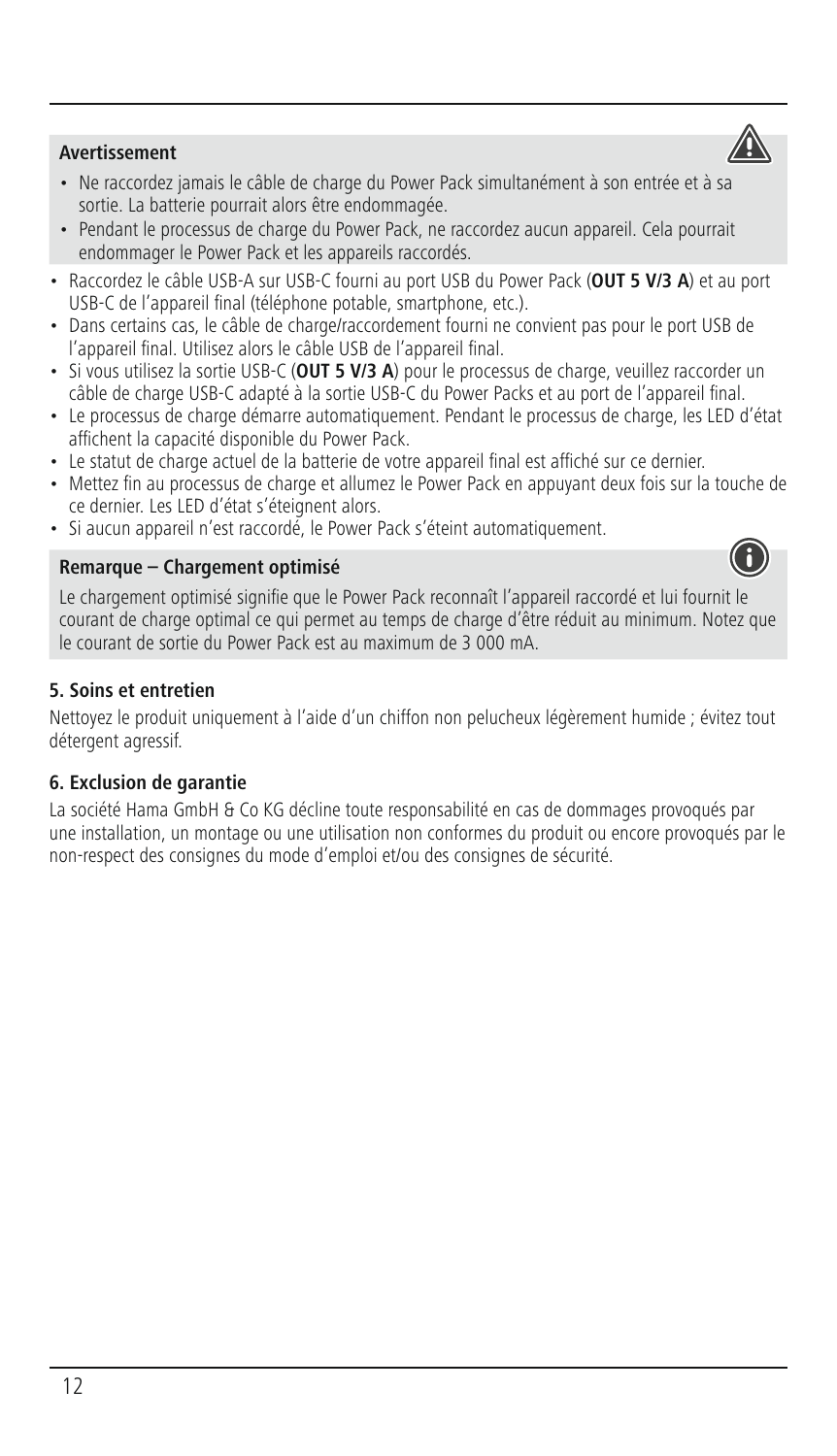## **7. Caractéristiques techniques**

| Fntrée USB-C     | $5V = 2A$                   |
|------------------|-----------------------------|
| Entrée micro-USB | $5V = 2A$                   |
| Sortie USB-A 1   | $5V = 3A$                   |
| Sortie USB-A 2   | $5V = 3A$                   |
| Sortie USB-C     | $5V = 3A$                   |
| Sortie totale    | $5V = 3A (max.)$            |
| Type de batterie | 3,7 V/Li-Po (Haute densité) |
| Capacité min.    | 24000 mAh / 88,80 Wh        |
| Capacité type    | 24300 mAh / 89,91 Wh        |

## **8. Consignes de recyclage**

#### **Remarques concernant la protection de l'environnement :**

À compter de la date de la transposition des directives européennes 2012/19/UE et 2006/66/ CE dans le droit national, les règles suivantes doivent être appliquées : les appareils électriques et électroniques ainsi que les piles ne doivent pas être éliminés avec les déchets ménagers. Le consommateur doit retourner le produit/la batterie usagé(e) aux points de

collecte prévus à cet effet. Il peut aussi les remettre à un revendeur. Les détails à ce sujet sont régis par la législation de chaque pays. Le pictogramme "picto" présent sur le produit, son manuel d'utilisation ou son emballage indique que le produit est soumis à cette réglementation. En permettant le recyclage des matériaux et des piles ou toute autre forme de valorisation d'anciens appareils, le consommateur apporte une contribution importante à la protection de notre environnement.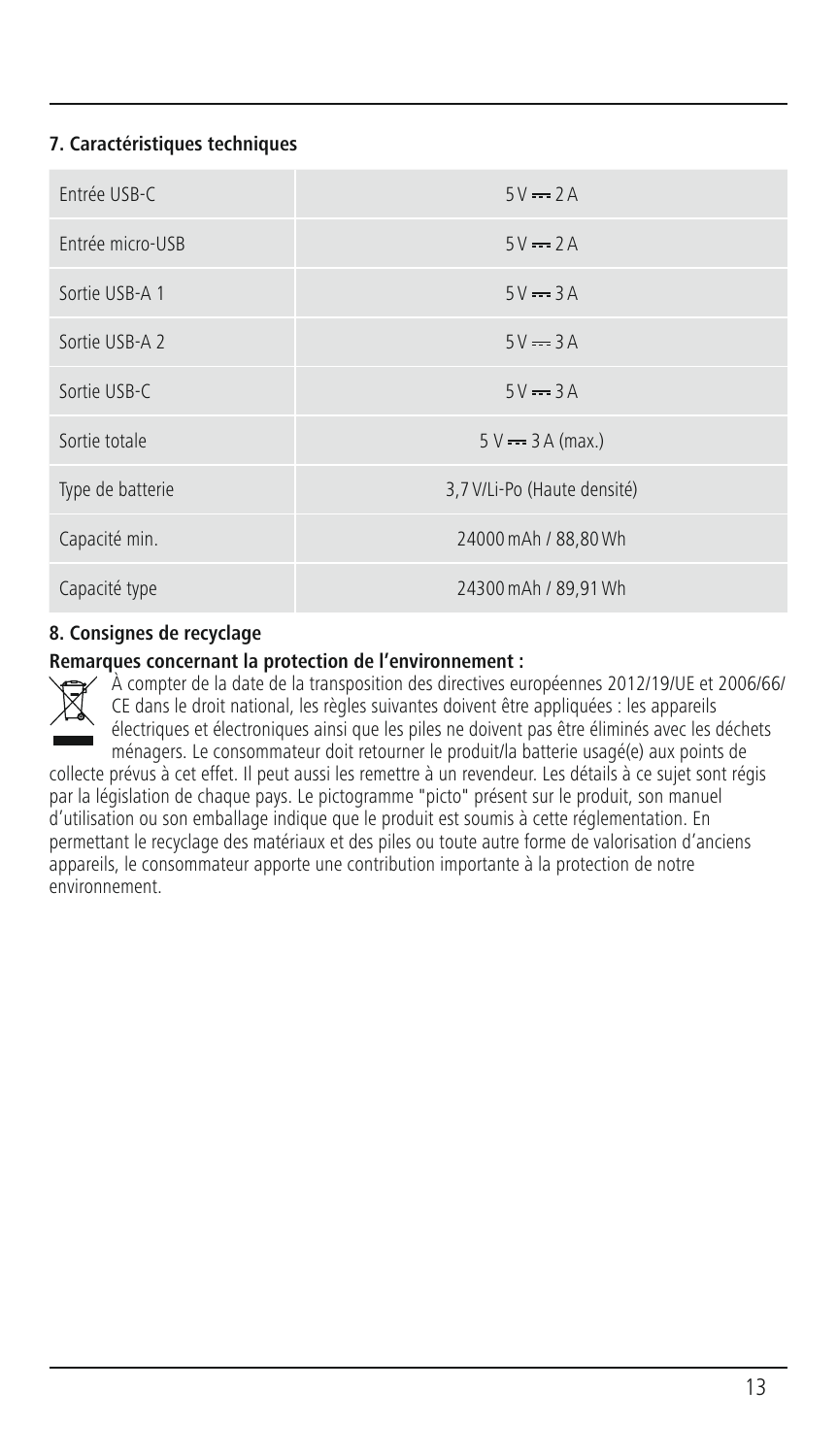Le agradecemos que se haya decidido por un producto de Hama.

Tómese tiempo y lea primero las siguientes instrucciones e indicaciones. Después, guarde estas instrucciones de manejo en un lugar seguro para poder consultarlas cuando sea necesario. Si vende el aparato, entregue estas instrucciones de manejo al nuevo propietario.

## **1. Explicación de los símbolos de aviso y de las indicaciones**

#### **Aviso**

Se utiliza para identificar indicaciones de seguridad o para llamar la atención sobre peligros y riesgos especiales.

#### **Nota**

Se utiliza para indicar información adicional o indicaciones importantes.

## **Celdas de polímero de litio de alta densidad**

Este producto contiene celdas de polímero de litio de alta densidad Las celdas de alta densidad se desarrollaron principalmente para la producción de smartphones con el fin de responder a una mayor demanda de capacidad y rendimiento con menor uso de espacio. Esta nueva generación de celdas de polímero de litio de alta densidad permite un diseño ligeroycompacto con una capacidad comparativamente alta.

## **2. Contenido del paquete**

- Batería externa Power Pack "Supreme 24HD", 24 000 mAh
- Cable USB-AaUSB-C
- Este manual de instrucciones

## **3. Indicaciones de seguridad**

- Este producto está previsto para usarlo en el ámbito privado y no comercial del hogar.
- Utilice el producto exclusivamente para el fin previsto.
- Proteja el producto de la suciedad, la humedad y el sobrecalentamiento y utilícelo solo en entornos secos.
- No utilice el producto junto a sistemas de calefacción, otras fuentes de calor ni expuesto a la luz solar directa.
- Este producto, como todos los productos eléctricos, no debe estar en manos de los niños.
- No deje caer el producto ni lo someta a sacudidas fuertes.
- No utilice el producto fuera de los límites de potencia indicados en los datos técnicos.
- No abra el producto ni siga utilizándolo en caso de presentar daños.
- Deseche el material de embalaje de conformidad con las normativas locales vigentes en materia de eliminación de desechos.
- La batería está instalada de manera permanente y no puede retirarse; deseche el producto de manera íntegra de conformidad con las disposiciones legales vigentes.
- No realice cambios en el producto. Esto conllevaría la pérdida de todos los derechos de la garantía.
- No utilice el producto en áreas donde no se permitan aparatos electrónicos.
- No intente mantener ni reparar el producto por cuenta propia. Encomiende cualquier trabajo de mantenimiento al personal especializado competente.
- No eche la batería o el producto al fuego.
- No modifique ni deforme/caliente/desensamble las pilas recargables/baterías.



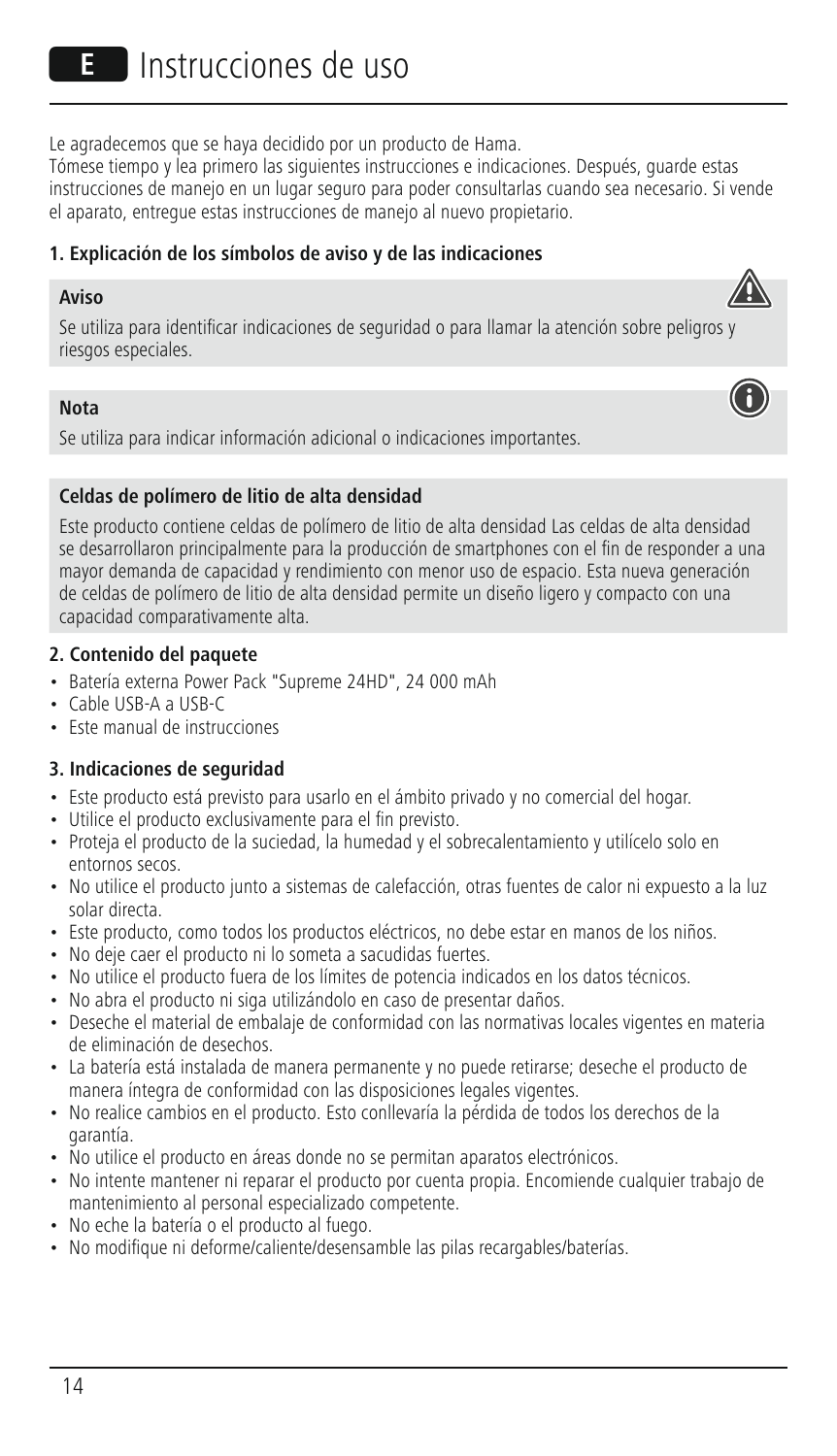## **4. Funcionamiento**

## **4.1. Carga del Power Pack**

## **Aviso: batería**

- No cargue el Power Pack desde su PC o portátil. La corriente de carga puede dañar el puerto USB del PC o del portátil.
- Utilice únicamente cargadores adecuados o conexiones USB para cargar el dispositivo.
- No utilice cargadores ni conexiones USB defectuosos; asimismo, no intente repararlos.
- No sobrecargue ni descargue totalmente el producto.
- Evite almacenar, cargar o usar las pilas en condiciones de temperatura extrema o de presión atmosférica extremadamente baja como, por ejemplo, a grandes alturas.
- Recárguelo con regularidad (al menos cada tres meses) si va a estar almacenado durante mucho tiempo.
- Comience a cargar el Power Pack conectando el cable USB-AaUSB-C suministrado a la entrada USB-C del Power Pack (**IN 5 V/2 A**)yaun cargador USB adecuado. Tenga en cuenta las instrucciones de uso del cargador USB utilizado. Alternativamente, el Power Pack también puede ser cargado a través de la entrada Micro USB (**IN 5 V/2 A**).
- El proceso de carga comienza y termina automáticamente.
- Antes de usar el Power Pack por primera vez, cárguelo completamente.

## **Nota – Capacidad**

- Durante el proceso de carga del Power Pack, la capacidad se muestra de forma continua.
- Cada LED de estado corresponde a un 25% de capacidad. Cuando un LED está iluminado permanentemente indica que la capacidad ya ha sido alcanzada. Con tres LED encendidos y el cuarto parpadeando, el Power Pack está cargado al menos en un 75%.
- Si los cuatro LED de estado están encendidos, está a plena capacidad.
- Presione el botón del Power Pack para encenderlo y para saber su capacidad actual.
- Para apagar el Power Pack, presione el botón dos veces hasta que los LED de estado se apaguen.

## **4.2. Cargar dispositivos**

#### **Advertencia - Conexión de dispositivos**

- Antes de conectar un terminal, compruebe si la salida de corriente del Power Pack ofrece la alimentación suficiente.
- Asegúrese de que el consumo total de corriente del terminal conectado no supere los 3000 mA.
- Observe las indicaciones que se recojan en el manual de instrucciones de su terminal;
- Es esencial que cumpla con la información y las instrucciones de seguridad que figuran allí para el suministro de energía de sus dispositivos.
- El Power Pack no debe ser cargado y descargado al mismo tiempo.
- No cargue simultáneamente a través las salidas USB y USB-C, ya que esto reducirá enormemente la corriente de carga. Esto aumenta enormemente el tiempo de carga y puede sobrecargar el Power Pack.







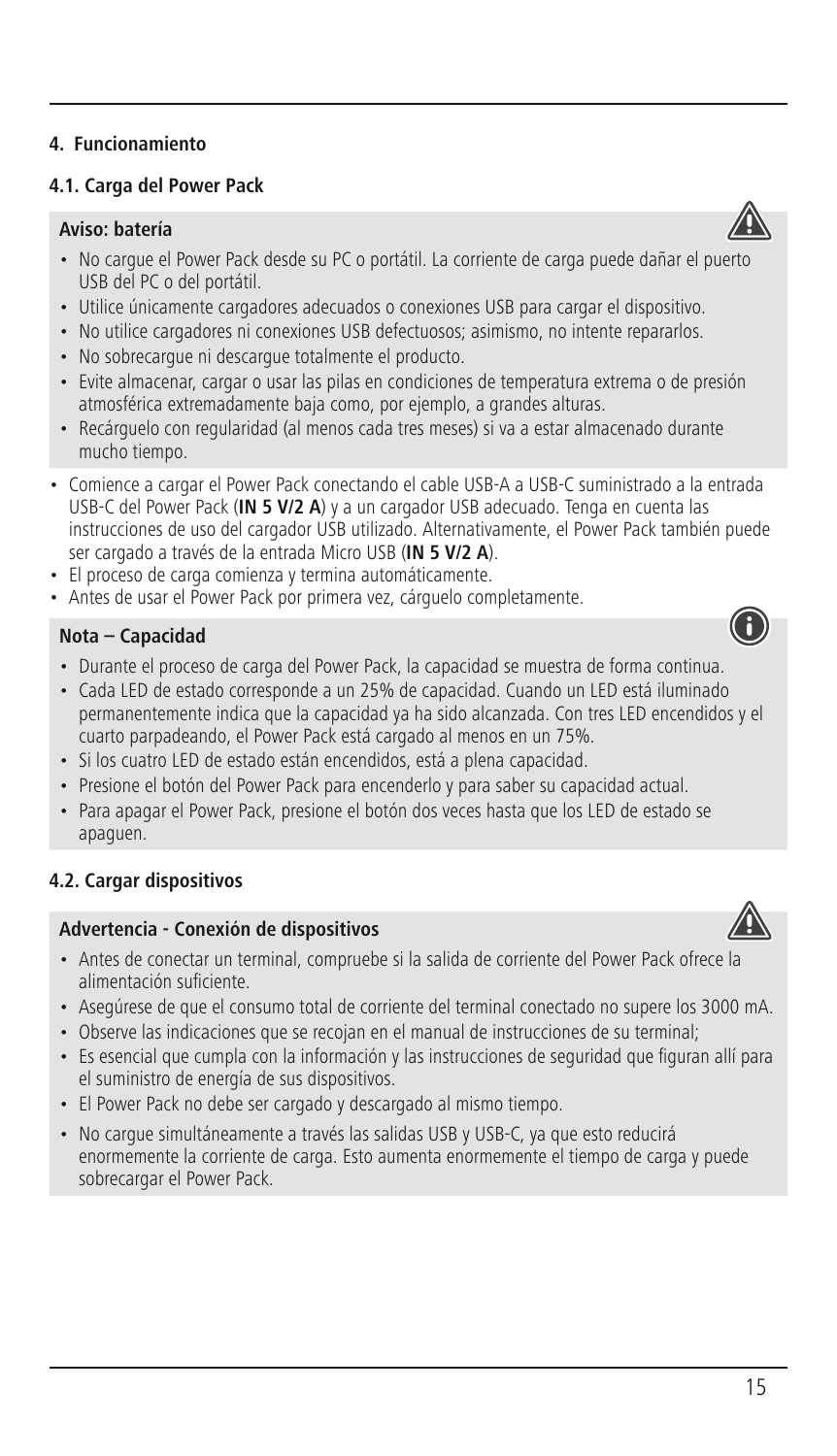## **Aviso**

- Nunca conecte el cable de carga del Power Pack a la entrada y salida al mismo tiempo. Esto puede dañar la batería.
- No conecte ningún terminal mientras el Power Pack se esté cargando. Esto podría dañar el Power Pack y el terminal conectado.
- Conecte el cable USB-AaUSB-C suministrado al puerto USB del Power Pack (**OUT 5 V/3 A**)yal puerto USB-C de su dispositivo terminal (teléfono móvil, smartphone, etc.).
- Es posible que el cable de carga/conexión suministrado no sea adecuado para el puerto USB del dispositivo final. Entonces, use el cable USB del terminal.
- Cuando utilice la salida USB-C (**OUT 5 V/3 A**) para la carga, conecte un cable de carga USB-C adecuado a la salida USB-C del Power Pack y al puerto de su terminal.
- El proceso de carga se inicia automáticamente. Durante la carga, los LED de estado indican la capacidad disponible del Power Pack.
- Estos muestran el estado actual de carga de la batería de su terminal.
- Para detener la carga y apagar el Power Pack, pulse dos veces el botón. Los LED de estado se apagan.
- Si no se conecta ningún terminal, el Power Pack se apaga automáticamente.

#### **Nota – Carga optimizada**

Carga optimizada significa que el Power Pack reconoce el terminal conectado, le suministra la corriente óptima y, por lo tanto, reduce el tiempo de carga al mínimo. Tenga en cuenta que la salida de corriente respectiva del Power Pack es de 3000 mA como máximo.

## **5. Mantenimiento y cuidado**

Limpie este producto solo con un paño ligeramente humedecido que no deje pelusas y no utilice detergentes agresivos.

## **6. Exclusión de responsabilidad**

La empresa Hama GmbH & Co KG no se responsabiliza ni concede garantía alguna por los daños que se deriven de una instalación, montaje o manejo incorrectos del producto o por la inobservancia de las instrucciones de uso o de las indicaciones de seguridad.



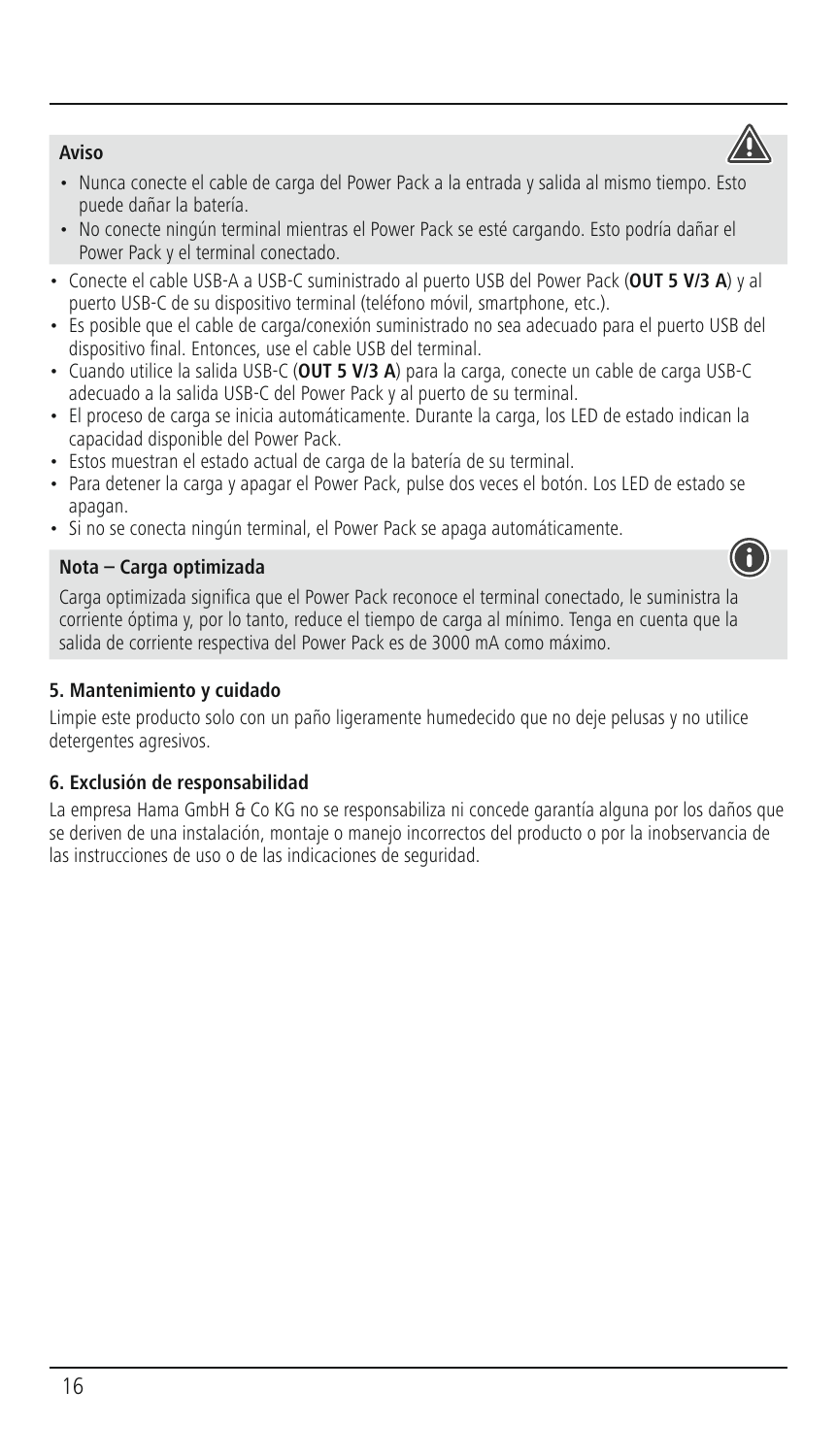## **7. Datos técnicos**

| Fntrada USB-C     | $5V = 2A$                     |
|-------------------|-------------------------------|
| Entrada Micro USB | $5V = 2A$                     |
| Salida USB A 1    | $5V = 3A$                     |
| Salida USB A 2    | $5V = 3A$                     |
| Salida USB-C      | $5V = 3A$                     |
| Total de salida   | $5V = 3A$ (máx.)              |
| Tipo de batería   | 3,7 V / Li-Po (Alta densidad) |
| Capacidad mínima  | 24000 mAh / 88,80 Wh          |
| Tipo Capacidad    | 24300 mAh / 89,91 Wh          |

## **8. Instrucciones para desecho y reciclaje**

## **Nota sobre la protección medioambiental:**



Desde la implementación de la Directiva europea 2012/19/UE y 2006/66/CE en el sistema legislativo estatal, se aplica lo siguiente: Los aparatos eléctricos y electrónicos, así como las pilas y los acumuladores, no se deben eliminar junto con la basura doméstica. El usuario está legalmente obligado a llevar los aparatos eléctricos y electrónicos, así como las pilas y

los acumuladores a los puntos de recogida públicos o a devolverlos al punto de venta donde los adquirió al final de su vida útil. Las particularidades al respecto están estipuladas en las distintas legislaciones nacionales. El símbolo ubicado sobre el producto, en las instrucciones de uso o en el embalaje hace referencia a las disposiciones legales mencionadas. Gracias al reciclaje, la recuperación de materiales u otras formas de recuperación de residuos de aparatos eléctricos y electrónicos y pilas y acumuladores usados, usted contribuye de manera importante a la protección de nuestro medio ambiente.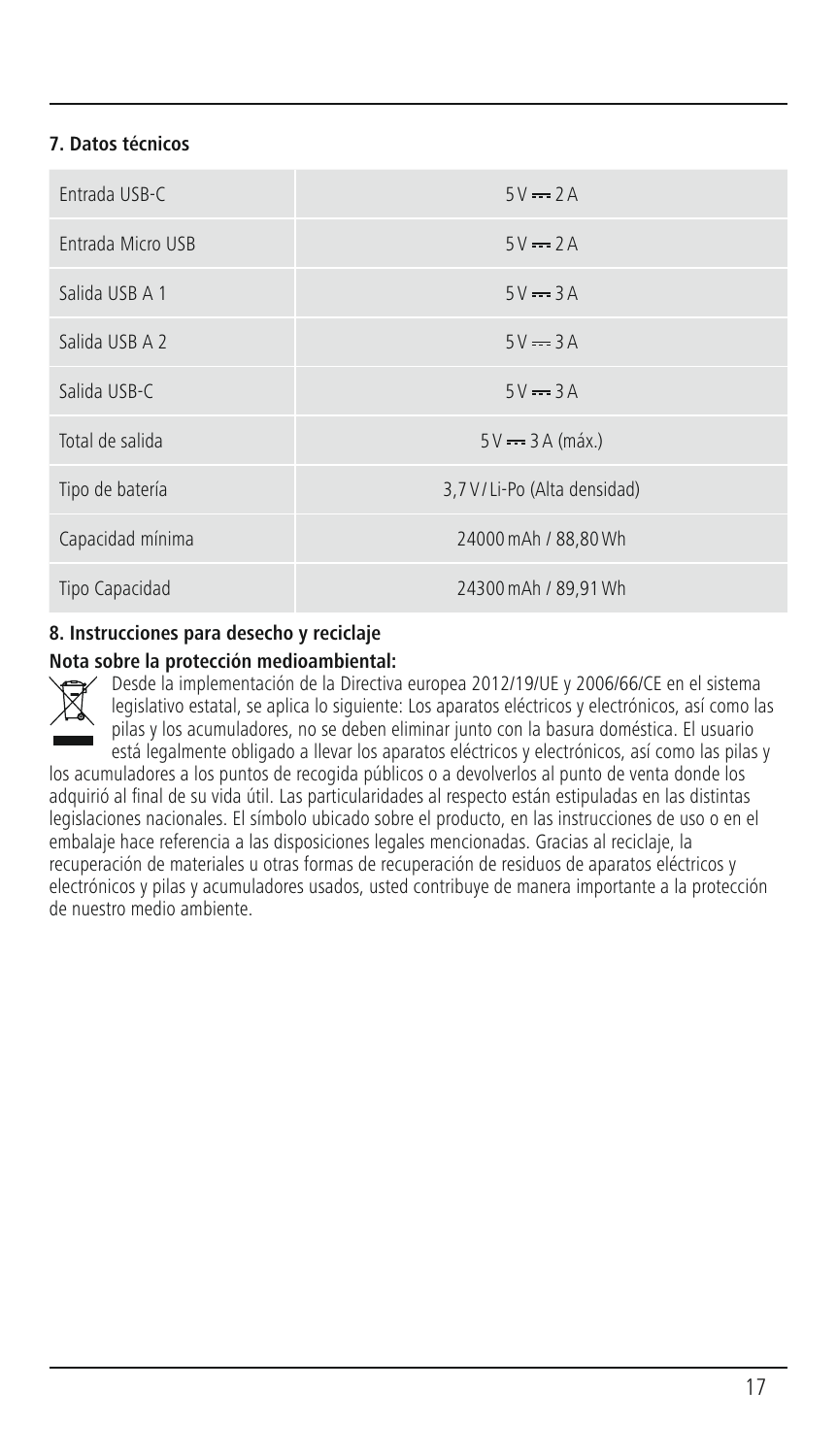#### Благодарим вас за то, что вы выбрали продукт Hama!

Перед использованием внимательно прочтите следующие инструкции и указания. Храните данное руководство по эксплуатации в надежном месте, чтобы в случае необходимости у вас всегда был доступ к нему. При продаже устройства передайте руководство новому владельцу.

## **1. Пояснения к предупреждающим знакам и указаниям**

#### **Предупреждение**



A

## **Указание**

Используется для дополнительного обозначения информации или важных указаний.

#### **Литий-полимерные аккумуляторы высокой плотности**

В этом изделии установлены литий-полимерные аккумуляторы высокой плотности. Аккумуляторы высокой плотности были разработаны преимущественно для производства смартфонов, чтобы реализовать очень высокие современные требования к емкости и производительности компактных элементов. Это новое поколение литий-полимерных аккумуляторов обладает малым весом и компактной конструкцией при сравнительно высокой емкости.

#### **2. Комплект поставки**

- Источник питания Supreme 24HD, 24 000 мА-ч
- Кабель USB-А/USB-C
- Данное руководство по эксплуатации

#### **3. Указания по технике безопасности**

- Изделие предназначено для домашнего, непромышленного применения.
- Используйте изделие исключительно в предусмотренных целях.
- Не допускайте загрязнения изделия, защищайте его от влаги и перегрева. Не используйте изделие при высокой влажности.
- Не используйте изделие в непосредственной близости от систем отопления, других источников тепла или под прямыми солнечными лучами.
- Данное изделие, как и все электрические приборы, следует беречь от детей!
- Избегайте падения изделия и не подвергайте его сильным вибрациям.
- При использовании изделия не допускайте превышения предела мощности, указанного в технических характеристиках.
- Не вскрывайте изделие и не используйте его при наличии повреждений.
- Сразу утилизируйте упаковочный материал согласно действующим местным предписаниям по утилизации.
- Аккумулятор является стационарным и не подлежит демонтажу; утилизируйте изделие целиком в соответствии с законодательными предписаниями.
- Не вносите в изделие конструктивные изменения. В противном случае любые гарантийные обязательства теряют свою силу.
- Не применяйте в запретных зонах.
- Не пытайтесь самостоятельно выполнять техническое обслуживание или ремонт изделия. Ремонт разрешается производить только квалифицированному персоналу.
- Не бросайте аккумуляторную батарею или изделие в огонь.
- Не изменяйте, не деформируйте, не нагревайте, не разбирайте аккумуляторы/батарейки.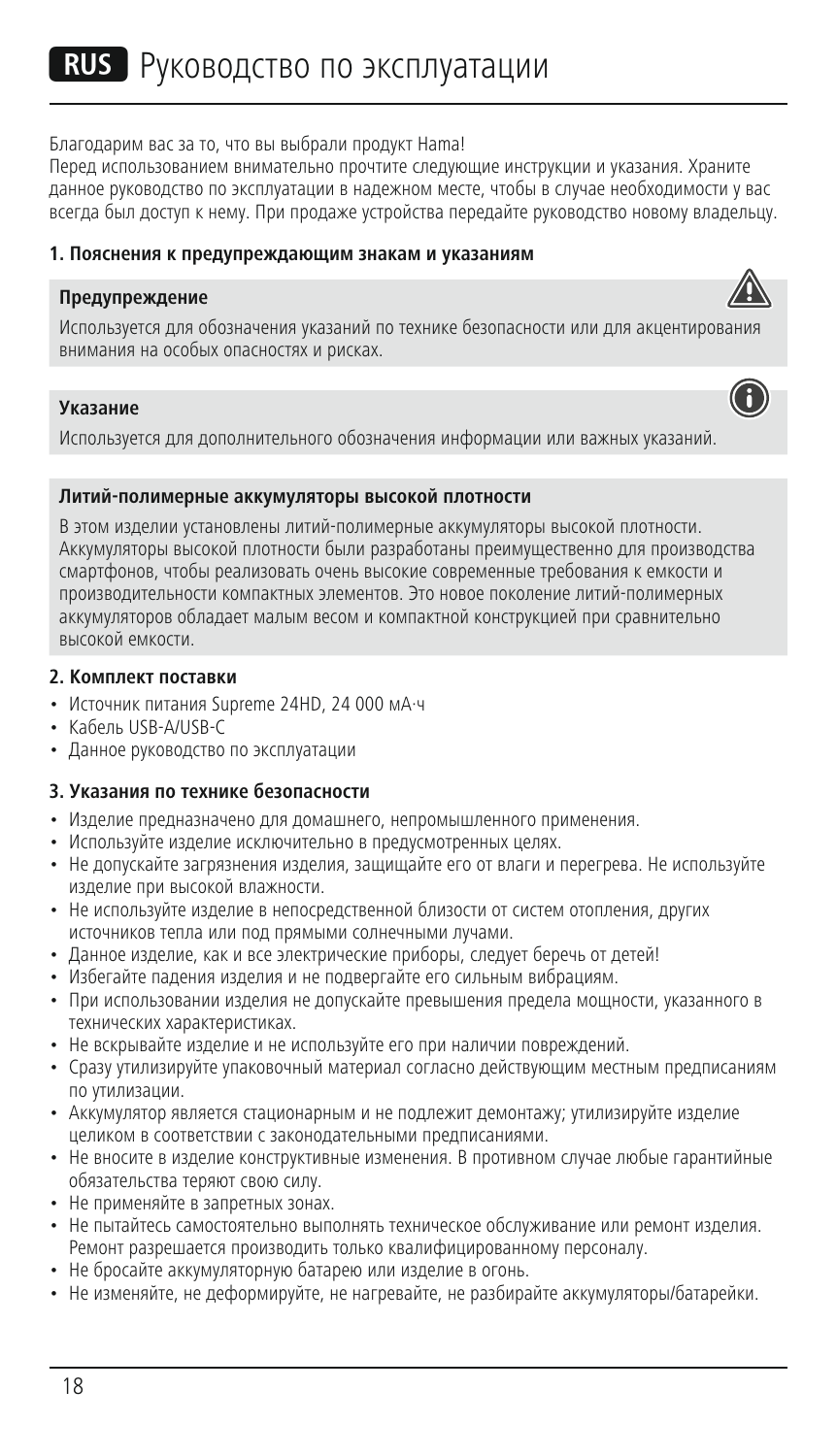## **4.1. Зарядка источника питания**

#### **Предупреждение: аккумулятор**

- Не заряжайте источник питания через компьютер или ноутбук. Токи зарядки могут повредить порт USB компьютера или ноутбука.
- Разрешается использовать для зарядки только совместимые зарядные устройства и USB-разъемы.
- Не используйте неисправные зарядные устройства или USB-разъемы и не пытайтесь их ремонтировать.
- Не допускайте избыточной зарядки и глубокой разрядки изделия.
- Не храните, не заряжайте и не используйте устройство при очень низких и очень высоких температурах и очень низком атмосферном давлении (например, на больших высотах).
- При длительном хранении регулярно заряжайте изделие (не реже одного раза в квартал).
- Запустите процесс зарядки источника питания, подсоединив прилагаемый кабель USB-A/USB-C к входу USB-C источника питания (**IN 5 В/2 А**) икподходящему зарядному USB-устройству. Соблюдайте руководство по эксплуатации используемого зарядного USBустройства. Источник питания также можно заряжать через вход Micro USB (**IN 5 В/2 А**).
- Процесс зарядки начинается и заканчивается автоматически.
- Перед первым применением один раз полностью зарядите источник питания.

#### **Указание: емкость**

- В процессе зарядки источника питания значение емкости отображается постоянно.
- Каждый светодиод статуса соответствует 25 % емкости. Постоянное свечение светодиода сигнализирует о том, что емкость достигнута. Если три светодиода горят, а четвертый светодиод мигает, источник заряжен не менее чем на 75 %.
- Если горят все четыре светодиода, достигнута полная емкость.
- Нажмите кнопку на источнике питания для того, чтобы его включить и узнать текущую емкость.
- Нажмите кнопку дважды светодиоды погаснут, источник питания выключится.

#### **4.2. Зарядка оконечных устройств**

#### **Предупреждение: подключение оконечных устройств**

- Перед тем как подключить оконечное устройство, проверьте, соответствует ли ему выход тока источника питания.
- Учтите, что общее потребление тока подключенного оконечного устройства не должно превышать 3000 мА.
- Следуйте указаниям в руководстве по эксплуатации оконечного устройства.
- Приведенные там указания и правила техники безопасности при обеспечении электропитания ваших устройств обязательны к соблюдению.
- Запрещается одновременно заряжать и разряжать источник питания!
- Не заряжайте одновременно на двух выходах USB и USB-C, так как это значительно ограничивает ток зарядки. Таким образом существенно увеличивается время зарядки, а источник питания при определенных обстоятельствах может подвергаться перегрузкам.





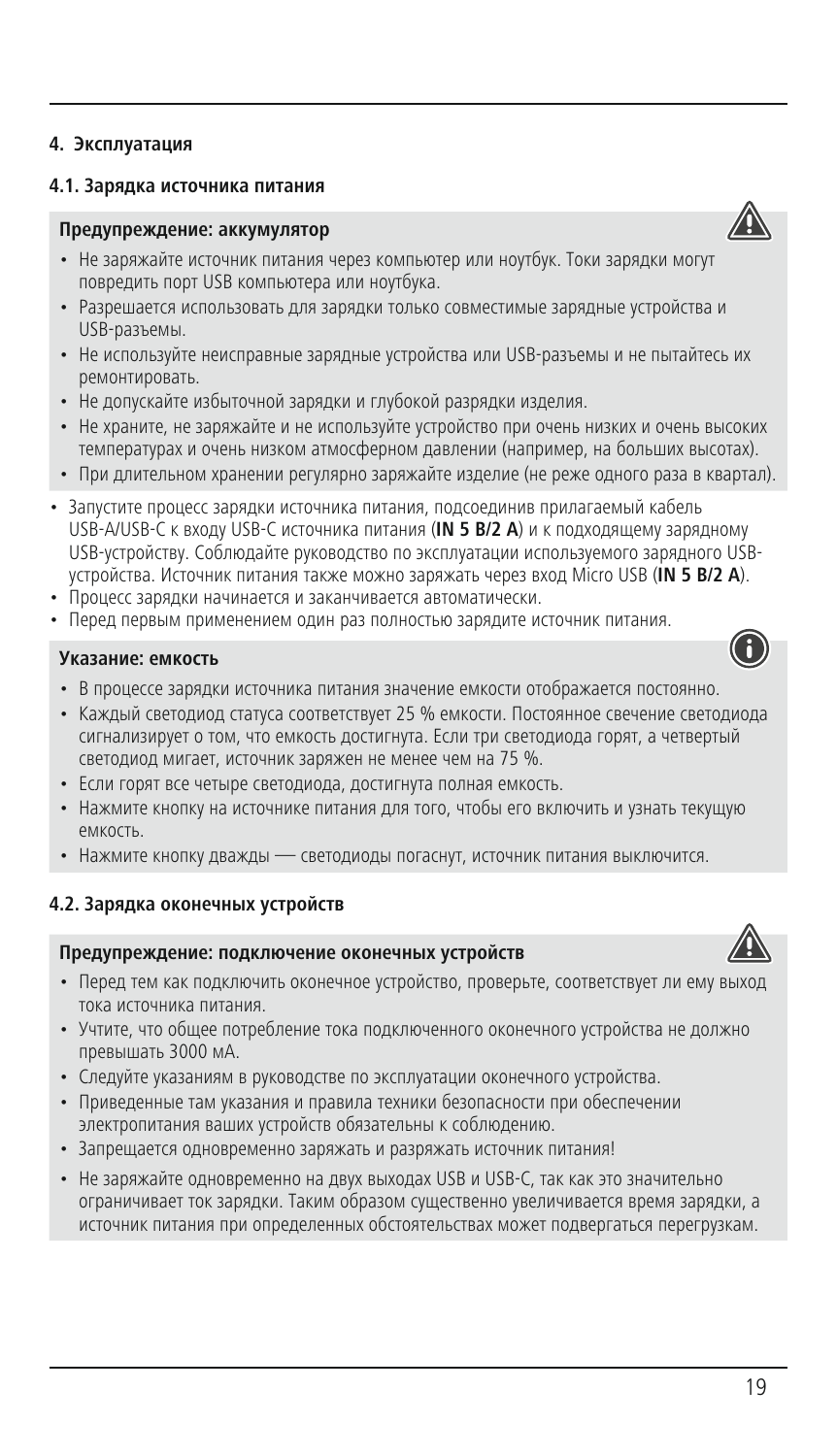## **Предупреждение**

- 
- Категорически запрещается подключать зарядный кабель одновременно к входу и выходу источника питания. Возможно повреждение аккумулятора.
- В процессе зарядки источника питания запрещается подключать к нему оконечные устройства. Возможно повреждение источника питания и подключенных оконечных устройств.
- Подключите прилагаемый кабель USB-A/USB-C в разъем USB источника питания (**OUT 5 В/3 А**) и разъем USB-C вашего оконечного устройства (мобильный телефон, смартфон и т. д.).
- При определенных обстоятельствах прилагаемый зарядный/соединительный кабель может не подходить к разъему USB оконечного устройства. Используйте USB-кабель оконечного устройства.
- При использовании выхода USB-C (**OUT 5 В/3 А**) для процесса зарядки подключайте подходящий зарядный кабель USB-C в выход USB-C источника питания и разъем своего оконечного устройства.
- Процесс зарядки начнется автоматически. В процессе зарядки светодиоды статуса отображают оставшуюся емкость источника питания.
- Текущий статус зарядки аккумулятора вашего оконечного устройства отображается на оконечном устройстве.
- Завершите процесс зарядки и выключите источник питания, нажав кнопку источника питания два раза. Светодиоды состояния гаснут.
- Если оконечное устройство не подсоединено, источник питания отключается автоматически.

#### **Указание: оптимизированная зарядка**



Оптимизированная зарядка означает, что источник питания распознает подключенное оконечное устройство, подает ток оптимальной силы и тем самым сокращает время зарядки до минимума. Учтите, что максимальный выход тока источника питания составляет 3000 мА.

#### **5. Техническое обслуживание и уход**

Чистите изделие только с помощью слегка влажной безворсовой салфетки; не используйте агрессивные чистящие средства.

#### **6. Освобождение от ответственности**

Hama GmbH & Co. KG не несет ответственности за повреждения, возникшие в результате ненадлежащей установки, монтажа и ненадлежащего использования изделия или несоблюдения требований руководства по эксплуатации и/или указаний по технике безопасности.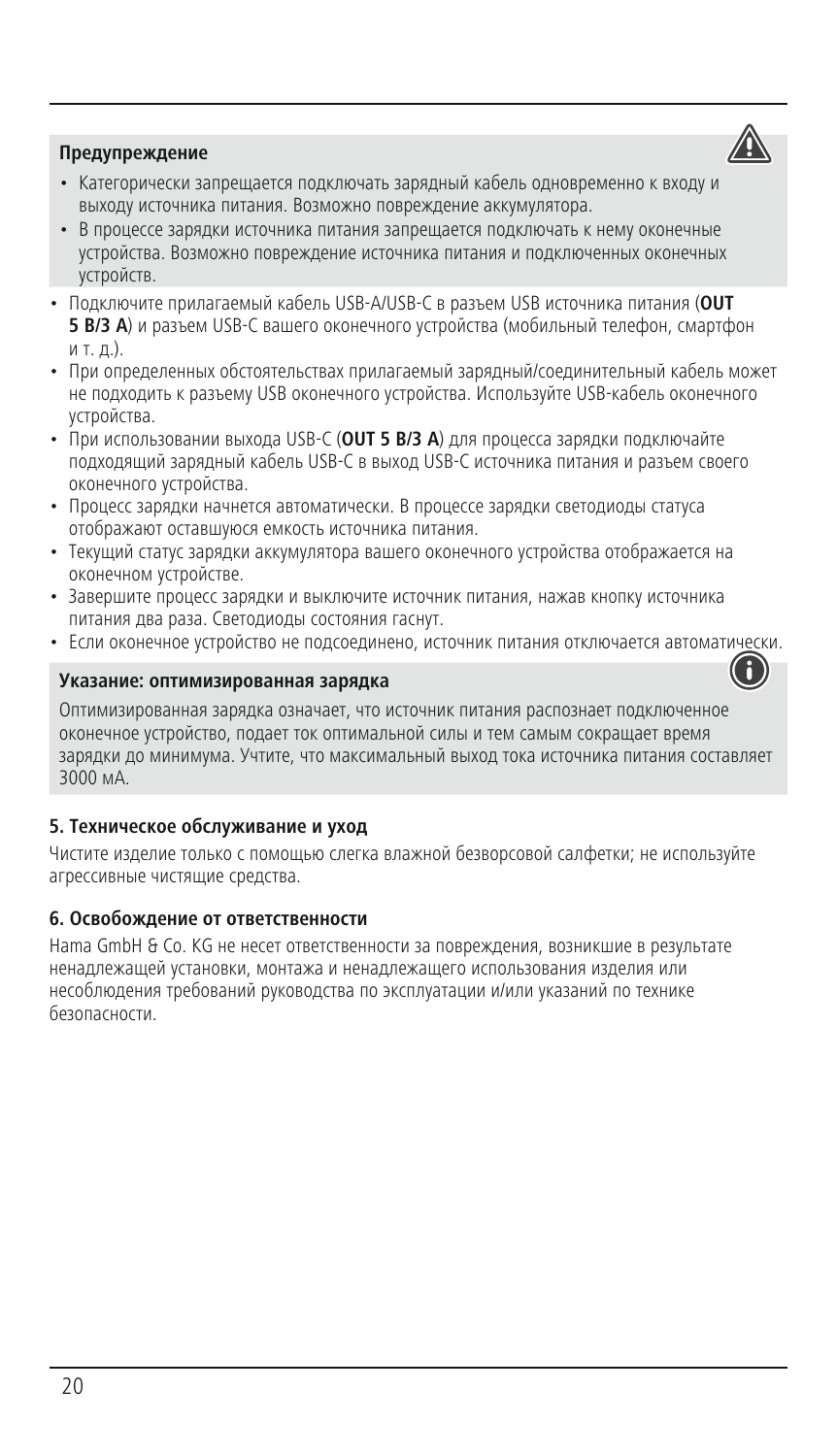## **7. Технические данные**

| Вход USB-C     | $5B - 2A$                              |
|----------------|----------------------------------------|
| Вход Micro-USB | $5B - 2A$                              |
| Выход 1 USB-A  | $5B = 3A$                              |
| Выход 2 USB-A  | $5B \rightarrow 3A$                    |
| Выход USB-C    | $5B = 3A$                              |
| Выход, итого   | 5 В -- 3 А (макс.)                     |
| Тип батарейки  | 3,7 В/литий-полим. (высокая плотность) |
| Мин. емкость   | 24 000 MA·4/88.80 BT·4                 |
| Тип. емкость   | 24 300 MA·4/89,91 BT·4                 |

#### **8. Указания по утилизации**

#### **Охрана окружающей среды**

С момента перехода национального законодательства на европейские нормативы 2012/19/ЕС и 2006/66/ЕС действительно следующее. Утилизация электрических и электронных приборов, а также батарей вместе с бытовым мусором не разрешается. Потребитель по закону обязан утилизировать электрические и электронные приборы, а также батареи по истечении срока их годности в специально предназначенных для этого общественных пунктах сбора или в пункте продаж. Детальная регламентация этих требований осуществляется соответствующим местным законодательством. Необходимость соблюдения данных предписаний обозначается особым значком на изделии, инструкции по эксплуатации или упаковке. Сдавая бывшие в употреблении приборы/батареи на переработку, вторичную переработку или на утилизацию в другой форме, вы вносите важный вклад в охрану окружающей среды.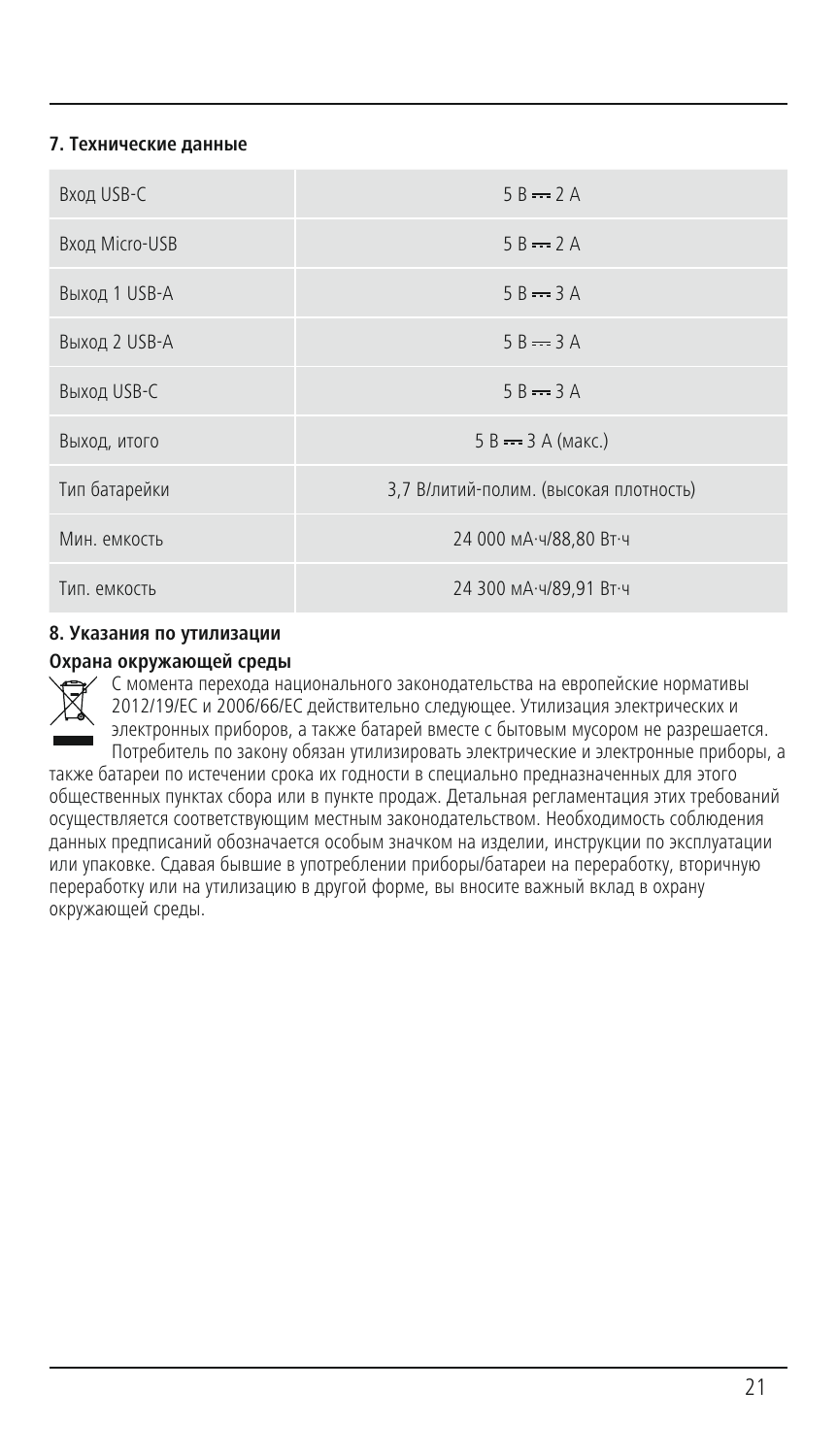**III**I Istruzioni per l'uso

Grazie per avere acquistato un prodotto Hama!

Prima di iniziare a utilizzare il prodotto, si prega di prendersi il tempo necessario per leggere le istruzioni e le informazioni descritte di seguito. Custodire quindi il presente libretto in un luogo sicuro e consultarlo qualora si renda necessario. In caso di cessione dell'apparecchio, consegnare anche il presente libretto al nuovo proprietario.

#### **1. Spiegazione dei simboli di avvertenza e delle istruzioni**

#### **Attenzione**

Contraddistingue le istruzioni di sicurezza o richiama l'attenzione su particolari rischi e pericoli.

#### **Nota**

Contraddistingue informazioni supplementari o indicazioni importanti.

#### **Batterie ad alta densità/ai polimeri di litio**

Questo prodotto integra batterie ad alta densità/ai polimeri di litio. Le batterie ad alta densità sono state in primo luogo sviluppate per la produzione di smartphone al fine di rispondere alle elevate esigenze in termini di capacità e prestazioni in spazi ridotti. Questa nuova generazione di batterie ai polimeri di litio consente un design leggero e compatto e assicura una capacità elevata al tempo stesso.

#### **2. Contenuto della confezione**

- Power Pack "Supreme 24HD", 24000mAh
- Cavo da USB-AaUSB-C
- Il presente libretto di istruzioni

#### **3. Istruzioni di sicurezza**

- Il prodotto è previsto per uso personale, non commerciale.
- Utilizzare il prodotto soltanto per gli scopi previsti.
- Proteggere il prodotto dallo sporco, dall'umidità e dal surriscaldamento e utilizzarlo soltanto in ambienti asciutti.
- Non collocare il prodotto nelle immediate vicinanze del riscaldamento, di fonti di calore o alla luce diretta del sole.
- Come tutte le apparecchiature elettriche, tenere il prodotto fuori dalla portata dei bambini!
- Non far cadere il prodotto e non esporlo a urti.
- Non utilizzare il prodotto oltre i limiti di potenza indicati nei dati tecnici.
- Non aprire il prodotto e cessarne l'utilizzo se presenta danneggiamenti.
- Smaltire immediatamente il materiale d'imballaggio in conformità alle prescrizioni locali vigenti.
- La batteria è installata fissa e non può essere rimossa. Smaltire il prodotto completo in conformità alle normative in vigore.
- Non apportare modifiche al prodotto. In tal caso decade ogni diritto di garanzia.
- Non utilizzare il prodotto in ambienti dove non è consentito l'uso di strumenti elettronici.
- Non effettuare interventi di manutenzione e riparazione sul prodotto di propria iniziativa. Fare eseguire i lavori di riparazione soltanto da operatori specializzati.
- Non gettare la batteria o il prodotto nel fuoco.
- Non modificare e/o deformare/riscaldare/scomporre le batterie/pile.



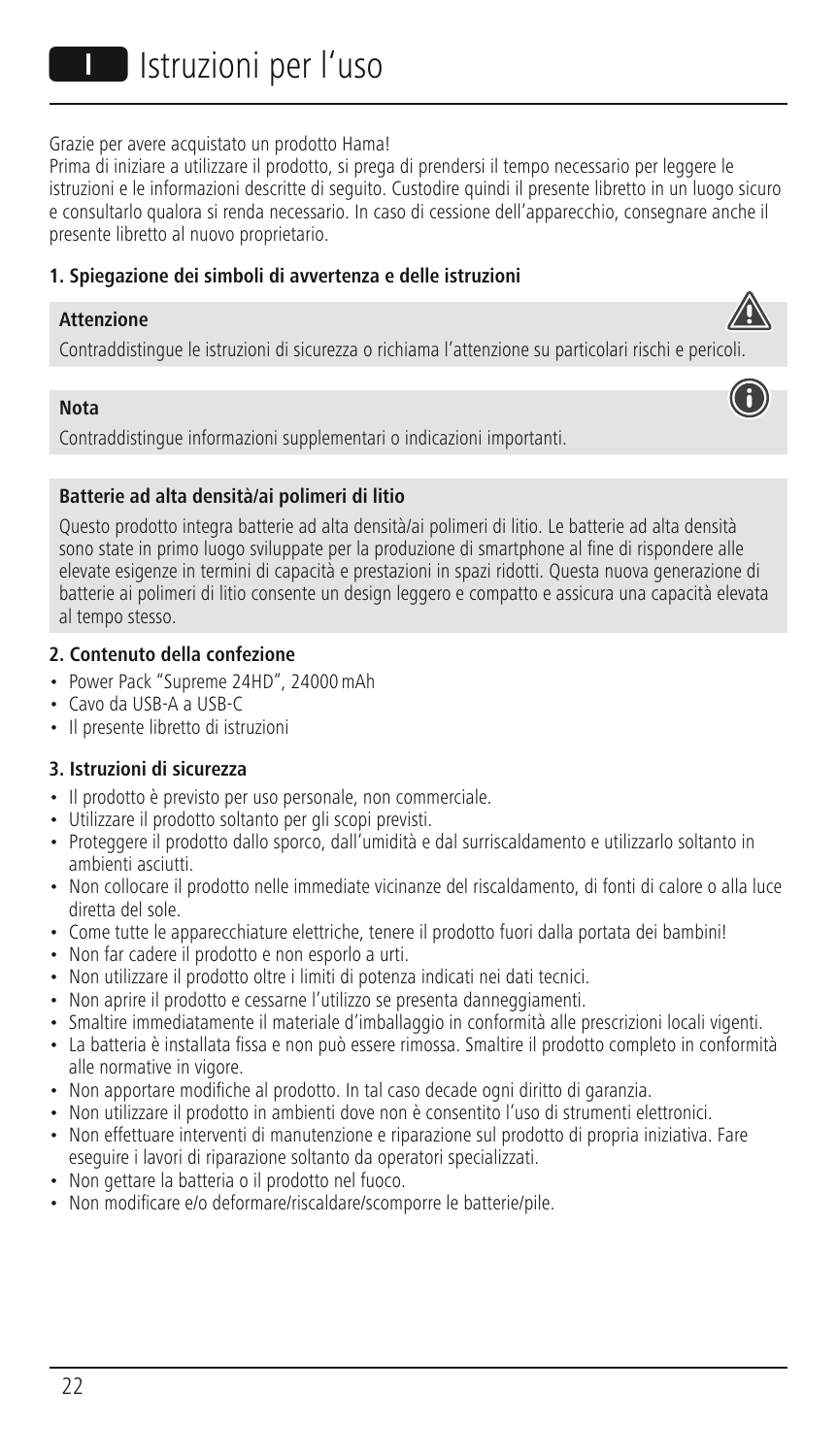## **4.1. Come caricare il Power Pack**

## **Nota – Batteria**

- Non caricare il Power Pack tramite il PC o il notebook. Le correnti di carica possono in tal caso danneggiare la porta USB del PC o del notebook.
- Utilizzare soltanto caricabatteria o prese USB compatibili.
- Non utilizzare caricabatteria o prese USB guasti e non effettuare tentativi di riparazione.
- Non sovraccaricare il prodotto ed evitare scariche profonde.
- Evitare la custodia, la ricarica e l'uso del prodotto a temperature estreme eapressioni atmosferiche estremamente basse (ad esempio ad alte quote).
- In caso di inutilizzo prolungato effettuare la ricarica a intervalli regolari (per lo meno ogni tre mesi).
- Avviare il processo di carica del Power Pack collegando il cavo da USB-A a USB-C in dotazione all'ingresso USB-C del Power Pack (**IN 5V/2A**) e a un caricabatteria USB compatibile. Seguire le istruzioni d'uso del caricabatteria USB utilizzato. In alternativa, il Power Pack può anche essere caricato tramite l'ingresso micro-USB (**IN 5V/2A**).
- Il processo di carica si avvia e termina automaticamente.
- Prima di iniziare a utilizzarlo, caricare completamente il Power Pack.

## **Nota – Livello di carica**

- Durante il processo viene indicato il livello di carica del Power Pack.
- Ciascun LED di stato equivale al 25 % della sua capacità. L'accensione a luce fissa di un LED segnala il livello di carica raggiunto. Se tre LED sono accesi a luce fissa e il quarto lampeggia, significa che il Power Pack è carico almeno al 75 %.
- L'accensione a luce fissa di tutti e quattro i LED indica la carica completa del Power Pack.
- Premere il tasto del Power Pack per accenderlo e verificare l'attuale livello di carica.
- Premere due volte il tasto fino allo spegnimento dei LED di stato per spegnere il Power Pack.

## **4.2. Come caricare i dispositivi**

#### **Attenzione** – Come collegare i dispositivi

- Prima di collegare un dispositivo, verificare se la corrente erogata dal Power Pack è sufficiente a consentire la sua alimentazione.
- Assicurarsi che l'assorbimento di corrente totale del dispositivo collegato non superi i 3000mA.
- Osservare le informazioni riportate nelle istruzioni d'uso del dispositivo.
- Attenersi assolutamente ai dati e alle istruzioni di sicurezza sull'alimentazione di corrente in esse descritte.
- Non caricare e scaricare contemporaneamente il Power Pack!
- Non effettuare contemporaneamente cariche su entrambe le uscite USB e USB-C, per evitare una forte riduzione della corrente di carica. In tal caso, la durata del processo di carica aumenta notevolmente causando un possibile sovraccarico del Power Pack.





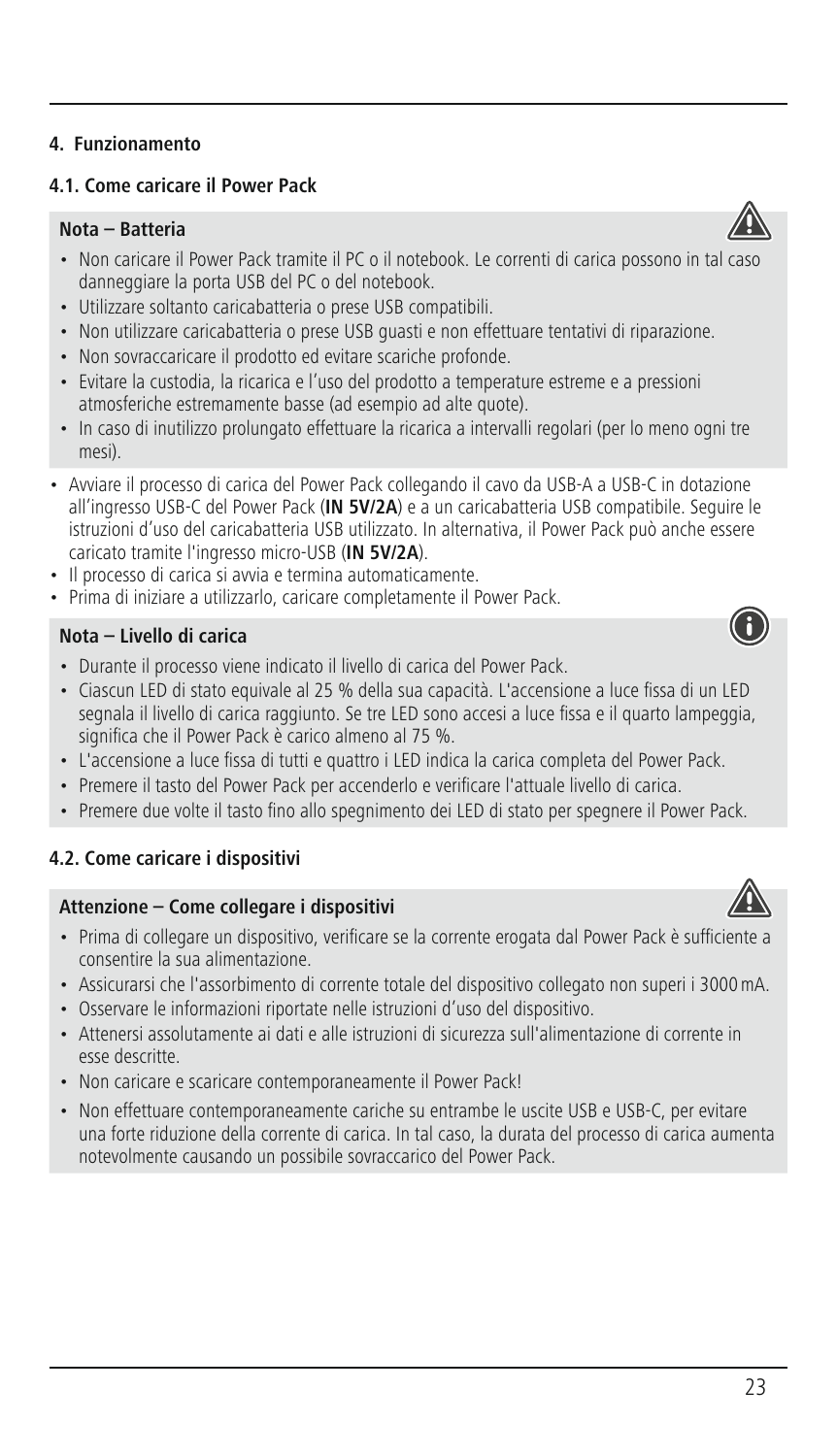## **Attenzione**

- Non collegare in nessun caso il cavo di ricarica del Power Pack contemporaneamente all'ingresso e all'uscita del medesimo. La batteria potrebbe subire danneggiamenti.
- Non collegare dispositivi durante il processo di carica del Power Pack. Il Power Pack e il dispositivo collegato potrebbero subire danneggiamenti.
- Collegare il cavo da USB-AaUSB-C in dotazione alla porta USB del Power Pack (**OUT 5V/3A**) e a quella USB-C del dispositivo (cellulare, smartphone, ecc.).
- In alcuni casi, il cavo di ricarica/connessione in dotazione potrebbe non essere compatibile con la porta USB del dispositivo. In tal caso, utilizzare il cavo USB di quest'ultimo.
- Se il processo di carica viene effettuato utilizzando l'uscita USB-C (**OUT 5V/3A**), collegare un cavo di ricarica USB-C all'uscita USB-C del Power Pack e all'attacco del dispositivo.
- Il processo di carica si avvia automaticamente eiLED di stato indicano la carica ancora disponibile del Power Pack.
- Il livello di carica del dispositivo appare sul display del medesimo.
- Concludere il processo di carica e spegnere il Power Pack premendo due volte il tasto del Power Pack. I LED di stato si spengono.
- Se non vi sono collegati dispositivi, il Power Pack si spegne automaticamente.

## **Nota – Carica ottimizzata**

Carica ottimizzata significa che il Power Pack riconosce il dispositivo collegato, lo alimenta a un amperaggio ottimale riducendo quindi al minimo il tempo di carica. Si osservi che l'erogazione di corrente massima del Power Pack è di 3000 mA.

## **5. Cura e manutenzione**

Pulire il presente prodotto servendosi di un panno anti-pelucchi leggermente umido, senza utilizzare detergenti aggressivi.

## **6. Esclusione di garanzia**

Hama GmbH & Co KG declina ogni responsabilità per danni dovuti al montaggio o all'utilizzo scorretto del prodotto, nonché alla mancata osservanza delle istruzioni d'uso e/o di sicurezza.



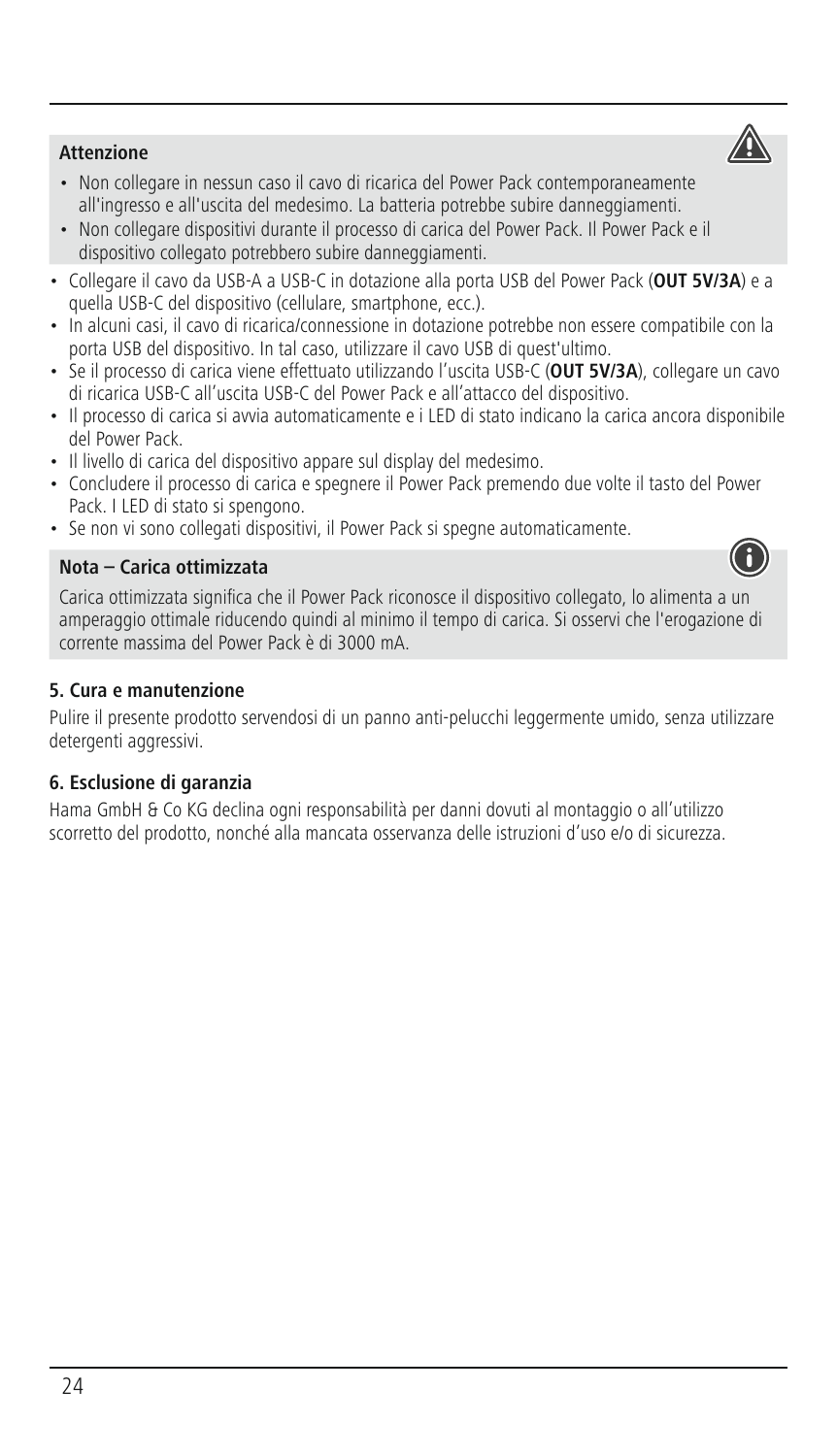## **7. Dati tecnici**

| Ingresso USB-C     | $5V = 2A$                                |
|--------------------|------------------------------------------|
| Ingresso micro-USB | $5V = 2A$                                |
| Uscita USB-A 1     | $5V = 3A$                                |
| Uscita USB-A 2     | $5V = 3A$                                |
| Uscita USB-C       | $5V = 3A$                                |
| Uscita totale      | $5V = 3A$ (max.)                         |
| Tipo di batteria   | 3,7 V / polimeri di litio (alta densità) |
| Capacità min.      | 24000 mAh / 88,80 Wh                     |
| Tipo Capacità      | 24300 mAh / 89.91 Wh                     |

## **8. Smaltimento**

#### **Informazioni sulla tutela dell'ambiente:**

A seguito del recepimento delle direttive europee 2012/19/UE e 2006/66/CE nella legislazione nazionale si applica quanto segue: non è consentito smaltire le apparecchiature elettriche ed elettroniche e le batterie insieme ai rifiuti domestici. Giunte alla fine del loro ciclo di vita, i consumatori sono obbligati per legge a restituire le apparecchiature elettriche

ed elettroniche e le batterie presso i punti di raccolta pubblici competenti o nei punti vendita. I singoli aspetti in materia sono regolati dalle leggi nazionali dei singoli stati. La presenza di questo simbolo sul prodotto, sul manuale di istruzioni o sull'imballaggio indica che esso è soggetto a tali normative. Recuperando, riciclando o valorizzando in altro modo le apparecchiature/batterie giunte alla fine del loro ciclo di vita, viene fornito un importante contributo a favore della tutela dell'ambiente.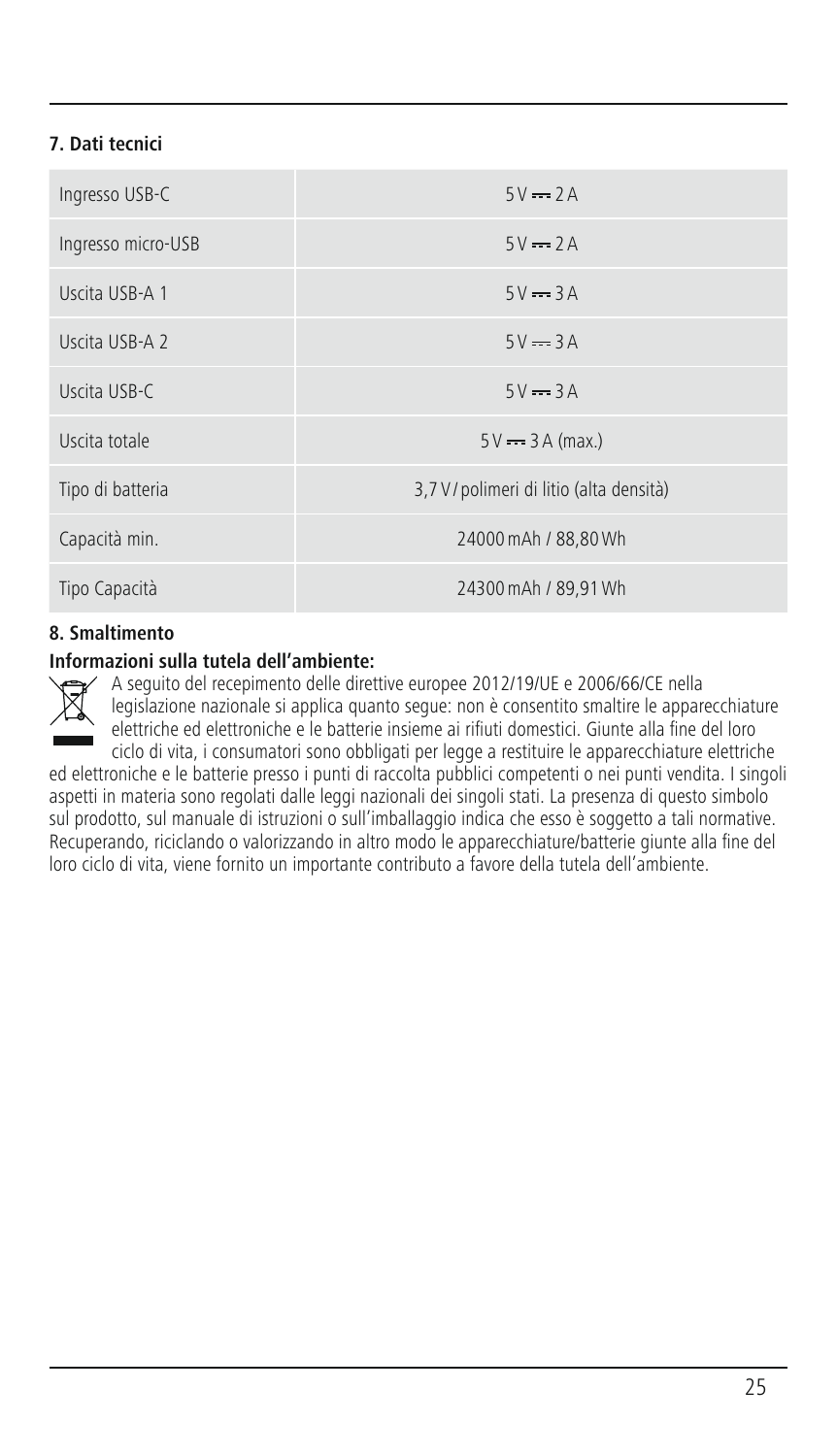Hartelijk dank dat u voor een product van Hama hebt gekozen.

Neem de tijd om de volgende aanwijzingen en instructies volledig door te lezen. Berg deze gebruiksaanwijzing vervolgens op een goede plek op zodat u hem als naslagwerk kunt gebruiken. Mocht u het toestel verkopen, geeft u dan ook deze gebruiksaanwijzing aan de nieuwe eigenaar.

## **1. Verklaring van waarschuwingssymbolen en instructies**

#### **Waarschuwing**



#### **Aanwijzing**

Wordt gebruikt om extra informatie of belangrijke aanwijzingen te markeren.

#### **High Density lithium-polymeer-cellen**

Dit product bevat High Density lithium-polymeer-cellen. High Density-cellen zijn voornamelijk ontwikkeld voor de productie van smartphones om te kunnen voldoen aan de inmiddels zeer hoge eisen op het gebied van capaciteit en prestaties bij weinig benodigde ruimte. Deze nieuwe generatie lithium-polymeer-cellen maakt een licht en compact ontwerp mogelijk met een relatief hoge capaciteit.

## **2. Inhoud van de verpakking**

- Power Pack "Supreme 24HD", 24000mAh
- USB-A- naar USB-C-kabel
- deze gebruiksaanwijzing

## **3. Veiligheidsinstructies**

- Het product is bedoeld voor huishoudelijk, niet-commercieel gebruik.
- Gebruik het product alleen voor het beoogde doel.
- Bescherm het product tegen vuil, vocht en oververhitting en gebruik het alleen in droge omgevingen.
- Gebruik het product niet in de onmiddellijke nabijheid van de verwarming, andere warmtebronnen of in direct zonlicht.
- Dit product dient, zoals alle elektrische producten, buiten het bereik van kinderen te worden gehouden!
- Laat het product niet vallen en stel het niet bloot aan zware schokken of stoten.
- Gebruik het product niet buiten de in de technische gegevens vermelde vermogensgrenzen.
- Open het product niet en gebruik het niet meer bij beschadigingen.
- Voer het verpakkingsmateriaal direct en overeenkomstig de lokaal geldende afvoervoorschriften af.
- De accu is vast geïnstalleerd en kan niet worden verwijderd, gooi het product als geheel weg in overeenstemming met de wettelijke bepalingen.
- Verander niets aan het product. Daardoor vervalt elke aanspraak op garantie.
- Gebruik het product niet op plaatsen waar elektronische producten niet zijn toegestaan.
- Probeer het product niet zelf te onderhouden of te repareren. Laat onderhouds- en reparatiewerkzaamheden door vakpersoneel uitvoeren.
- Gooi de accu resp. het product niet in vuur.
- U mag de accu's/batterijen niet wijzigen en/of vervormen/verhitten/demonteren.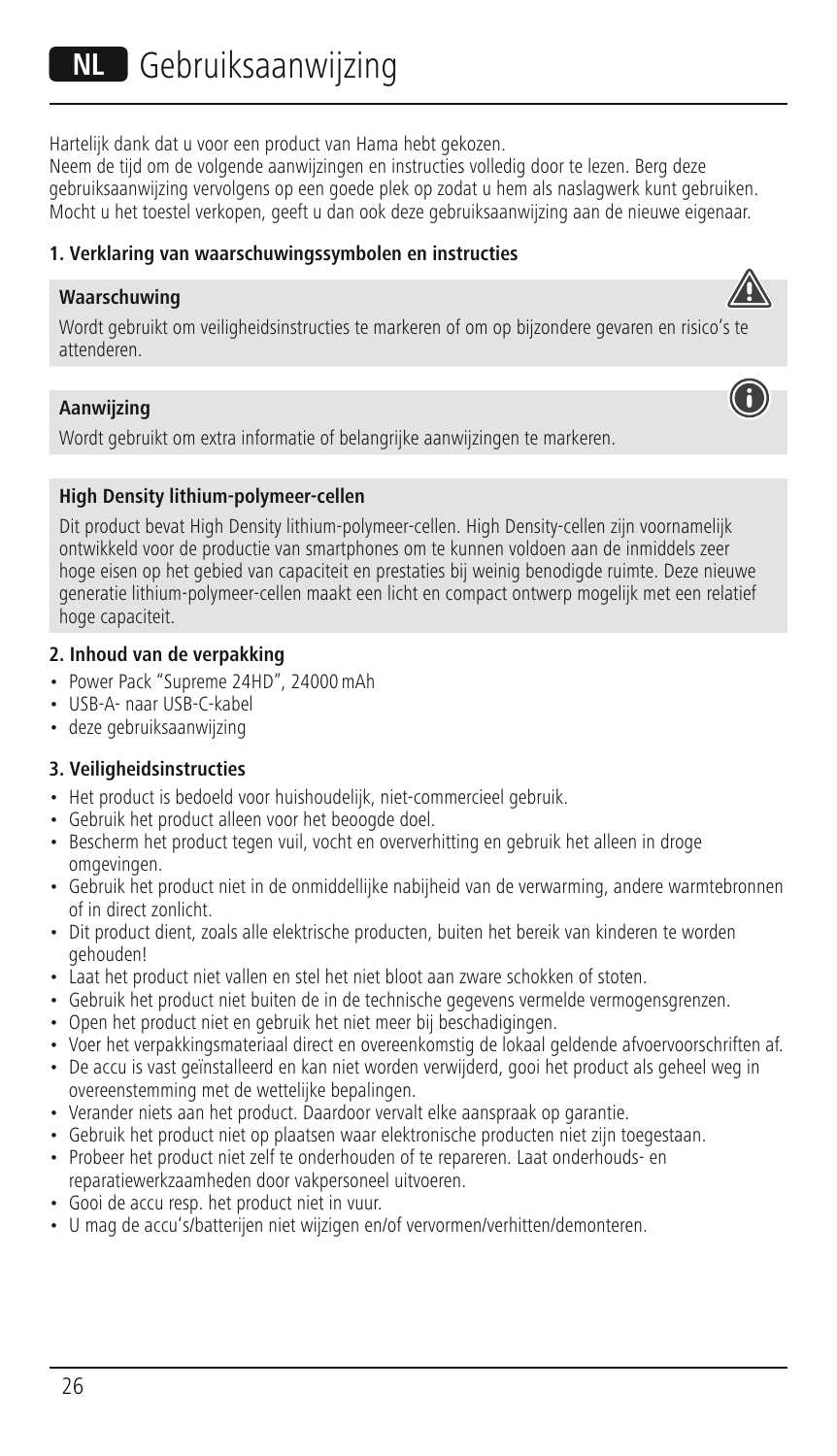## **4.1. Het Power Pack opladen**

## **Waarschuwing – Accu**

- Laad het Power Pack niet op via uw pc of notebook. De laadstromen kunnen de USB-poort van de pc of notebook beschadigen.
- Gebruik alleen geschikte opladers of USB-aansluitingen voor het opladen.
- Gebruik nooit defecte opladers of defecte USB-aansluitingen en probeer deze niet te repareren.
- U mag het product niet overladen of diepontladen.
- Vermijd opslag, opladen en gebruik bij extreme temperaturen en extreem lage luchtdruk (bijv. op grote hoogte).
- Laad de accu regelmatig op (minstens driemaandelijks) tijdens langdurige opslag.
- Start het laadproces van het Power Pack door de meegeleverde USB-A- naar USB-C-kabel aan te sluiten op de USB-C-ingang van het Power Pack (**IN 5V/2A**) en op een geschikte USB-oplader. Raadpleeg hiervoor de gebruiksaanwijzing van de gebruikte USB-oplader. Het Power Pack kan ook via een micro-USB-ingang (**IN 5V/2A**) worden opgeladen.
- Het laadproces begint en eindigt automatisch.
- Laad het Power Pack eerst volledig op voordat u het voor de eerste keer gebruikt.

#### **Aanwijzing – Capaciteit**

- De capaciteit wordt continu weergegeven terwijl het Power Pack wordt opgeladen.
- Elke status-led staat voor 25% van de capaciteit. Permanent branden van een led geeft aan dat de betreffende capaciteit is bereikt. Als er drie leds branden en de vierde knippert, is het Power Pack minimaal 75% opgeladen.
- Als alle vier de status-leds branden, is de volledige capaciteit beschikbaar.
- Druk op de knop op het Power Pack om het in te schakelen en om de huidige capaciteit van het Power Pack te weten te komen.
- Druk tweemaal op de knop totdat de status-leds uitgaan om het Power Pack uit te schakelen.

#### **4.2. Opladen van eindapparaten**

#### **Waarschuwing - aansluiting van eindapparaten**

- Controleer voordat u een eindapparaat aansluit of het apparaat voldoende stroom kan krijgen van het Power Pack.
- Verzeker u ervan dat het totale stroomverbruik van het aangesloten eindapparaat niet groter is dan 3000mA.
- Neem de aanwijzingen in de gebruikersaanwijzing van uw apparaat in acht.
- Neem de informatie en veiligheidsinstructies die erin worden vermeld met betrekking tot de stroomvoorziening van uw apparaten altijd in acht.
- Het Power Pack mag niet tegelijkertijd worden opgeladen en ontladen!
- Laad niet tegelijkertijd op via zowel de USB- als de USB-C-uitgang, aangezien dit de laadstroom aanzienlijk vermindert. Dit verlengt de oplaadtijd aanzienlijk en het Power Pack kan overbelast raken.







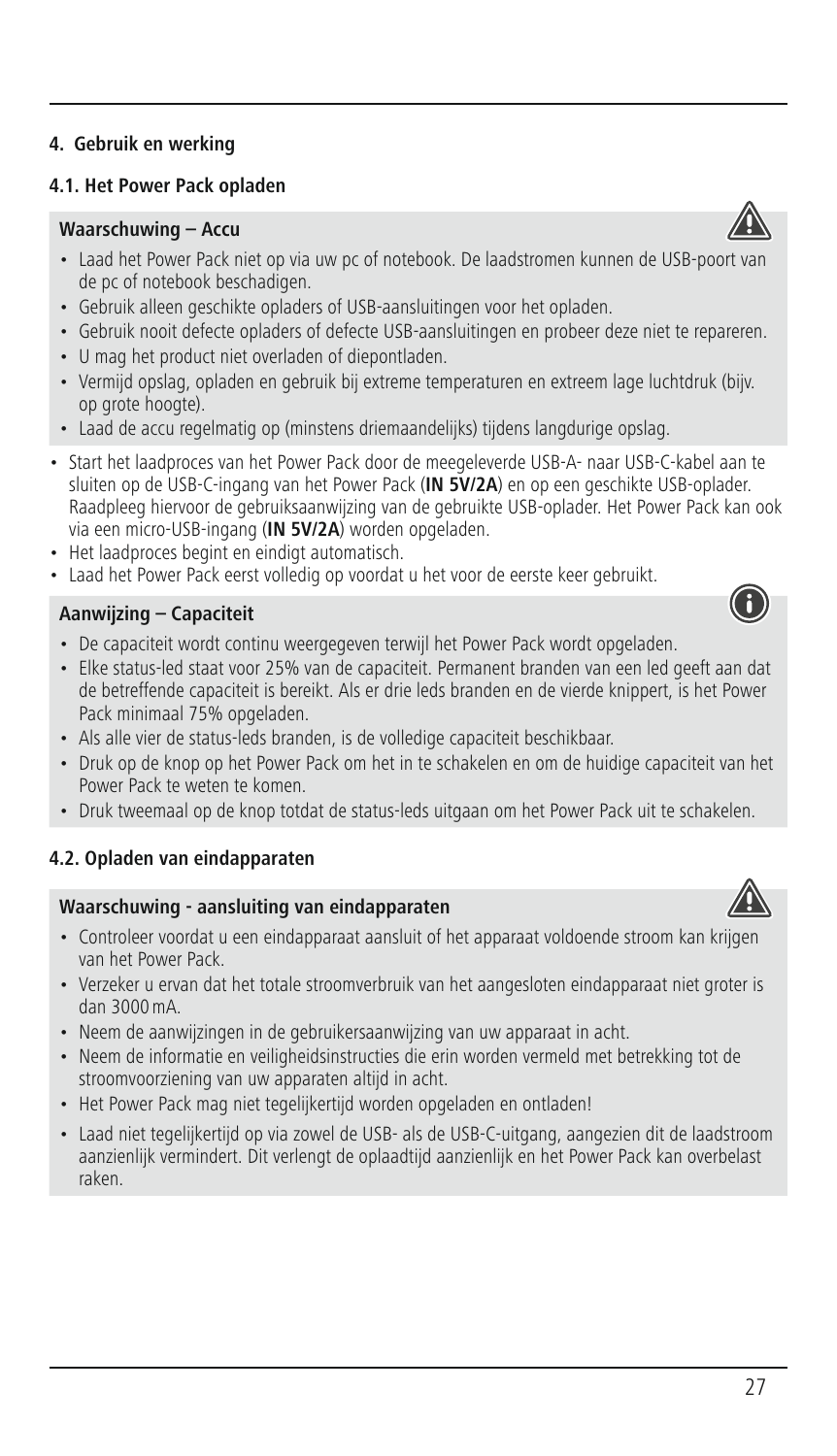## **Waarschuwing**

- Sluit de oplaadkabel van het Power Pack nooit tegelijkertijd aan op de in- en uitgang. Dit kan de accu beschadigen.
- Sluit geen eindapparatuur aan terwijl het Power Pack wordt opgeladen. Hierdoor kunnen het Power Pack en de aangesloten eindapparaten worden beschadigd.
- Verbind de meegeleverde USB-A naar USB-C kabel met de USB-aansluiting van het Power Pack (**OUT 5V/3A**) en de USB-C-aansluiting van uw eindapparaat (mobiele telefoon, smartphone, etc.).
- De meegeleverde oplaad-/verbindingskabel is mogelijk niet geschikt voor de USB-aansluiting op het eindapparaat. Gebruik dan de USB-kabel van het eindapparaat.
- Als u de USB-C-uitgang (**OUT 5V/3A**) gebruikt om op te laden, sluit dan een geschikte USB-Coplaadkabel aan op de USB-C-uitgang van het Power Pack en de aansluiting van uw eindapparaat.
- Het opladen begint automatisch. Tijdens het opladen geven de status-leds de resterende capaciteit van het Power Pack aan.
- De huidige laadstatus van de accu van uw apparaat wordt ermee weergegeven.
- Beëindig het laadproces en schakel het Power Pack uit door twee keer op de knop van het Power Pack te drukken. De status-leds gaan uit.
- Als er geen eindapparaat is aangesloten, wordt het Power Pack automatisch uitgeschakeld.

#### **Aanwijzing – Optimaal opladen**

Geoptimaliseerd opladen betekent dat het Power Pack het aangesloten apparaat herkent, het van de optimale stroomsterkte voorziet en daardoor de oplaadtijd tot een minimum beperkt. Houd er rekening mee dat de stroom van het Power Pack maximaal 3000 mA bedraagt.

## **5. Onderhoud en verzorging**

Reinig dit product uitsluitend met een pluisvrije, licht vochtige doek en gebruik geen agressieve reinigingsmiddelen.

#### **6. Uitsluiting aansprakelijkheid**

Hama GmbH & Co KG is niet aansprakelijk voor en verleent geen garantie op schade die het gevolg is van ondeskundige installatie, montage en ondeskundig gebruik van het product of het niet in acht nemen van de handleiding en/of veiligheidsinstructies.



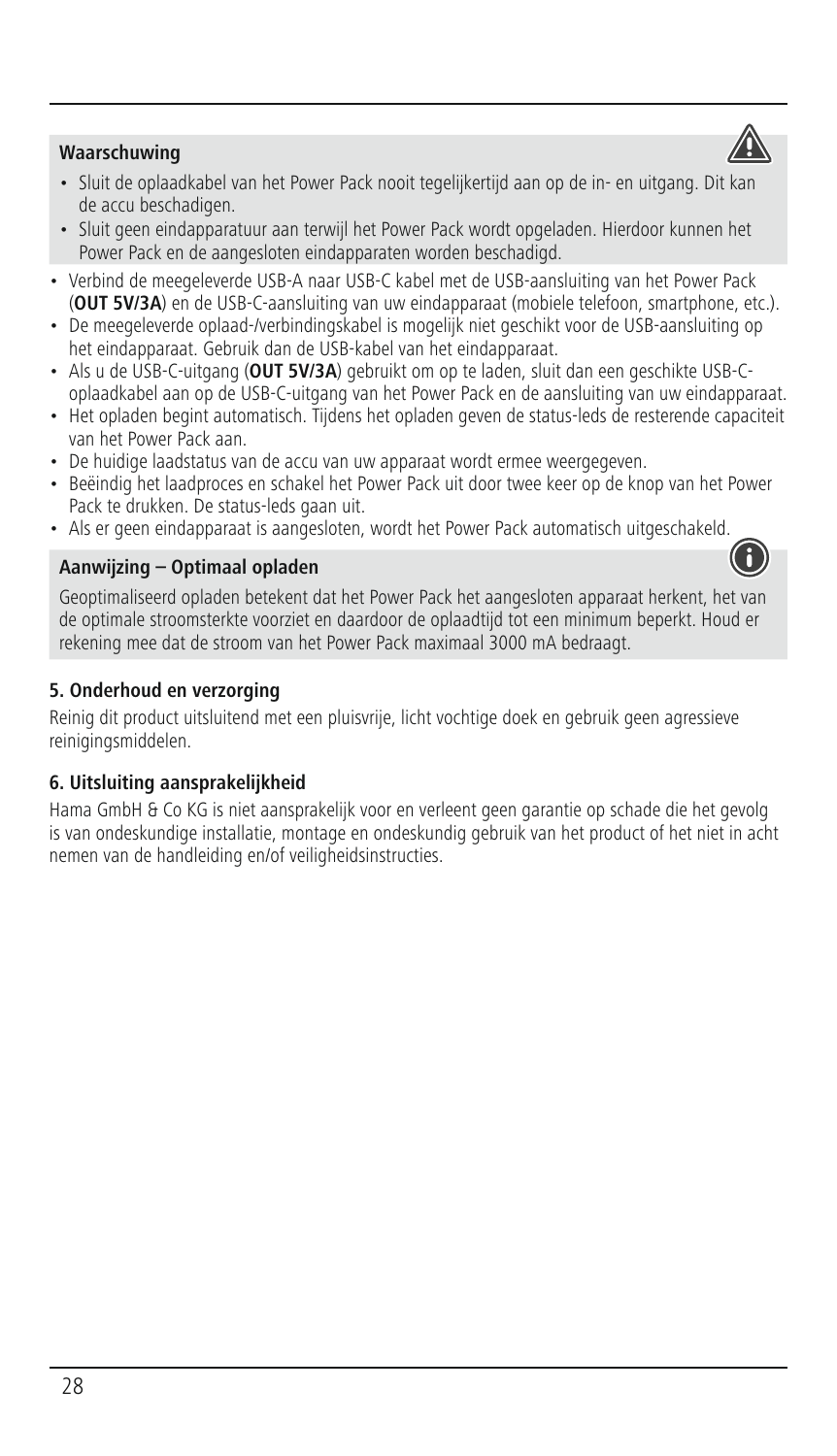## **7. Technische gegevens**

| USB-C-ingang     | $5V = 2A$                    |
|------------------|------------------------------|
| Micro-USB-ingang | $5V = 2A$                    |
| USB-A-uitgang 1  | $5V = 3A$                    |
| USB-A-uitgang 2  | $5V = 3A$                    |
| USB-C-uitgang    | $5V = 3A$                    |
| Uitgang totaal   | $5V = 3A$ (max.)             |
| Batterijtype     | 3,7 V / Li-Po (High Density) |
| Min. capaciteit  | 24000 mAh / 88,80 Wh         |
| Typ. capaciteit  | 24300 mAh / 89,91 Wh         |

## **8. Aanwijzingen over de afvalverwerking**

## **Opmerking over de omgang met het milieu:**

Ten gevolge van de invoering van de Europese Richtlijn 2012/19/EU en 2006/66/EU in het nationaal juridisch systeem, is het volgende van toepassing: Elektrische en elektronische apparatuur, zoals batterijen, mag niet met het huisvuil weggegooid worden. Consumenten zijn wettelijk verplicht om elektrische en elektronische apparaten, zoals batterijen, op het

einde van gebruik in te dienen bij openbare verzamelplaatsen speciaal opgezet voor dit doeleinde of bij een verkooppunt. Verdere specificaties aangaande dit onderwerp zijn omschreven door de nationale wet van het betreffende land. Dit symbool op het product, de gebruiksaanwijzing of de verpakking duidt erop dat het product onderworpen is aan deze richtlijnen. Door te recycleren, hergebruiken van materialen of andere vormen van hergebruiken van oude toestellen/batterijen, levert u een grote bijdrage aan de bescherming van het milieu.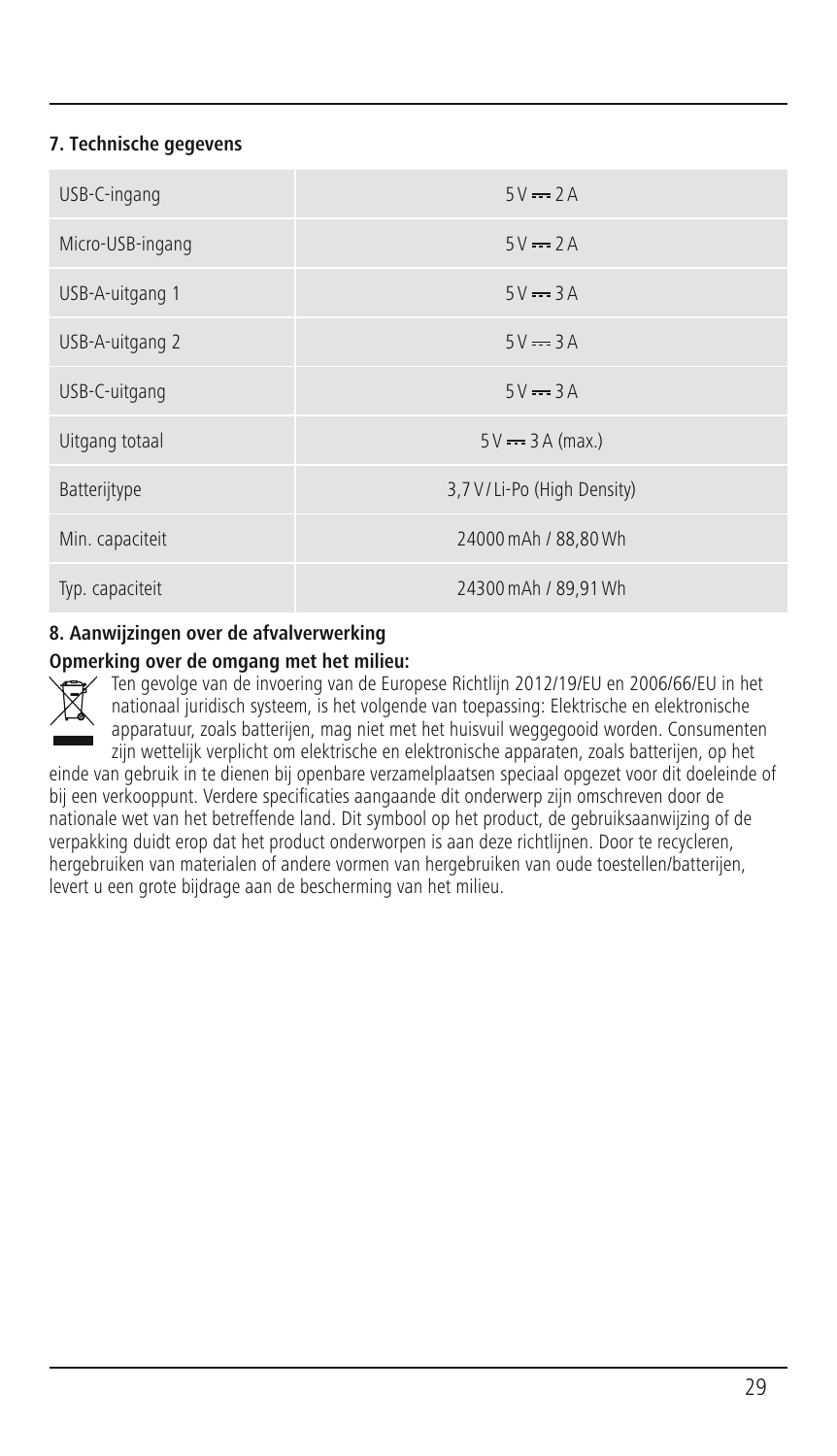# **GR** Οδηνίες χρήσης

Σας ευχαριστούμε που επιλέξατε ένα προϊόν της Hama!

Αρχικά, αφιερώστε λίγο χρόνο για να διαβάσετε τις παρακάτω οδηγίες και υποδείξεις. Στη συνέχεια, φυλάξτε το εγχειρίδιο οδηγιών σε ασφαλές μέρος για μελλοντική χρήση, αν χρειαστεί. Εάν δώσετε τη συσκευή σε άλλο άτομο, θα πρέπει να παραδώσετε το εγχειρίδιο οδηγιών στον νέο ιδιοκτήτη.

## **1. Επεξήγηση προειδοποιητικών συμβόλων και υποδείξεων**

## **Προειδοποίηση**

Επισημαίνει προειδοποιήσεις ασφαλείας ή εφιστά την προσοχή σας σε ιδιαίτερους κινδύνους.

## **Υπόδειξη**

Επισημαίνει πρόσθετες πληροφορίες ή σημαντικές υποδείξεις.

## **Κυψέλες πολυμερών λιθίου High Density**

Αυτό το προϊόν περιλαμβάνει κυψέλες πολυμερών λιθίου High Density. Οι κυψέλες High Density σχεδιάστηκαν κυρίως για την παραγωγή smartphone για να μπορούν να αντεπεξέρχονται στις πολύ υψηλές απαιτήσεις χωρητικότητας και απόδοσης σε μικρό χώρο. Η νέα γενιά των κυψελών πολυμερών λιθίου έχει ελαφριά και συμπαγή κατασκευή με συγκριτικά μεγάλη χωρητικότητα.

## **2. Περιεχόμενα συσκευασίας**

- Power Pack «Supreme 24HD», 24000mAh
- USB Type-A σε καλώδιο USB Type-C
- Το παρόν εγχειρίδιο οδηγιών

## **3. Προειδοποιήσεις ασφαλείας**

- Το προϊόν προβλέπεται για ιδιωτική, μη επαγγελματική και οικιακή χρήση.
- Χρησιμοποιείτε το προϊόν αποκλειστικά και μόνο για τον προβλεπόμενο σκοπό χρήσης του.
- Προστατεύετε το προϊόν από την ακαθαρσία, υγρασία και υπερθέρμανση και χρησιμοποιείτε το προϊόν μόνο σε ξηρά περιβάλλοντα.
- Μην χρησιμοποιείτε το προϊόν κοντά σε θερμαντικά σώματα, άλλες πηγές θέρμανσης ή στην άμεση ηλιακή ακτινοβολία.
- Το συγκεκριμένο προϊόν, όπως και όλα τα ηλεκτρικά προϊόντα, πρέπει να φυλάσσεται μακριά από τα παιδιά!
- Μην αφήνετε το προϊόν να πέφτει και μην το εκθέτετε σε ισχυρούς κραδασμούς.
- Μην χρησιμοποιείτε το προϊόν εκτός των ορίων απόδοσής του που αναφέρονται στα τεχνικά στοιχεία.
- Μην ανοίγετε το προϊόν και μη συνεχίζετε να το χρησιμοποιείτε, αν έχουν προκληθεί ζημιές.
- Απορρίπτετε τα υλικά συσκευασίας αμέσως, σύμφωνα με τους ισχύοντες τοπικούς κανονισμούς για την απόρριψη.
- Η επαναφορτιζόμενη μπαταρία είναι ενσωματωμένη και δεν μπορεί να αφαιρεθεί. Ολόκληρο το προϊόν πρέπει να απορρίπτεται σύμφωνα με τις νομικές διατάξεις.
- Μην προβαίνετε σε τροποποιήσεις του προϊόντος. Κατ' αυτόν τον τρόπο, παύει να ισχύει η εγγύηση.
- Μην χρησιμοποιείτε το προϊόν σε περιοχές όπου δεν επιτρέπονται ηλεκτρονικές συσκευές.
- Μην επιχειρήσετε να προβείτε μόνοι σας σε εργασίες συντήρησης ή επισκευής στο προϊόν. Οι εργασίες συντήρησης πρέπει να γίνονται από εξειδικευμένα άτομα.
- Μη ρίχνετε την επαναφορτιζόμενη μπαταρία ή το προϊόν σε φωτιά.
- Μην μετατρέπετε και/ή μην παραμορφώνετε/θερμαίνετε/ανοίγετε τις απλές/επαναφορτιζόμενες μπαταρίες.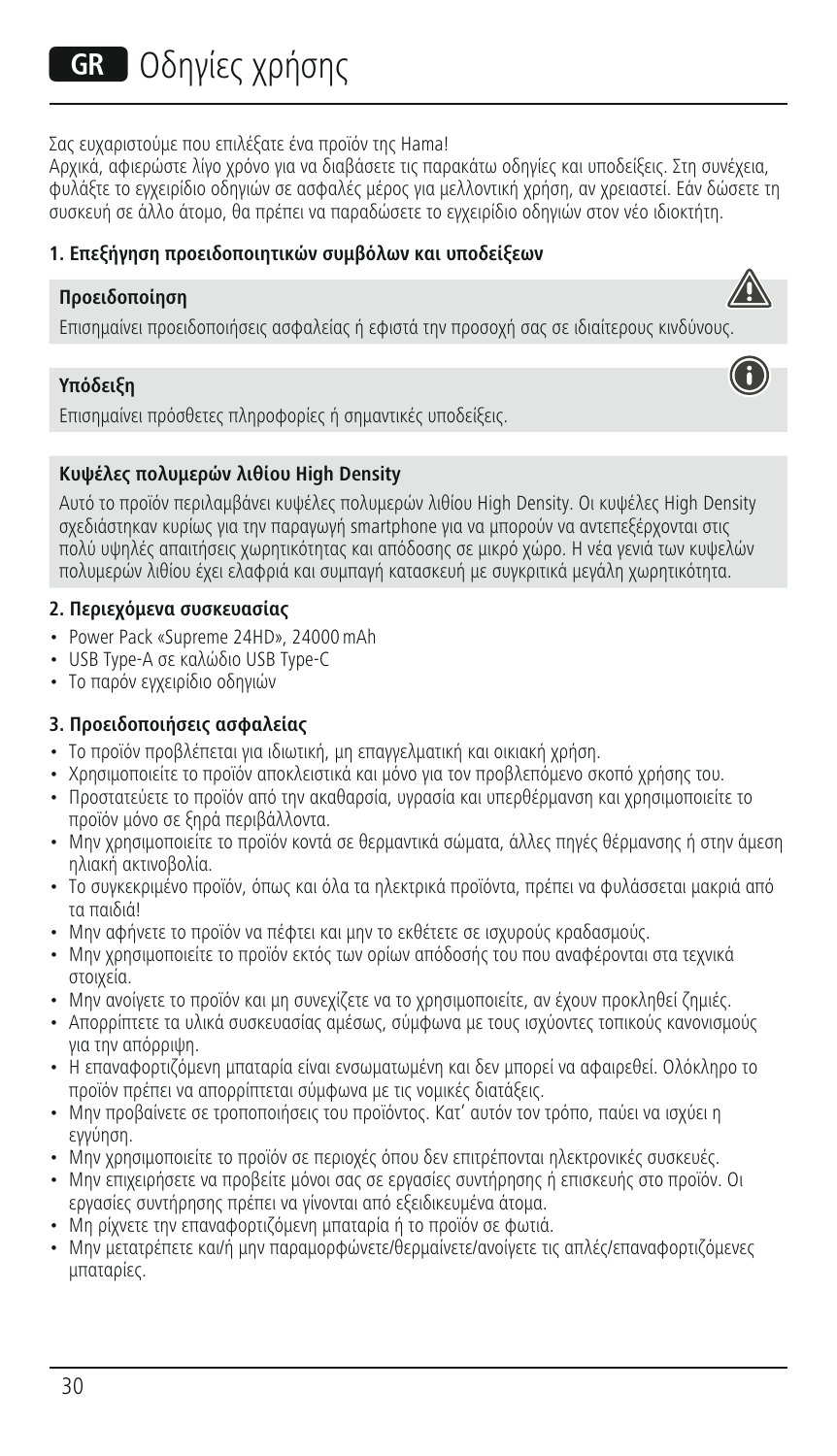## **4.1. Φόρτιση του Power Pack**

## **Προειδοποίηση – Επαναφορτιζόμενη μπαταρία**

- Μη φορτίζετε το Power Pack μέσω υπολογιστή ή notebook. Το ρεύμα φόρτισης μπορεί να προκαλέσει ζημιά στη θύρα USB του υπολογιστή ή του notebook.
- Για τη φόρτιση χρησιμοποιείτε μόνο κατάλληλους φορτιστές ή υποδοχές USB.
- Μη χρησιμοποιείτε γενικά ελαττωματικούς φορτιστές ή θύρες USB και μην προσπαθείτε να τα επισκευάσετε.
- Μην αφήνετε το προϊόν να υπερφορτίζεται ή να αποφορτίζεται πλήρως.
- Αποφύγετε την αποθήκευση, τη φόρτιση και τη χρήση σε ακραίες θερμοκρασίες και σε εξαιρετικά χαμηλή πίεση αέρα (όπως σε μεγάλα υψόμετρα).
- Εάν το προϊόν παραμείνει αποθηκευμένο για μεγάλο χρονικό διάστημα, να το φορτίζετε τακτικά (τουλ. ανά τρίμηνο).
- Ξεκινήστε τη διαδικασία φόρτισης του Power Pack, συνδέοντας το παρεχόμενο USB Type-A σε καλώδιο USB Type-C στην υποδοχή USB Type-C του Power Pack (**IN 5 V/2 A**) και σε κατάλληλο φορτιστή USB. Τηρείτε τις οδηγίες χειρισμού του φορτιστή USB που χρησιμοποιείτε. Εναλλακτικά, το Power Pack μπορεί να φορτιστεί και στην είσοδο Micro USB (**IN 5 V/2 A**).
- Η διαδικασία φόρτισης ξεκινά και ολοκληρώνεται αυτόματα.
- Πριν από την πρώτη χρήση, αφήστε το Power Pack να φορτίσει μία φορά πλήρως.

## **Υπόδειξη – Χωρητικότητα**

- Κατά τη διαδικασία φόρτισης του Power Pack, εμφανίζεται διαρκώς η χωρητικότητα.
- Κάθε λυχνία κατάστασης LED αντιστοιχεί στο 25% της χωρητικότητας. Μια λυχνία LED που είναι σταθερά αναμμένη, σηματοδοτεί την τρέχουσα χωρητικότητα. Όταν είναι αναμμένες τρεις λυχνίες LED και αναβοσβήνει η τέταρτη, τότε το Power Pack έχει φορτίσει τουλάχ. κατά 75%.
- Όταν είναι αναμμένες και οι τέσσερις λυχνίες κατάστασης LED, τότε η χωρητικότητα είναι πλήρης.
- Πατήστε το κουμπί του Power Pack, για να το ενεργοποιήσετε και να μάθετε την τρέχουσα χωρητικότητά του.
- Πατήστε το κουμπί δύο φορές μέχρι να σβήσουν οι λυχνίες κατάστασης LED, για να απενεργοποιήσετε το Power Pack.

## **4.2. Φόρτιση συσκευών**

## **Προειδοποίηση – Σύνδεση συσκευών**

- Προτού συνδέσετε μια συσκευή, ελέγξτε αν η ισχύς του Power Pack επαρκεί.
- Βεβαιωθείτε ότι η συνολική κατανάλωση ρεύματος της συνδεδεμένης συσκευής δεν υπερβαίνει τα 3000 mA.
- Τηρήστε τις υποδείξεις του εγχειριδίου οδηγιών της συσκευής σας.
- Τηρείτε οπωσδήποτε τα αναγραφόμενα στοιχεία και τις υποδείξεις ασφαλείας για την παροχή ρεύματος των συσκευών σας.
- Απαγορεύεται η ταυτόχρονη φόρτιση και αποφόρτιση του Power Pack!
- Μη φορτίζετε ταυτόχρονα από τις δύο εξόδους USB και USB Type-C, γιατί έτσι μειώνεται σημαντικά το ρεύμα φόρτισης. Η διάρκεια φόρτισης αυξάνεται σημαντικά και το Power Pack μπορεί να υπερφορτωθεί υπό ορισμένες συνθήκες.





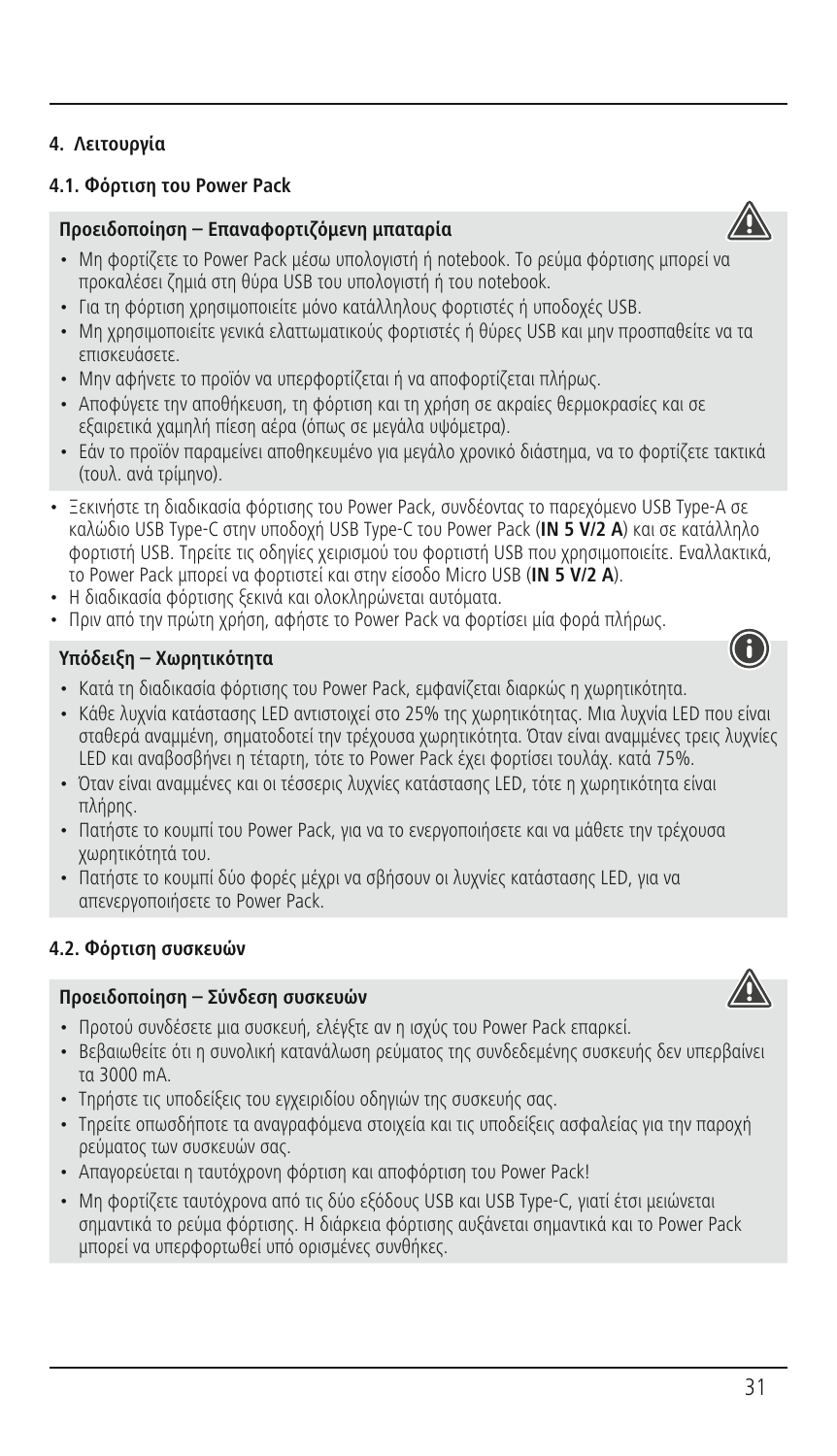## **Προειδοποίηση**

- Μη συνδέετε ποτέ το καλώδιο φόρτισης του Power Pack ταυτόχρονα στην είσοδο και την έξοδό του. Μπορεί να προκληθεί ζημιά στην επαναφορτιζόμενη μπαταρία.
- Μη συνδέετε συσκευές στο Power Pack κατά τη διαδικασία φόρτισης. Μπορεί να προκληθεί ζημιά στο Power Pack και τις συνδεδεμένες συσκευές.
- Συνδέστε το παρεχόμενο USB Type-A σε καλώδιο USB Type-C με την υποδοχή USB του Power Pack (**OUT 5 V/3 A**) και την υποδοχή USB Type-C της συσκευής σας (κινητό, smartphone κ.λπ.).
- Σε ορισμένες περιπτώσεις, το παρεχόμενο καλώδιο φόρτισης / σύνδεσης δεν είναι κατάλληλο για την υποδοχή USB της συσκευής σας. Σε αυτή την περίπτωση, χρησιμοποιήστε το καλώδιο USB της συσκευής σας.
- Όταν χρησιμοποιείτε την έξοδο USB-Type-C (**OUT 5 V/3 A**) για τη διαδικασία φόρτισης, συνδέστε ένα κατάλληλο καλώδιο φόρτισης USB-Type-C με την έξοδο USB-Type-C του Power Pack και την υποδοχή της συσκευής σας.
- Η διαδικασία φόρτισης ξεκινά αυτόματα. Κατά τη διαδικασία φόρτισης, οι λυχνίες κατάστασης LED εμφανίζουν την τρέχουσα χωρητικότητα του Power Pack.
- Εκεί εμφανίζεται η τρέχουσα κατάσταση φόρτισης της επαναφορτιζόμενης μπαταρίας της συσκευής σας.
- Μπορείτε να τερματίσετε τη διαδικασία φόρτισης και να απενεργοποιήσετε το Power Pack, πατώντας το πλήκτρο του Power Pack δύο φορές. Οι λυχνίες κατάστασης LED σβήνουν.
- Εάν δεν συνδέσετε καμία συσκευή, το Power Pack απενεργοποιείται αυτόματα.

## **Υπόδειξη – Βέλτιστη φόρτιση**

Κατά τη βέλτιστη φόρτιση, το Power Pack αναγνωρίζει τη συνδεδεμένη συσκευή, παρέχει τη βέλτιστη ισχύ ρεύματος και έτσι μειώνει τη διαδικασία φόρτισης στο ελάχιστο. Λάβετε υπόψη ότι η μέγιστη ισχύς ρεύματος του Power Pack ανέρχεται σε 3000 mA.

## **5. Συντήρηση και φροντίδα**

Καθαρίστε το προϊόν με ένα ελαφρώς νωπό πανί που δεν αφήνει χνούδια. Μην χρησιμοποιείτε ισχυρά καθαριστικά.

## **6. Αποποίηση ευθύνης**

Η Hama GmbH & Co KG δεν αναλαμβάνει καμία ευθύνη ή εγγύηση για ζημιές οι οποίες προκλήθηκαν από εσφαλμένη εγκατάσταση και συναρμολόγηση, από εσφαλμένη χρήση του προϊόντος ή από μη τήρηση του εγχειριδίου οδηγιών ή/και των προειδοποιήσεων ασφαλείας.



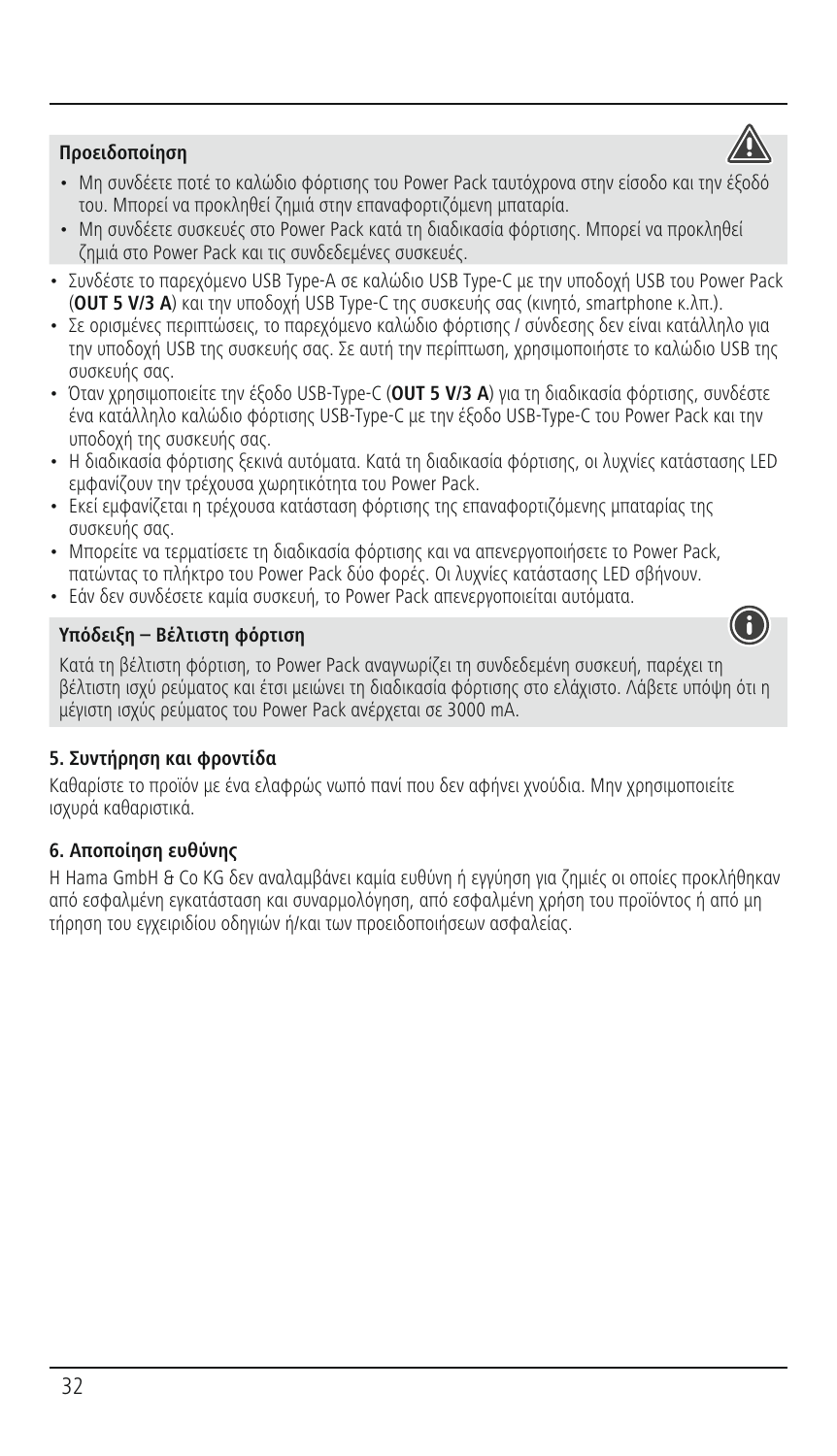## **7. Τεχνικά Χαρακτηριστικά**

| Είσοδος USB Type-C  | $5V = 2A$                               |
|---------------------|-----------------------------------------|
| Είσοδος Micro-USB   | $5V = 2A$                               |
| Έξοδος USB Type-A 1 | $5V = 3A$                               |
| Έξοδος USB Type-A 2 | $5V = 3A$                               |
| Έξοδος USB-Type-C   | $5V = 3A$                               |
| Συνολική έξοδος     | $5V = 3A (uéy.)$                        |
| Τύπος μπαταρίας     | 3,7 V / πολυμερών λιθίου (High Density) |
| Ελάχ. χωρητικότητα  | 24000 mAh / 88.80 Wh                    |
| Τύπος. χωρητικότητα | 24300 mAh / 89.91 Wh                    |

## **8. Υποδείξεις για την απόρριψη**

#### **Υπόδειξη σχετικά με την προστασία περιβάλλοντος:**



Από τη στιγμή που οι Ευρωπαϊκές Οδηγίες 2012/19/ΕΕ και 2006/66/ΕΚ ενσωματώνονται στην κρατική νομοθεσία, ισχύουν τα εξής: Οι ηλεκτρικές και ηλεκτρονικές συσκευές καθώς και οι μπαταρίες δεν επιτρέπεται να απορρίπτονται στα οικιακά απορρίμματα. Οι καταναλωτές υποχρεούνται από τον νόμο να επιστρέφουν τις ηλεκτρικές και ηλεκτρονικές συσκευές καθώς

και τις μπαταρίες που έχουν φτάσει στο τέλος του κύκλου της ζωής τους στα δημόσια σημεία περισυλλογής που έχουν δημιουργηθεί γι' αυτόν τον σκοπό ή στα σημεία πώλησης. Οι λεπτομέρειες ρυθμίζονται στην εκάστοτε κρατική νομοθεσία. Το σύμβολο πάνω στο προϊόν, στο εγχειρίδιο χρήσης ή στη συσκευασία παραπέμπει σε αυτές τις διατάξεις. Με την ανακύκλωση, την επαναχρησιμοποίηση των υλικών ή με άλλες μορφές αξιοποίησης παλιών συσκευών / μπαταριών συνεισφέρετε σημαντικά στην προστασία του περιβάλλοντος.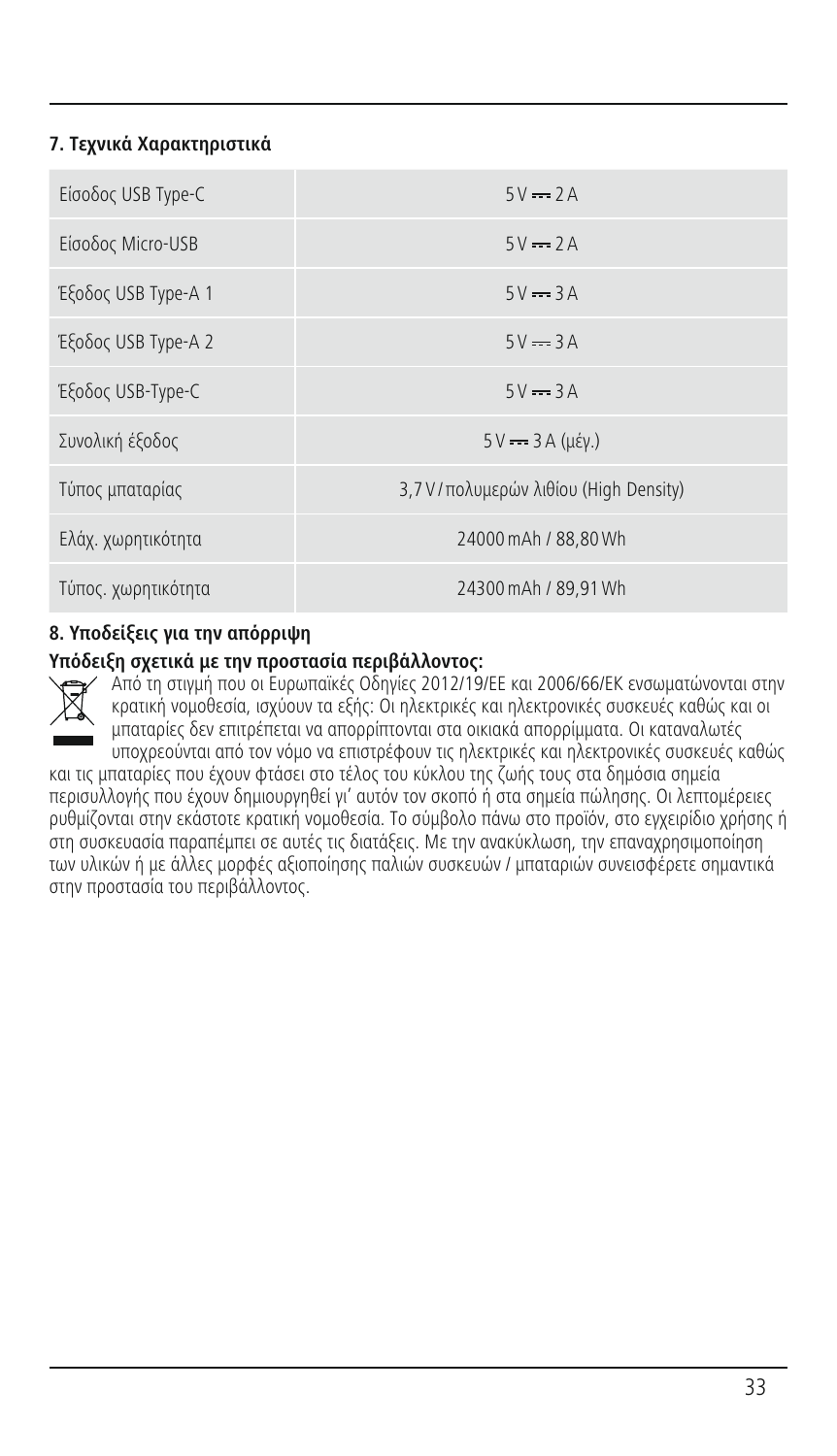PL Instrukcja obsługi

Dziękujemy za zakup produktu firmy Hama!

Prosimy poświęcić czas na przeczytanie niniejszej instrukcji i podanych informacji w całości. Instrukcję należy przechowywać w bezpiecznym miejscu, aby później móc do niej zaglądać. W przypadku odsprzedaży urządzenia należy przekazać niniejszą instrukcję obsługi nowemu właścicielowi.

⚠

Ŧ

## **1. Objaśnienie symboli i instrukcji ostrzegawczych**

#### **Ostrzeżenie**

Niniejszy symbol stosuje się do wskazania zaleceń dotyczących bezpieczeństwa lub w celu zwrócenia uwagi na konkretne zagrożenia i niebezpieczeństwa.

#### **Wskazówka**

Niniejszy symbol wskazuje na dodatkowe informacje i istotne uwagi.

#### **Ogniwa litowo-polimerowe o dużej gęstości energii**

Niniejszy produkt zawiera ogniwa litowo-polimerowe o dużej gęstości energii. Ogniwa o dużej gęstości energii zostały opracowane głównie do produkcji smartfonów, aby w międzyczasie móc sprostać bardzo wysokim wymaganiom w zakresie pojemności i wydajności przy niewielkim zapotrzebowaniu na miejsce. Ta nowa generacja ogniw litowo-polimerowych zapewnia lekką i kompaktową konstrukcję o porównywalnie dużej pojemności.

#### **2. Zawartość zestawu**

- Zasilacz "Supreme 24HD", 24000 mAh
- Kabel USB-A na USB-C
- Niniejsza instrukcja obsługi

#### **3. Zasady bezpieczeństwa**

- Produkt jest przeznaczony do prywatnego, niekomercyjnego użytku domowego.
- Produktu należy używać wyłącznie zgodnie z przeznaczeniem.
- Chronić produkt przed zanieczyszczeniami, wilgocią i przegrzaniem. Korzystać z produktu wyłącznie w suchych pomieszczeniach.
- Nie używać produktu w bezpośrednim sąsiedztwie grzejnika, innych źródeł ciepła lub w bezpośrednim świetle słonecznym.
- Ten produkt, podobnie jak wszystkie produkty elektryczne, nie jest przeznaczony do obsługi przez dzieci!
- Nie upuszczać produktu i nie narażać go na silne wstrząsy.
- Nie używać produktu poza granicami jego wydajności określonymi w danych technicznych.
- Nie otwierać produktu i nie kontynuować jego obsługi, jeżeli jest uszkodzony.
- Opakowanie należy niezwłocznie usunąć zgodnie z lokalnymi przepisami dotyczącymi utylizacji.
- Akumulator został zamontowany na stałeinie można go wyjąć, należy zutylizować produkt w całości zgodnie z obowiązującymi przepisami.
- Nie wolno w żaden sposób modyfikować produktu. Spowoduje to utratę gwarancji.
- Nie używać produktu w miejscach, gdzie niedozwolone jest stosowanie urządzeń elektronicznych.
- Nie próbować samodzielnie dokonywać konserwacji lub naprawiać urządzenia. Wszelkie prace konserwacyjne należy powierzyć odpowiedniemu personelowi specjalistycznemu.
- Nie wolno wrzucać akumulatora ani produktu do ognia.
- Nie modyfikować/deformować/podgrzewać/rozmontowywać akumulatorów/baterii.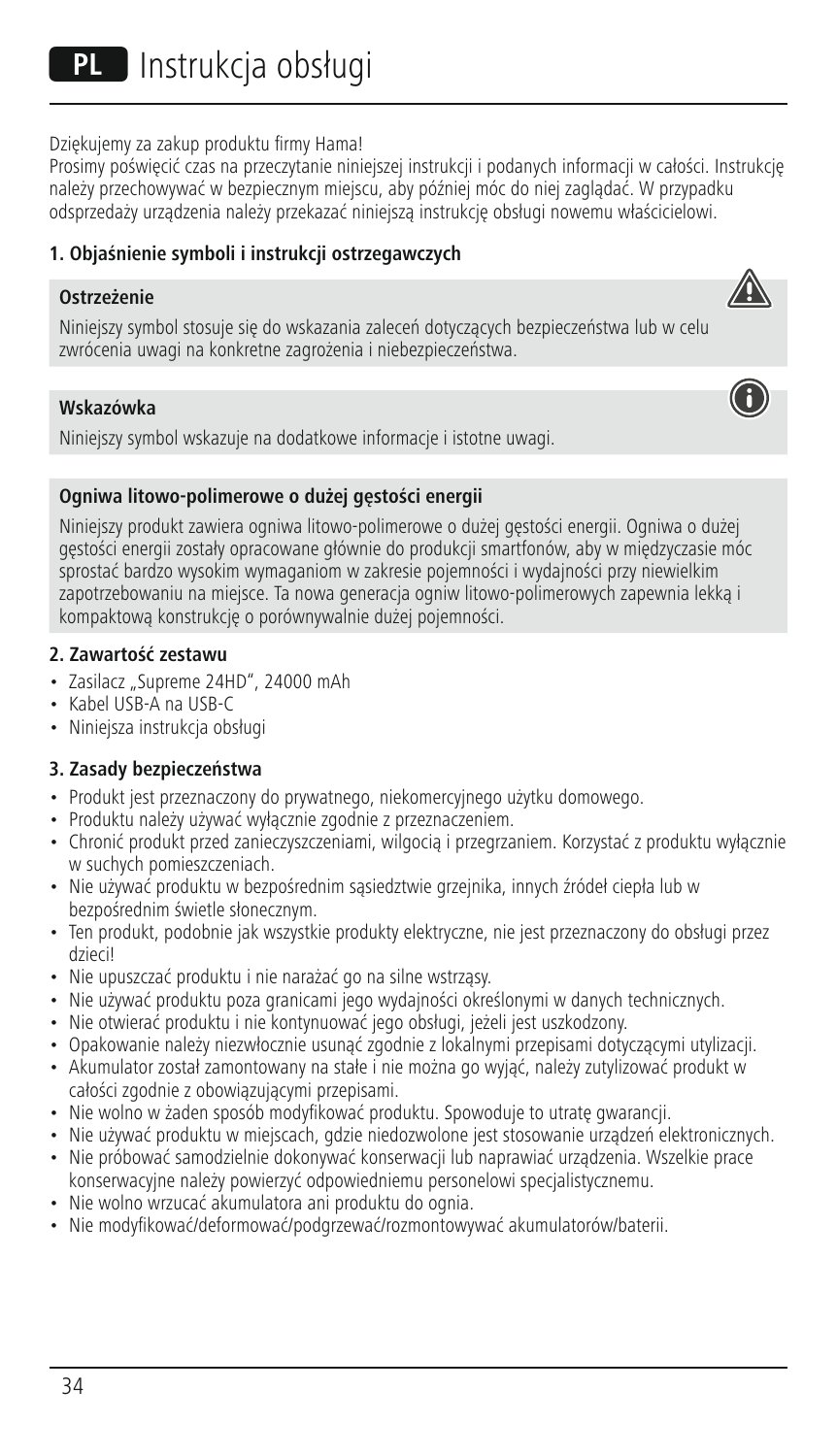## **4. Eksploatacja**

## **4.1. Ładowanie zasilacza**

## **Ostrzeżenie — akumulator**

- Nie ładować zasilacza za pośrednictwem komputera stacjonarnego lub notebooka. Prądy ładowania mogą uszkodzić port USB komputera lub notebooka.
- Używać do ładowania tylko odpowiednich ładowarek lub portów USB.
- Z zasady nie należy używać uszkodzonych ładowarek ani portów USB i nie wolno próbować ich naprawiać.
- Chronić produkt przed przeładowaniem lub głębokim rozładowaniem.
- Unikać przechowywania, ładowania i użytkowania w ekstremalnych temperaturach i przy bardzo niskim ciśnieniu powietrza (np. na dużych wysokościach).
- Ładować regularnie (przynajmniej raz na kwartał) podczas dłuższego przechowywania.
- Rozpocząć proces ładowania zasilacza, podłączając dołączony kabel USB-A na USB-C do wejścia USB-C w zasilaczu (**IN 5 V/2 A**)ido odpowiedniej ładowarki USB. Należy zapoznać się z instrukcją obsługi używanej ładowarki USB. Alternatywnie zasilacz można również ładować przez wejście micro USB (**IN 5 V/2 A**).
- Proces ładowania rozpoczyna się i kończy automatycznie.
- Przed pierwszym użyciem zasilacza należy go w pełni naładować.

#### **Wskazówka – pojemność**

- Pojemność jest wyświetlana w sposób ciągły podczas ładowania zasilacza.
- Każda dioda LED stanu odpowiada 25% pojemności. Stałe świecenie diody LED wskazuje, że pojemność została już osiągnięta. Jeśli świecą się trzy diody, a czwarta miga, oznacza to, że zasilacz jest naładowany w co najmniej 75%.
- Jeśli zaświecą się wszystkie cztery diody LED stanu, dostępna jest pełna pojemność.
- Nacisnąć przycisk na zasilaczu, aby go włączyć i sprawdzić aktualną pojemność.
- Aby wyłączyć zasilacz, nacisnąć przycisk dwukrotnie, aż diody LED stanu zgasną.

#### **4.2. Ładowanie urządzeń końcowych**

#### **Ostrzeżenie – podłączenie urządzeń końcowych**

- Przed podłączeniem urządzenia końcowego sprawdzić, czy może być odpowiednio zasilane mocą wyjściową zasilacza.
- Upewnić się, że całkowity pobór prądu podłączonego urządzenia końcowego nie przekracza 3000 mA.
- Przestrzegać instrukcji zawartych w instrukcji obsługi urządzenia końcowego.
- Należy koniecznie przestrzegać podanych tam informacji i instrukcji bezpieczeństwa dotyczących zasilania urządzeń.
- Zasilacza nie można ładować i rozładowywać w tym samym czasie!
- Nie ładować jednocześnie na wyjściach USB i USB-C, ponieważ znacznie zmniejszy to prąd ładowania. Znacznie wydłuża to czas ładowania i może spowodować przeciążenie akumulatora.









35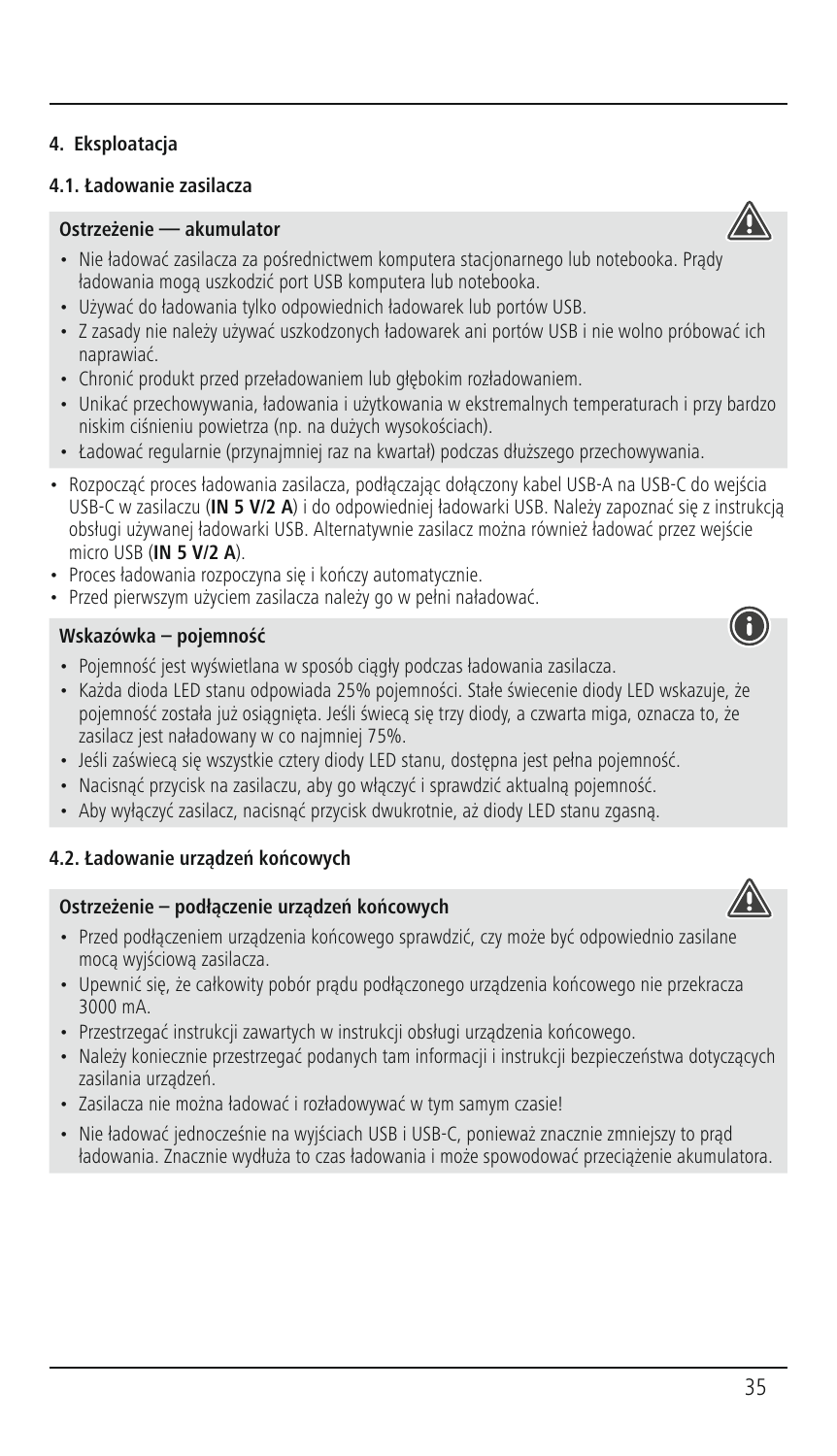## **Ostrzeżenie**

- Nigdy nie podłączać kabla ładującego zasilacza do wejścia i wyjścia w tym samym czasie. Może to spowodować uszkodzenie akumulatora.
- Podczas ładowania zasilacza nigdy nie należy podłączać żadnych urządzeń końcowych. Może to spowodować uszkodzenie zasilacza i podłączonych urządzeń końcowych.
- Podłączyć dołączony kabel USB-A na USB-C do złącza USB zasilacza (**OUT 5 V/3 A**)izłącza USB-C urządzenia końcowego (telefon komórkowy, smartfon itp.).
- Dołączony kabel ładujący/połączeniowy może nie być odpowiedni do złącza USB w urządzeniu końcowym. Należy użyć kabla USB urządzenia końcowego.
- W przypadku korzystania z wyjścia USB-C (OUT 5 V/3 A) w celu ładowania należy podłączyć odpowiedni kabel ładujący USB-C do wyjścia USB-C zasilacza i do złącza urządzenia końcowego.
- Ładowanie rozpoczyna się automatycznie. Podczas ładowania diody LED stanu pokazują pozostałą pojemność zasilacza.
- Wyświetlają aktualny stan naładowania akumulatora urządzenia końcowego.
- Zakończyć ładowanie i wyłączyć zasilacz, naciskając dwukrotnie przycisk na zasilaczu. Diody LED stanu zgasną.
- Jeżeli żadne urządzenie końcowe nie jest podłączone, zasilacz wyłącza się automatycznie.

#### **Wskazówka – zoptymalizowane ładowanie**

Zoptymalizowane ładowanie oznacza, że zasilacz wykrywa podłączone urządzenie, dostarcza mu optymalny poziom prądu i tym samym skraca czas ładowania do minimum. Upewnić się, że prąd wyjściowy zasilacza wynosi maksymalnie 3000 mA.

## **5. Obsługa i konserwacja**

Czyścić produkt wyłącznie niestrzępiącą się, lekko wilgotną ściereczką. Nie używać agresywnych środków czyszczących.

## **6. Wyłączenie odpowiedzialności z tytułu gwarancji**

Hama GmbH & Co KG nie ponosi odpowiedzialności i nie udziela żadnej gwarancji z tytułu szkód wynikających z niewłaściwego montażu, instalacji, niewłaściwego użytkowania urządzenia ani z tytułu szkód wynikających z postępowania niezgodnie z instrukcją obsługi i wskazówkami bezpieczeństwa.



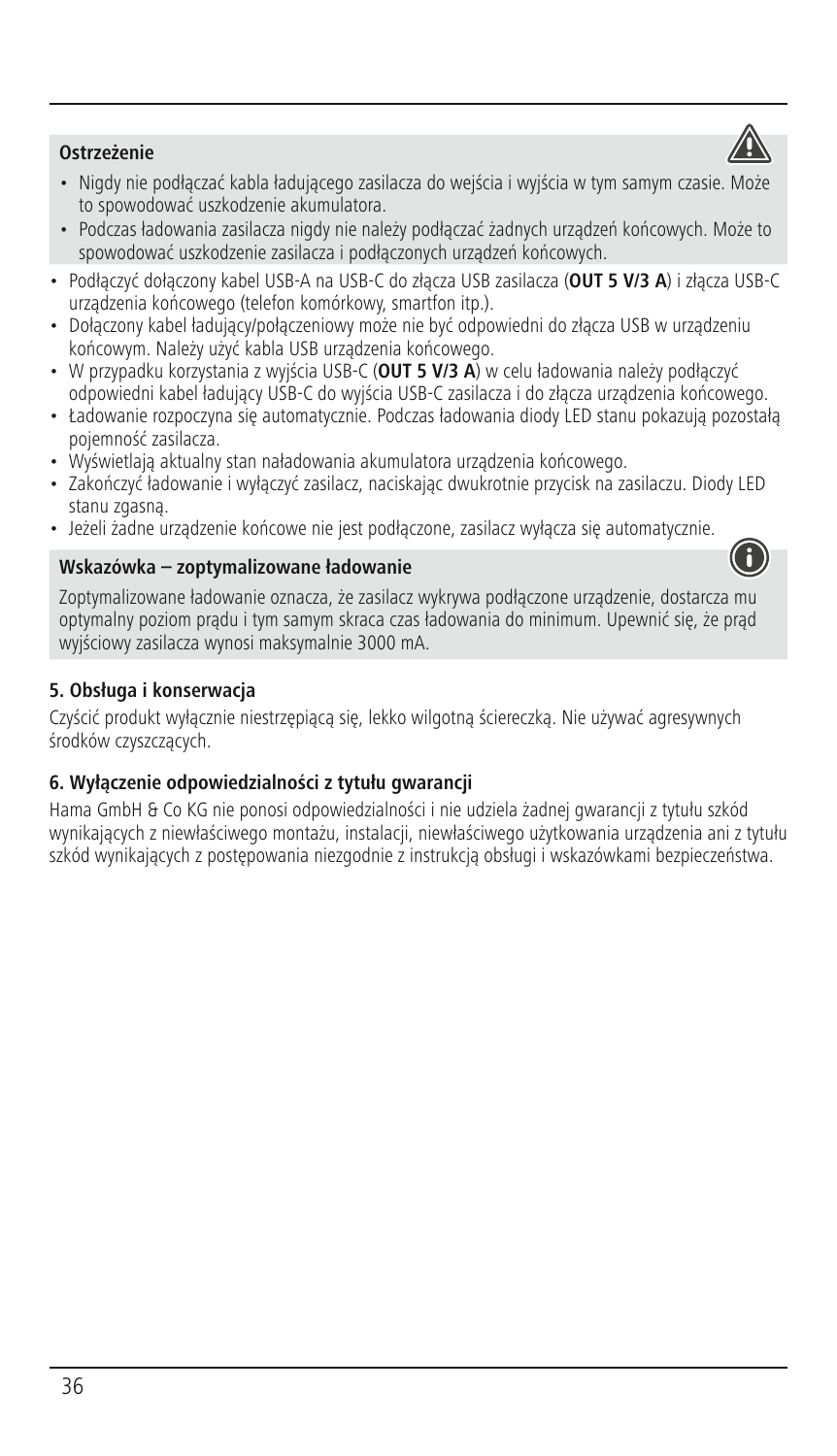# **7. Dane techniczne**

| Wejście USB-C     | $5V = 2A$                                     |
|-------------------|-----------------------------------------------|
| Wejście micro USB | $5V = 2A$                                     |
| Wyjście 1 USB-A   | $5V = 3A$                                     |
| Wyjście 2 USB-A   | $5V = 3A$                                     |
| Wyjście USB-C     | $5V = 3A$                                     |
| Wyjście łącznie   | $5 V = 3 A (maks.)$                           |
| Typ akumulatora   | 3,7 V/litowo-polimerowy (o wysokiej gestości) |
| Min. pojemność    | 24000 mAh / 88.80 Wh                          |
| Typowa pojemność  | 24300 mAh / 89.91 Wh                          |

# **8. Instrukcje dotyczące utylizacji**

### **Wskazówki dotyczące ochrony środowiska:**



Od czasu wprowadzenia europejskiej dyrektywy 2012/19/UE i 2006/66/WE do prawa krajowego obowiązują następujące ustalenia: Urządzeń elektrycznych, elektronicznych oraz baterii jednorazowych nie należy wyrzucać wraz z odpadami gospodarstwa domowego.

Konsumenci są prawnie zobowiązani do zwrotu sprzętu elektrycznego i elektronicznego oraz baterii i akumulatorów po zakończeniu okresu ich eksploatacji do publicznych punktów zbiórki lub do punktu sprzedaży. Szczegółowe kwestie regulują przepisy prawne danego kraju. Informuje o tym symbol umieszczony na opakowaniu, na produkcie lub w instrukcji obsługi. Ponowne wykorzystanie, odzysk lub inne formy recyklingu starego sprzętu/akumulatorów i baterii stanowią ważny wkład w ochronę naszego środowiska.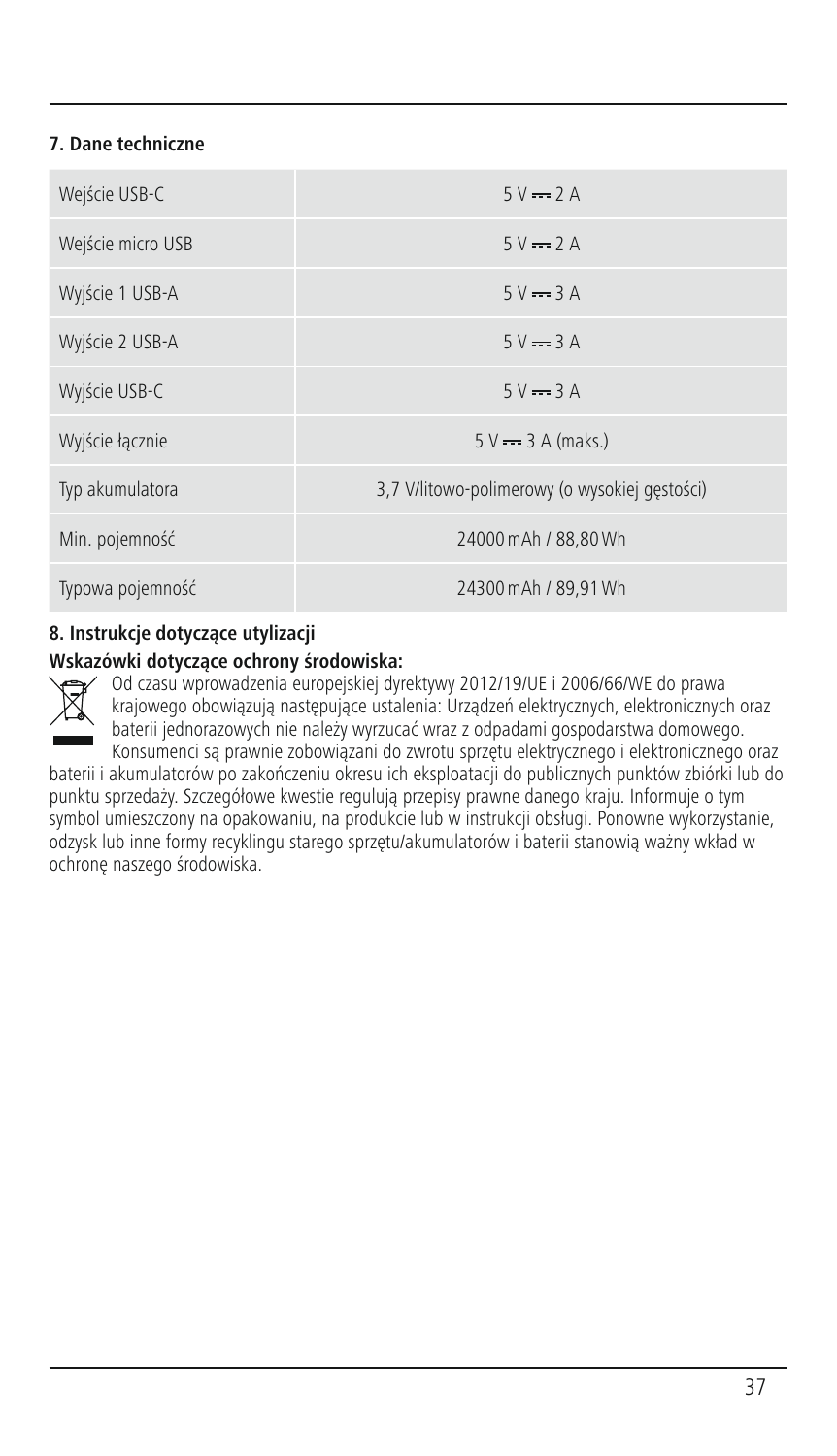Köszönjük, hogy Hama terméket választott!

Szánjon rá időt, és először olvassa végig az alábbi útmutatót és megjegyzéseket. A későbbiekben tartsa biztonságos helyen ezt az útmutatót, hogy szükség esetén bármikor fellapozhassa. Ha eladja ezt a terméket, vele együtt adja tovább ezt az útmutatót is az új tulajdonosnak.

A

⋒

# **1. Figyelmeztető jelzések és megjegyzések magyarázata**

### **Figyelmeztetés**



# **Megjegyzés**

Akkor használjuk, ha kiegészítő információkat közlünk, vagy fontos tudnivalókra hívjuk fel a figyelmet.

# **Nagy teljesítményű (High Density) lítium-polimer cellák**

A termék nagy teljesítményű lítium-polimer cellákat tartalmaz. A nagy teljesítményű cellákat túlnyomórészt az okostelefon gyártáshoz fejlesztették ki, hogy az időközben nagyon megnövekedett kapacitás és teljesítmény igényeket kis helyigény mellett ki lehessen elégíteni. A lítium-polimeres cellák e generációja hasonlóan nagy kapacitás mellett könnyű, kompakt kialakítást tesz lehetővé.

### **2. A csomag tartalma**

- Power Pack "Supreme 24HD", 24000 mAh
- USB-A>USB-C kábel
- A jelen használati útmutató

### **3. Biztonsági útmutatások**

- A termék magánjellegű, nem üzleti célú alkalmazásra készült.
- A terméket kizárólag a rendeltetési céljára használja.
- Óvja meg a terméket szennyeződéstől, nedvességtől és túlmelegedéstől, és kizárólag száraz környezetben használja.
- Ne üzemeltesse a terméket közvetlenül fűtés, más hőforrás közelében vagy közvetlen napsugárzásnál.
- Ez a termék, mint minden elektromos készülék, nem gyermekek kezébe való!
- Ne ejtse le a terméket, és ne tegye ki heves rázkódásnak.
- Ne üzemeltesse a terméket a műszaki adatokban megadott teljesítményhatárokon túl.
- Ne nyissa ki a terméket, és sérülés esetén ne üzemeltesse tovább.
- Azonnal selejtezze ki a csomagolóanyagot a helyileg érvényes hulladékkezelési előírások szerint.
- Az akkumulátor nem kivehető, a termék beépített, rögzített részét képezi, így a terméket egyben kell leselejtezni a törvényi előírásoknak megfelelően.
- Ne végezzen semmilyen módosítást a terméken. Ebben az esetben minden garanciaigény megszűnik.
- Ne használja a terméket olyan helyen, ahol elektronikus készülékek használata nem megengedett.
- Ne kísérelje meg a készüléket saját kezűleg karbantartani vagy megjavítani. Minden karbantartási munkát bízzon illetékes szakemberre.
- Ne dobja tűzbe az akkumulátort, ill. a terméket.
- Ne módosítsa és/vagy deformálja/hevítse/szedje szét az akkumulátorokat/elemeket.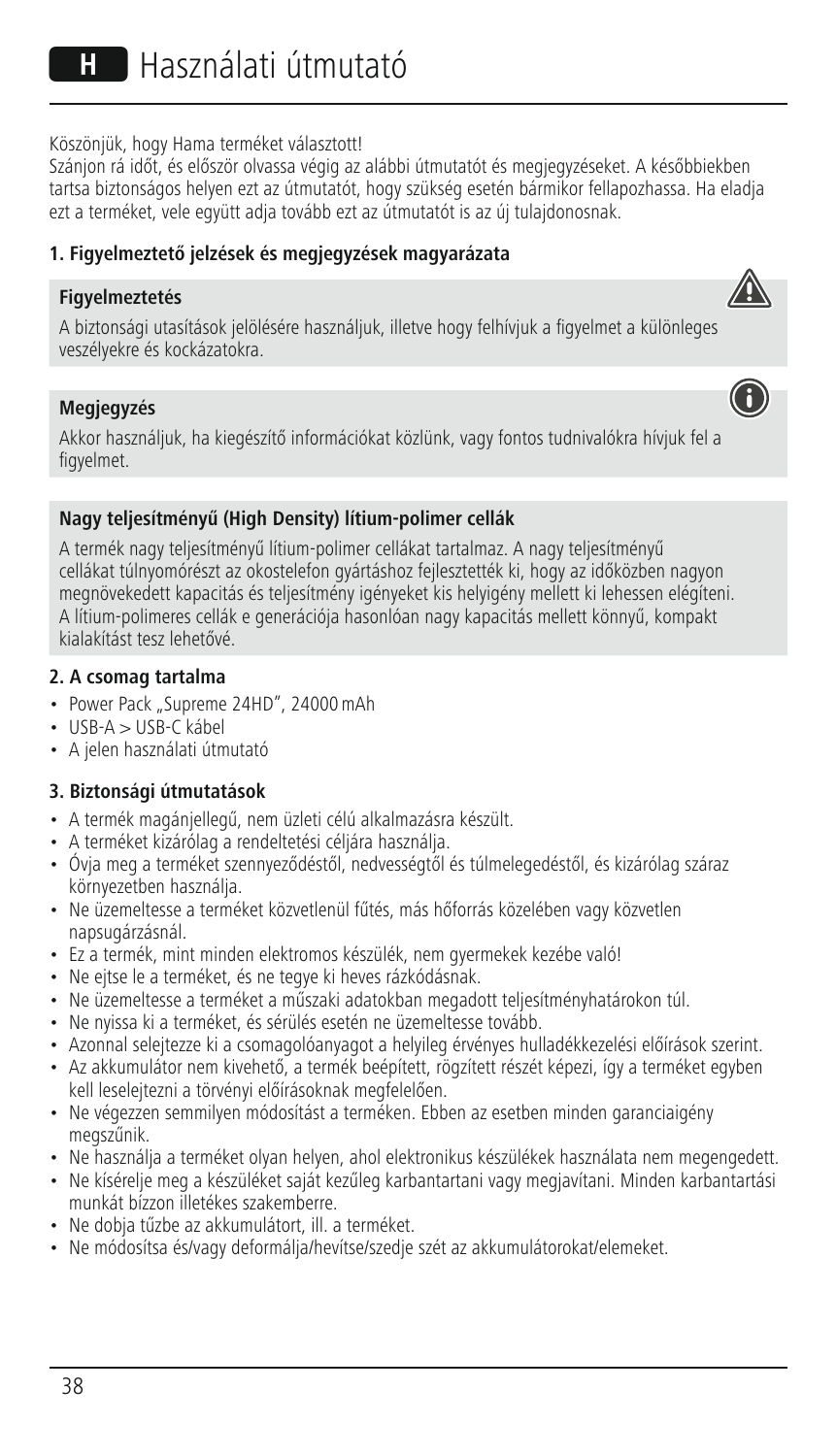# **4.1. A Power Pack töltése**

# **Figyelmeztetés – akkumulátor**

- Ne személyi számítógépről, ne hordozható számítógépről töltse a Power Packot. A személyi számítógépen és hordozható számítógépen tönkreteheti a töltőáram az USB csatlakozót.
- Töltéshez csak megfelelő töltőket vagy USB-csatlakozókat használjon.
- A meghibásodott töltőkészülékeket, USB-csatlakozókat ne használja tovább, és ne próbálkozzon a megjavításukkal se.
- Ne töltse túl és ne merítse le túlságosan a terméket.
- A terméket ne tárolja, ne töltse és ne használja szélsőséges hőmérsékleteken, ill. szélsőségesen alacsony légnyomáson (pl. jelentős tengerszint feletti magasságban).
- Hosszabb tárolás alatt rendszeresen töltse újra (min. negyedévente).
- A Power Pack töltésének megkezdéséhez csatlakoztassa a kapott USB-A>USB-C kábelt a Power Pack USB-C bemenetére (**IN 5 V/2 A**) és egy megfelelő USB-töltőkészülékre. Ehhez vegye figyelembe a használt USB-töltőkészülék kezelési útmutatóját. A Power Packot lehet még mikro-USB bemenetről (**IN 5 V/2 A**) is tölteni.
- A töltés magától elindul és le is áll.
- Első használat előtt először töltse fel egyszer teljesen a Power Packot.

# **Megjegyzés – Kapacitás**

- A Power Pack töltése közben folyamatosan kijelzi a kapacitást.
- Mindegyik állapotjelző LED 25%-os kapacitásnak felel meg. A folyamatosan világító LED-ek mutatják a már feltöltött kapacitást. Ha három LED világít, a negyedik pedig villog, akkor a Power Pack töltöttsége 75%-os.
- Ha mind a négy LED világít, akkor a teljes kapacitás rendelkezésre áll.
- A Power Packot a gomb megnyomásával lehet bekapcsolni, amivel meg lehet tudni az aktuális kapacitását is.
- Ha ki szeretné kapcsolni a Power Packot, nyomja meg kétszer a gombot, hogy az állapotjelző LED-ek kialudjanak.

# **4.2. Végkészülékek töltése**

# **Figyelmeztetés – Végkészülékek csatlakoztatása**

- A végberendezés csatlakoztatása előtt ellenőrizze, hogy a Power Pack leadott árama elegendő lesz-e a táplálásához.
- Figyeljen rá, hogy a csatlakoztatott végberendezés teljes áramfelvétele ne haladja meg a 3000 mA-t.
- Kérjük, vegye figyelembe, kövesse a termék használati útmutatójában megadott utasításokat.
- Feltétlenül vegye figyelembe a készülék áramellátásához ott megadott adatokat és a biztonsági utasításokat.
- Tilos a Power Packot egyidejűleg tölteni és használni!
- Kérjük, ne töltse egyszerre az USB és az USB-C kimeneten is, mert a töltőáram így nagyon lecsökken. A töltési idő ilyenkor nagyban megnövekszik, a Power Pack bizonyos körülmények között túlterhelődhet.





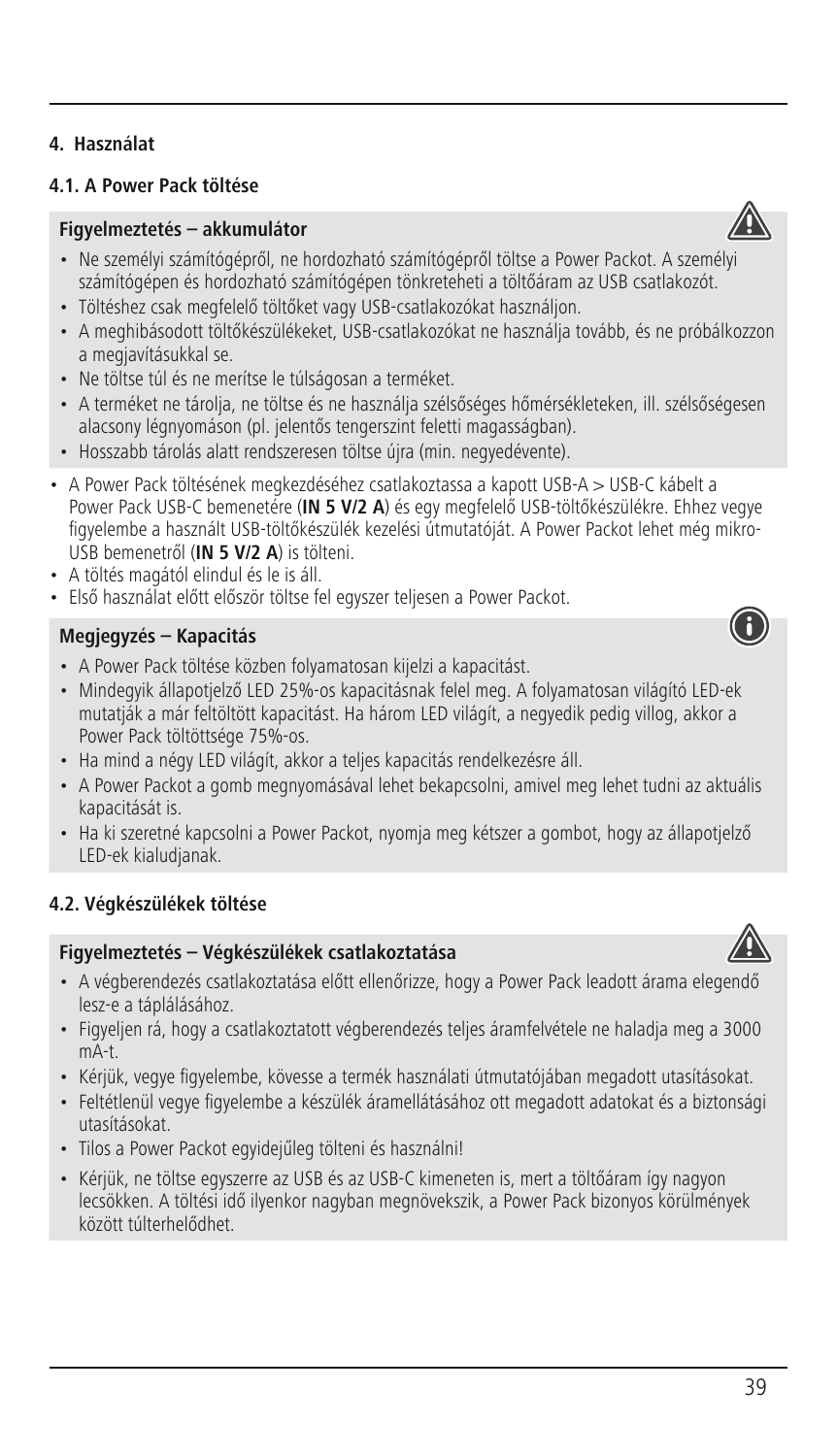# **Figyelmeztetés**

- Soha ne csatlakoztassa a Power Pack töltőkábelét egyszerre a bemenetre és kimenetre is. Tönkremehet miatta az akkumulátor.
- A Power Pack töltése közben ne csatlakoztasson rá semmilyen végkészüléket. A Power Packban és a csatlakoztatott készülékben is kárt tehet.
- Csatlakoztassa a mellékelt USB-A -> USB-C kábelt a Power Pack USB-csatlakozójába (**OUT** 5 V/3 A) és a végkészüléken (mobiltelefon, okostelefon stb.) az USB-C csatlakozóba.
- A mellékelt töltő-/csatlakozókábel nem mindig illik a végkészülék oldali USB-csatlakozóba. Ilyen esetben használja a végkészülék USB-kábelét.
- Ha az USB-C kimenetet (**OUT 5 V/3 A**) használja töltésre, akkor csatlakoztasson megfelelő USB-C töltőkábelt a Power Pack USB-C kimenetébe és a végkészülék csatlakozójába.
- A töltés automatikusan elindul. Az állapotjelző LED-ek töltés közben mutatják a Power Pack még rendelkezésre álló kapacitását.
- A végkészülék aktuális töltési szintjét a végkészülék jelzi ki.
- A töltés befejezésekor a gombja kétszeri megnyomásával kapcsolja ki a Power Packot. Az állapotjelző LED-ek kihunynak.
- Ha nincs rácsatlakoztatva végkészülék, a Power Pack magától kikapcsolódik.

# **Megjegyzés – Optimalizált töltés**

Az optimalizált töltés azt jelenti, hogy a Power Pack felismeri a csatlakoztatott eszközt, optimális áramerősséget biztosít, ezáltal a minimálisra csökkenti a töltési időt. Vegye figyelembe, hogy a Power Pack mindenkori legnagyobb leadott árama 3000 mA lehet.

# **5. Karbantartás és ápolás**

Ezt a terméket csak szöszmentes, kissé benedvesített kendővel tisztítsa, és ne használjon agresszív tisztítószert.

# **6. Szavatosság kizárása**

A Hama GmbH & Co KG semmilyen felelősséget vagy szavatosságot nem vállal a termék szakszerűtlen telepítéséből, szereléséből és szakszerűtlen használatából, vagy a használati útmutató és/vagy a biztonsági utasítások be nem tartásából eredő károkért.



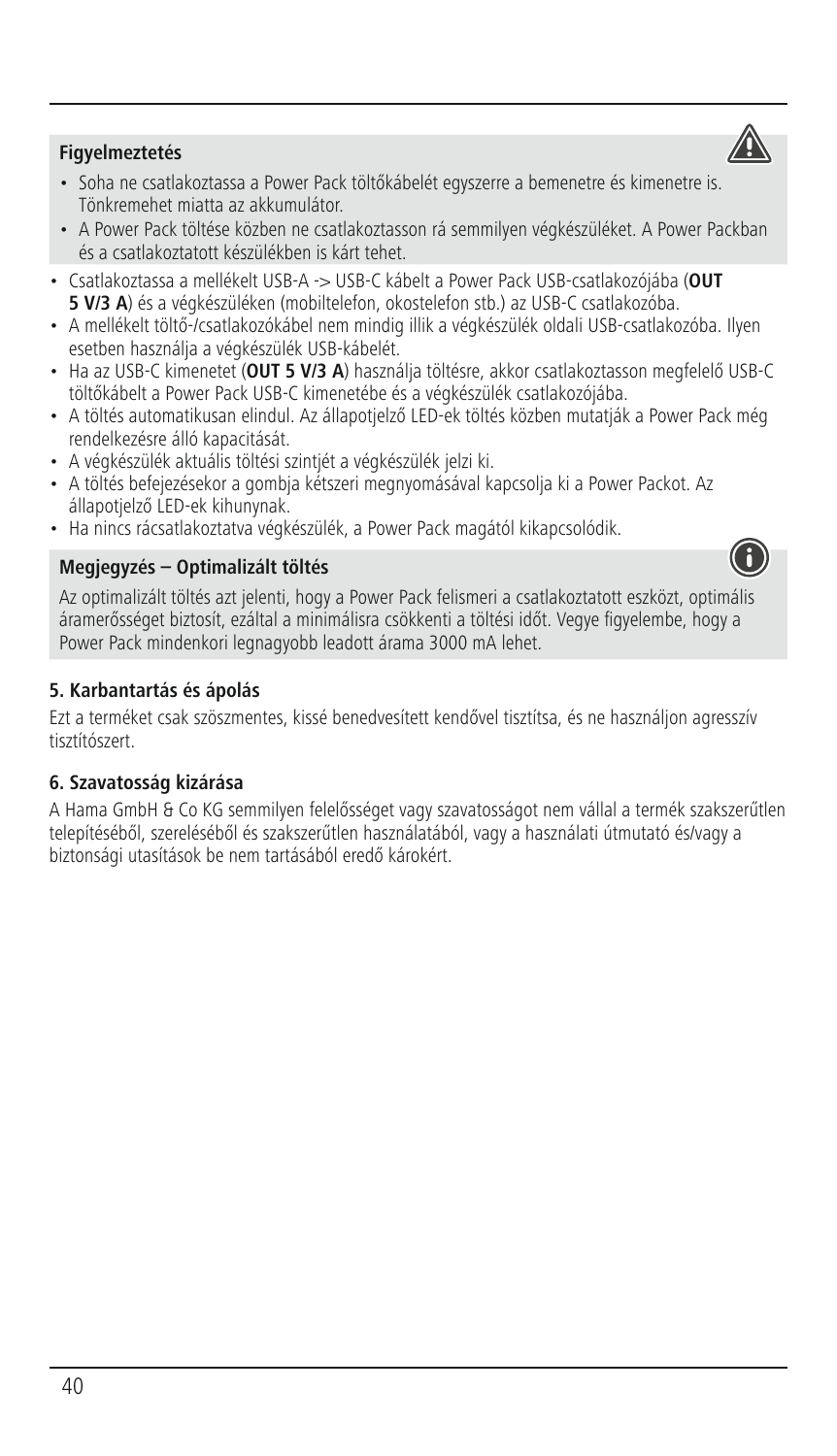# **7. Műszaki adatok**

| USB-C bemenet     | $5V = 2A$                    |
|-------------------|------------------------------|
| Mikro-USB bemenet | $5V = 2A$                    |
| 1. USB-A kimenet  | $5V = 3A$                    |
| 2. USB-A kimenet  | $5V = 3A$                    |
| USB-C kimenet     | $5V = 3A$                    |
| Kimenet összesen  | $5V \rightarrow 3A$ (max.)   |
| Akkumulátortípus  | 3,7 V / Li-Po (High Density) |
| Min. kapacitás    | 24000 mAh / 88.80 Wh         |
| Típus kapacitás   | 24300 mAh / 89,91 Wh         |

# **8. Leselejtezési előírások**

### **Környezetvédelmi tudnivalók:**

Az európai irányelvek 2012/19/EU és 2006/66/EG ajánlása szerint, a megjelölt időponttól kezdve, minden EU-s tagállamban érvényesek a következők: Az elektromos és elektronikai készülékeket, valamint az elemeket nem szabad a háztartási hulladékkal együtt leselejtezni. Az elhasznált és működésképtelen elektromos és elektronikus készülékek gyűjtésére törvényi

előírás kötelez mindenkit, ezért azokat el kell szállítani egy kijelölt gyűjtőhelyre, vagy vissza kell vinni a vásárlás helyére. A részleteket az adott nemzeti jog szabályozza. A termék csomagolásán feltüntetett szimbólum egyértelmű jelzést ad erre vonatkozóan a felhasználónak. A régi készülékek begyűjtése, visszaváltása vagy bármilyen formájú újrahasznosítása közös hozzájárulás környezetünk védelméhez.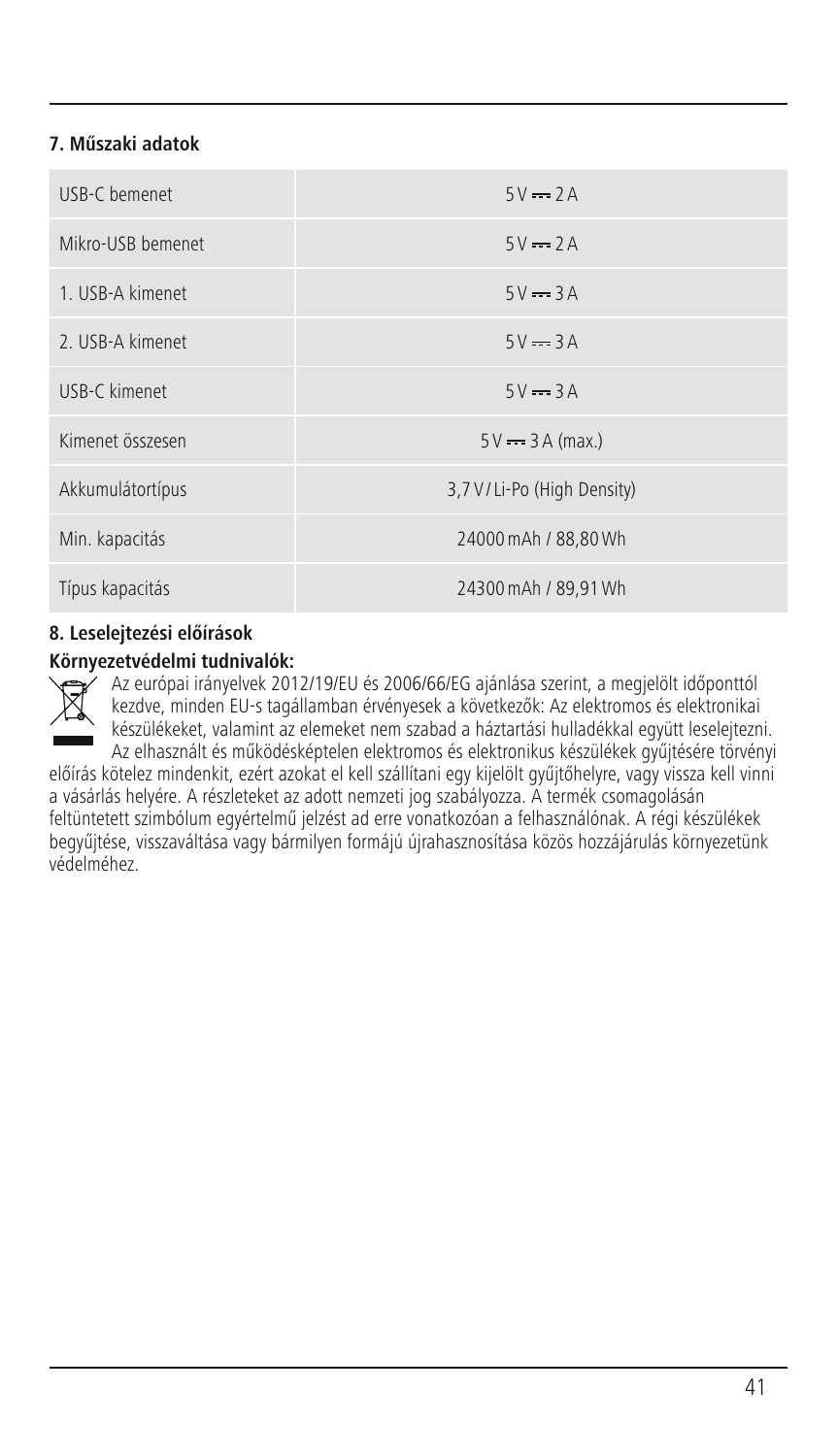CZ Návod k použití

Děkujeme, že jste si vybrali výrobek Hama!

Najděte si čas a přečtěte si prosím nejprve následující pokyny a upozornění. Uchovejte tento návod k obsluze v dosahu na bezpečném místě, abyste do něj mohli v případě potřeby nahlédnout. Pokud výrobek prodáte, předejte tento návod k obsluze novému majiteli.

# **1. Vysvětlení výstražných symbolů a pokynů**

### **Výstraha**

Používá se pro označení bezpečnostních upozornění nebo pro upozornění na zvláštní nebezpečí a rizika.

### **Upozornění**

Používá se pro označení dalších informací nebo důležitých pokynů.

### **Lithium-polymerové články High Density**

Tento výrobek obsahuje lithium-polymerové články High Density. Články High Density byly převážně vyvinuty pro výrobu chytrých telefonů, aby dokázaly vyhovět v současnosti velmi vysokým požadavkům na kapacitu a výkon při nízké potřebě místa. Tato nová generace lithiumpolymerových článků lehké a kompaktní provedení při srovnatelně vysoké kapacitě.

### **2. Obsah balení**

- Power Pack "Supreme 24HD", 24 000 mAh
- USB-A na kabel USB-C
- Tento návod k použití

# **3. Bezpečnostní pokyny**

- Výrobek je určen pro soukromé a neprůmyslové použití.
- Výrobek používejte výlučně k účelu, ke kterému byl stanoven.
- Chraňte výrobek před znečištěním, vlhkostí a přehřátím a používejte ho pouze v suchém prostředí.
- Výrobek nepoužívejte v bezprostřední blízkosti topení, jiných zdrojů horka nebo na přímém slunci.
- Tento výrobek, stejně jako všechny elektrické produkty, nepatří do dětských rukou!
- Zabraňte pádu výrobku a výrobek nevystavujte silným otřesům.
- Výrobek neprovozujte mimo meze výkonu uvedené v technických údajích.
- Výrobek neotvírejte avpřípadě poškození ho již dále nepoužívejte.
- Obalový materiál likvidujte ihned podle platných místních předpisů o likvidaci.
- Akumulátor je pevně zabudován a nemůže být odstraněn, produkt likvidujte jako celek podle zákonných ustanovení.
- Na produktu neprovádějte žádné změny. Ztratíte tím jakékoli nároky na záruční plnění.
- Výrobek nepoužívejte na místech, kde je používání elektronických zařízení zakázáno.
- Nepokoušejte se výrobek sami ošetřovat nebo opravovat. Veškeré úkony údržby přenechejte příslušnému odbornému personálu.
- Nevhazujte akumulátor, popř. výrobek do ohně.
- Na akumulátorech/bateriích neprovádějte změny a/nebo je nedeformujte/nezahřívejte/ nerozebíreite.



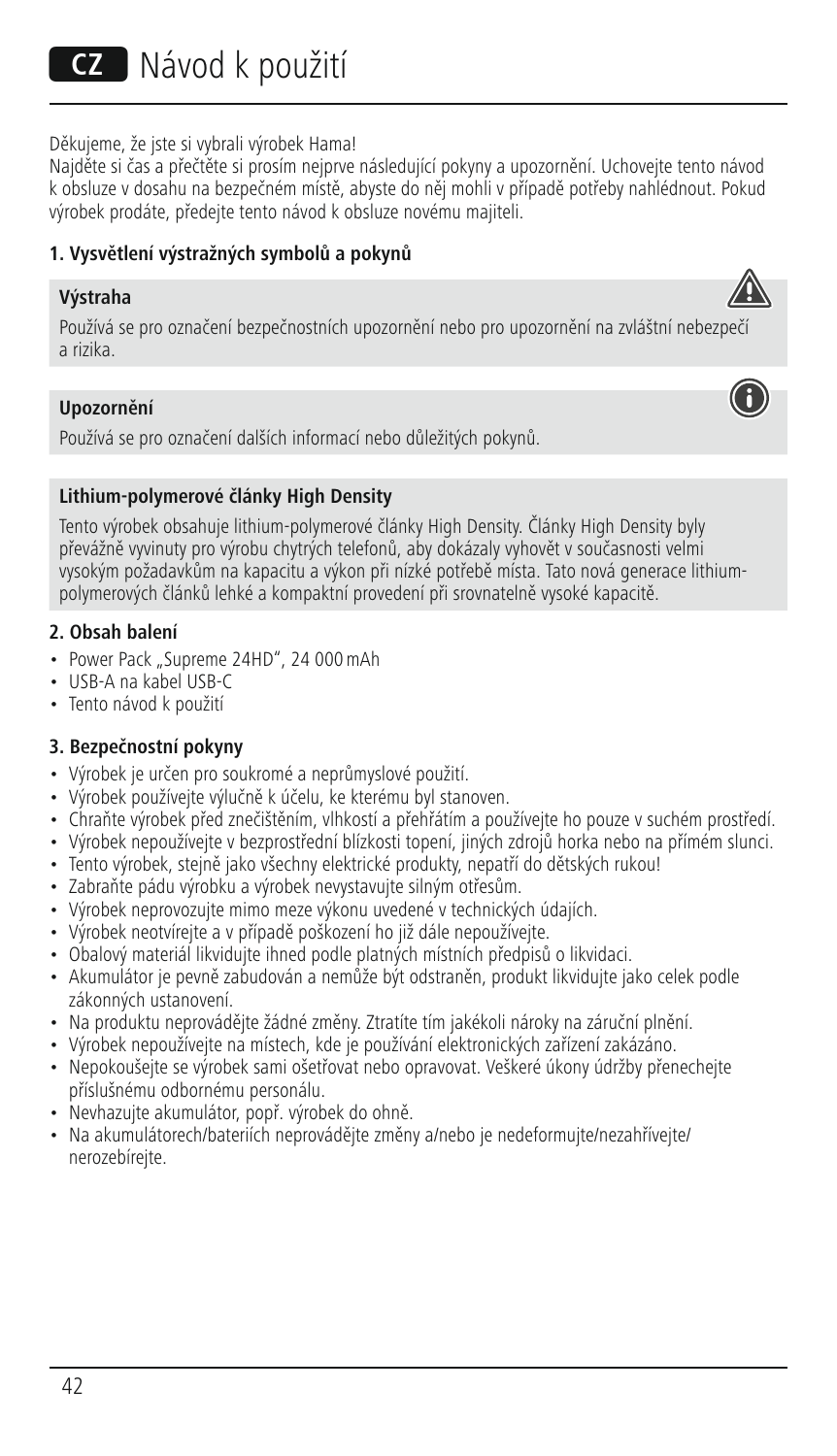### **4.1. Nabíjení Power Pack**

# **Výstraha – akumulátor**

- Nenabíjejte Power Pack prostřednictvím Vašeho PC nebo notebooku. Nabíjecí proudy mohou port USB osobního počítače nebo notebooku poškodit.
- Pro nabíjení používejte pouze vhodné nabíječky nebo USB přípojky.
- Defektní nabíjecí přístroje nebo USB připojení všeobecně již nepoužívejte a nepokoušejte se je opravovat.
- Výrobek ani nepřebíjejte, ani ho zcela nevybíjejte.
- Zabraňte skladování, nabíjení a používání při extrémních teplotách a při extrémně nízkém tlaku vzduchu (jako např. ve velkých výškách).
- V případě delšího skladování je pravidelně (minimálně jednou za čtvrt roku) dobíjejte.
- Spusťte proces nabíjení Power Pack tím, že přiložený USB-A na kabelu USB-C připojíte ke vstupu USB-C výrobku Power Pack (**IN 5 V/2 A**)ake vhodné USB nabíječce. Respektujte přitom návod k obsluze používané USB nabíječky. Alternativně se může Power Pack nabíjet také přes vstup Micro USB (**IN 5 V/2 A**).
- Proces nabíjení bude zahájen a ukončen automaticky.
- Před prvním použitím výrobek Power Pack nejprve zcela nabijte.

#### **Upozornění – kapacita**

- Během procesu nabíjení výrobku Power Pack je trvale indikována kapacita.
- Každá stavová LED odpovídá 25 % kapacity. Trvalé svícení jedné LED signalizuje již dosaženou kapacitu. Pokud se rozsvítí tři LED, a čtvrtá bliká, tak je stupeň nabití Power Pack min. 75 %.
- Pokud svítí všechny čtyři stavové LED, tak je k dispozici plná kapacita.
- Stiskněte tlačítko Power Pack, abyste tento zapnuli a zjistili aktuální kapacitu Power Pack.
- Stiskněte tlačítko dvakrát tak, až stavové LED zhasnou, aby došlo k vypnutí Power Pack.

# **4.2. Nabíjení koncových zařízení**

### **Výstraha – připojení koncových zařízení**

- Zkontrolujte před připojením koncového zařízení, zda toto může být s výstupem proudu výrobku Power Pack dostatečně napájeno.
- Zajistěte, aby celkový odběr proudu připojeného koncového zařízení nepřekročil 3000mA.
- Respektujte pokyny v návodu k obsluze Vašeho koncového zařízení.
- Respektujte bezpodmínečně tam uvedené údaje a bezpečnostní pokyny k napájení Vašich zařízení.
- Power Pack se nesmí současně nabíjet a vybíjet!
- Prosím nenabíjejte současně na obou výstupech USB a USB-C, protože se tím výrazně sníží nabíjecí proud. Doba nabíjení se tím silně zvýší a Power Pack může být podle okolností přetížen.







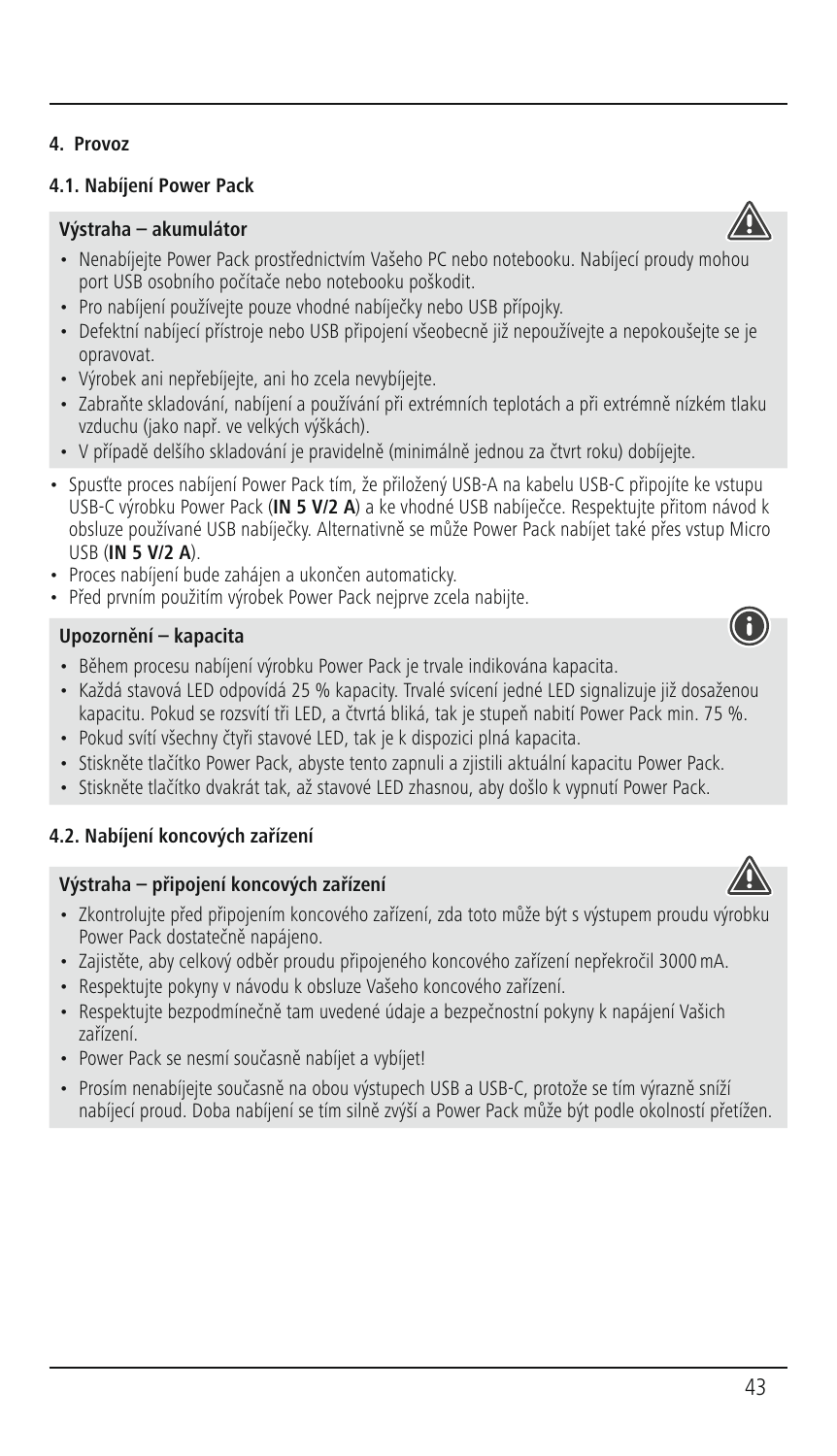# 44

# **Výstraha**

- Nepřipojujte nabíjecí kabel výrobku Power Pack nikdy současně k jeho vstupu a výstupu. Akumulátor tím může být poškozen.
- Během procesu nabíjení výrobku Power Pack nepřipojujte žádná koncová zařízení. V důsledku toho může dojít k poškození výrobku Power Pack a připojených koncových zařízení.
- Propojte přiložený USB-A na kabelu USB-C s USB připojeným výrobku Power Pack (**OUT 5 V/3 A**) a připojením USB-C Vašeho koncového zařízení (mobil, chytrý telefon, atd.).
- Podle okolností je přiložený nabíjecí/ propojovací kabel pr USB připojení na straně koncových zařízení nevhodný. Použijte v takovém případě USB kabel koncového zařízení.
- Při použití výstupu USB-C (**OUT 5 V/3 A**) pro proces nabíjení propojte prosím vhodný nabíjecí kabel USB-C s výstupem USB-C Power Pack a s připojením Vašeho koncového zařízení.
- Proces nabíjení se spustí automaticky. Během procesu nabíjení udávají stavové LED kapacitu Power Pack, která je ještě k dispozici.
- Aktuální stav nabití akumulátoru Vašeho koncového zařízení je indikován na tomto zařízení.
- Ukončete proces nabíjení a vypněte Power Pack tím, že dvakrát stisknete tlačítko Power Pack. Stavové LED zhasnou.
- V případě, že není připojené žádné koncové zařízení, se Power Pack automaticky vypne.

# **Upozornění – Optimalizované nabíjení**

Optimalizované nabíjení znamená, že Power Pack rozpozná připojené koncové zařízení, bude napájet s optimální intenzitou proudu a tím sníží čas nabíjení na minimum. Respektujte, že příslušný výstup proudu výrobku Power Pack činí maximálně 3000 mA.

# **5. Údržba a čištění**

Tento výrobek čistěte pouze mírně navlhčeným hadříkem nepouštějícím vlákna a nepoužívejte agresivní čisticí prostředky.

# **6. Vyloučení záruky**

Společnost Hama GmbH & Co KG nepřebírá žádnou odpovědnost nebo záruku za škody vzniklé neodbornou instalací, montáží a neodborným použitím výrobku a/nebo nedodržováním návodu k použití a/nebo bezpečnostních pokynů.



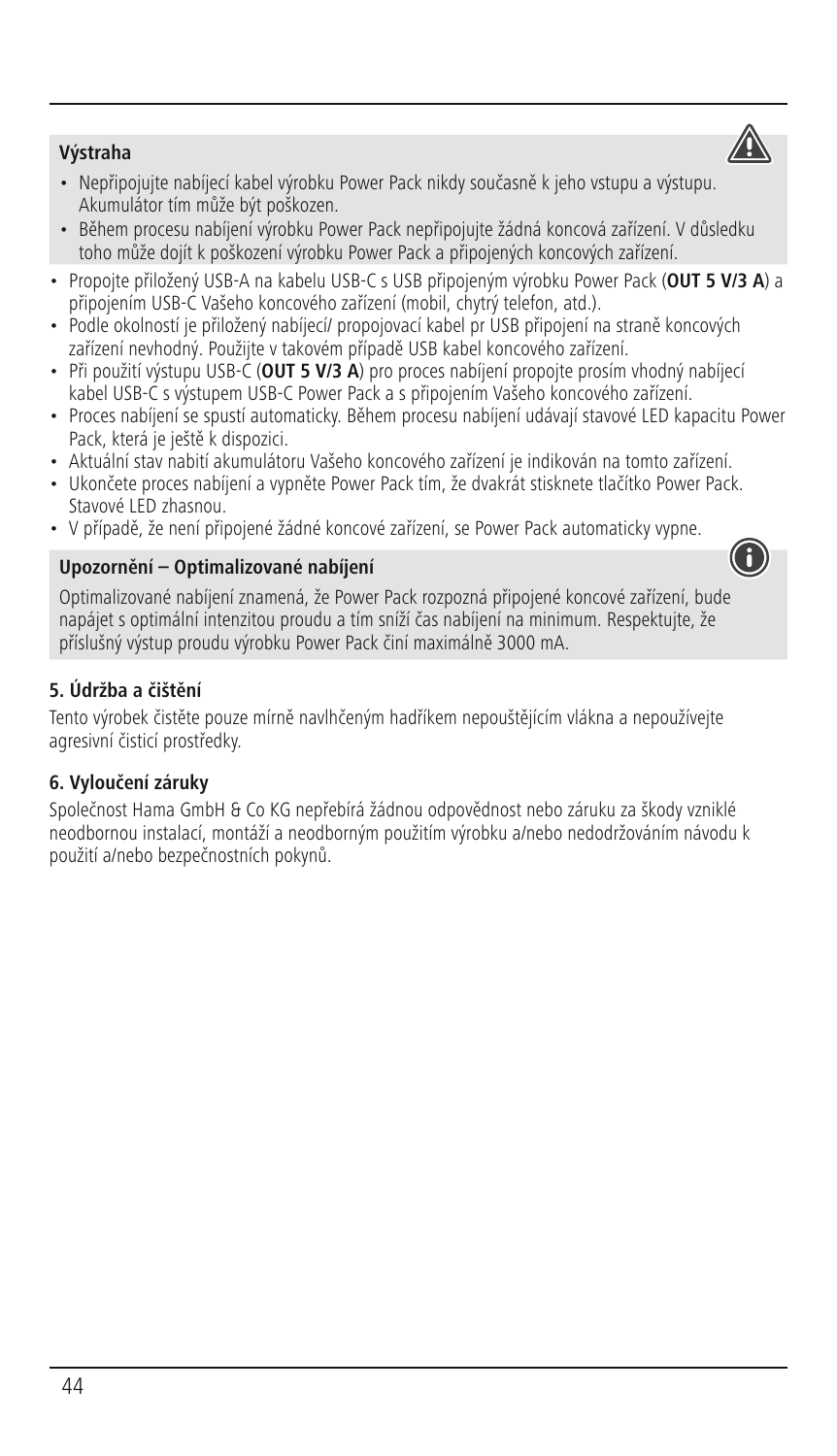# **7. Technické údaje**

| Vstup USB-C     | $5V = 2A$                    |
|-----------------|------------------------------|
| Vstup Micro USB | $5V = 2A$                    |
| Výstup USB-A 1  | $5V = 3A$                    |
| Výstup USB-A 2  | $5V = 3A$                    |
| Výstup USB-C    | $5V = 3A$                    |
| Výstup celkově  | $5V = 3A (max.)$             |
| Typ baterie     | 3,7 V / Li-Po (High Density) |
| Min. kapacita   | 24000 mAh / 88,80 Wh         |
| Typ. kapacita   | 24300 mAh / 89,91 Wh         |

# **8. Pokyny k likvidaci**

### **Pokyny k ochraně životního prostředí:**

Od okamžiku implementace evropských směrnic 2012/19/EU a 2006/66/ES do národního práva platí následující: Elektrická a elektronická zařízení stejně jako baterie nepatří do domovního odpadu. Spotřebitel se zavazuje odevzdat všechna zařízení a baterie po uplynutí

jejich životnosti do příslušných sběren. Podrobnosti stanoví zákon příslušné země. Symbol na produktu, návod k obsluze nebo balení na toto poukazuje. Recyklací, využíváním materiálů a jinými způsoby zužitkování starých přístrojů/baterií významně přispíváte k ochraně našeho životního prostředí.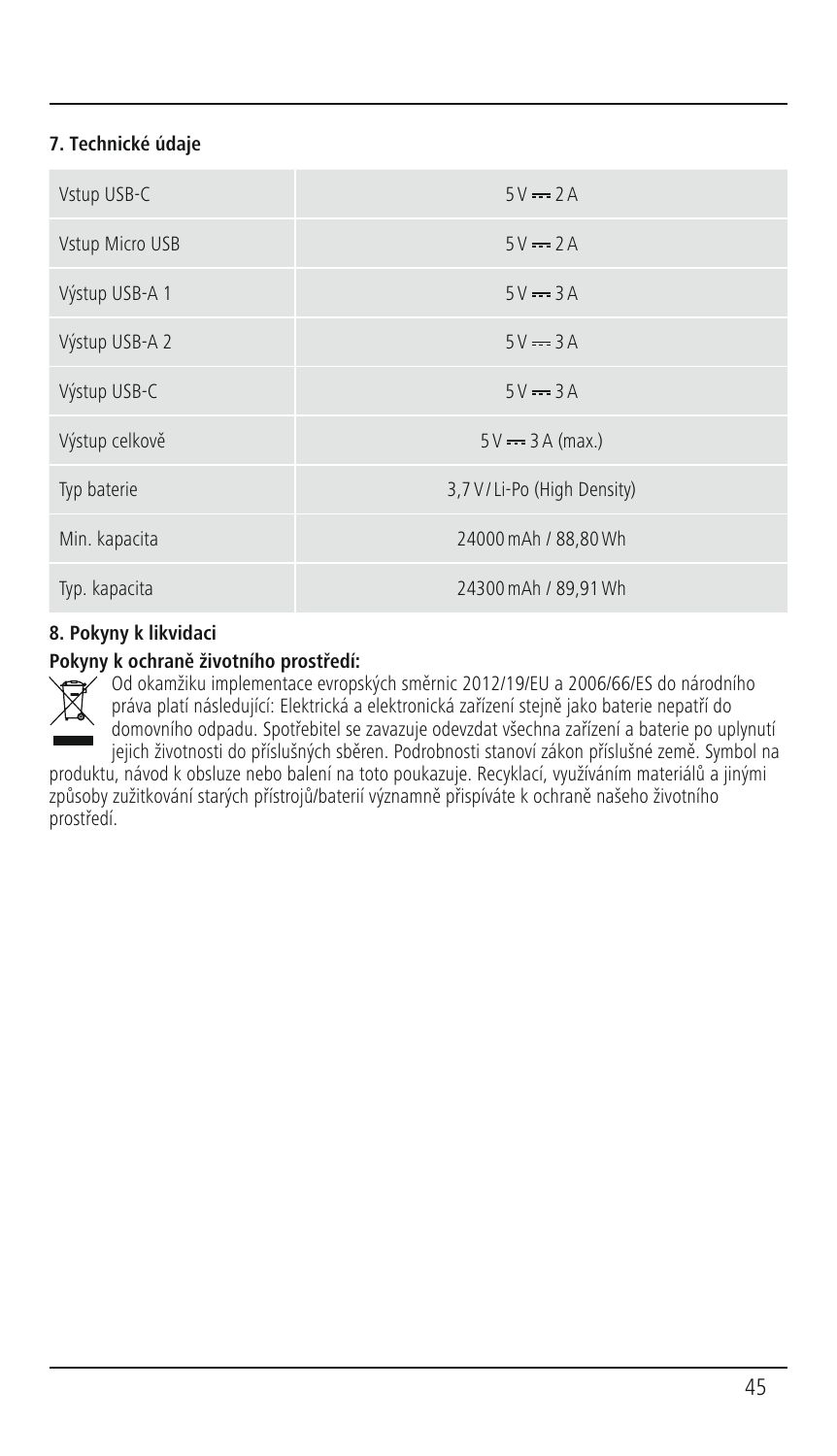# Ďakujeme, že ste sa rozhodli pre výrobok Hama!

Vyhraďte si čas na úplné prečítanie všetkých nasledujúcich pokynov a upozornení. Uchovajte tento návod na obsluhu pre prípadné budúce použitie. Pokiaľ zariadenie predáte, odovzdajte tento návod na obsluhu novému majiteľovi.

### **1. Vysvetlenie výstražných symbolov a upozornení**

### **Výstraha**

Tento symbol označuje bezpečnostné upozornenia, ktoré poukazujú na určité riziká a nebezpečenstvá.

### **Upozornenie**

Tento symbol označuje dodatočné informácie alebo dôležité poznámky.

### **Lítiové polymérové články s vysokou hustotou energie**

Tento výrobok obsahuje lítiové polymérové články s vysokou hustotou energie. Články s vysokou hustotou energie boli vyvinuté hlavne pre výrobu smartfónov, aby boli primerane schopné uspokojiť momentálne veľmi vysoké nároky na kapacitu a výkon pri malom priestore na ich umiestnenie. Táto nová generácia lítiových polymérových článkov má jednoduchý kompaktný dizajn pri porovnateľne vysokej kapacite.

### **2. Obsah balenia**

- zdroj energie power pack "Supreme 24HD", 24 000 mAh
- kábel USB-A na USB-C
- tento návod na obsluhu

### **3. Bezpečnostné upozornenia**

- Výrobok je určený na súkromné, nekomerčné domáce používanie.
- Výrobok používajte iba na účel, pre ktorý je určený.
- Výrobok chráňte pred znečistením, vlhkosťou a prehriatím. Používajte ho iba v suchom prostredí.
- Výrobok nepoužívajte v bezprostrednej blízkosti ohrievača, iných tepelných zdrojov alebo na priamom slnečnom žiarení.
- Tento výrobok nepatrí do rúk deťom, rovnako ako všetky elektrické výrobky!
- Výrobok chráňte pred pádmi a nevystavujte ho silným otrasom.
- Výrobok nepoužívajte mimo výkonnostných limitov uvedených v technických údajoch.
- Výrobok neotvárajte a v prípade poškodenia ho ďalej nepoužívajte.
- Obalový materiál zlikvidujte ihneď podľa platných miestnych predpisov o likvidácii.
- Batéria je zabudovaná pevne a nedá sa demontovať, výrobok sa musí zlikvidovať ako celok v súlade so zákonnými ustanoveniami.
- Na výrobku nevykonávajte žiadne zmeny. V dôsledku toho stratíte akékoľvek nároky na záruku.
- Výrobok nepoužívajte na miestach, kde je používanie elektronických zariadení zakázané.
- Nesnažte sa sami robiť na výrobku údržbu alebo opravy. Akékoľvek práce na údržbe prenechajte príslušnému odbornému personálu.
- Batériu, resp. výrobok nevhadzujte do ohňa.
- Na akumulátoroch/batériách nerobte žiadne zmeny a/ani ich nedeformujte/nezahrievajte/ nerozoberajte.



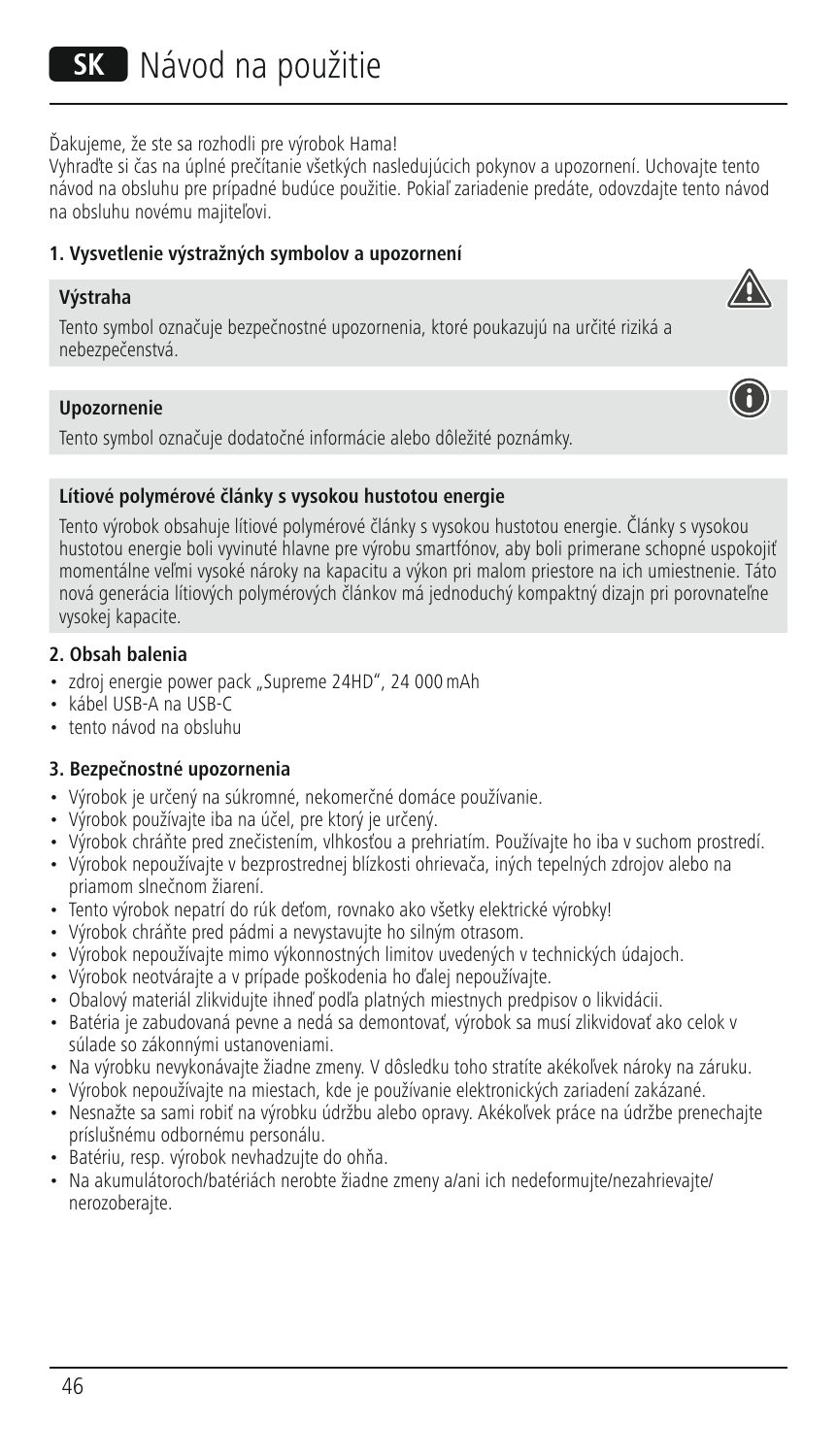# **4. Prevádzka**

# **4.1. Nabíjanie zdroja energie power pack**

# **Výstraha – batéria**

- Zdroj energie power pack nenabíjajte cez počítač alebo notebook. Nabíjacie prúdy môžu poškodiť USB port počítača alebo notebooku.
- Na nabíjanie používajte iba vhodné nabíjačky alebo USB prípojky.
- Nepoužívajte poškodené nabíjačky alebo USB prípojky, a tiež sa ich nepokúšajte opraviť.
- Výrobok neprebíjajte ani ho úplne nevybíjajte.
- Zabráňte skladovaniu, nabíjaniu a používaniu pri extrémnych teplotách a extrémne nízkom tlaku vzduchu (ako napr. vo vysokých nadmorských výškach).
- Pri dlhšom skladovaní pravidelne dobíjajte (minimálne štvrťročne).
- Proces nabíjania zdroja energie power pack spustíte tak, že pripojíte dodaný kábel USB-A na USB-C k vstupu USB-C zdroja energie power pack (**IN 5 V/2 A**)akvhodnej USB nabíjačke. Je potrebné, aby ste si k používanej USB nabíjačke prečítali jej návod na obsluhu. Alternatívne sa môže zdroj energie power pack nabíjať aj cez micro USB vstup (**IN 5 V/2 A**).
- Proces nabíjania sa spúšťaakončí automaticky.
- Pred prvým použitím nabite zdroj energie power pack najskôr naplno.

### **Upozornenie – kapacita**

- Počas nabíjania zdroja energie power pack sa kapacita zobrazuje nepretržite.
- Každá stavová LED dióda zodpovedá 25 % kapacity. Trvalé svietenie LED diódy signalizuje, aká kapacita už bola dosiahnutá. Ak svietia tri LED diódy a štvrtá bliká, znamená to, že zdroj energie power pack je nabitý minimálne na 75 %.
- Ak svietia všetky štyri stavové LED diódy, je k dispozícii plná kapacita.
- Stlačte tlačidlo zdroja energie power pack, aby ste ho zapli a zistili aktuálnu kapacitu power pack.
- Ak chcete zdroj energie power pack vypnúť, stlačte tlačidlo dvakrát, až sa stavové LED diódy zahasia.

# **4.2. Nabíjanie koncových zariadení**

### **Výstraha – pripojenie koncových zariadení**

- Pred pripojením koncového zariadenia si preverte, či bude zdroj energie power pack pre toto zariadenie dostatočný.
- Uistite sa, že celková spotreba prúdu pripojeného koncového zariadenia nepresahuje 3 000 mA.
- Dodržiavajte upozornenia uvedené v návode na obsluhu vášho koncového zariadenia.
- Je bezpodmienečne nutné dodržiavať tu uvedené informácie a bezpečnostné pokyny týkajúce sa napájania vašich zariadení na zdroj.
- Zdroj energie power pack nemôže byť nabíjaný a vybíjaný súčasne!
- Nenabíjajte súčasne na oboch výstupoch USB a USB-C, pretože sa tým výrazne zníži nabíjací prúd. Tým sa výrazne zvýši doba nabíjania a zdroj energie power pack sa pritom môže preťažiť.









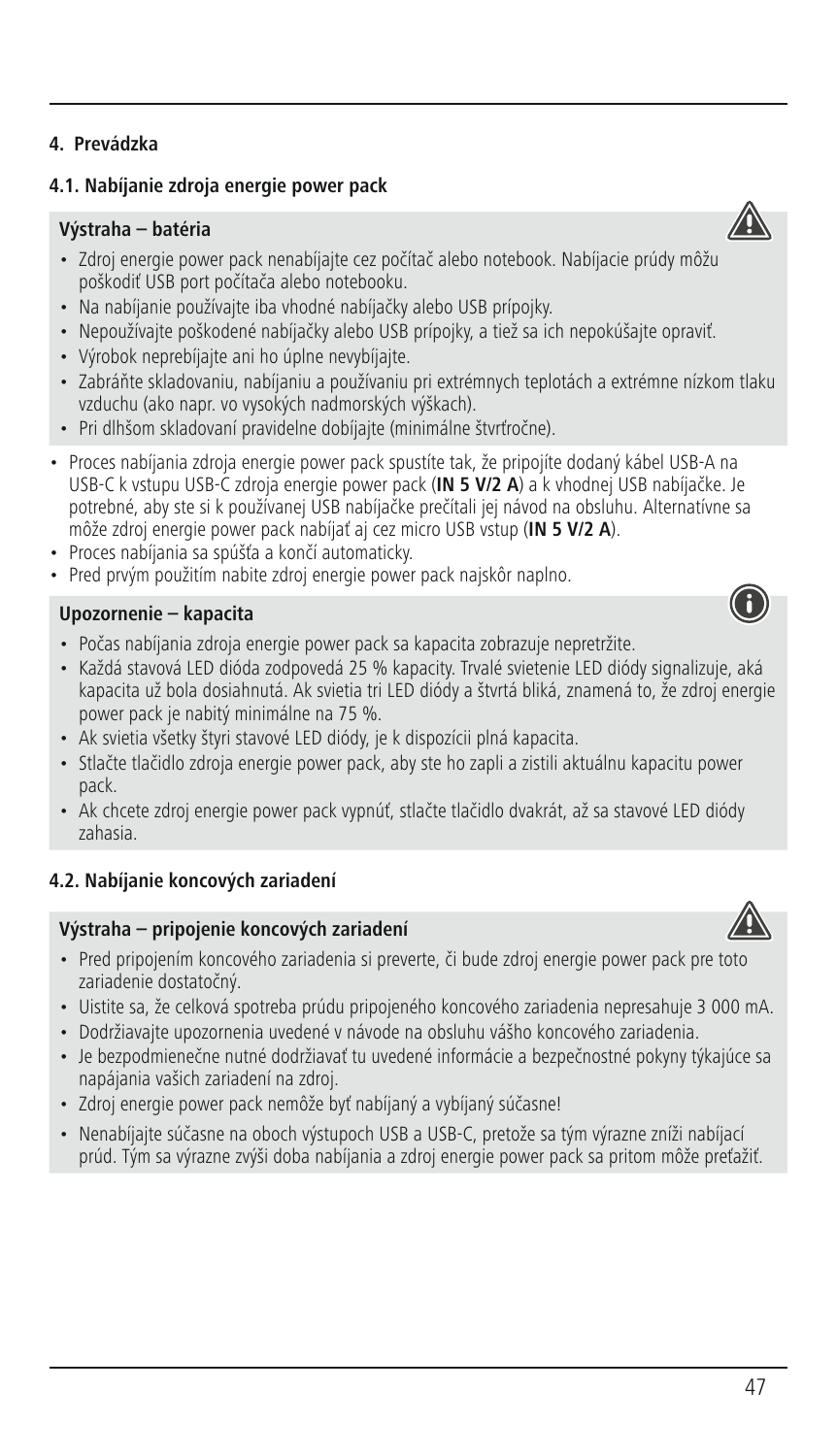# **Výstraha**

- Nikdy nepripájajte nabíjací kábel zdroja energie power pack na jeho vstup a výstup súčasne. Nabíjacia batéria by sa tým mohla poškodiť.
- Počas nabíjania zdroja energie power pack nepripájajte žiadne koncové zariadenia. Mohli by sa tým poškodiť zdroj energie power pack a pripojené koncové zariadenie.
- Pripojte priložený kábel USB-A na USB-C k USB konektoru zdroja energie power pack (**OUT 5 V/3 A**)akUSB-C konektoru vášho koncového zariadenia (mobilný telefón, smarfón atď.).
- Môže sa stať, že priložený nabíjací / pripojovací kábel nebude vhodný pre USB konektor na koncovom zariadení. V takom prípade použite USB kábel koncového zariadenia.
- Ak na nabíjanie použijete USB-C výstup (**OUT 5 V/3 A**) pripojte vhodný nabíjací kábel USB-C k výstupu USB-C zdroja energie power pack a ku konektoru vášho koncového zariadenia.
- Proces nabíjania sa spustí automaticky. Počas procesu nabíjania indikujú stavové LED diódy zostávajúcu kapacitu zdroja energie power pack.
- Aktuálny stav nabitia batérie vášho koncového zariadenia sa zobrazuje na tomto koncovom zariadení.
- Ukončite proces nabíjania a zdroj energie power pack vypnite dvojitým zatlačením tlačidla na zdroji energie power pack. Stavové LED diódy zhasnú.
- V prípade, že nie je pripojené žiadne koncové zariadenie, zdroj energie power pack sa vypne automaticky.

# **Upozornenie – optimalizované nabíjanie**

Optimalizované nabíjanie znamená, že zdroj energie power pack rozpozná pripojené koncové zariadenie, zásobí ho optimálnou intenzitou prúdu a tým sa doba nabíjania skráti na minimum. Upozorňujeme, že zdroj energie power pack môže zásobiť prúdom maximálne 3 000 mA.

# **5. Údržba a starostlivosť**

Na čistenie tohto výrobku používajte len navlhčenú utierku, ktorá nepúšťa vlákna a nepoužívajte žiadne agresívne čistiace prostriedky.

# **6. Vylúčenie zodpovednosti**

Hama GmbH & Co KG nepreberá žiadnu zodpovednosť a neposkytuje žiadne záruky za škody vyplývajúce z neodbornej inštalácie, montáže alebo neodborného používania výrobku alebo z nerešpektovania návodu na obsluhu a/alebo bezpečnostných upozornení.



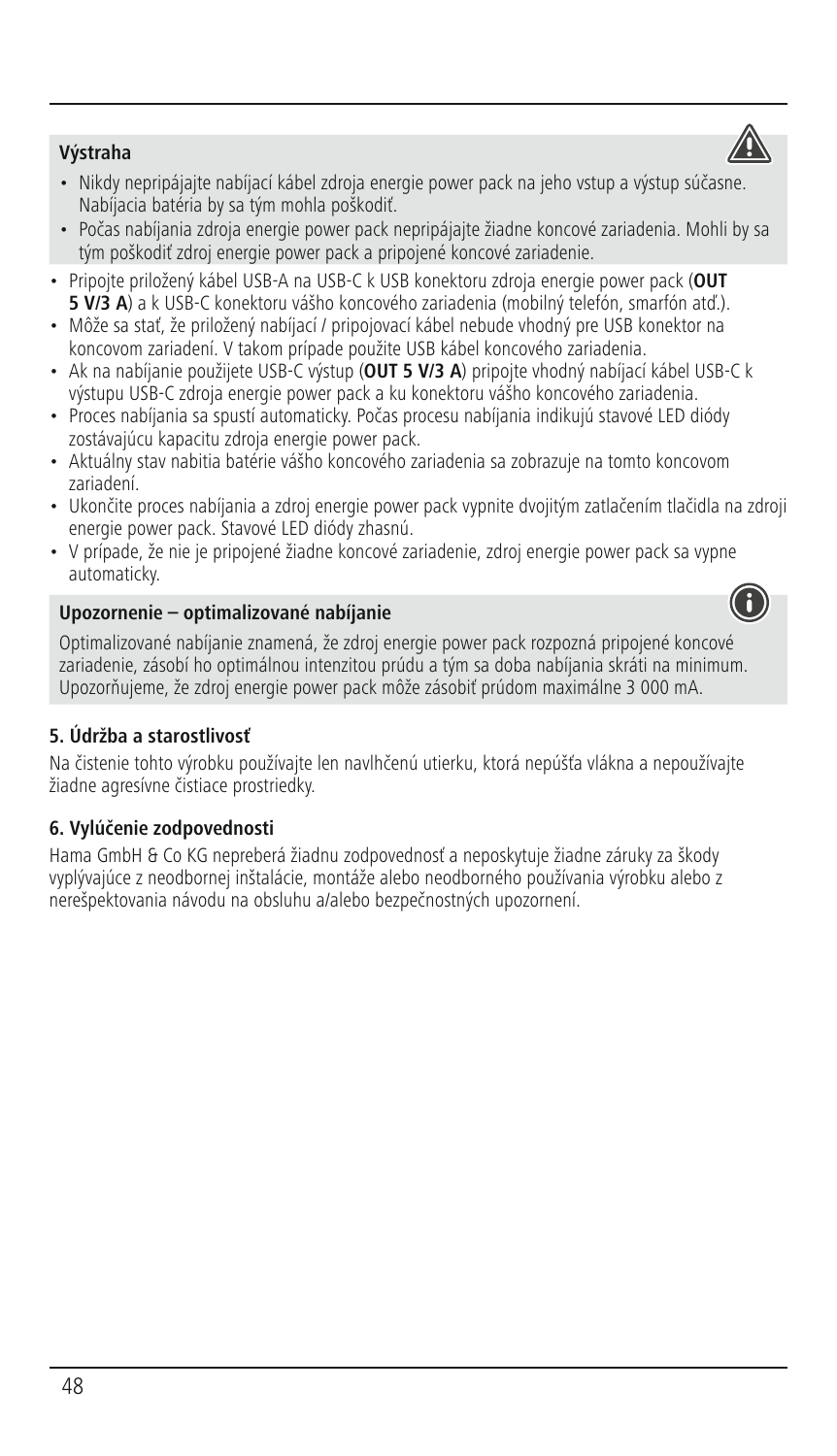# **7. Technické údaje**

| Vstup USB-C     | $5V = 2A$                  |
|-----------------|----------------------------|
| Vstup micro-USB | $5V = 2A$                  |
| Výstup 1 USB-A  | $5V = 3A$                  |
| Výstup 2 USB-A  | $5V = 3A$                  |
| Výstup USB-C    | $5V = 3A$                  |
| Výstup celkovo  | $5V = 3A$ (max.)           |
| Typ batérie     | 3,7 V/Li-Po (high density) |
| Min. kapacita   | 24000 mAh / 88,80 Wh       |
| Typ kapacita    | 24300 mAh / 89,91 Wh       |

# **8. Pokyny pre likvidáciu**

### **Upozornenie k ochrane životného prostredia:**

Od času implementácie európskych smerníc 2012/19/EÚ a 2006/66/ES do vnútroštátneho práva platí: Elektrické a elektronické zariadenia, rovnako ako batérie, sa nesmú vyhadzovať do komunálneho odpadu. Spotrebiteľ je zo zákona povinný zlikvidovať elektrické a elektronické zariadenia a batérie na konci ich životnosti na miestach, ktoré boli na to

zriadené, na verejných zberných miestach alebo ich vrátiť na predajné miesto. Podrobnosti k tomu upravuje zákon príslušnej krajiny. Symbol na výrobku, návode na použitie alebo obale poukazuje na tieto ustanovenia. Opätovným zužitkovaním alebo inou formou recyklácie starých zariadení/batérií prispievate k ochrane životného prostredia.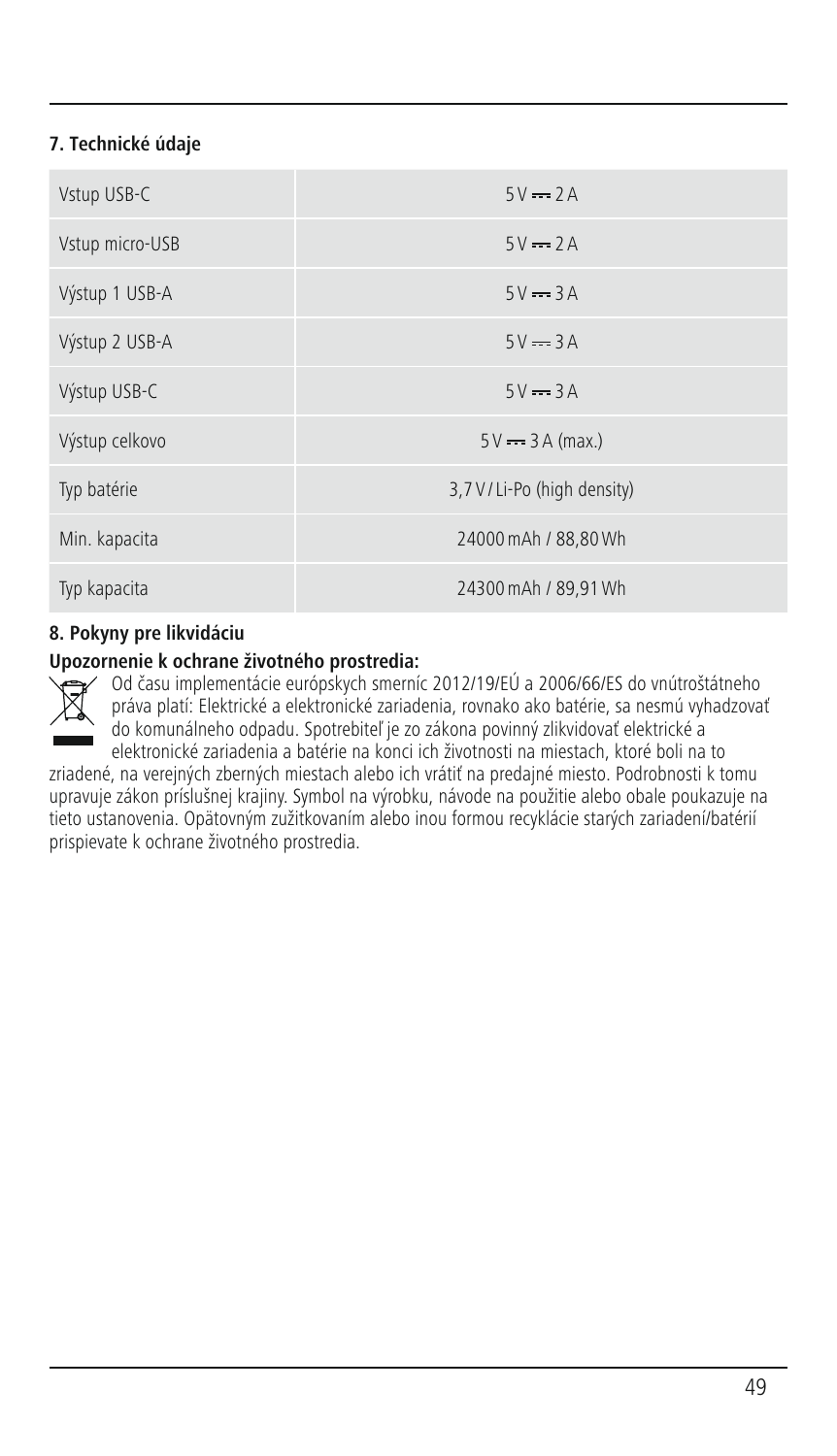Muito obrigado por se ter decidido por este produto Hama!

Antes de utilizar o produto, leia atentamente todas as indicações e observações deste manual. Em seguida, guarde-o num local seguro, para o poder consultar sempre que necessário. Se transferir o produto para um novo proprietário, entregue também este manual de instruções.

# **1. Explicação dos símbolos de aviso e das observações**

#### **Aviso**



### **Observação**

Este símbolo é utilizado para identificar informações de segurança adicionais ou para assinalar observações importantes.

### **Baterias de alta densidade de polímeros de lítio**

Este produto contém baterias de alta densidade de polímeros de lítio. As baterias de alta densidade foram principalmente desenvolvidas para a produção de Smartphones, para poderem responder às exigências, entretanto muito elevadas, de capacidade e de potência, mantendo simultaneamente uma necessidade de espaço reduzida. Esta nova geração de baterias de polímeros de lítio torna possível um design compacto com uma capacidade comparavelmente elevada.

### **2. Conteúdo da embalagem**

- Power Pack "Supreme 24HD", 24000mAh
- cabo USB-AaUSB-C
- este manual de instruções

# **3. Indicações de segurança**

- O produto está previsto apenas para utilização privada e não comercial.
- Utilize o produto exclusivamente para o fim a que se destina.
- Proteja o produto da sujidade, da humidade e do sobreaquecimento, e utilize-o unicamente em ambientes secos.
- Nunca utilize o produto diretamente ao pé de aquecimentos ou de outras fontes de calor, nem o exponha à incidência direta dos raios de sol.
- Tal como qualquer outro dispositivo elétrico, este produto não pode ser manuseado por crianças!
- Nunca deixe cair o produto, nem o submeta a choques fortes.
- Nunca utilize o produto fora dos limites de desempenho indicados nos dados técnicos.
- Nunca abra o produto, nem o utilize caso esteja danificado.
- Elimine imediatamente o material da embalagem em conformidade com as normas locais aplicáveis.
- O acumulador está montado de forma fixa e não pode ser removido; elimine o produto como um todo de acordo com as determinações legais em vigor.
- Nunca introduza alterações no produto. Se o fizer, a garantia deixará de ser válida.
- Nunca utilize o produto em áreas em que não sejam permitidos dispositivos eletrónicos.
- Nunca tente manter ou reparar o produto. Qualquer trabalho de manutenção deve ser executado por técnicos especializados.
- Nunca deite o acumulador ou o produto para o fogo.
- Não altere nem deforme/aqueça/desmonte os acumuladores/as baterias.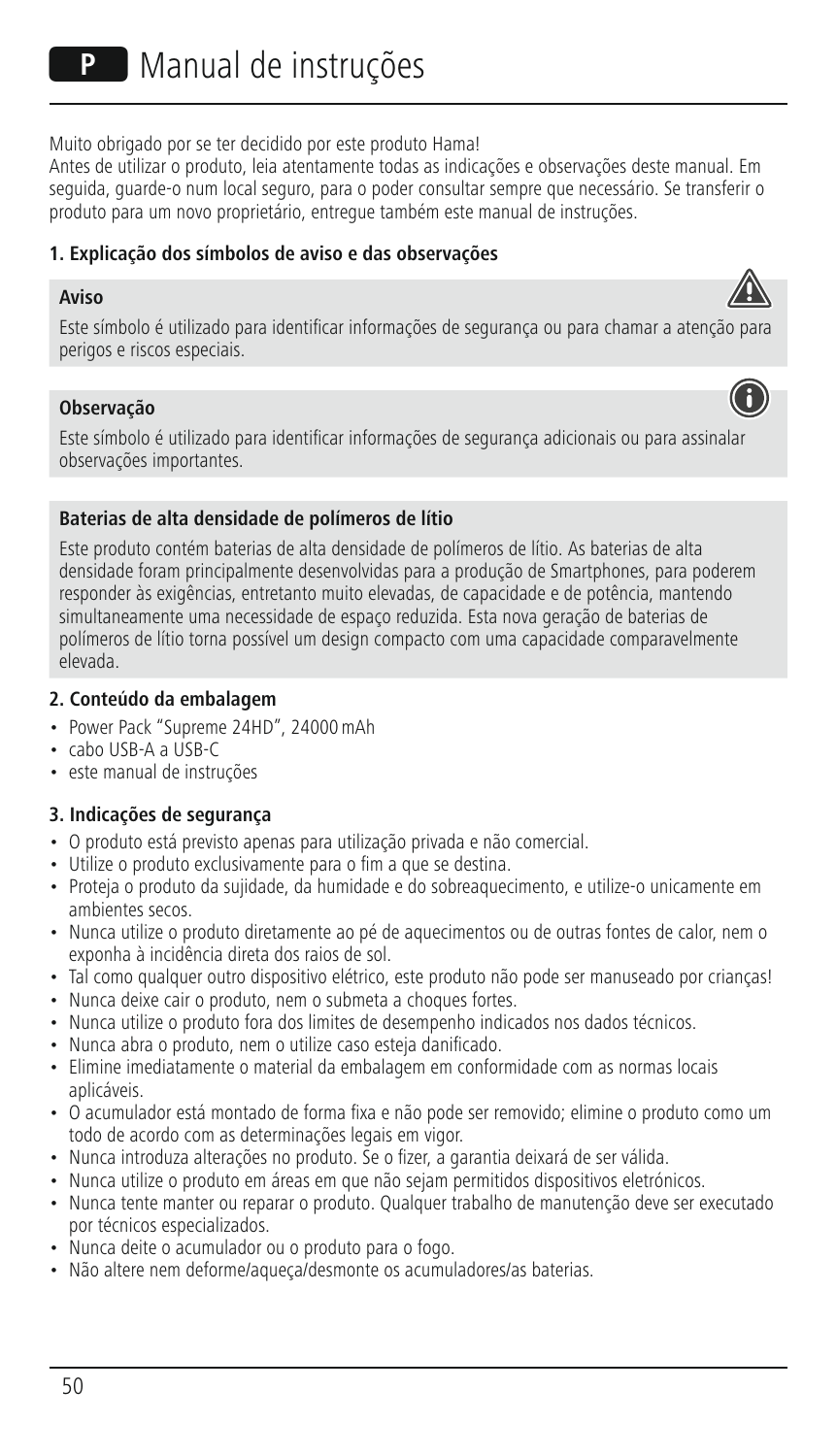# **4. Operação**

# **4.1. Carregamento do Power Pack**

# **Aviso – Acumulador**

- Nunca carregue o seu Power Pack através do PC ou do Notebook. As correntes de carregamento podem danificar a porta USB do PC ou do Notebook.
- Utilize apenas carregadores ou ligações USB adequados para efetuar o carregamento.
- Nunca utilize um carregador ou tomadas USB danificados, nem os tente reparar.
- Não submeta o produto a um carregamento excessivo ou a um descarregamento completo.
- Evite um armazenamento, um carregamento e uma utilização em condições de temperaturas extremas e de pressão atmosférica extremamente baixa (como, por exemplo, a grandes altitudes).
- Sempre que o produto for armazenado por um período prolongado, recarregue-o regularmente (pelo menos trimestralmente).
- Inicie o processo de carregamento do Power Pack, ligando o cabo USB-A a USB-C fornecido iuntamente à entrada USB-C do Power Pack (IN 5 V/2 A) e a um carregador USB adequado. Ao fazê-lo, cumpra as indicações do manual de instruções do carregador USB utilizado. Em alternativa, o Power Pack também pode ser carregado através da entrada Micro USB (**IN 5 V/2 A**).
- O processo de carregamento inicia-se e termina automaticamente.
- Antes de utilizar o Power Pack pela primeira vez, carregue-o uma vez com a carga total.

# **Observação – Capacidade**

- Durante o processo de carregamento do Power Pack, a capacidade é continuamente apresentada.
- Cada LED de estado corresponde a 25 % da capacidade. O acendimento fixo de um LED assinala a capacidade já alcançada. Se três LED estiverem acesos fixos eoquarto estiver a piscar, isso significa que o Power Pack já tem uma carga de, pelo menos, 75 %.
- Quando todos os LED de estado estiverem acesos fixos, isso significa que a capacidade máxima foi alcançada.
- Prima o botão do Power Pack para o ligar e confirmar a carga real do Power Pack.
- Prima o botão duas vezes até os LED de estado se apagarem, para desligar o Power Pack.

### **4.2. Carregamento de dispositivos**

# **Aviso – Ligação de dispositivos**



- Antes de ligar um dispositivo, certifique-se de que esse dispositivo pode ser suficientemente alimentado através da alimentação de corrente do Power Pack.
- Certifique-se de que o consumo total de energia do dispositivo ligado não seja superior a 3000mA.
- Cumpra as indicações do manual de instruções do seu dispositivo.
- Cumpra sempre as indicações e as informações de segurança sobre alimentação de energia do manual de instruções dos seus dispositivos.
- O Power Pack não pode ser carregado e descarregado ao mesmo tempo!
- Além disso, nunca carregue dispositivos utilizando simultaneamente as duas saídas USB e USB-C, pois se o fizer a corrente de carregamento sofre uma redução muito grande. Isso faz com que a duração do carregamento aumente muito, e o Power Pack pode, inclusive, sofrer uma sobrecarga.



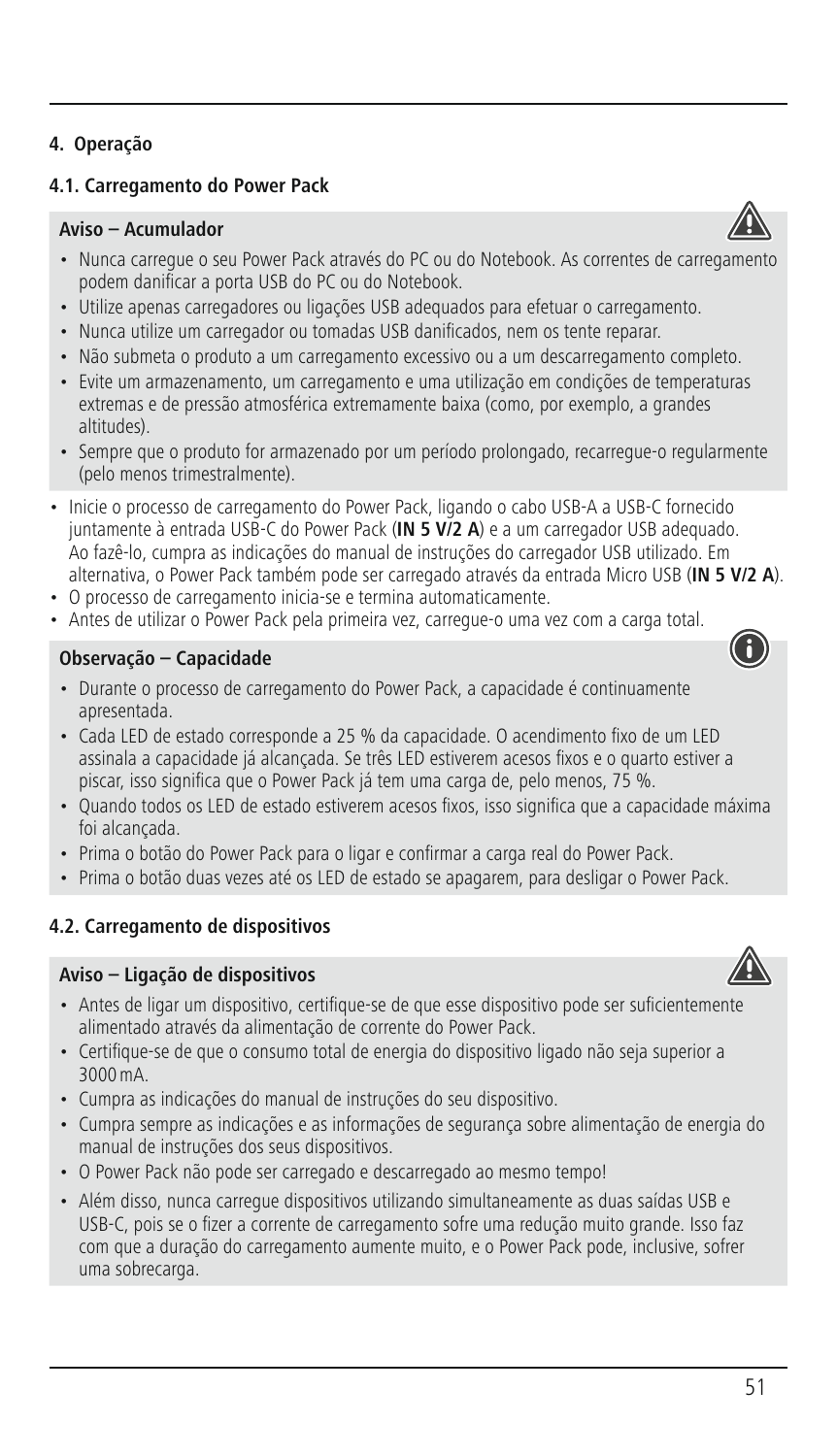# **Aviso**

- Nunca ligue o cabo de carregamento do Power Pack ao mesmo tempo às respetivas entrada e saída. Se o fizer, o acumulador pode ficar danificado.
- Nunca ligue nenhum dispositivo ao Power Pack enquanto o seu processo de carregamento estiver em curso. Se o fizer, tanto o Power Pack, quanto o dispositivo podem ficar danificados.
- Ligue o cabo USB-AaUSB-C fornecido juntamente à tomada USB do Power Pack (**OUT 5 V/3 A**) e à tomada USB-C do seu dispositivo (telemóvel, Smartphone, etc.).
- Em alguns casos, o cabo de carregamento/ligação fornecido juntamente pode não ser o adequado para a tomada USB do dispositivo. Nesse caso, utilize o cabo USB do dispositivo.
- Caso seja utilizada a saída USB-C (**OUT 5 V/3 A**) paraoprocedimento de carregamento, ligue um cabo de carregamento USB-C adequado à saída USB-C do Power Pack eàtomada do seu dispositivo.
- O processo de carregamento inicia-se automaticamente. Durante o processo de carregamento, os LED de estado indicam a capacidade ainda disponível do Power Pack.
- O estado do carregamento real do acumulador é apresentado neste dispositivo.
- Termine o processo de carregamento e desligue o Power Pack, premindo duas vezes o botão do Power Pack. Os LED de estado apagam-se.
- Se não for ligado nenhum dispositivo, o Power Pack desliga-se automaticamente.

# **Observação – Carregamento otimizado**

Por carregamento otimizado entende-se que o Power Pack reconhece o dispositivo que lhe é ligado, o alimenta com a intensidade de corrente ótima e, desta forma, reduz o tempo de carregamento ao um mínimo. Tenha em atenção que a alimentação de energia máxima do Power Pack é de 3000 mA.

# **5. Manutenção e conservação**

Limpe o produto apenas com um pano sem pelos ligeiramente humedecido e não utilize produtos de limpeza agressivos.

# **6. Exclusão de responsabilidade**

A Hama GmbH & Co KG declina toda e qualquer responsabilidade ou garantia por danos decorrentes da instalação, da montagem ou do manuseamento incorretos do produto e/ou do incumprimento das instruções de utilização e/ou das informações de segurança.



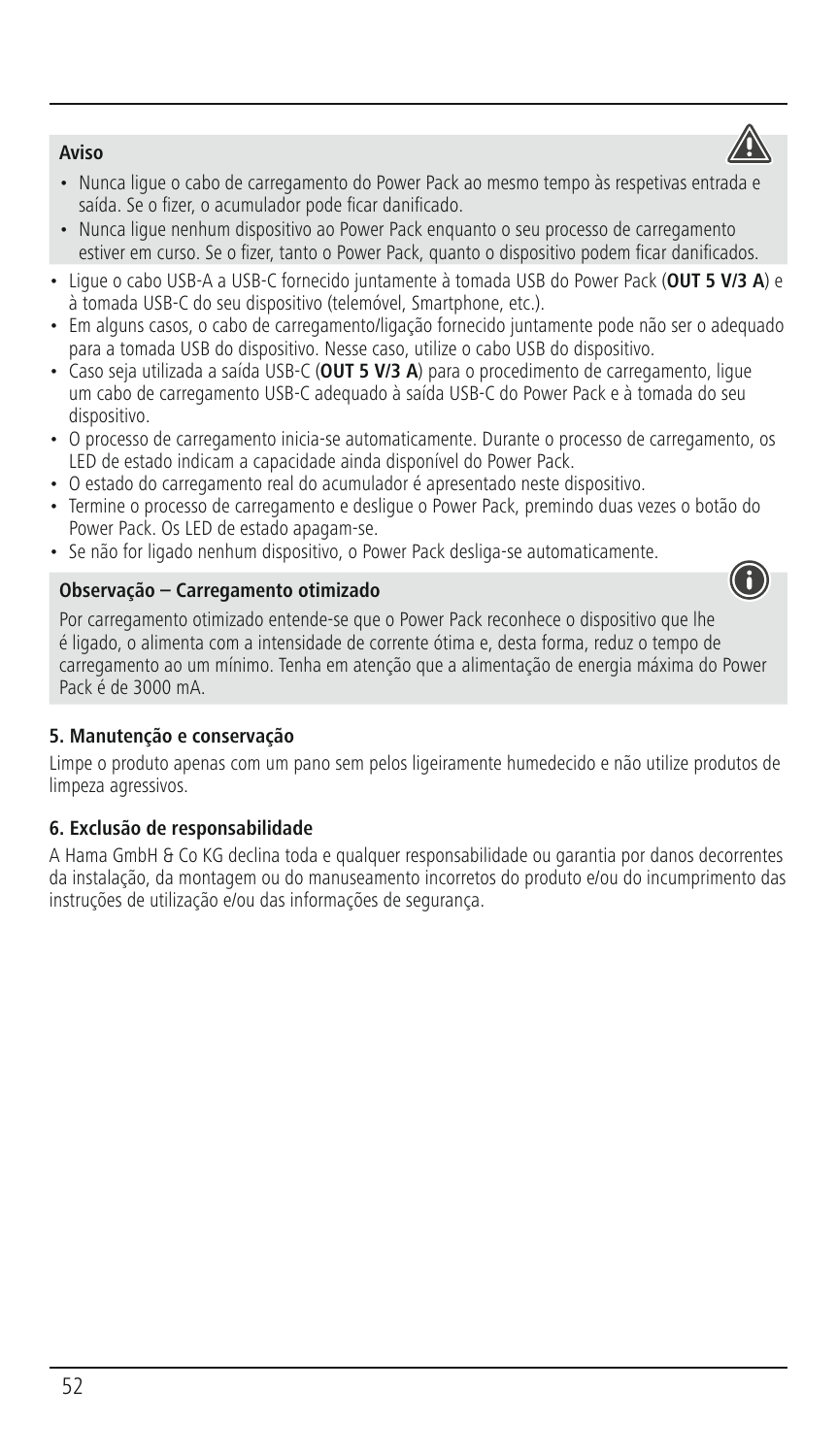# **7. Dados técnicos**

| Fntrada USB-C     | $5V = 2A$                    |
|-------------------|------------------------------|
| Entrada micro USB | $5V = 2A$                    |
| Saída USB-A 1     | $5V = 3A$                    |
| Saída USB-A 2     | $5V = 3A$                    |
| Saída USB-C       | $5V = 3A$                    |
| Total saída       | $5V \rightarrow 3A$ (máx.)   |
| Tipo de bateria   | 3.7 V/Li-Po (alta densidade) |
| Capacidade mínima | 24000 mAh / 88,80 Wh         |
| Capacidade típ.   | 24300 mAh / 89,91 Wh         |

# **8. Indicações de eliminação**

### **Observação sobreaproteção ambiental:**

Após a transposição das Diretivas Comunitárias 2012/19/EU e 2006/66/CE paraalegislação nacional, aplica-se o seguinte: Os dispositivos e equipamentos elétricos e eletrónicos, bem como as pilhas e baterias, não podem ser eliminados juntamente com o lixo doméstico. Os consumidores estão obrigados por lei a depositar os dispositivo e equipamentos elétricos e

eletrónicos, bem como as pilhas e as baterias, no fim das respetivas vidas úteis, em locais públicos específicos para este efeito ou a entregá-los no ponto de venda. Os detalhes deste processo estão estipulados nas leis dos respetivos países. Este símbolo no produto, no manual de instruções ou na embalagem indicam que o produto está sujeito a estes regulamentos. Ao reciclar, permitindo a reutilização dos materiais dos seus produtos/baterias velhos, está a dar um contributo enorme para a proteção do ambiente.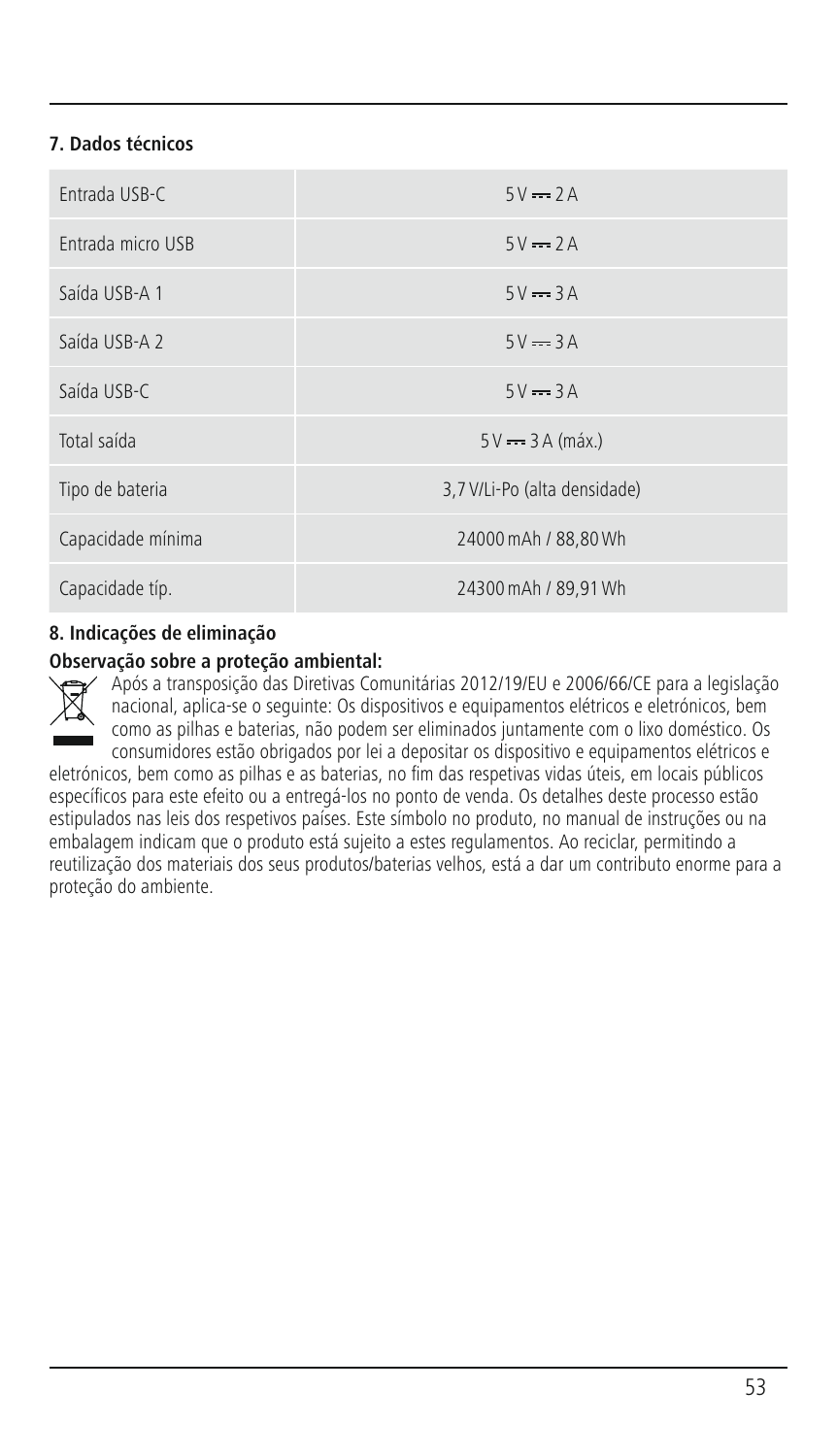Bir Hama ürününü tercih ettiğiniz için çok teşekkür ederiz!

Biraz zaman ayırıp aşağıdaki talimat ve açıklamaları tamamen okuyun. Gerektiğinde tekrar başvurmak için bu kullanım kılavuzunu daha sonra güvenli bir yerde muhafaza edin. Cihazı devretmeniz durumunda bu kullanım kılavuzunu da ürünün yeni sahibine teslim edin.

### **1. Uyarı sembollerinin ve uyarıların açıklaması**

### **Uyarı**



### **Açıklama**

Ek olarak bilgileri veya önemli açıklamaları işaretlemek için kullanılır.

### **Yüksek Yoğunluklu lityum polimer hücreler**

Bu ürün Yüksek Yoğunluklu lityum polimer hücreler içermektedir. Yüksek Yoğunluklu hücreler, günümüzde artık az yer kaplayarak yüksek kapasite ve performans taleplerini yerine getirebilmek için çoğunlukla akıllı telefon üretimi için tasarlanmıştır. Bu yeni nesil lityum polimer hücreler, nispeten yüksek kapasitede hafif ve kompakt bir yapı şekli imkanı sunar.

### **2. Paket içeriği**

- Power Pack "Supreme 24HD", 24000mAh
- USB-C kablosunda USB-A
- bu kullanım kılavuzu

# **3. Güvenlik açıklamaları**

- Ürün, ticari olmayan özel ev kullanımı için öngörülmüştür.
- Ürünü sadece öngörülen amaç için kullanın.
- Ürünü kir, nem ve aşırı ısınmaya karşı koruyun ve sadece kuru ortamlarda kullanın.
- Ürünü ısıtıcının, diğer ısı kaynaklarının hemen yakınında veya doğrudan güneş ışığında çalıştırmayın.
- Bu ürün, tüm elektrikli ürünler gibi, çocukların eline geçmemelidir!
- Ürünü düşürmeyin ve sert darbelere maruz bırakmayın.
- Ürünü, teknik verilerde belirtilen performans sınırlarının dışında çalıştırmayın.
- Ürünü açmayın ve hasar görmesi durumunda çalıştırmaya devam etmeyin.
- Ambalaj malzemesini derhal yerel imha yönetmeliklerine göre imha edin.
- Pil sıkıca takılıdır ve çıkartılamaz, ürünü yasalara uygun olarak bir bütün halinde imha edin.
- Üründe herhangi bir değişiklik yapmayın. Aksi takdirde her türlü garanti talebiniz kaybolur.
- Ürünü elektronik cihazların kullanılmasına izin verilmeyen alanlarda kullanmayın.
- Ürünün bakımını veya onarımını kendiniz yapmaya çalışmayın. Tüm bakım çalışmalarını yetkili usta personele yaptırın.
- Bataryayı ya da ürünü ateşe atmayın.
- Bataryaları/pilleri değiştirmeyin/deforme etmeyin/ısıtmayın/parçalamayın.



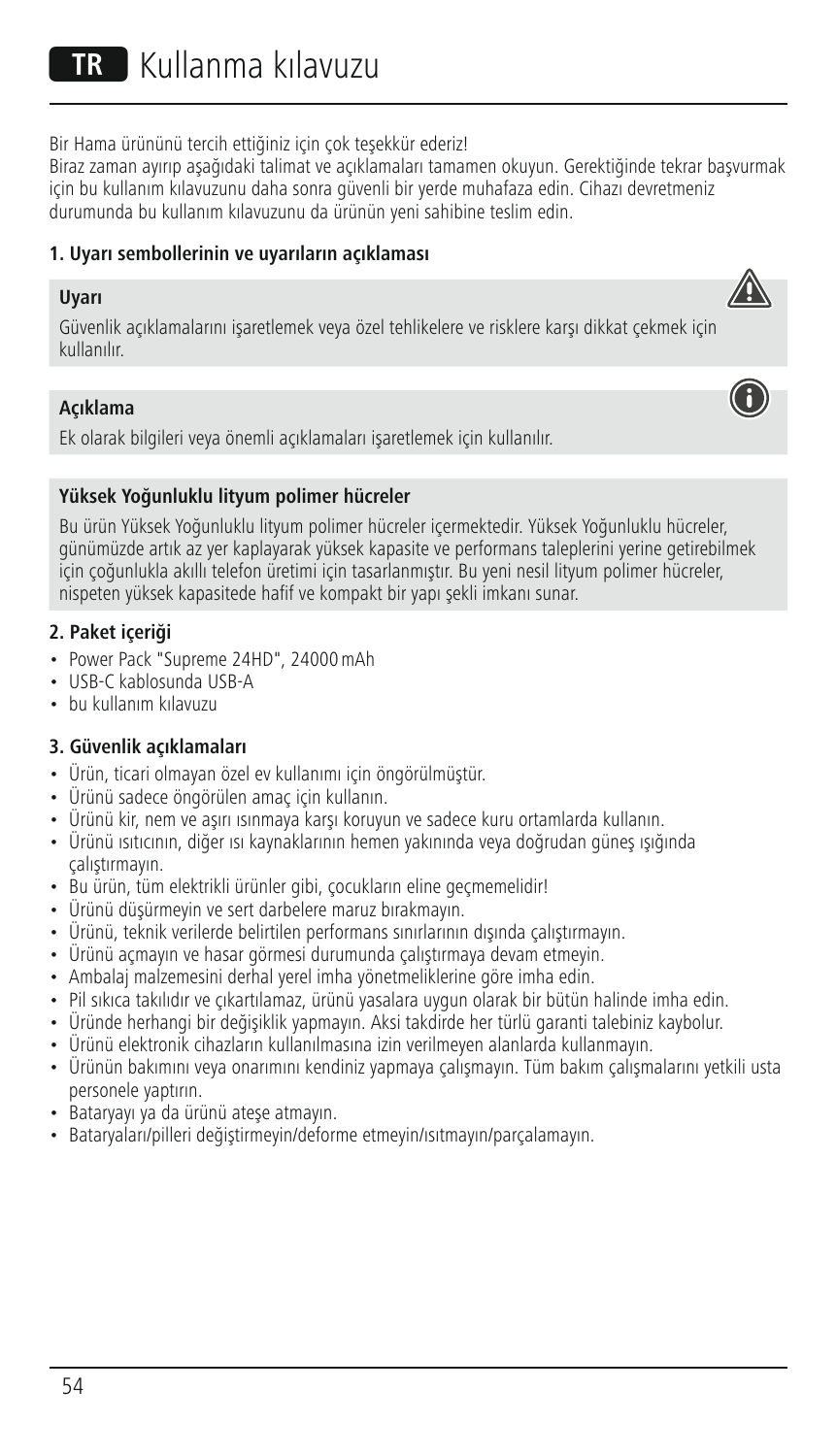# **4. İşletim**

# **4.1. Power Pack şarj işlemi**

### **Uyarı - Batarya**

- Poer Pack'i bilgisayarınız veya notebook üzerinden şarj etmeyin. Şarj akımları, bilgisayarın veya notebook'un USB yuvasına zarar verebilir.
- Şarj için yalnızca uygun şarj cihazları veya USB bağlantılarını kullanın.
- Genel olarak arızalı şarj cihazlarını veya USB portlarını artık kullanmayın ve bunları tamir etmeye çalışmayın.
- Ürünü aşırı şarj etmeyin veya aşırı deşarj olmasına izin vermeyin.
- Aşırı sıcaklıklarda ve çok düşük hava basıncında (örn. aşırı yüksekliklerde) depolama, şarj ve kullanımdan kaçının.
- Daha uzun depolama sürelerinde düzenli olarak (en az üç ayda bir) şarj edin.
- Ekteki USB-C kablosunda USB-A'yı Power Pack'in (**IN 5V/2A**) USB-C girişine ve benzer bir USB şarj cihazına bağlayarak Power Pack şarj işlemini başlatın. Bunun için kullanılan USB şarj cihazının kullanım kılavuzunu dikkate alın. Power Pack, alternatif olarak Micro USB girişi (**IN 5V/2A**) üzerinden de şarj edilebilir.
- Şarj işlemi otomatik olarak başlar ve sona erer.
- İlk kullanımdan önce Power Pack'i bir kez tam olarak şarj edin.

# **Açıklama - Kapasite**

- Power Pack şarj edilirken, kapasite kesintisiz olarak gösterilir.
- Her durum LED'i, kapasitenin %25'ine eşdeğerdir. Bir LED'in kesintisiz yanması, ulaşılan kapasiteye işaret eder. Üç LED yanar ve dördüncü yanıp sönerse, Power Pack en az %75 olarak şarj edilmiştir.
- Dört durum LED'inin tamamı yanarsa, tam kapasiteye ulaşılmıştır.
- Power Pack'i çalıştırmak ve güncel kapasitesini öğrenmek için Power Pack'in tuşuna basın.
- Power Pack'i kapatmak için durum LED'ler sönene kadar tuşa iki kez basın.

# **4.2. Nihai cihazların şarj işlemi**

### **Uyarı - Nihai cihazların bağlantısı**

- Bir nihai cihazı bağlamadan önce, onun Power Pack'in akım beslemesi ile yeterince beslenip beslenemeyeceğini kontrol edin.
- Bağlı nihai cihazın komple akım tüketiminin 3000 mA'yı aşmadığından emin olun.
- Tüketici cihazınızın kullanım kılavuzundaki uyarıları dikkate alın.
- Orada, cihazlarınızın akım beslemesine ilişkin belirtilmiş bilgileri ve güvenlik açıklamalarını mutlaka dikkate alın.
- Power Pack aynı anda hem şarj hem de deşarj işlemi için kullanılmamalıdır!
- Şarj akımı aşırı derecede düşeceğinden her iki USB ve USB-C çıkışından aynı anda şarj etmeyin. Şarj süresi bu nedenle aşırı derece yükselir ve Power Pack, aşırı yüke maruz kalabilir.









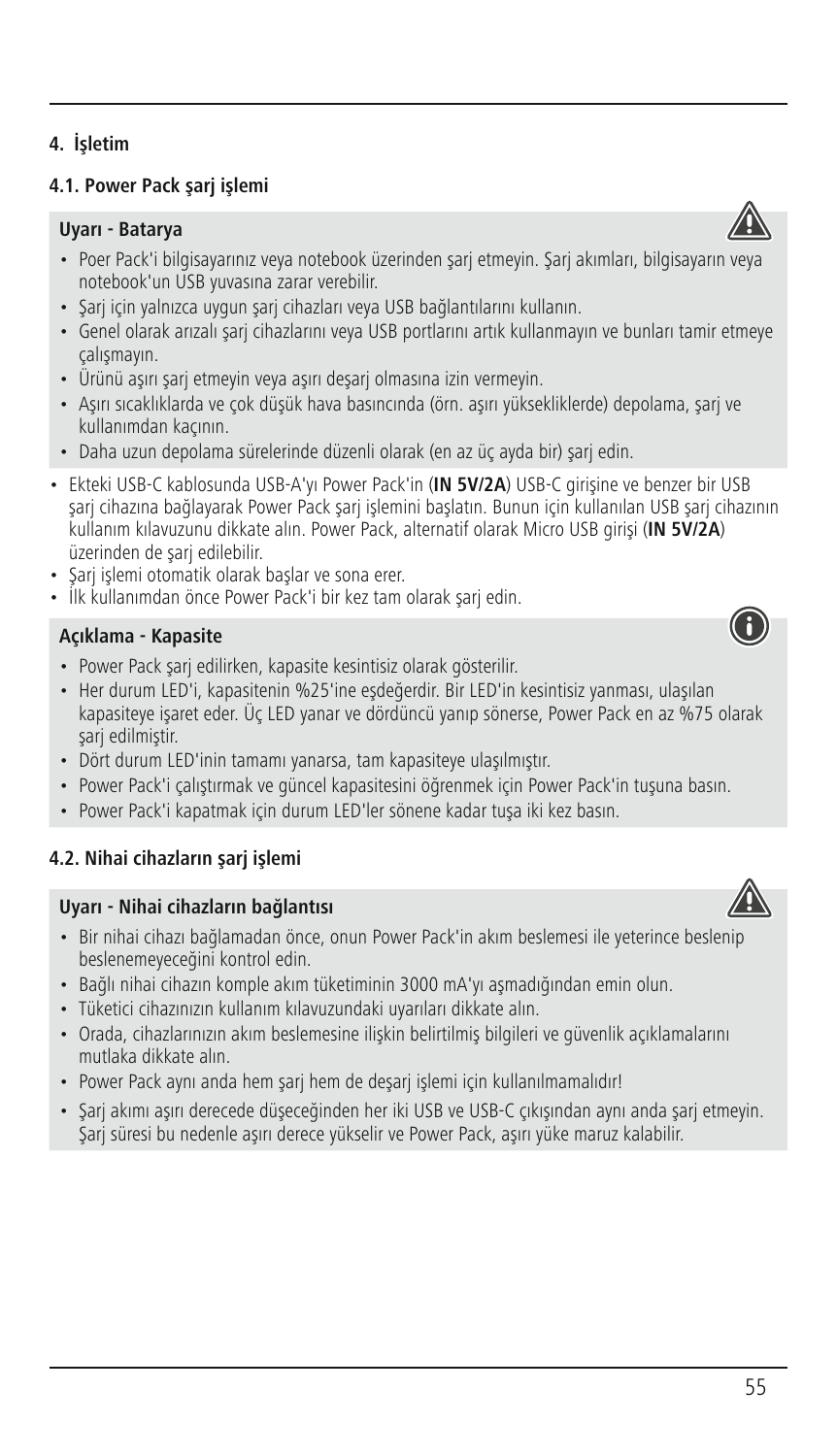# **Uyarı**

- Power Pack'in şarj kablosunu hiçbir zaman onun girişine ve çıkışına aynı anda bağlamayın. Bu nedenle batarya hasar görebilir.
- Power Pack'in şarj işlemi sırasında hiçbir nihai cihaz bağlamayın. Power Pack ve bağlı nihai cihazlar bu nedenle hasar görebilir.
- Ekteki USB-C kablosunda USB-A'yı Power Pack'in (**OUT 5V/3A**) USB çıkışına ve nihai cihazınızın (cep telefonu, akıllı telefon, vs.) USB-C bağlantısına bağlayın.
- Ekteki şarj/bağlantı kablosu, nihai cihaz taraflı USB bağlantısı ile uyumlu olmayabilir. Bu durumda nihai cihazın USB kablosunu kullanın.
- Şarj işlemi için USB-C çıkışı (**OUT 5V/3A**) kullanılacaksa lütfen uygun bir USB-C şarj kablosunu Power Pack'in USB-C çıkışına ve nihai cihazınızın bağlantısına bağlayın.
- Şarj işlemi otomatik olarak başlar. Şarj işlemi sırasında durum LED'leri, Power Pack'in mevcut kalan kapasitesini gösterir.
- Nihai cihazınızın güncel batarya şarj durumu burada gösterilir.
- Power Pack'in tuşuna iki kez basarak şarj işlemini sonlandırın ve Power Pack'i kapatın. Durum LED'leri söner.
- Bir nihai cihazın bağlı olmaması durumunda Power Pack otomatik olarak kapanır.

# **Açıklama - Optimize şarj işlemi**

Optimize şarj işlemi, Power Pack'in bağlı nihai cihazı algılaması, optimum akım gücü ile beslemesi ve böylece şarj süresinin en aza indirgenmesi anlamına gelir. Power Pack'in ilgili akım beslemesinin maksimum 3000 mA olduğunu dikkate alın.

# **5. Bakım ve koruma**

Bu ürünü sadece tüy bırakmayan, hafif nemli bir bezle temizleyin ve sert temizlik maddeleri kullanmayın.

# **6. Sorumluluktan muafiyet**

Hama GmbH & Co KG, ürünün yanlış kurulumu, montajı ve yanlış kullanımı ya da kullanım kılavuzunun ve/veya güvenlik açıklamalarının dikkate alınmaması sonucu kaynaklanan hasarlar için hiçbir sorumluluk veya garanti sağlamayı kabul etmez.



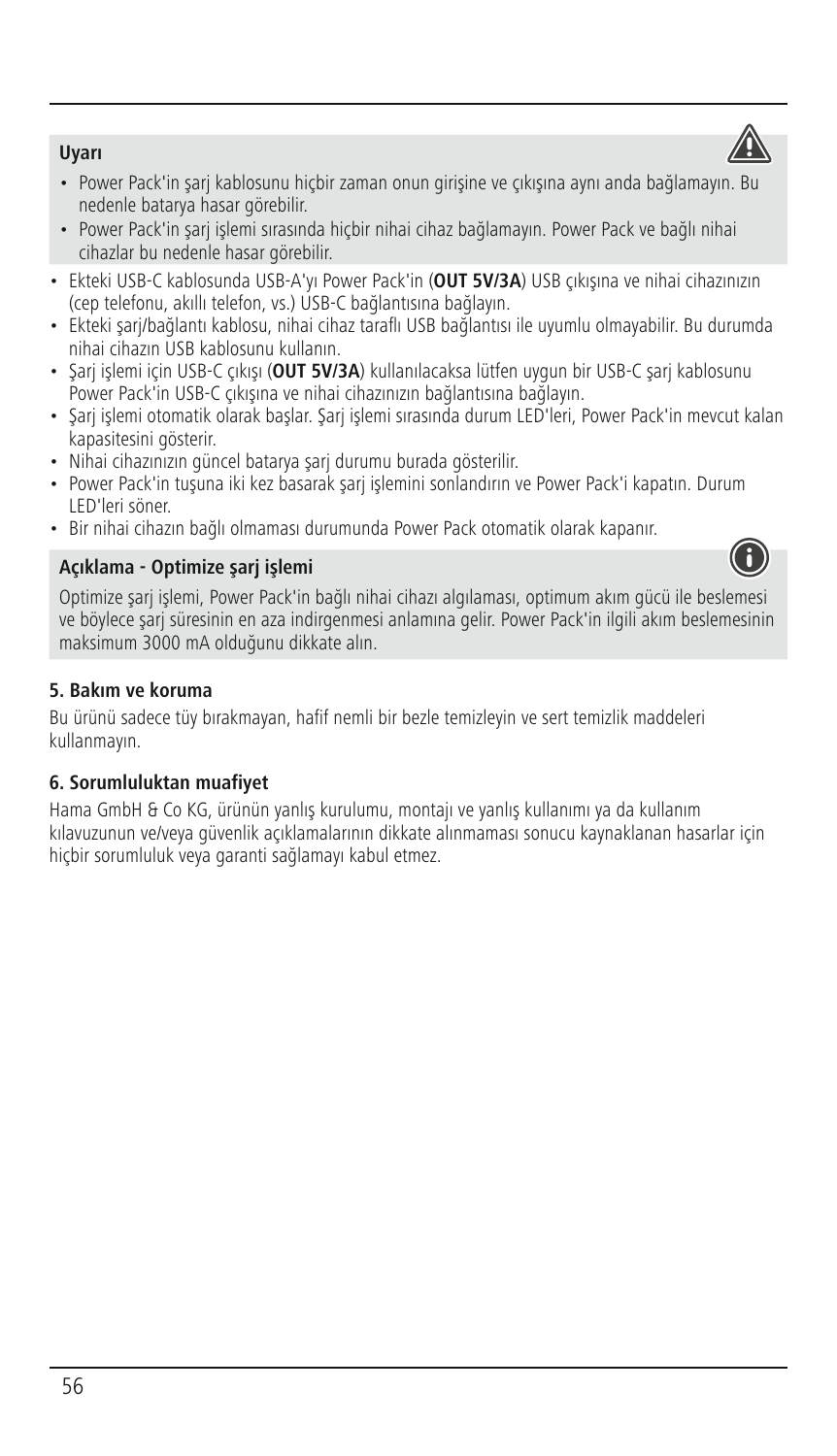# **7. Teknik veriler**

| USB-C girişi     | $5V = 2A$                     |
|------------------|-------------------------------|
| Micro-USB girisi | $5V = 2A$                     |
| USB-A cıkısı 1   | $5V = 3A$                     |
| USB-A cıkısı 2   | $5V = 3A$                     |
| USB-C cıkısı     | $5V = 3A$                     |
| Toplam çıkış     | $5V = 3A$ (maks.)             |
| Pil tipi         | 3,7 V/Li-Po (Yüksek Yoğunluk) |
| Min. kapasite    | 24000 mAh / 88,80 Wh          |
| Tip. Kapasite    | 24300 mAh / 89.91 Wh          |

# **8. Tasfiye açıklamaları**

#### **Çevre koruma açıklaması:**

Avrupa Birliği Yönetmeliği 2012/19/AB ve 2006/66/AT ulusal yasal uygulamalar için de geçerli olduğu tarihten itibaren: Elektrikli ve elektronik cihazlarla piller normal evsel çöpe atılmamalıdır. Tüketiciler için, artık çalışmayan elektrikli ve elektronik cihazları piller, kamuya ait toplama yerlerine götürme veya satın alındıkları yerlere geri verme yasal bir zorunluluktur.

Bu konu ile ilgili ayrıntılar ulusal yasalarla düzenlenmektedir. Ürün üzerinde, kullanım kılavuzunda veya ambalajda bulunan bu sembol tüketiciyi bu konuda uyarır. Eski cihazların geri kazanımı, yapıldıkları malzemelerin değerlendirilmesi veya diğer değerlendirme şekilleri ile, çevre korumasına önemli bir katkıda bulunursunuz.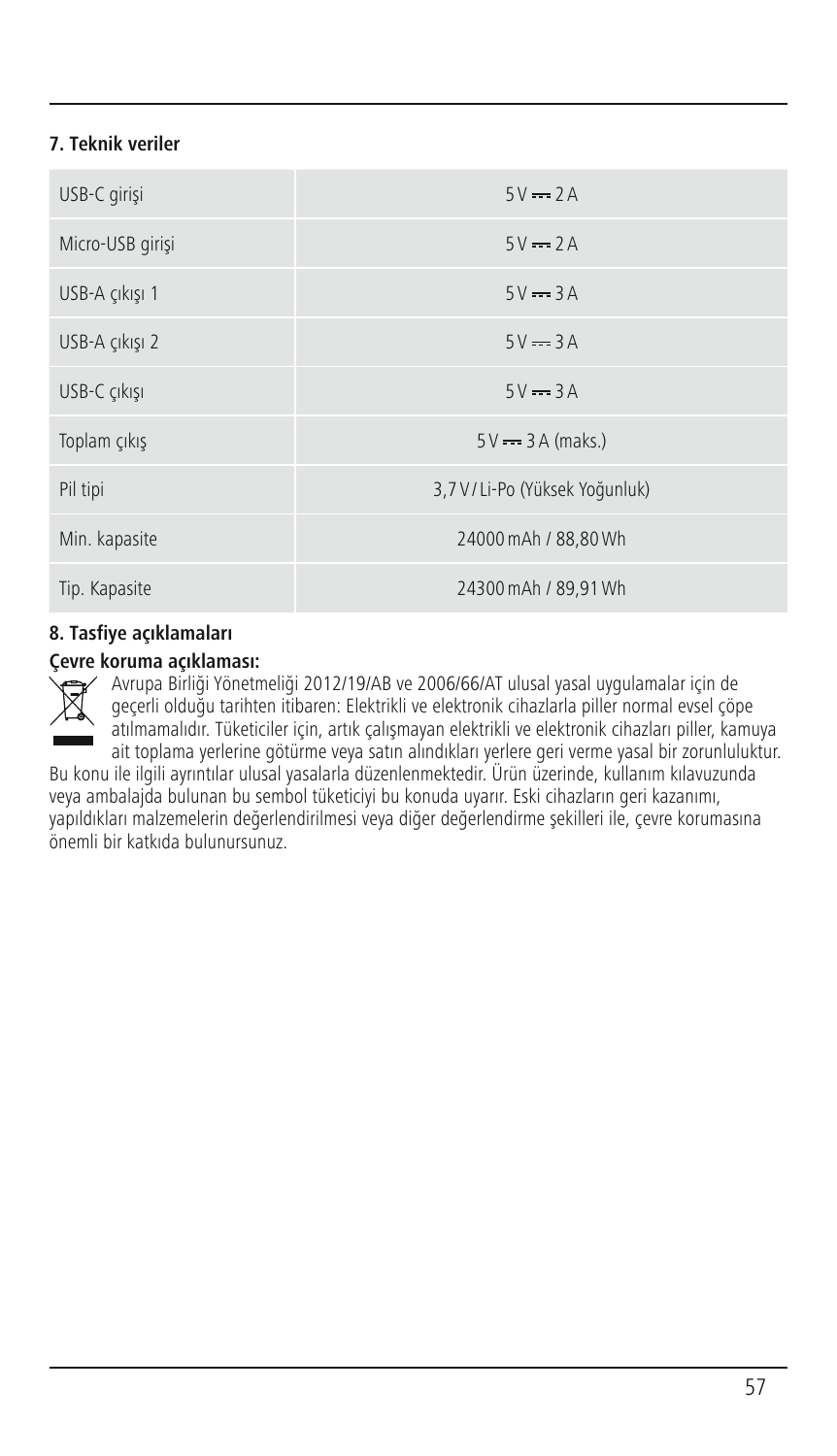RO Manual de utilizare

Vă mulțumim pentru faptul că v-ați decis în favoarea unui produs Hama!

Vă rugăm să vă luați timpul necesar pentru a citi următoarele instrucțiuni și indicații în totalitate. Păstrați aceste instrucțiuni de utilizare mai apoi într-un loc sigur, pentru a le putea consulta în caz de necesitate. În cazul în care doriți să înstrăinați aparatul, transmiteți aceste instrucțiuni de utilizare noului proprietar.

# **1. Explicarea simbolurilor de avertizare șiaindicațiilor**

#### **Avertizare**

Este utilizat pentru a marca indicațiile de securitate sau pentru a atrage atenția asupra pericolelor și riscurilor speciale.

### **Indicație**

Este utilizat pentru a marca suplimentar informații sau indicații importante.

### **Celule High Density Li-Polymer**

Acest produs include celule High Density Li-Polymer. Celulele High-Density au fost dezvoltate preponderent pentru producția smartphone-urilor, pentru a îndeplini cerințele devenite tot mai înalte cu privire la capacitate, putere și necesarul tot mai redus de spațiu. Această nouă generație de celule Li-Polymer permite realizarea unei forme constructive ușoare și compacte, păstrând simultan o capacitate proporțional ridicată.

### **2. Conținutul ambalajului**

- Power Pack "Supreme 24HD", 24 000mAh
- Cablu USB-A la USB-C
- Aceste instrucțiuni de utilizare

# **3. Indicații de securitate**

- Produsul este conceput pentru utilizarea casnică, necomercială.
- Utilizați produsul numai pentru scopul prevăzut pentru acesta.
- Protejați produsul de murdărie, umiditate și supraîncălzire și utilizați-l numai în medii uscate.
- Nu operați produsul în imediata apropiereasistemului de încălzire, a altor surse de căldură sau în razele directe ale soarelui.
- Acest produs, ca toate produsele electrice, nu are ce căuta pe mâinile copiilor!
- Nu lăsați produsul să cadă și nici nu îl expuneți unor vibrații puternice.
- Operați produsul numai în limita capacităților sale indicate în cadrul datelor tehnice.
- Nu deschideți produsul și nu continuați să îl operați, dacă prezintă deteriorări.
- Eliminați ambalajele imediat, conform prescripțiilor locale valabile de eliminare a deșeurilor.
- Acumulatorul este încorporat ferm și nu poate fi îndepărtat, eliminați întregul produs, conform prevederilor legale aplicabile.
- Nu aduceți modificări produsului. În acest fel pierdeți orice drept la garanție.
- Nu folosiți produsul în zone unde nu sunt admise aparate electronice.
- Nu încercați să reparați sau să întrețineți produsul în regie proprie. Orice lucrări de întreținere sunt executate numai de personal de specialitate responsabil.
- Nu aruncați acumulatorul, respectiv produsul în foc.
- Nu modificați, deformați, încălziți sau dezmembra bateriile/acumulatoarele.



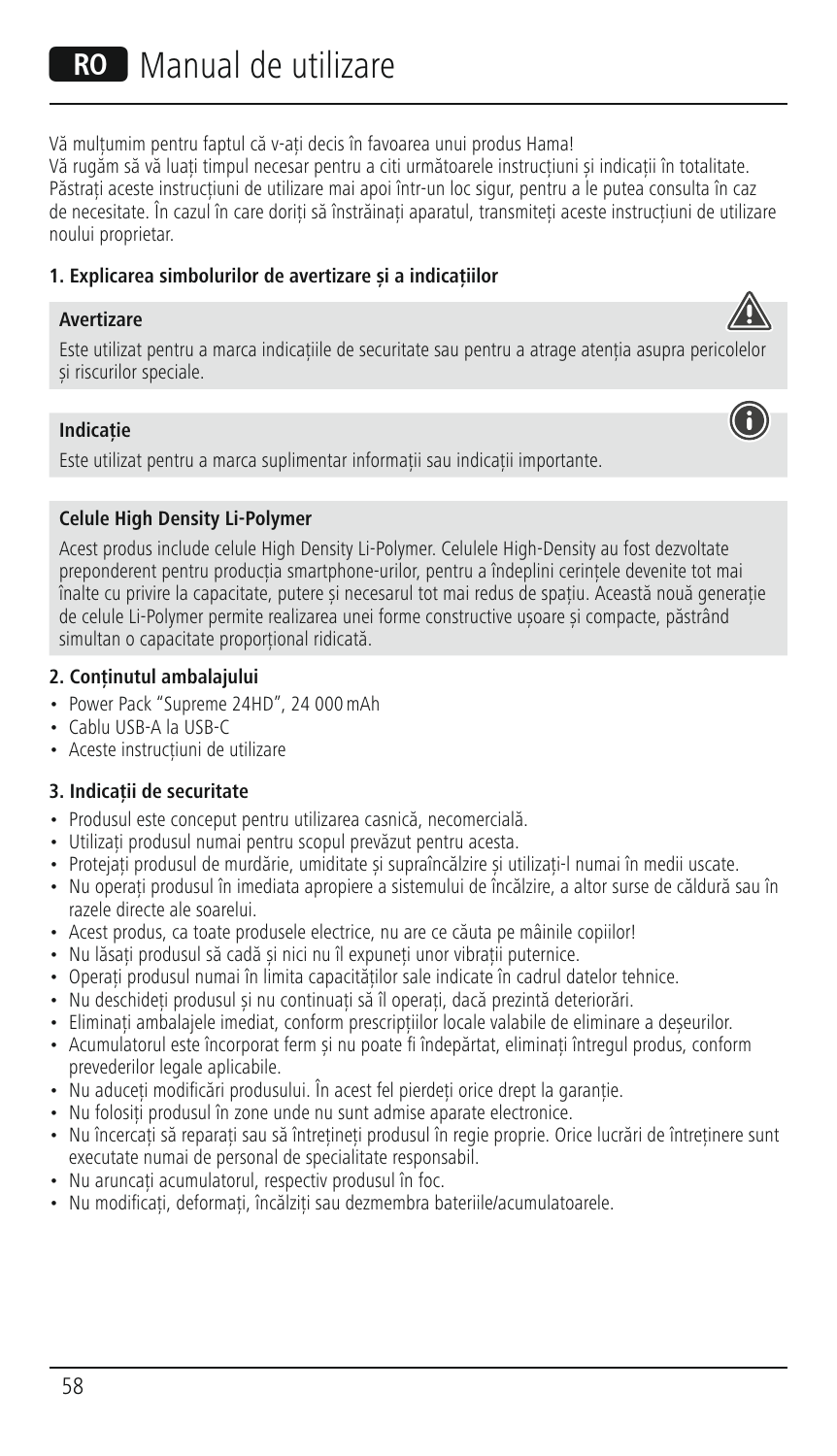# **4. Utilizarea**

### **4.1. Încărcarea Power Pack-ului**

### **Avertizare–Acumulator**

- Nu încărcați Power Pack-ul prin intermediul PC-ului sau notebook-ului dvs. Curenții de încărcare pot deteriora portul USB al PC-ului sau notebook-ului.
- Pentru încărcare folosiți numai încărcătoare adecvate sau cabluri USB.
- Nu utilizați încărcătoare defecte sau cabluri USB defecte și nici nu încercați să le reparați.
- Nu supraîncărcați sau descărcați complet produsul.
- Evitați depozitarea, încărcarea și utilizarea la temperaturi extreme și laopresiune extrem de mică a aerului (ca de ex. la înălțimi foarte mari).
- În cazul unei depozitări îndelungate, reîncărcați la intervale regulate (cel puțin trimestrial).
- Inițiați procesul de încărcare al Power Pack-ului prin conectarea cablului USB-A la USB-C la intrarea USB-C a Power Pack-ului (**IN 5 V/2 A**) și la un încărcător USB adecvat. Acordați atenție în acest sens instrucțiunilor de utilizare ale încărcătorului USB utilizat. Alternativ este posibilă încărcarea Power Pack-ului și prin intermediul intrării Micro USB (**IN 5 V/2 A**).
- Procesul de încărcare începe și se termină automat.
- Înainte de prima utilizare a produsului, încărcați Power Pack-ul o dată complet.

### **Indicație – Capacitate**

- Pe parcursul procesului de încărcare al Power Pack-ului, capacitatea este indicată permanent.
- Fiecare LED de stare corespunde unei valori de 25 % din capacitate. Iluminatul permanent al unui LD semnalizează capacitatea deja atinsă. În cazul în care s-au aprins trei LED-uri, iar cel de-al patrulea se aprinde intermitent, Power Pack-ul este încărcat la min. 75 %.
- În cazul în care luminează toate cele patru LED-uri de stare, este disponibilă întreaga capacitate.
- Apăsați tasta Power Pack-ului pentru a-l porni și pentru a afla capacitatea actuală a Power Pack-ului.
- Apăsați tasta de două ori, până ce LED-urile de stare se sting, pentru a opri Power Pack-ul.

# **4.2. Încărcarea terminalelor**

### **Avertizare–Conectarea terminalelor**

- Verificați dacă Power Pack-ul dispune de capacitatea de alimentare suficientă pentru a încărca terminalul, pe care doriți să îl conectați.
- Asigurați-vă că întregul consum electric al terminalului conectat nu depășește 3 000 mA.
- Acordați atenție indicațiilor din cadrul instrucțiunilor de utilizare ale terminalului dvs.
- Respectați neapărat indicațiile de pe acesta și indicațiile de securitate pentru alimentarea electrică a aparatelor dvs.
- Power Pack-ul nu trebuie să fie încărcat și descărcat simultan!
- Vă rugăm să nu alimentați simultan de la ambele ieșiri USB și USB-C, deoarece curentul de încărcare va scădea astfel semnificativ. Durata de încărcare crește astfel semnificativ și Power Pack-ul poate să fie suprasolicitat în anumite condiții.





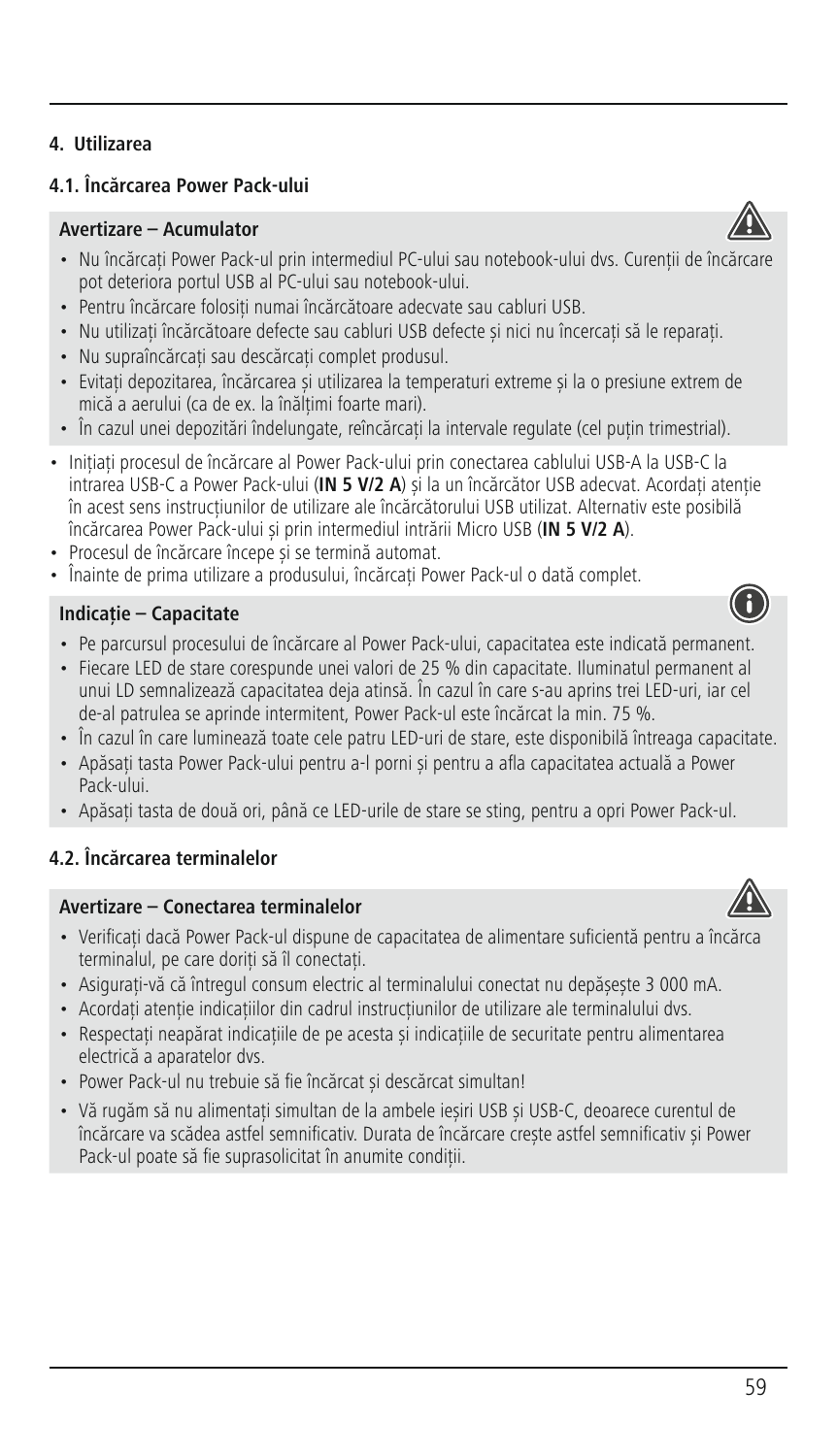# **Avertizare**

- Nu conectați niciodată cablul de încărcare al Power Pack-ului simultan la intrarea și ieșirea acestuia. Acumulatorul poate să fie deteriorat.
- Nu conectați niciun terminal la Power Pack pe parcursul procesului de încărcare al acestuia. Astfel ar putea fi deteriorat Power Pack-ul și terminalele conectate la acesta.
- Conectați cablul USB-A la USB-C la conexiunea USB a Power Pack-ului (**OUT 5 V/3 A**) și cu conexiunea USB-C a terminalului dvs. (telefon mobil, smartphone etc.).
- Cablul de încărcare/conectare alăturat este posibil să nu fie potrivit pentru conexiunea USB a terminalului. În situația aceasta, utilizați cablul USB al terminalului.
- În cazul utilizării ieșirii USB-C (**OUT 5 V/3 A**) pentru procesul de încărcare, vă rugăm să conectați un cablu de încărcare USB-C adecvat la ieșirea USB-C a Power Pack-ului și la conexiunea terminalului dvs.
- Procesul de încărcare începe automat. LED-urile de stare indică pe parcursul procesului de încărcare capacitatea rămasă disponibilă în cadrul Power Pack-ului.
- Starea actuală de încărcare a acumulatorului terminalului dvs. este afișată pe acesta.
- Încheiați procesul de încărcare și opriți Power Pack-ul apăsând tasta Power Pack-ului de două ori. LED-urile de stare se sting.
- În situația în care nu este conectat niciun terminal, Power Pack-ul se oprește automat.

### **Indicație – Încărcare optimizată**

Încărcarea optimizată înseamnă că Power Pack-ul recunoaște terminalul conectat, îl alimentează cu nivelul optim de tensiune și reduce astfel timpul de încărcare la un minim. Vă rugăm să aveți în vedere că Power Pack-ul dispune de o capacitate maximă de 3 000 mA.

# **5. Întreținerea și îngrijirea**

Curățați produsul numai cu o lavetă ce nu lasă scame, ușor umezită și nu utilizați detergenți agresivi.

# **6. Excluderea răspunderii**

Hama GmbH & Co KG nu își asumă nicio răspundere sau garanție pentru daunele, ce rezultă din instalarea, montajul, utilizarea inadecvată a produsului sau nerespectarea instrucțiunilor de utilizare și/sau a indicațiilor de securitate.



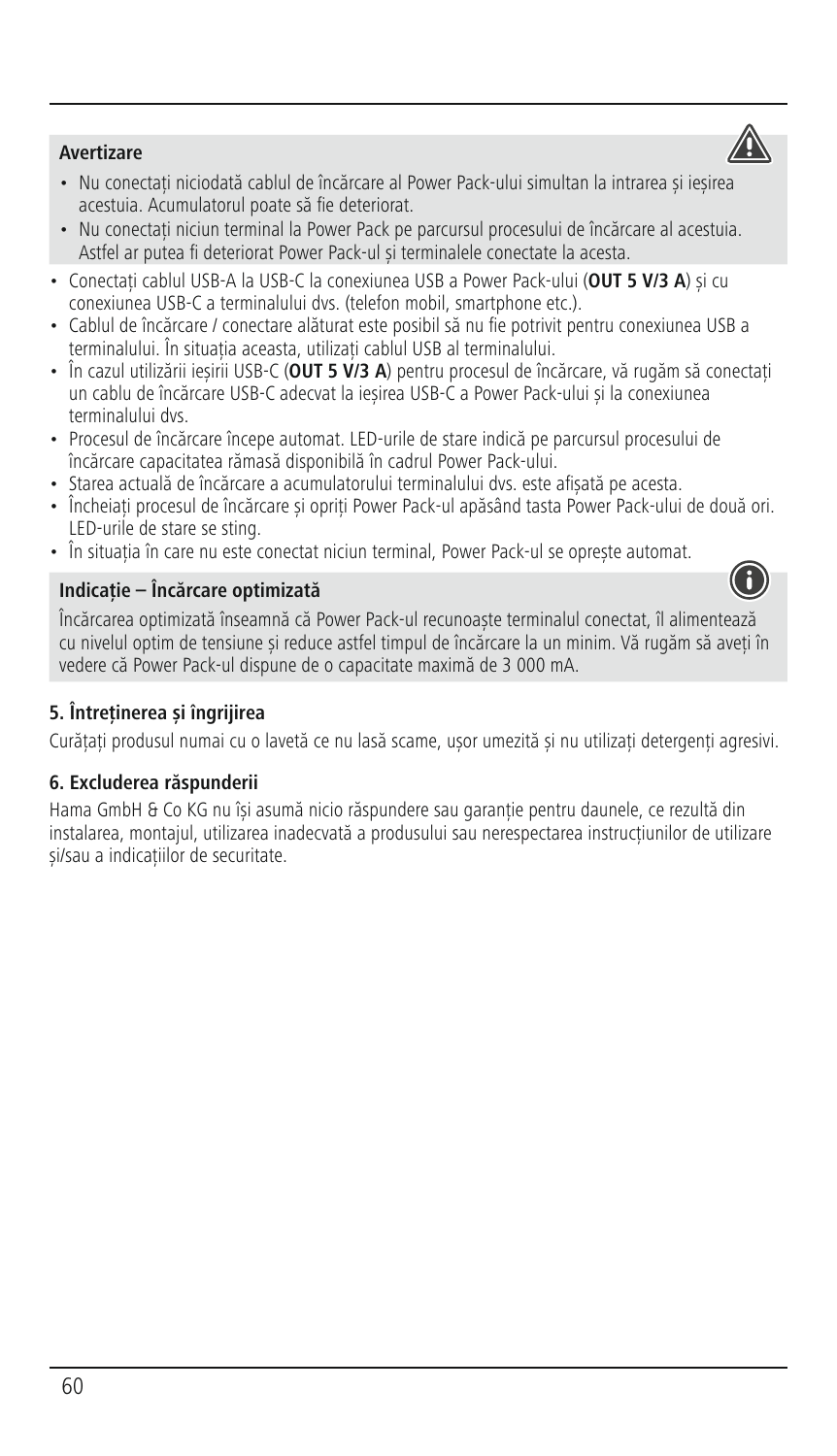# **7. Date tehnice**

| Intrare USB-C     | $5V = 2A$                    |
|-------------------|------------------------------|
| Intrare Micro USB | $5V = 2A$                    |
| lesirea USB-A 1   | $5V = 3A$                    |
| lesirea USB-A 2   | $5V = 3A$                    |
| lesirea USB-C     | $5V = 3A$                    |
| lesire totală     | $5V = 3A$ (max.)             |
| Tipul bateriei    | 3,7 V / Li-Po (High Density) |
| Capacitate min.   | 24000 mAh / 88.80 Wh         |
| Tip. capacitate   | 24300 mAh / 89.91 Wh         |

# **8. Indicații de eliminare ca deșeu**

# **Instrucțiuni pentru protecția mediului înconjurător:**

Din momentul aplicării directivelor europene 2012/19/UE și 2006/66/CE în dreptul național sunt valabile următoarele: Aparatele electrice și electronice nu pot fi salubrizate cu gunoiul menajer. Consumatorul este obligat conform legii să predea aparatele electrice și electronice la sfârșitul duratei de utilizare la locurile de colectare publice sau înapoi de unde au fost

cumpărate. Detaliile sunt reglementate de către legislația țării respective. Simbolul de pe produs, în instrucțiunile de utilizare sau pe ambalaj indică aceste reglementări. Prin reciclarea, revalorificarea materialelor sau alte forme de valorificare a aparatelor scoase din uz aduceți o contribuție importantă la protecția mediului nostru înconjurător.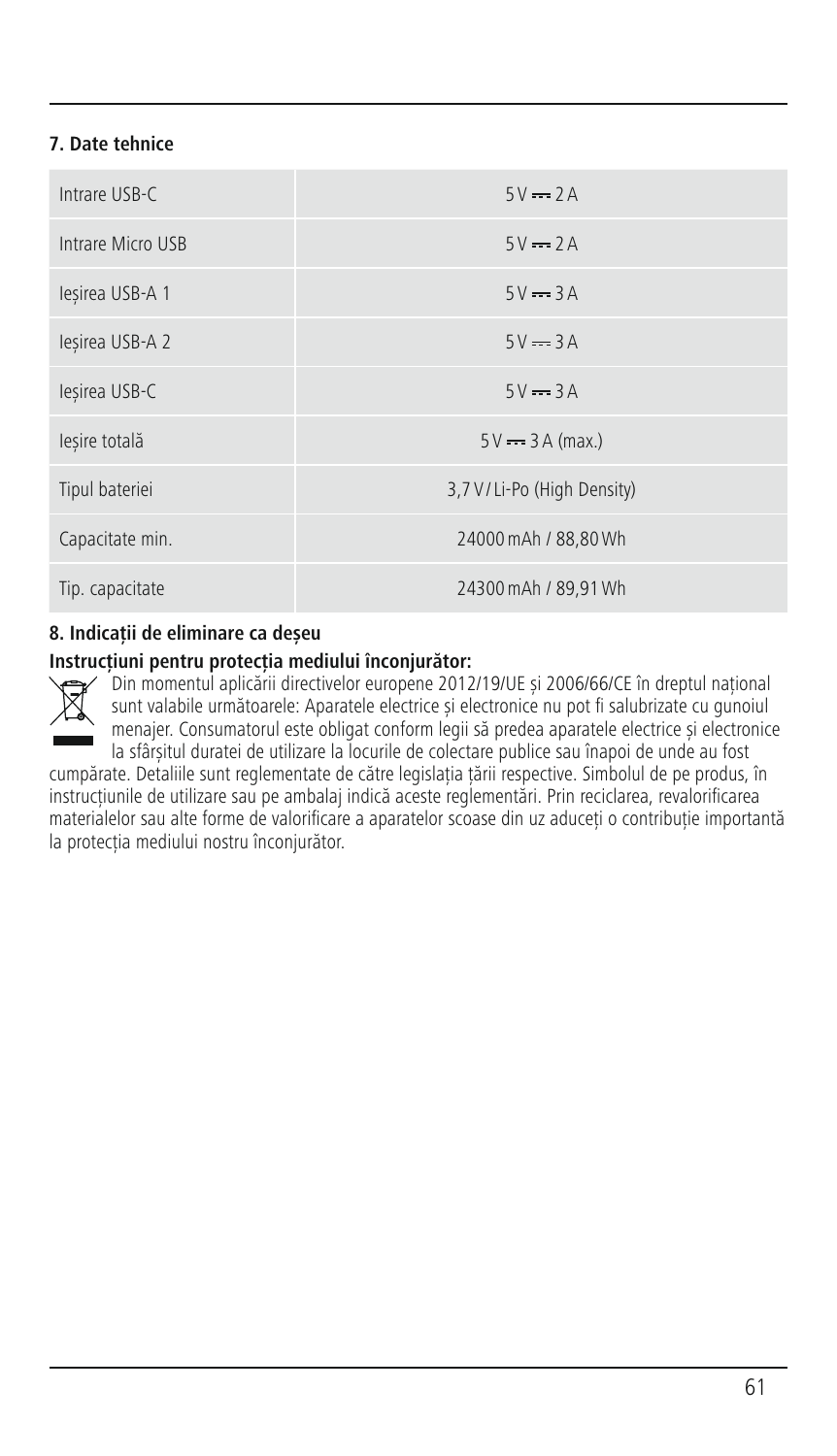**S** Bruksanvisning

Tack för att du valt att köpa en Hamaprodukt!

Ta dig tid och läs först igenom de följande anvisningarna och informationen helt och hållet. Förvara sedan den här bruksanvisningen på en säker plats för att kunna titta i den när det behövs. Om du gör dig av med apparaten ska du lämna bruksanvisningen till den nya ägaren.

# **1. Förklaring av varningssymboler och hänvisningar**

### **Varning**

Används för att markera säkerhetsanvisningar eller för att rikta uppmärksamheten mot speciella faror och risker.

### **Information**

Används för att markera ytterligare information eller viktig information.

### **Högdensitets litiumpolymerceller**

Denna produkt innehåller högdensitets litioumpolymerceller. Högdensitetsceller har i första hand utvecklats för mobiltelefoner, för att uppfylla deras krav på mycket hög kapacitet och prestanda och samtidigt kompakta mått. Denna nya generation av litiumpolymerceller möjliggör ett lätt och kompakt utförande med jämförelsevis hög kapacitet.

### **2. Förpackningens innehåll**

- Batteripaket Supreme 24HD, 24 000 mAh
- USB-A på USB-C-kabel
- Denna bruksanvisning

# **3. Säkerhetsanvisningar**

- Produkten är avsedd för privat hemanvändning, inte yrkesmässig användning.
- Använd endast produkten för det avsedda ändamålet.
- Skydda produkten mot smuts, fukt och överhettning och använd den bara i torra utrymmen.
- Använd inte produkten i omedelbar närhet av värmeelement, andra värmekällor eller i direkt solsken.
- Precis som alla elektriska apparater ska även denna förvaras utom räckhåll för barn!
- Tappa inte produkten och utsätt den inte för kraftiga vibrationer.
- Använd inte produkten utöver de kapacitetsgränser som anges i tekniska data.
- Öppna inte produkten och fortsätt inte att använda den om den är skadad.
- Återvinn förpackningsmaterialet direkt enligt de lokala återvinningsbestämmelserna.
- Batteriet är fast monterat och kan inte tas bort. Produkten ska omhändertas i sin helhet enligt gällande bestämmelser.
- Gör inga förändringar på produkten. Då förlorar du alla garantianspråk.
- Använd inte produkten inom områden där elektroniska apparater inte är tillåtna.
- Försök inte serva eller reparera produkten själv. Överlåt allt servicearbete till behörig fackpersonal.
- Kasta inte batteriet eller produkten i elden.
- Förändra och/eller deformera inte uppladdningsbara/vanliga batterier och värm inte upp dem eller plocka isär dem.



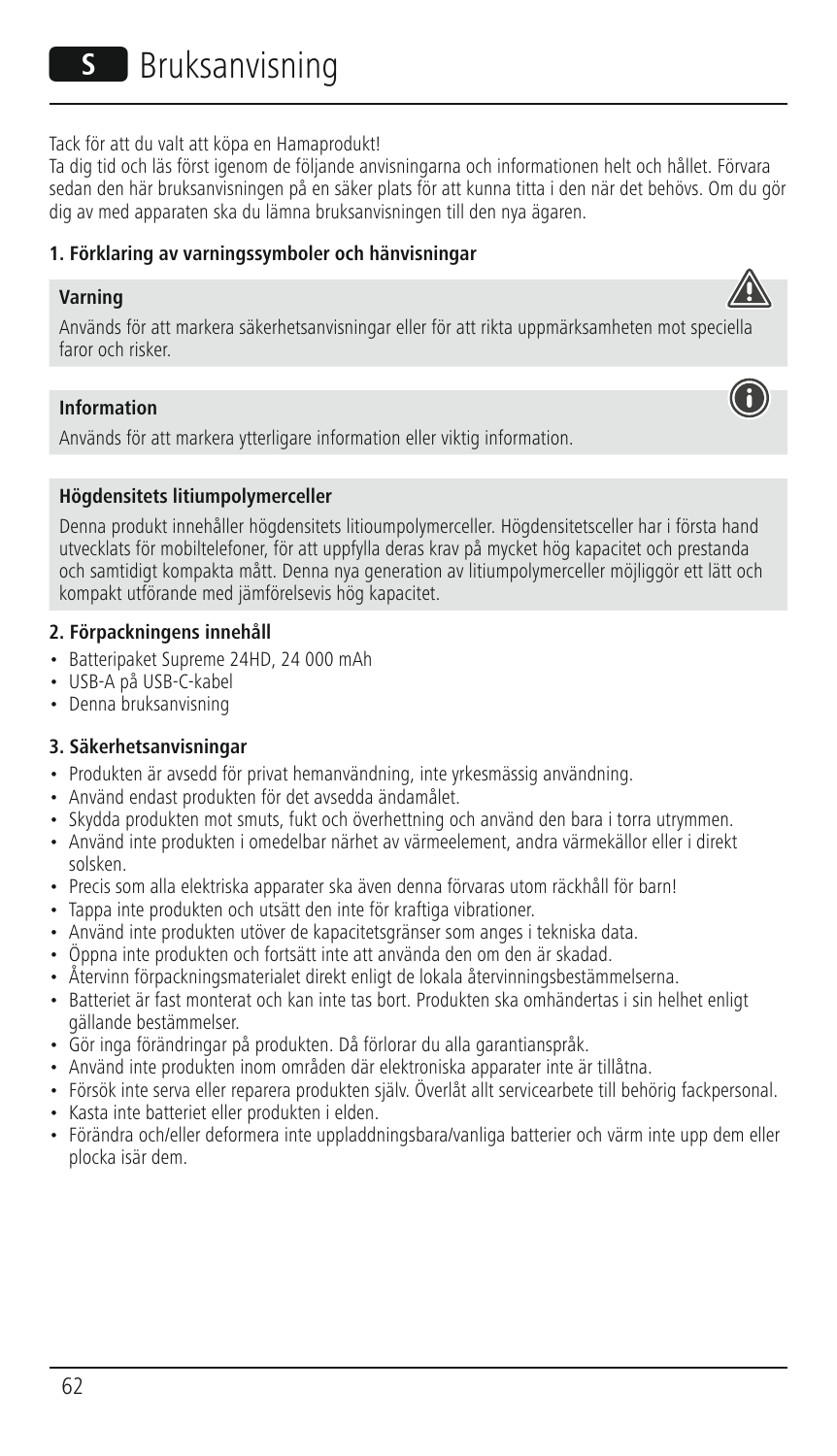### **4.1. Laddning av batteripaketet**

# **Varning – batteri**

- Ladda inte batteripaketet från din PC eller Notebook. Laddningsströmmen kan skada PC:ns eller Notebookens USB-port.
- Använd bara lämpliga laddare eller USB-anslutningar för laddning.
- Trasiga laddare eller USB-anslutningar ska generellt inte används, och försök inte reparera dem.
- Överladda eller djupurladda inte produkten.
- Undvik att förvara, ladda och använda produkten vid onormala temperaturer och mycket lågt lufttryck (t.ex. på hög höjd).
- Ladda batteriet regelbundet (minst varje kvartal) vid längre lagring.
- Starta laddningen av batteripaketet genom att ansluta den medföljande USB-A på USB-C-kabeln till batteripaketets USB-C-ingång (**IN 5 V/2 A**) samt en lämplig USB-laddare. Se bruksanvisningen för den USB-laddare som används. Alternativt kan batteripaketet laddas via Micro-USB-ingången (**IN 5 V/2 A**).
- Laddningen startar och slutar automatiskt.
- Ladda upp batteripaketet fullständigt innan det tas i bruk första gången.

### **Information – kapacitet**

- Under laddningen av batteripaketet visas kapaciteten hela tiden.
- Varje statuslysdiod motsvarar 25 % kapacitet. En lysdiod som lyser med fast sken visar vilken kapacitet som har uppnåtts. Om tre lysdioder lyser och den fjärde blinkar är batteripaketet uppladdat till minst 75 %.
- Om alla fyra lysdioder lyser är batteripaketet helt uppladdat.
- Tryck på knappen på batteripaketet för att slå på det och se den aktuella kapaciteten.
- Tryck två gånger på knappen tills lysdioderna slocknar för att stänga av batteripaketet.

# **4.2. Laddning av slutenheter**

# **Varning – anslutning av slutenheter**

- Kontrollera att batteripaketet ger tillräcklig med ström för din slutenhet innan du ansluter den.
- Kontrollera att den anslutna slutenheten inte har en strömförbrukning som är högre än 3 000 mA.
- Läs informationen i bruksanvisningen för din slutenhet.
- Följ ovillkorligen de instruktioner och säkerhetsanvisningar om strömförsörjning av din enhet som finns i bruksanvisningen.
- Batteripaketet får inte laddas och laddas ur samtidigt!
- Ladda inte från de båda utgångarna USB och USB-C samtidigt, eftersom laddningsströmmen i så fall försvagas kraftigt. Laddningstiden förlängs avsevärt, och det finns risk för att batteripaketet överbelastas.





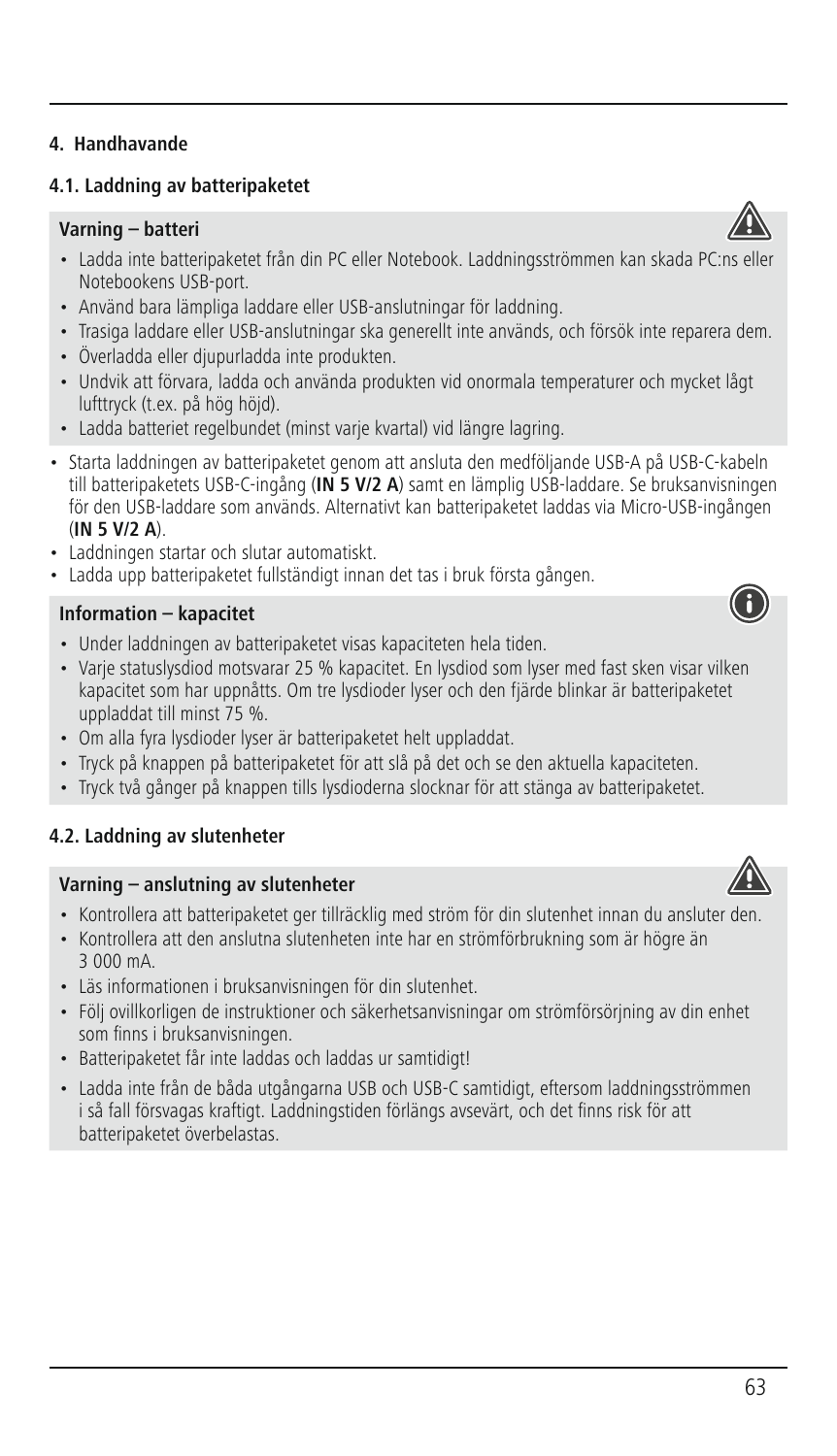

- Anslut inga slutenheter samtidigt som batteripaketet laddas. Det kan skada både batteripaketet och den anslutna slutenheten.
- Anslut den medföljande USB-A på USB-C-kabeln till batteripaketets USB-anslutning (**OUT 5 V/3 A**) samt USB-C-anslutningen på din slutenhet (mobil, smartphone m.m.).
- Det kan förekomma att den medföljande laddnings-/anslutningskabeln inte passar slutenhetens USB-anslutning. Använd då slutenhetens USB-kabel.
- När USB-C-utgången (**OUT 5 V/3 A**) används för laddning ansluter du en lämplig USB-Claddningskabel till batteripaketets USB-C-utgång samt anslutningen på din slutenhet.
- Laddningen startar automatiskt. Under laddningen visar statuslysdioderna batteripaketets kvarvarande kapacitet.
- Den aktuella batterinivån i din slutenhet visas på denna.
- Avsluta laddningen och stäng av batteripaketet genom att trycka två gånger på knappen på batteripaketet. Statuslysdioderna slocknar.
- Om ingen slutenhet är ansluten stängs batteripaketet av automatiskt.

### **Information – optimerad laddning**



Optimerad laddning innebär att batteripaketet känner igen den anslutna slutenheten och laddar den med optimal strömstyrka. Det minskar laddningstiden till ett minimum. Observera att batteripaketets maximala strömstyrka är 3 000 mA.

# **5. Service och skötsel**

Använd bara en luddfri, lätt fuktad trasa för att rengöra produkten och använd inga aggressiva rengöringsmedel.

# **6. Garantifriskrivning**

Hama GmbH & Co KG övertar ingen form av ansvar eller garanti för skador som beror på olämplig installation, montering och olämplig produktanvändning eller på att bruksanvisningen och/eller säkerhetsinformationen inte följs.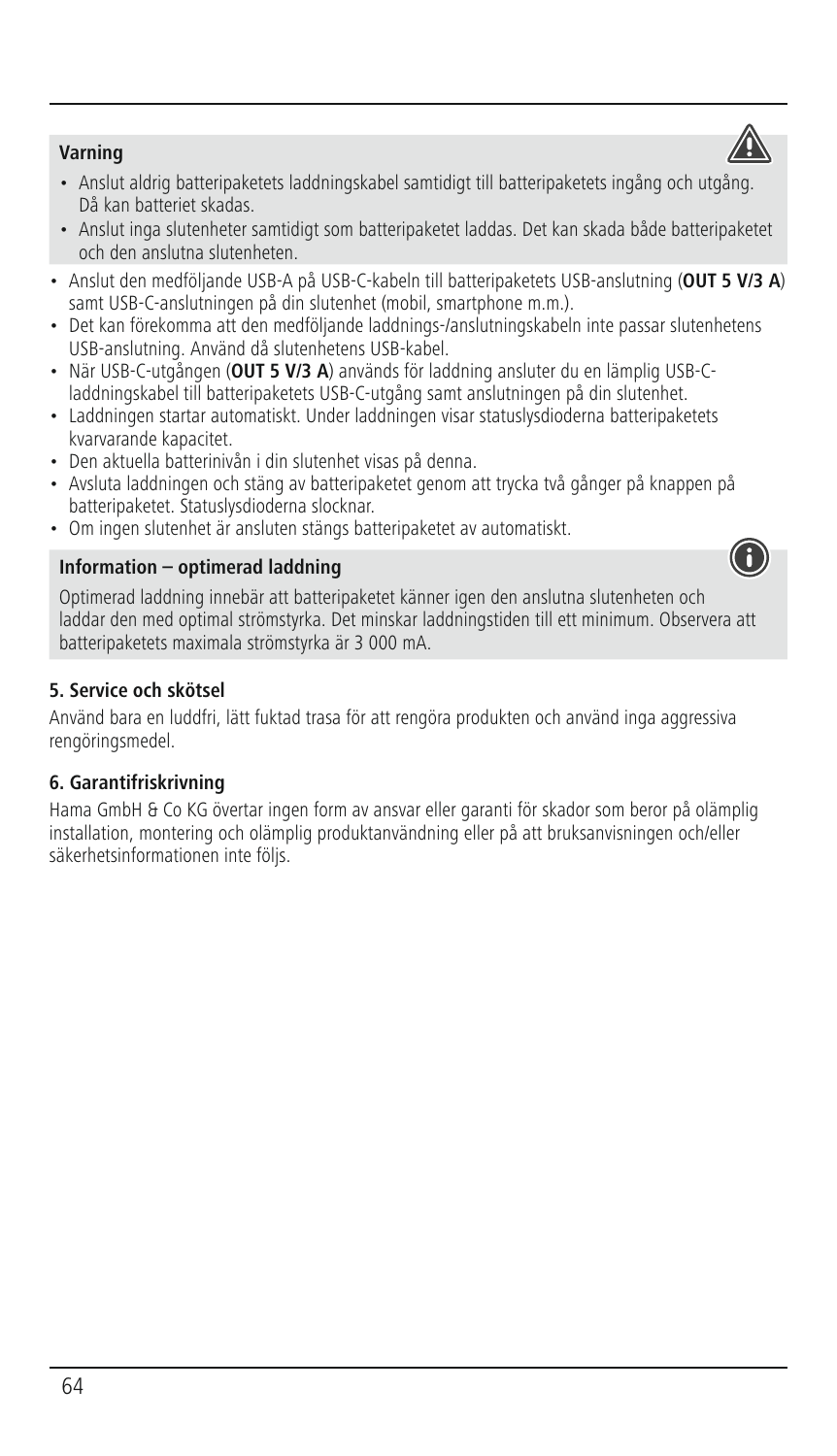# **7. Tekniska data**

| USB-C-ingång     | $5V = 2A$                     |
|------------------|-------------------------------|
| Micro-USB-ingång | $5V = 2A$                     |
| USB-A-utgång 1   | $5V = 3A$                     |
| USB-A-utgång 2   | $5V = 3A$                     |
| USB-C-utgång     | $5V = 3A$                     |
| Utgång totalt    | Max. $5 \vee \rightarrow 3 A$ |
| Batterityp       | 3,7 V Li-Po (högdensitet)     |
| Min. kapacitet   | 24000 mAh / 88,80 Wh          |
| Typ. kapacitet   | 24300 mAh / 89,91 Wh          |

# **8. Information om avfallshantering**

### **Information om miljöskydd:**



Efter implementeringen av EU-direktiv 2012/19/EU och 2006/66/EG i den nationella lagstiftningen gäller följande: Elektriska och elektroniska apparater samt batterier får inte kastas i hushållssoporna. Konsumenter är skyldiga att återlämna elektriska och elektroniska apparater samt batterier vid slutet av dess livslängd till, för detta ändamål, offentliga

uppsamlingsplatser. Detaljer för detta regleras i den nationella lagstiftningen i respektive land. Denna symbol på produkten, bruksanvisningen eller på förpackningen visar att produkten omfattas av denna bestämmelse. Genom återvinning och återanvändning av gamla apparater och batterier ger du ett viktigt bidrag till att skydda vår miljö.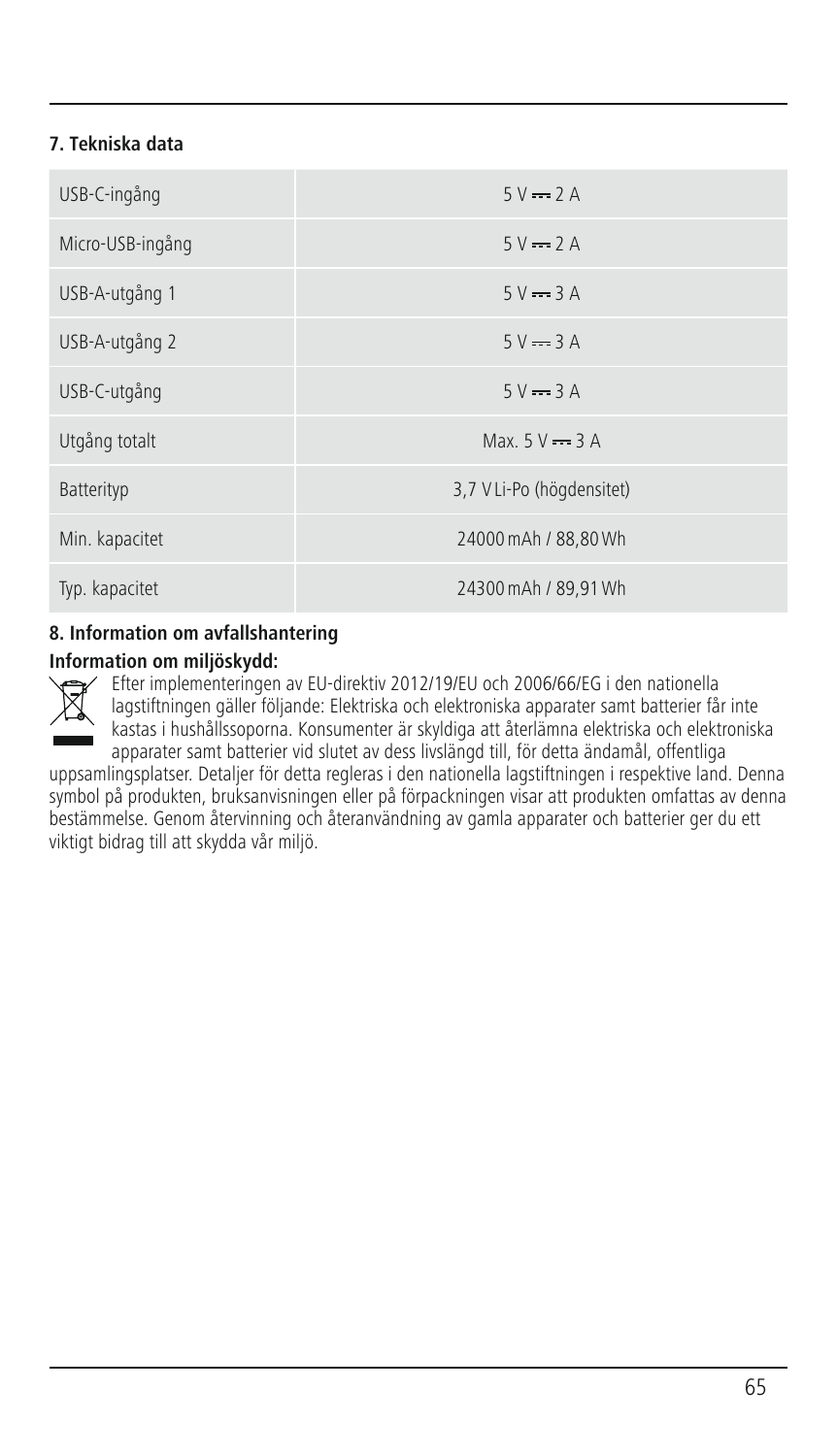# **FIN** Käyttöohje

Suurkiitos, että valitsit Hama-tuotteen.

Varaa aikaa ja lue seuraavat ohjeet ensin kokonaan läpi. Säilytä sen jälkeen tämä käyttöohje varmassa paikassa, jotta voit tarvittaessa tarkistaa siitä eri asioita. Jos luovut laitteesta, anna tämä käyttöohje sen mukana uudelle omistajalle.

# **1. Varoitusmerkkien ja huomautusten selitykset**

### **Varoitus**

Niillä merkitään turvallisuusohjeet ja kiinnitetään huomio erityisiin vaaroihin ja riskeihin.

### **Huomautus**

Käytetään lisätietojen tai tärkeiden ohjeiden merkitsemiseen.

### **Suuritiheyksiset litiumpolymeerikennot**

Tuotteessa on suuritiheyksiset litiumpolymeerikennot. Etupäässä älypuhelinten tuotantoa varten kehitetyt suuritiheyksiset kennot pystyvät vastaamaan korkeisiin kapasiteettia ja suorituskykyä sekä pientä tilantarvetta koskeviin vaatimuksiin. Uuden sukupolven litiumpolymeerikennot mahdollistavat kevyen ja kompaktin rakenteen suhteellisen suurella kapasiteetilla.

# **2. Pakkauksen sisältö**

- "Supreme 24HD" -virtapankki, 24 000mAh
- USB-A–USB-C-johto
- Tämä käyttöohje

# **3. Turvallisuusohjeet**

- Tuote on tarkoitettu yksityiseen, ei-kaupalliseen kotikäyttöön.
- Käytä tuotetta vain sen käyttötarkoituksen mukaisesti.
- Suojaa tuotetta lialta, kosteudelta ja ylikuumenemiselta ja käytä sitä vain kuivissa tiloissa.
- Älä käytä tuotetta lämmityslaitteiden ja muiden lämmönlähteiden välittömässä läheisyydessä tai suorassa auringonvalossa.
- Pidä tämä tuote kaikkien muiden sähkölaitteiden tavoin poissa lasten ulottuvilta!
- Älä anna laitteen pudota äläkä altista sitä voimakkaalle tärinälle.
- Älä käytä tuotetta sen teknisissä tiedoissa ilmoitettujen suorituskykyrajojen ulkopuolella.
- Älä avaa tuotetta, äläkä jatka sen käyttöä, jos se on vaurioitunut.
- Hävitä pakkausmateriaalit heti paikallisten jätehuoltomääräysten mukaisesti.
- Tuotteessa on kiinteä akku, joten sitä ei voi poistaa. Hävitä tuote kokonaisena määräysten mukaisesti.
- Älä tee tuotteeseen minkäänlaisia muutoksia. Muutosten tekeminen johtaa kaikkien takuuoikeuksien menettämiseen.
- Älä käytä tuotetta alueilla, joilla elektroniikkalaitteet eivät ole sallittuja.
- Älä yritä huoltaa tai korjata tuotetta itse. Jätä huoltotyöt pätevälle henkilöstölle.
- Älä heitä akkua tai tuotetta tuleen.
- Älä muokkaa ja/tai taita/kuumenna/pura ladattavia akkuja/paristoja.



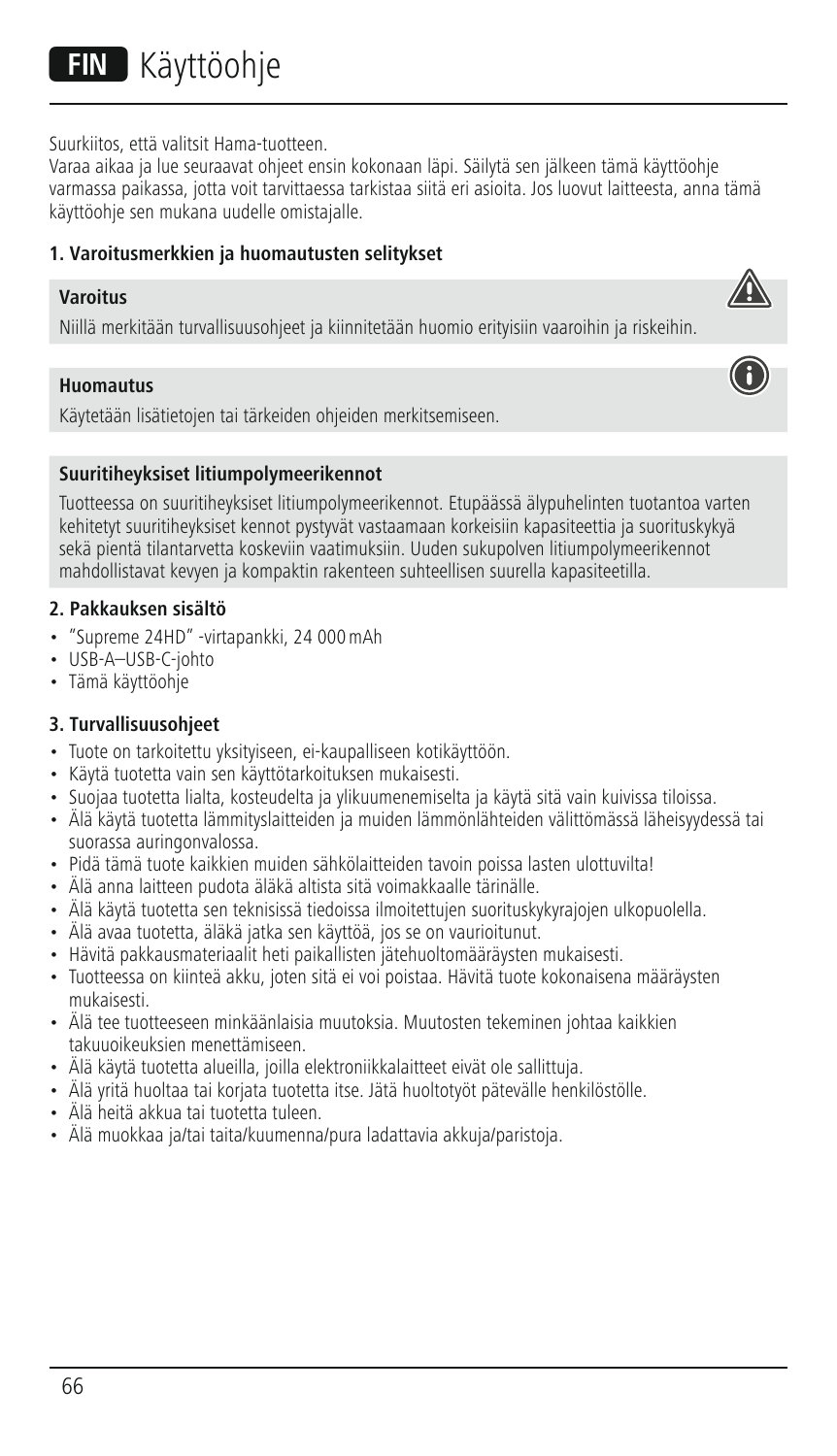### **4.1. Virtapankin lataaminen**

# **Varoitus akusta**

- Älä lataa virtapankkia pöytäkoneella tai kannettavalla tietokoneella. Latausvirrat voivat vaurioittaa pöytäkoneen tai kannettavan tietokoneen USB-liitintä.
- Käytä lataamiseen vain sopivia latureita tai USB-portteja.
- Älä käytä viallisia latureita tai USB-liitäntöjä äläkä yritä korjata niitä.
- Älä ylikuormita tuotetta liikaa tai pura sitä.
- Vältä varastointia, lataamista ja käyttöä äärimmäisissä lämpötiloissa ja erittäin alhaisissa ilmanpaineissa (kuten suurilla korkeuksilla).
- Kun varastoit tuotetta pidempään, lataa se säännöllisesti (vähintään kolmen kuukauden välein).
- Aloita virtapankin lataus liittämällä toimitukseen sisältyvä USB-A–USB-C-johto virtapankin USB-Ctuloon (**IN 5V/2A**) ja sopivaan USB-laturiin. Noudata tässä käytettävän USB-laturin käyttöohjetta. Vaihtoehtoisesti virtapankki voidaan ladata myös mikro-USB-tulon (**IN 5V/2A**) kautta.
- Lataus alkaa ja päättyy automaattisesti.
- Lataa virtapankki täyteen ennen ensimmäistä käyttöä.

### **Huomautus kapasiteetista**

- Kapasiteetti on näkyvissä koko ajan virtapankkia ladattaessa.
- Kukin tila-LED vastaa 25 % kapasiteetista. LEDin jatkuva palaminen merkitsee tietyn kapasiteetin saavuttamista. Jos kolme LEDiä palavat ja neljäs vilkkuu, virtapankin lataus on väh. 75 %.
- Koko kapasiteetti on käytettävissä, kun kaikki neljä tila-LEDiä palavat.
- Kytke virta päälle ja tarkista virtapankin nykyinen kapasiteetti painamalla virtapankin painiketta.
- Kytke virtapankki pois päältä painamalla painiketta kaksi kertaa, kunnes tila-LEDit sammuvat.

# **4.2. Päätelaitteiden lataaminen**

### **Varoitus päätelaitteiden liitännästä**

- Tarkista ennen päätelaitteen liittämistä, riittääkö virtapankin teho päätelaitteen lataamiseen.
- Varmista, että liitetyn päätelaitteen kokonaisottovirta ei ylitä 3000mA.
- Tutustu päätelaitteen käyttöohjeeseen.
- Noudata ehdottomasti laitteiden virtalähteitä koskevia ohjeita ja turvallisuusohjeita.
- Virtapankkia ei saa ladata ja latausta ei saa purkaa samanaikaisesti!
- Älä lataa samanaikaisesti USB- ja USB-C-lähdöistä, sillä latausvirta heikkenee huomattavasti. Myös latausaika pitenee huomattavasti ja tietyissä olosuhteissa virtapankki voi ylikuormittua.







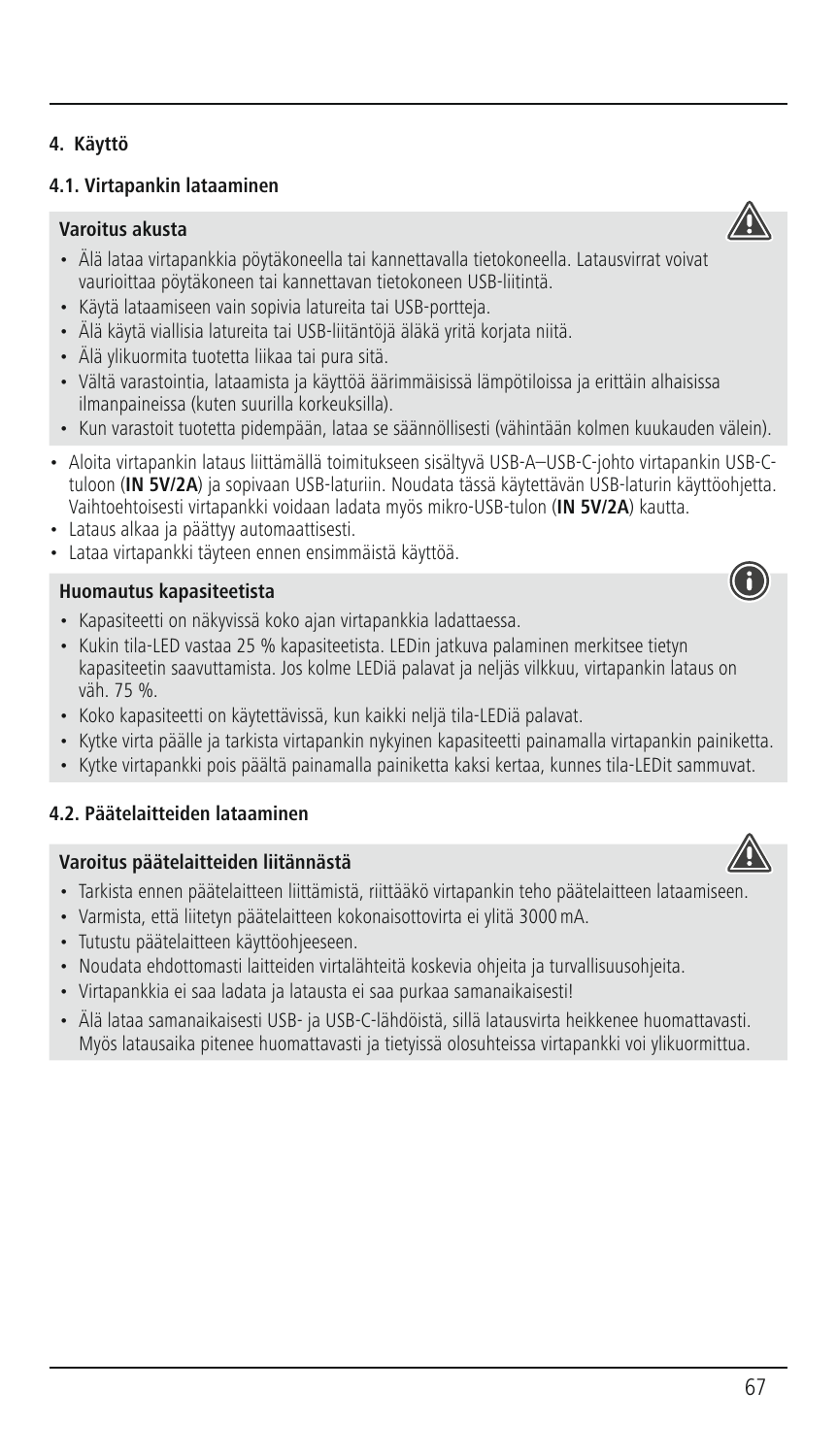- Älä liitä virtapankin latausjohtoa koskaan samanaikaisesti sen tuloon ja lähtöön. Tämä voi vaurioittaa akkua.
- Älä liitä mitään päätelaitteita virtapankkia ladattaessa. Tämä voi vaurioitaa virtapankkia ja liitettyjä päätelaitteita.
- Liitä toimitukseen sisältyvä USB-A–USB-C-johto virtapankin USB-liittimeen (**OUT 5V/3A**) ja päätelaitteen (esim. matka- ja älypuhelin) USB-C-liittimeen.
- Lataus- ja liitäntäjohto ei tietyissä tapauksissa sovi päätelaitteen USB-liittimeen. Käytä siinä tapauksessa päätelaitteen USB-johtoa.
- Käytettäessä USB-C-lähtöä (**OUT 5V/3A**) latausta varten liitä sopiva USB-C-latausjohto virtapankin USB-C-lähtöön ja päätelaitteen liittimeen.
- Lataus alkaa automaattisesti. Latauksen aikana tila-LEDit näyttävät virtapankin vielä käytettävissä olevan kapasiteetin.
- Akun lataustila näkyy päätelaitteessa.
- Päätä lataus ja kytke virtapankki pois päältä painamalla virtapankin painiketta kaksi kertaa. Tila-LEDit sammuvat.
- Jos mitään päätelaitetta ei liitetä, virtapankki kytkeytyy automaattisesti pois päältä.

#### **Huomautus optimoidusta latauksesta**



Optimoitu lataus tarkoittaa, että virtapankki tunnistaa liitetyn päätelaitteen, syöttää sille optimaalisen virran ja lyhentää siten latausajan minimiin. Huomioi, että virtapankin virransyöttö on korkeintaan 3000 mA.

### **5. Hoito ja huolto**

Puhdista tuote ainoastaan nukattomalla, kevyesti kostutetulla liinalla, älä käytä syövyttäviä puhdistusaineita.

### **6. Vastuuvapauslauseke**

Hama GmbH & Co KG ei vastaa millään tavalla vahingoista, jotka johtuvat epäasianmukaisesta asennuksesta ja tuotteen käytöstä tai käyttöohjeen ja/tai turvallisuusohjeiden vastaisesta toiminnasta.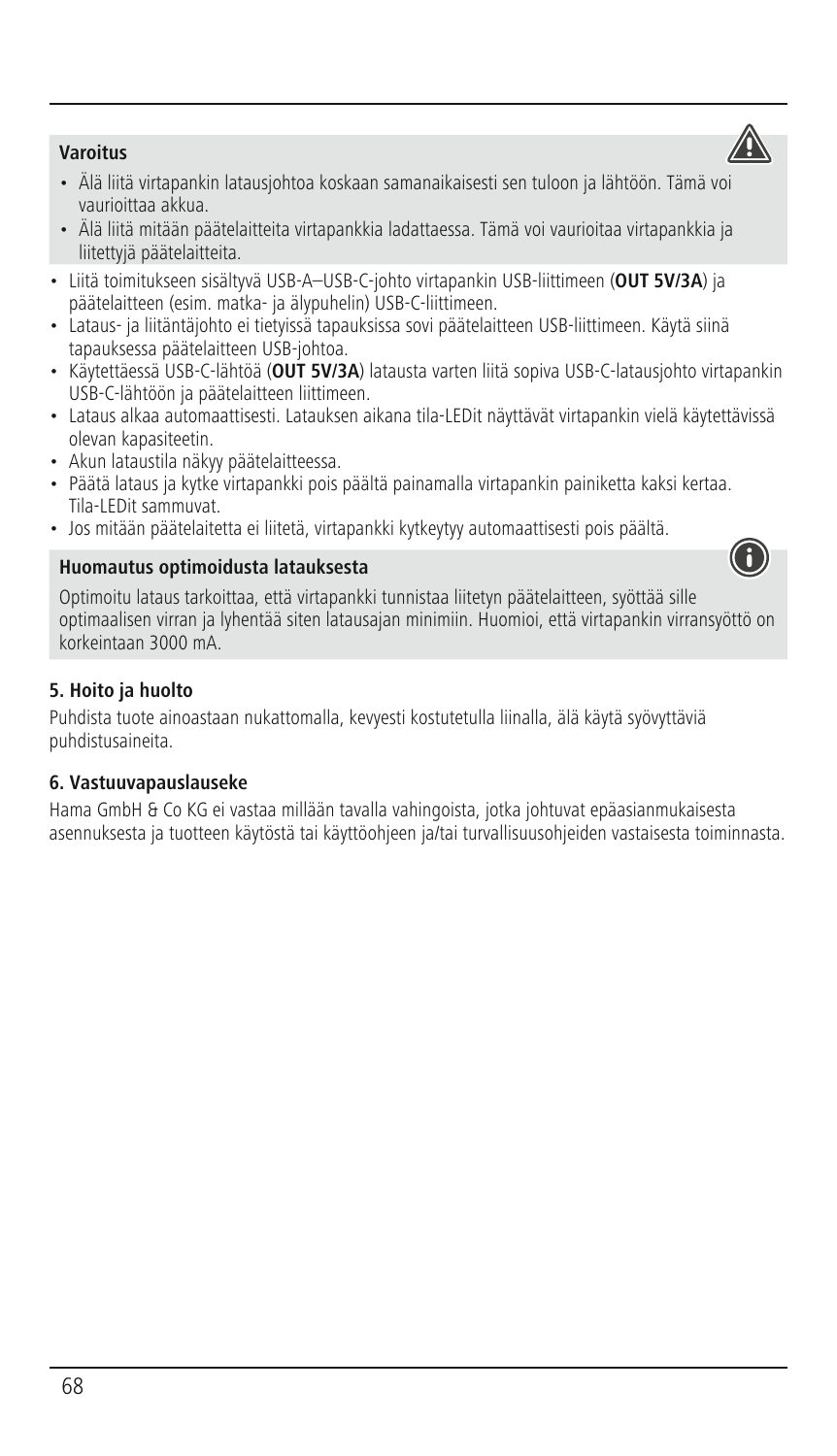# **7. Tekniset tiedot**

| $USB-C-tulo$          | $5V = 2A$                              |
|-----------------------|----------------------------------------|
| Mikro-USB-tulo        | $5V = 2A$                              |
| USB-A-lähtö 1         | $5V = 3A$                              |
| USB-A-lähtö 2         | $5V = 3A$                              |
| USB-C-lähtö           | $5V = 3A$                              |
| Lähtö yhteensä        | $5V \rightarrow 3A$ (kork.)            |
| Akkutyyppi            | 3,7 V / litiumpolymeeri (High Density) |
| Vähimmäiskapasiteetti | 24000 mAh / 88.80 Wh                   |
| Tyyppi Kapasiteetti   | 24300 mAh / 89.91 Wh                   |

# **8. Hävitysohjeet**

### **Ympäristönsuojelua koskeva ohje:**

Siitä lähtien, kun Euroopan unionin direktiivi 2012/19/EU ja 2006/66/EY on otettu käyttöön kansallisessa lainsäädännössä, pätevät seuraavat määräykset: Sähkö- ja elektroniikkalaitteita tai akkuja ei saa hävittää talousjätteen mukana. Kuluttajalla on lain mukaan velvollisuus toimittaa sähkö- ja elektroniikkalaitteet niiden käyttöiän päätyttyä niille varattuihin julkisiin

keräyspisteisiin tai palauttaa ne myyntipaikkaan. Tähän liittyvistä yksityiskohdista säädetään kussakin kansallisessa lainsäädännössä. Näistä määräyksistä mainitaan myös tuotteen merkinnässä, käyttöohjeessa tai pakkauksessa. Uudelleenkäytöllä, materiaalien/akkujen uudelleenkäytöllä tai muilla vanhojen laitteiden uudelleenkäyttötavoilla voit vaikuttaa yhteisen ympäristömme suojeluun.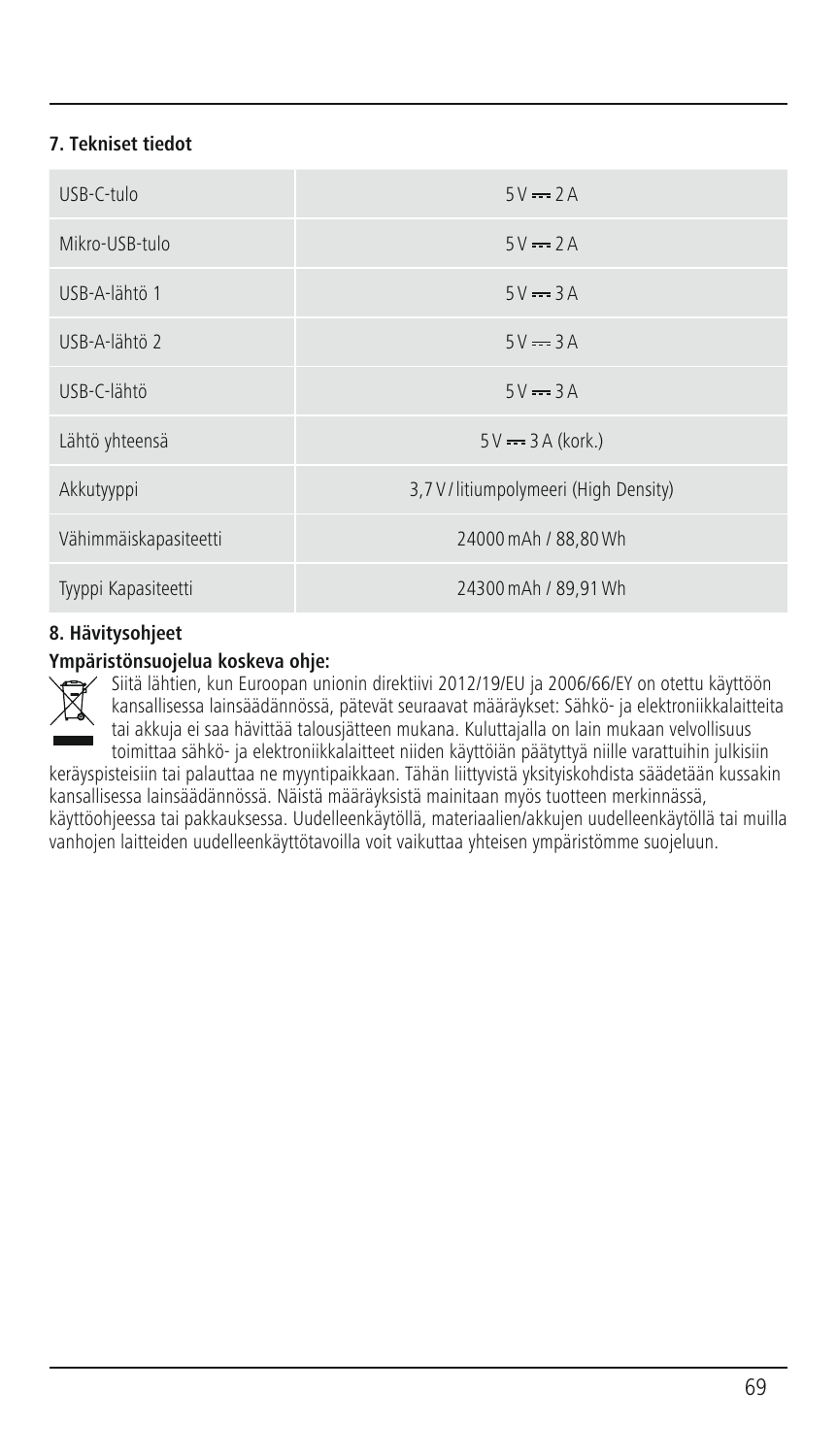Благодарим Ви, че сте избрали продукт на Hama!

Отделете време и прочете изцяло следващите инструкции и указания. След това запазете това ръководство за експлоатация на сигурно място, за да можете да правите справки в него при нужда. Ако продадете уреда, предайте това ръководство за експлоатация на новия собственик.

# **1. Обяснение на предупредителни символи и указания**

#### **Предупреждение**



#### **Указание**

Използва се, за да обозначава допълнителна информация или важни указания.

#### **High Density литиево-полимерни клетки**

Този продукт съдържа High Density литиево-полимерни клетки. High Density клетките са разработени предимно за производството на смартфони, за да могат да се изпълнят много високите по това време изисквания към капацитет и мощност при ниска потребност от място. Това ново поколение литиево-полимерни клетки позволява лека и компактна конструкция при сравнително висок капацитет.

#### **2. Съдържание на опаковката**

- Power Pack "Supreme 24HD", 24 000 mAh
- Кабел USB-A към USB-C
- Това ръководство за експлоатация

#### **3. Указания за безопасност**

- Продуктът е предвиден за лична, нестопанска битова употреба.
- Използвайте продукта само за предвидената цел.
- Пазете продукта от замърсяване, влага и прегряване и го използвайте само в суха среда.
- Не използвайте продукта в непосредствена близост до отоплителни уреди, други източници на топлина или на директна слънчева светлина.
- Подобно на всички електрически продукти, този продукт не бива да попада в ръцете на деца!
- Не позволявайте на продукта да пада и не го излагайте на силни вибрации.
- Не използвайте продукта извън неговите граници на мощността, посочени в техническите данни.
- Не отваряйте продукта и при повреда не продължавайте да го използвате.
- Изхвърлете опаковъчния материал веднага съгласно действащите на място разпоредби за изхвърляне на отпадъци.
- Батерията е неподвижно вградена и не може да се маха, изхвърлете продукта като цяло според законовите разпоредби.
- Не правете промени в уреда. Така ще загубите право на всякакви гаранционни претенции.
- Не използвайте продукта в зони, в които не са разрешени електронни продукти.
- Не се опитвайте сами да обслужвате или ремонтирате продукта. Оставете всякаква техническа поддръжка на компетентните специалисти.
- Не хвърляйте батерията или продукта в огън.
- Не променяйте и/или не деформирайте/нагрявайте/разглобявайте акумулаторните батерии/ батериите.

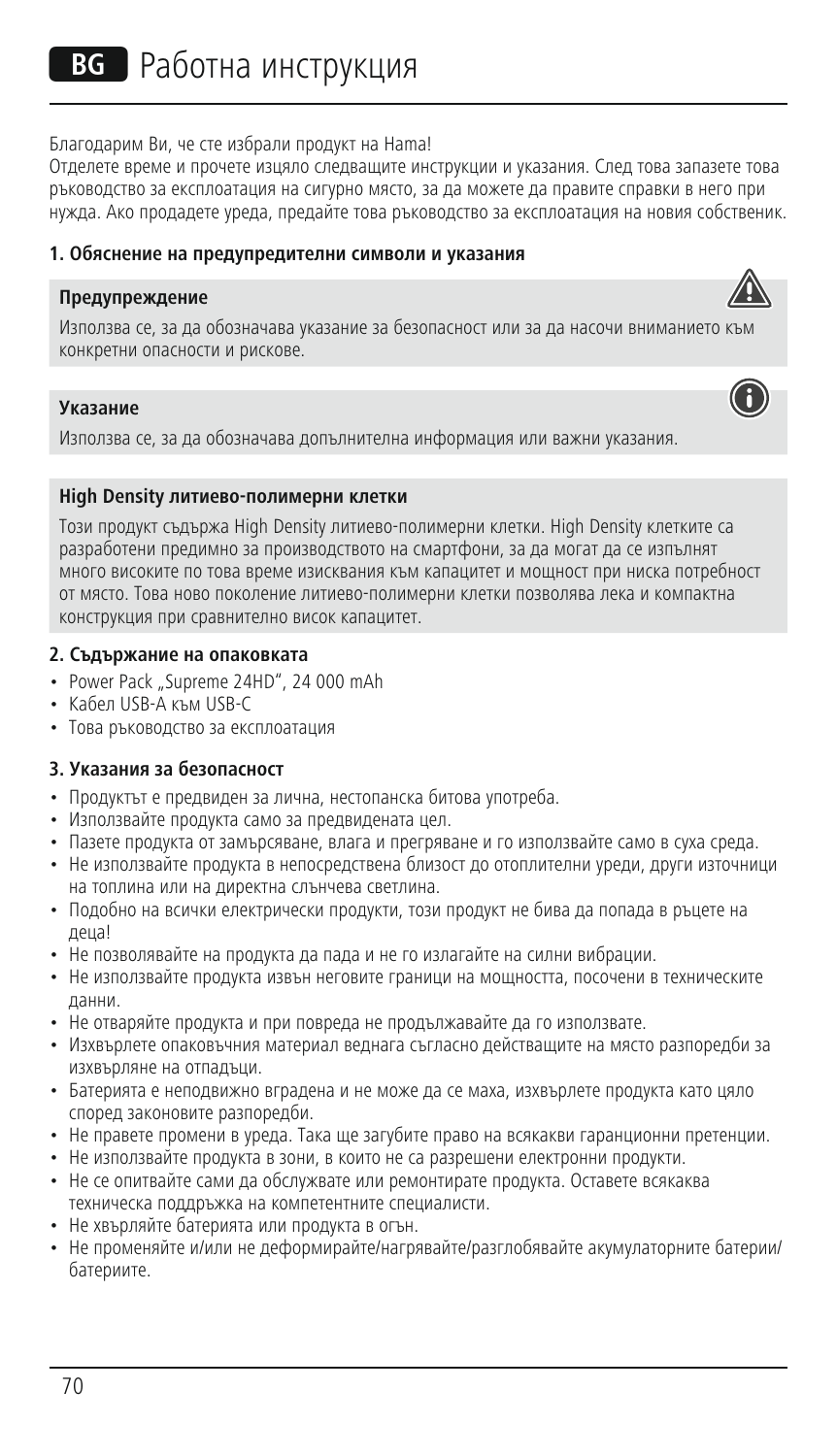# **4. Режим на работа**

#### **4.1. Зареждане на Power Pack**

# **Предупреждение – Батерия**

- Не зареждайте Power Pack чрез компютъра или ноутбука си. Зарядните токове могат да повредят USB порта на компютъра или на ноутбука.
- За зареждане използвайте само подходящи зарядни устройства или USB изводи.
- По принцип не използвайте дефектни зарядни устройства или USB изводи и не се опитвайте да ги поправяте.
- Не позволявайте продукта да се зарежда повече от необходимото или да се разрежда напълно.
- Избягвайте съхранение, зареждане и използване при екстремни температури и изключително ниско налягане на въздуха (като например на големи височини).
- При по-продължително съхранение дозареждайте периодично (поне веднъж на три месеца).
- Стартирайте процеса на зареждане на Power Pack като свържете приложения кабел USB-A към USB-C към USB-C входа на Power Pack (**IN 5 V/2 A**) и към подходящо USB зарядно устройство. За целта спазвайте инструкцията за обслужване на използваното USB зарядно устройство. Алтернативно Power Pack може да се зарежда и чрез Micro USB входа (**IN 5 V/2 A**).
- Процесът на зареждане стартира и завършва автоматично.
- Преди първата употреба първоначално заредете напълно Power Pack.

#### **Указание – Капацитет**

- По време на процеса на зареждане на Power Pack капацитетът се показва постоянно.
- Всеки светодиод за статус съответства на 25% от капацитета. Ако дален светодиод свети постоянно, това показва вече достигнат капацитет. Ако светят три светодиода, а четвъртият мига, Power Pack е зареден до мин. 75%.
- Ако светят четирите светодиода за статус, е наличен пълният капацитет.
- Натиснете бутона на Power Pack, за да го включите и да разберете текущия капацитет на Power Pack.
- Натиснете бутона втори път, докато угаснат светодиодите за статус, за да изключите Power Pack.

#### **4.2. Зареждане на крайни устройства**

#### **Предупреждение – Свързване на крайни устройства**

- Преди свързване на дадено крайно устройство проверете дали то може да бъде захранено достатъчно с изходния ток на Power Pack.
- Уверете се, че не се превишава общата консумация на ток от 3000mA на свързаното крайно устройство.
- Съблюдавайте указанията в ръководство за експлоатация на Вашето устройство.
- Непременно съблюдавайте посочените там данни и указания за безопасност за електрозахранване на Вашите устройства.
- Power Pack не трябва да се зарежда и разрежда едновременно!
- Моля, не зареждайте едновременно на двата изхода USB и USB-C, понеже по този начин зарядният ток се намалява значително. По този начин продължителността на зареждане се увеличава значително и Power Pack може да се претовари при определени условия.





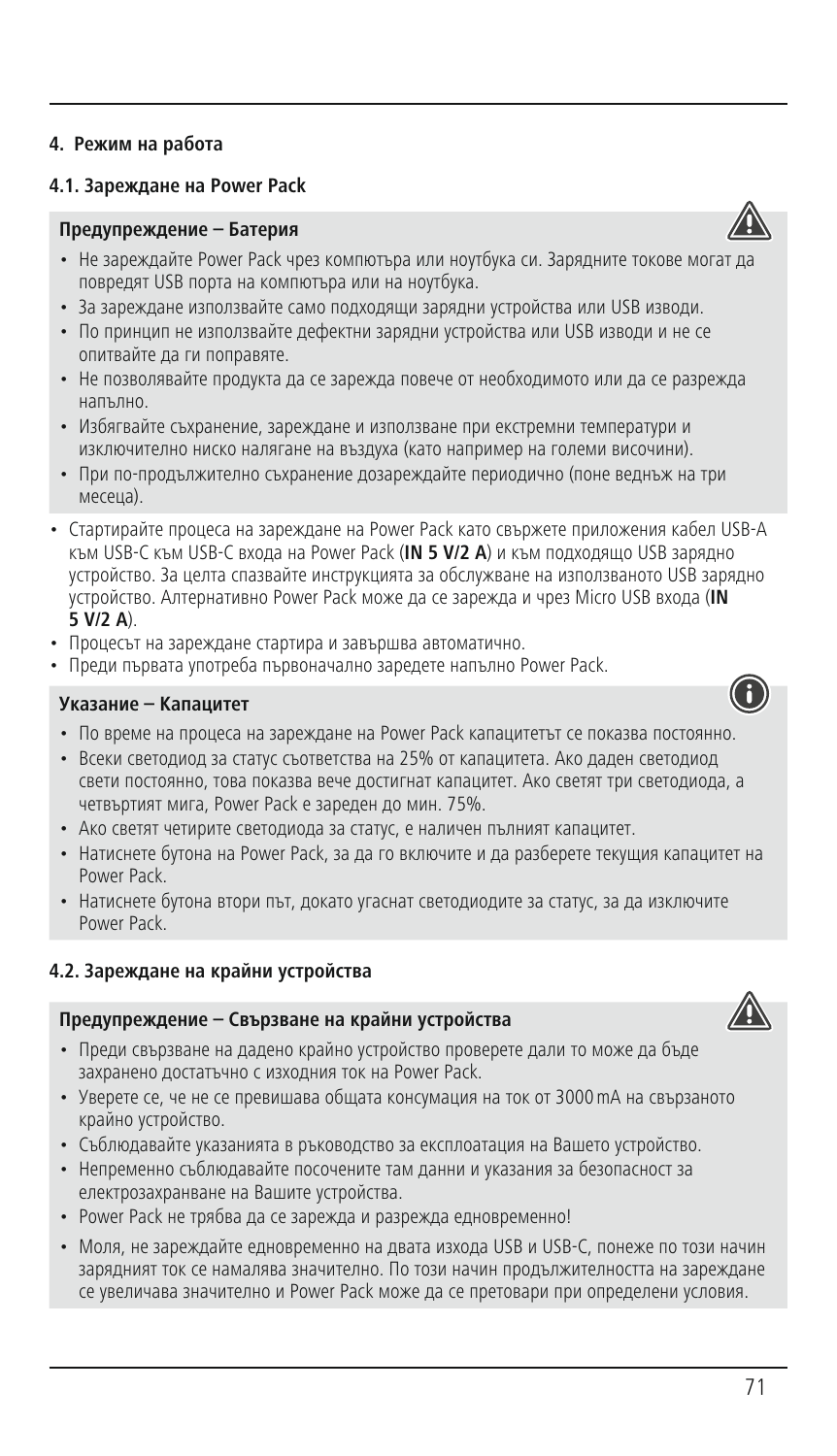

- Никога не свързвайте зарядния кабел на Power Pack едновременно към входа и изхода му. По този начин може да се повреди акумулаторната батерия.
- По време на процеса на зареждане на Power Pack не свързвайте крайни устройства. По този начин Power Pack и свързаните крайни устройства могат да се повредят.
- Свържете приложения кабел USB-A към USB-C с USB извода на Power Pack (**OUT 5 V/3 A**) и с USB-C извода на Вашето крайно устройство (мобилен телефон, смартфон и др.).
- При определени обстоятелства приложеният заряден/свързващ кабел не е подходящ за USB извода от страна на крайното устройство. Тогава използвайте USB кабела на крайното устройство.
- При използване на USB-C изхода (**OUT 5 V/3 A**) за процеса на зареждане, моля, свържете подходящ USB-C заряден кабел с USB-C извода на Power Pack исизвода на Вашето крайно устройство.
- Процесът на зареждане стартира автоматично. По време на процеса на зареждане светодиодите за статус показват все още наличния капацитет на Power Pack.
- Текущият статус на зареждане на акумулаторната батерия на Вашето крайно устройство се показва на него.
- Завършете процеса на зареждане и изключете Power Pack като натиснете три пъти бутона на Power Pack. Светодиодите за статус угасват.
- В случай че не е свързано крайно устройство, Power Pack се изключва автоматично.

### **Указание – Оптимизирано зареждане**



Оптимизирано зареждане означава, че Power Pack разпознава свързаното крайно устройство, захранва го с оптимална сила на тока и по този начин се намалява до минимум времето на зареждане. Обърнете внимание, че съответното отдаване на ток на Power Pack е максимум 3000 mA.

### **5. Техническо обслужване и поддръжка**

Почиствайте този продукт само с леко навлажнена кърпа без власинки и не използвайте агресивни почистващи препарати.

### **6. Изключване на отговорност**

Hama GmbH & Co KG не поема отговорност или гаранция за повреди, които са резултат от неправилна инсталация, монтаж и употреба на продукта или от неспазване на ръководството за експлоатация и/или на указанията за безопасност.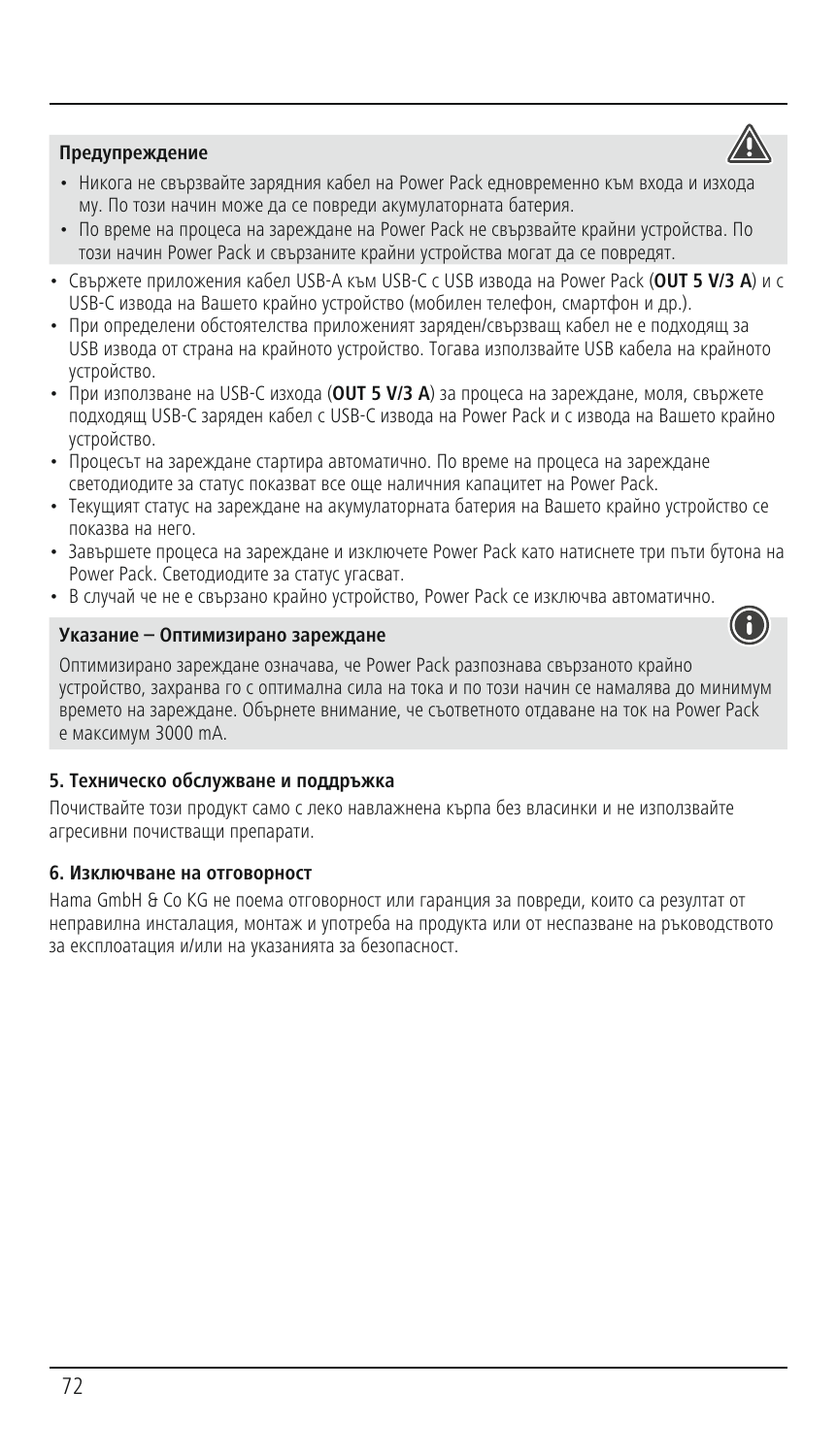### **7. Технически данни**

| USB-С вход     | $5V = 2A$                  |
|----------------|----------------------------|
| Micro USB вход | $5V = 2A$                  |
| USB-А изход 1  | $5V = 3A$                  |
| USB-А изход 2  | $5V = 3A$                  |
| USB-С изход    | $5V = 3A$                  |
| Изход общ      | $5V = 3A$ (Makc.)          |
| Тип батерия    | 3,7 V/Li-Po (High Density) |
| Мин. капацитет | 24000 mAh / 88.80 Wh       |
| Тип. капацитет | 24300 mAh / 89,91 Wh       |

#### **8. Указания за изхвърляне**

#### **Указание относно защитата на околната среда:**

От момента на прилагането на европейските директиви 2012/19/EU и 2006/66/EО в националното право на съответните страни важи следното: Електрическите и електронните уреди и батериите не бива да се изхвърлят с битовите отпадъци. Потребителят е длъжен по закон да върне електрическите и електронните уреди и

батериите в края на техния експлоатационен срок на изградените за целта обществени пунктове за събиране на отпадъци или на търговския обект. Подробностите по въпроса са регламентирани в законодателството на съответната страна. Символът върху продукта, упътването за употреба или опаковката насочва към тези разпоредби. Чрез рециклирането, преработката на материалите или други форми на оползотворяване на старите уреди/батерии вие допринасяте за защитата на нашата околна среда.